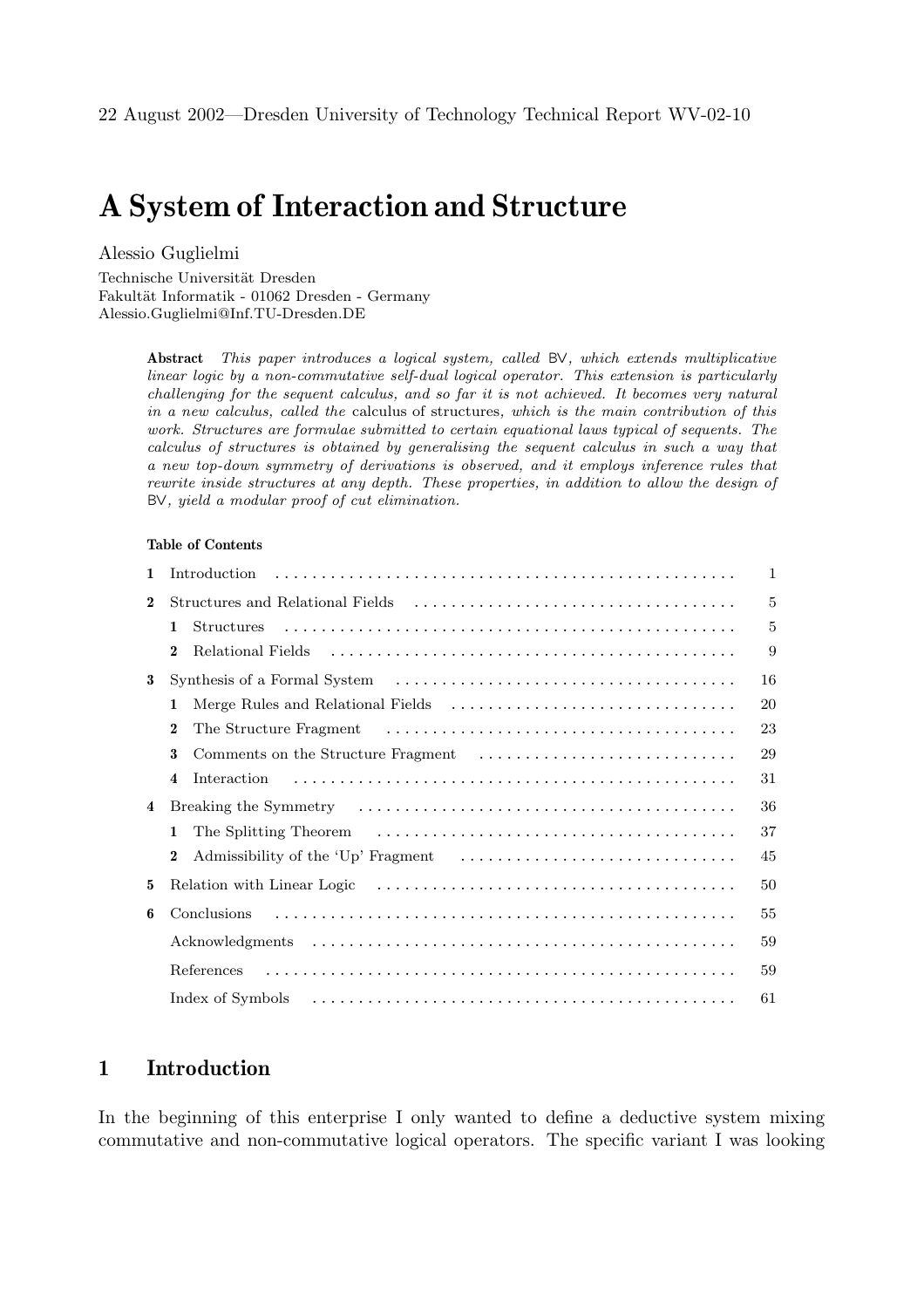for is a conservative extension of multiplicative linear logic plus mix, obtained by adding a self-dual non-commutative connective. This problem has been studied mainly by Retoré [19, 20]: he has proof nets for his logic, which is called pomset logic, and cut elimination therein, but, despite many efforts, nobody has been able so far to provide a sequent system for that logic. My challenge was to bring pomset logic into the realm of sequent calculus, for two reasons: 1) It is interesting to see why such a simple logic requires so much effort to be expressed in the most universal proof-theoretical formalism. 2) If one wants to extend pomset logic to more expressive logics, then the sequent calculus usually is a better formalism than proof nets, because it is more versatile, for example with exponentials and additives. What I and my colleagues found in this research has been surprising: there are deep reasons for this kind of logic not to be expressible in the sequent calculus, and there is a simple formalism, which we call the *calculus of structures*, that is instead able to express self-dual non-commutativity with great ease. This formalism is more general than sequent calculus for logics with involutive negation, like classical and linear logic, and allows a much more refined proof theory than possible in the sequent calculus, without sacrificing simplicity.

This paper represents the beginning of our research program in the calculus of structures, and focuses on designing a deductive system with the characteristics mentioned above for pomset logic. It is still open whether the logic in this paper, called BV , is the same as pomset logic. We conjecture that it is actually the same logic, but one crucial step is still missing, at the time of this writing, in the equivalence proof. This paper is the first in a planned series of three papers dedicated to BV . In the present, first part, I obtain BV from a certain semantic idea, and I show cut elimination for it. In the second part, Alwen Tiu will show why BV cannot be defined in any sequent system [25]. In the third part, some of my colleagues will hopefully show the equivalence of BV and pomset logic, this way explaining why it was impossible to find a sequent system for pomset logic. Some of the results in this paper have been already shown by Guglielmi and Straßburger in [9, 10] and used by Bruscoli in [7].

Pomset logic naturally derives from the study of coherence spaces for multiplicative linear logic (see Girard's [8]), and its self-dual operator has a close correspondence to sequential operators as defined, for example, in process algebras. The cut elimination procedure in the proof nets of pomset logic gets sequentialised by the non-commutative links; this naturally induces a computational model where sequentiality plays a role as important as parallelism, which is interesting in the light of the Curry-Howard correspondence. Non-commutative logics are also important in linguistics, their use dating back to the Lambek calculus [12]. Except from its semantic origins, BV can be motivated by the same reasons as for pomset logic: essentially, non-commutativity brings sequentiality, and sequentiality is an archetypal algebraic composition both for human and computer languages. Self-dual non-commutativity captures very precisely the sequentiality notion of many process algebras, CCS [14] in the first place, as Bruscoli shows in [7]. Then, at a very concrete level, this paper is about a simple logic that can help understand several linguistic phenomena. For it, I provide a simple deductive system and prove cut elimination.

On the other hand, at a different level, this paper only uses BV as an experiment for tuning up a workbench where other ambitious proof-theoretical problems could be studied.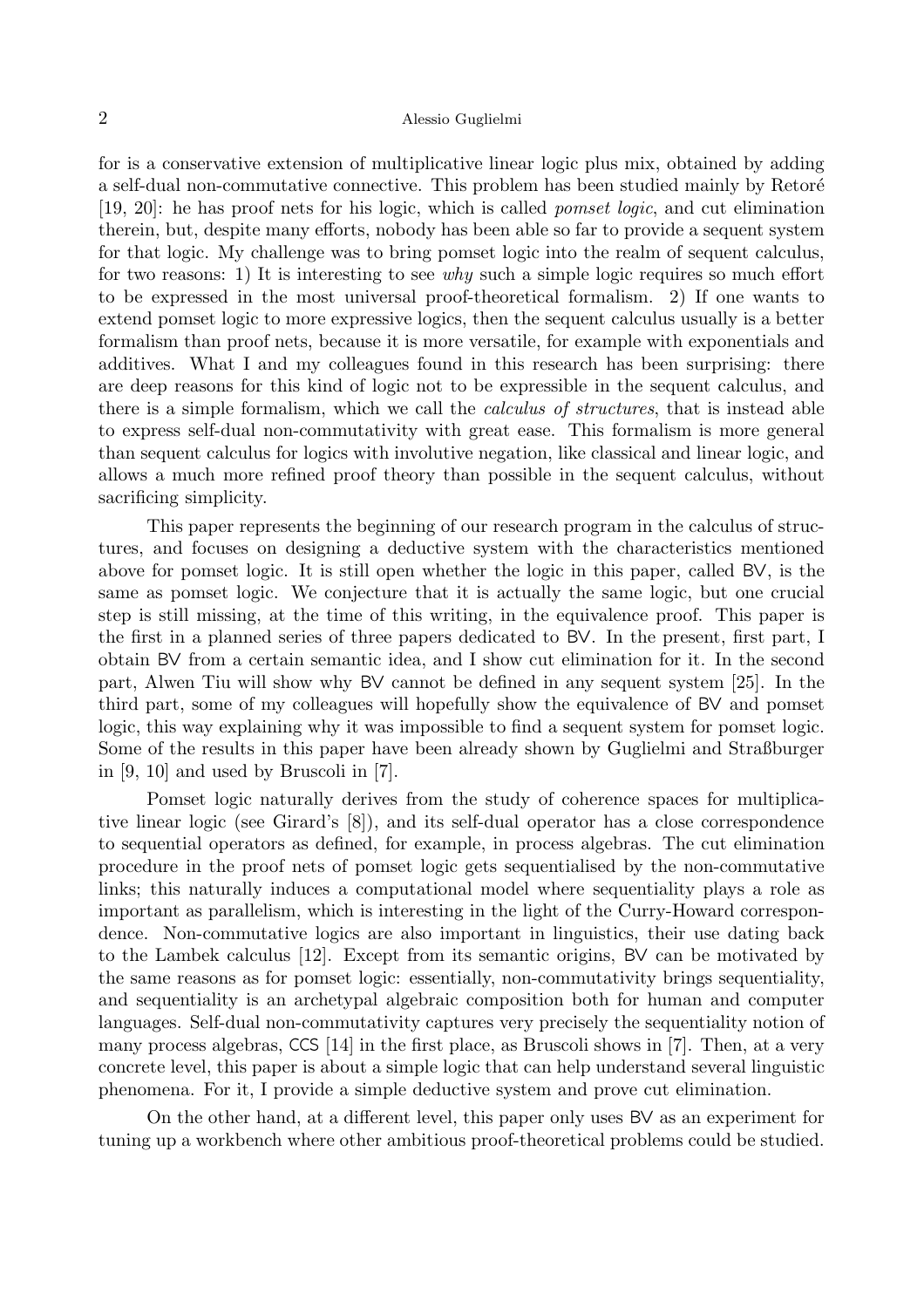I present here a new formalism, the calculus of structures, and some of the proof-theoretical methods associated to it. The calculus of structures is a generalisation of the one-sided sequent calculus, which is also called the *Gentzen-Schütte* calculus, (see, for example, [26]). Many logics with involutive negation and De Morgan laws can be defined in the one-sided sequent calculus: in that case, translating them in the calculus of structures is a trivial (and also uninteresting) operation. What makes the calculus of structures interesting is the possibility of defining logics by employing fundamentally different concepts than in the sequent calculus. We can isolate two ideas:

- 1 Deep inference: inference rules in the calculus of structures operate anywhere inside expressions, they are not confined to the outermost subformulae around the roots of formula trees.
- 2 Top-down symmetry: the sequent calculus derivation tree becomes sort of a superposition of trees, both upward- and downward-oriented, such that a top-down symmetry is obtained for derivations.

These ideas might seem technically complex, but they are actually quite simple, thanks to the unifying notion of *structure*.

I borrowed the terminology from Belnap's [16], and in general from the tradition in philosophical and substructural logics [18]: a structure is an expression intermediate between a (one-sided) sequent and a formula. More precisely, it is a normal logical formula modulo an equational theory of the kind typically imposed on sequents. From a practical viewpoint, logical connectives disappear, in particular root connectives, and all logical rules become *structural* (as opposed to *logical*), in the sense that they deal with the relative position of substructures in a structure. Structures are the only kind of expression allowed, and inference rules are simply rewriting rules on structures, whence the name 'calculus of structures'. Of course, the freedom allowed by this formalism is dangerous. One could use it in a wild way, and lose every proof-theoretical property. I will be very cautious in defining rules, and actually the main part of our research is understanding and defining the methodologies necessary for making an educated and profitable use of the new freedom.

The main point to note is that in the calculus of structures it is possible to do proof theory: we can define a cut rule, and cut elimination makes sense, just as in the sequent calculus. Moreover, there is an analogue to the subformula property, which guarantees that any given rule (except for the cut and perhaps other special rules) has finite applicability. These features make the calculus of structures closer to sequent calculus than any other formalism. On the other hand, cut elimination in the calculus of structures is completely different than in the sequent calculus, at least when systems are designed by using the deep inference feature. In fact, in the sequent calculus the cut elimination procedure depends crucially on the existence of a root connective, and this is not the case in the calculus of structures. The complication comes essentially from deep inference; luckily, the topdown symmetry contributes to simplifying the situation considerably. As a consequence of the symmetry, in fact, we have that the cut rule can always be reduced trivially to its atomic version, i.e., the eigenformulae are simple atoms. This is the perfect dual of the typical sequent calculus fact that generic identity rules can be replaced by their atomic counterparts.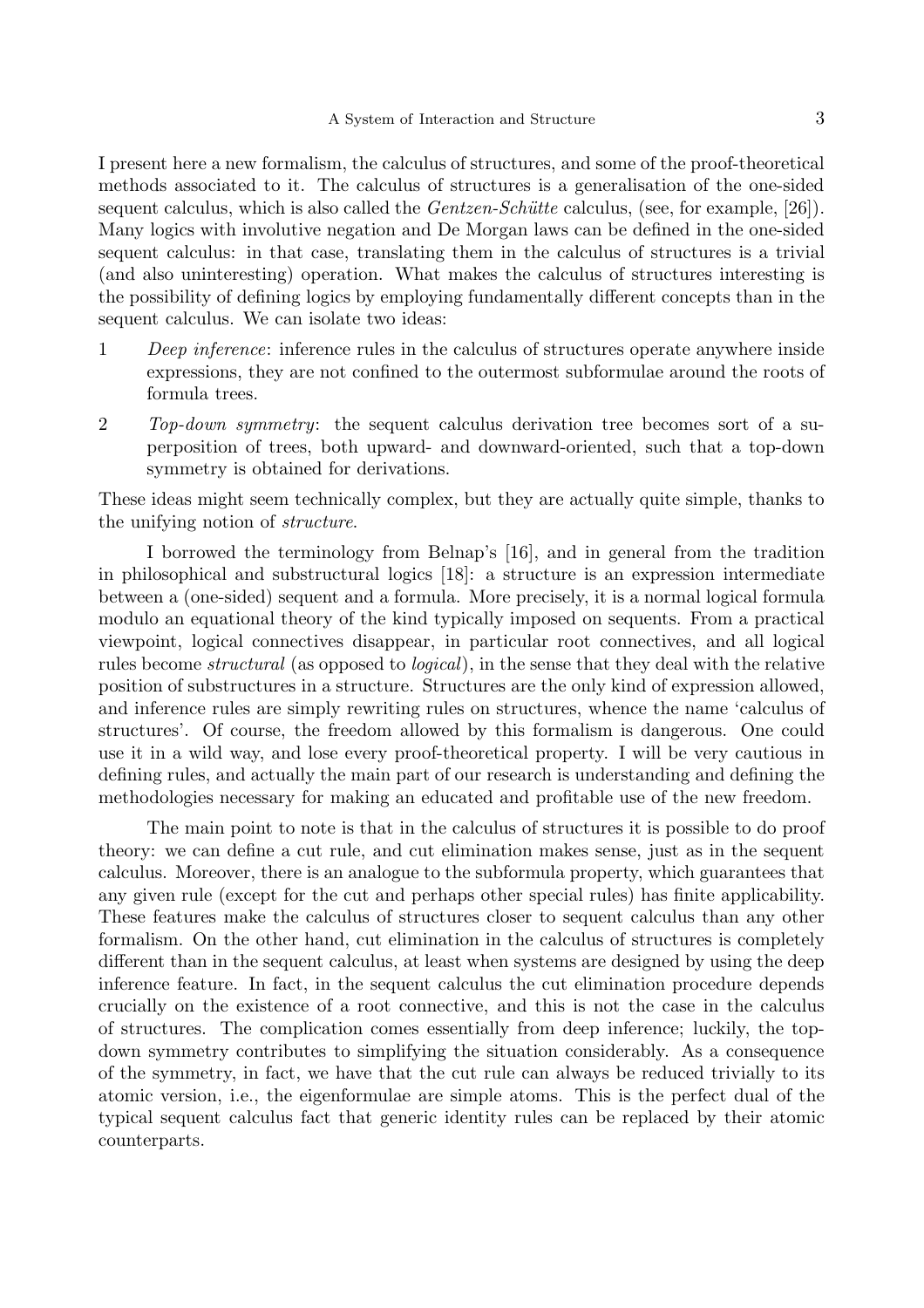#### 4 Alessio Guglielmi

In this paper I introduce one of the two existing techniques for proving cut elimination in the calculus of structures, and I call it *splitting* (the other one is called *decomposition*, see [9, 10], and it is best used in conjunction with splitting). An important difference of the calculus of structures with respect to the sequent calculus is that the cut rule can be equivalently divided into several rules. Often, only one of these rules is infinitary, the atomic cut, but all the rules in the decomposition of cut can be shown admissible. An advantage is that one can have a wide range of equivalent systems (one for each combination of admissible rules), with varying degrees of expressiveness in proof construction. All the admissible rules are in fact independent, and their admissibility can be shown independently by way of splitting. For big logical systems, like linear logic, one can easily get tens of thousands of equivalent systems without much effort [24]. This modularity is ultimately made possible by the top-down symmetry, and modularity is of course important both conceptually and for the typical computer science applications.

The ideas of structure, deep inference and top-down symmetry, all come from a certain combinatorial, graph-like representation of logical formulae that I call relational fields. Relational fields are used in this paper as both a semantics and a very abstract, distributed computational model for BV . They make for a compact representation of formulae that: 1) independently justifies the equational theory imposed on structures; 2) induces an extremely natural notion of rewriting, which actually generates BV independently of coherence spaces or any other formalism. Relational fields play a crucial role in Tiu's proof of inadequacy of the sequent calculus for system BV [25], where deep inference is shown to be an essential feature for representing BV —a feature that the sequent calculus does not possess. I will argue about relational fields having a broad applicability. In fact, a certain characterisation theorem for relational fields, which is crucial in our treatment, scales up to the generic case of a logic made by any number of different multiplicative logical relations.

Relational fields justify the *structure fragment* of BV, i.e., the rules responsible for the combinatorial behaviour of the logic, independently of negation. The interaction fragment is made by the rules corresponding to identity and cut in the sequent calculus, i.e., the rules which observe negation. The latter fragment also enjoys a nice interpretation in relational fields, but, at least at present, the integration of interaction and structure fragments is best studied in the calculus of structures, due to the relatively poor development of relational fields so far. I decided to underscore the importance of interaction and structure in the paper's title because I have reasons to believe that they are actually a key to understand in a new way many proof-theoretical phenomena. I will not give any hard evidence of this belief in this paper, because we are still in a phase in which we have to collect evidence from the study of several deductive systems before attempting a more philosophical explanation of our observations. On the other hand, we studied already a number of systems and they all fit in the interaction/structure pattern outlined here; I invite the reader to form a personal opinion on this matter by reading the papers on classical [6] and linear logic [23, 24], as well as the extensions of system BV [10].

In summary, these are the contributions of this paper:

1 A new proof-theoretical formalism, the calculus of structures, which allows to express new logical systems and new proof-theoretical properties, of special interest for computer science.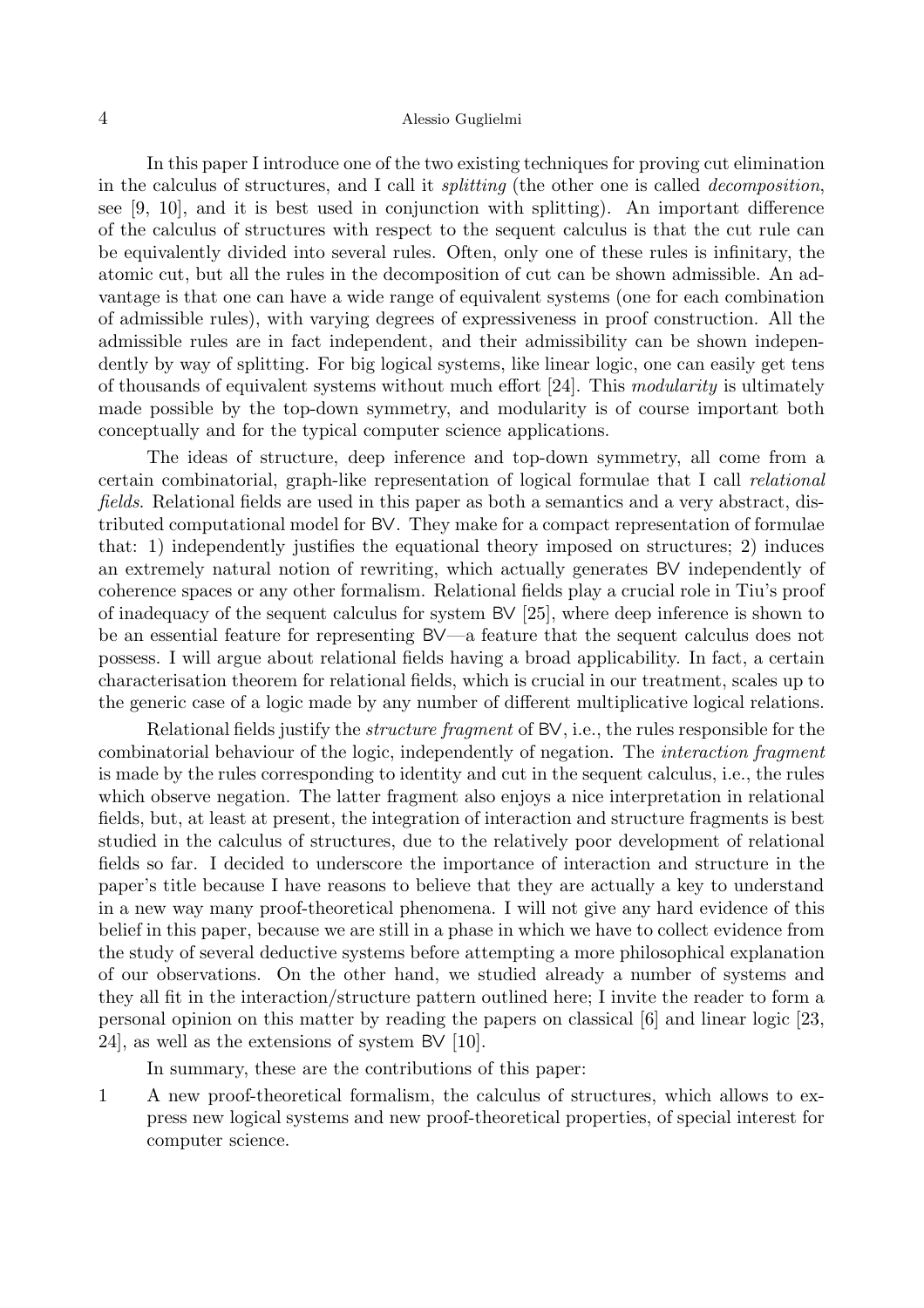- 2 A deductive system, called BV , for a logic which extends multiplicative linear logic with a logical operator whose interpretation is a broad notion of sequentiality.
- 3 A combinatorial representation of formulae, called relational field, which allows an independent, semantic justification for BV .

Section 2 introduces structures together with relational fields and an informal representation for structures that should help understanding them intuitively. Section 3 introduces the calculus of structures and derives system BV together with its cut rule starting from relational fields. System BV and cut elimination are discussed in Section 4. Finally, in Section 5, I will show how BV is a conservative extension of linear logic plus mix.

# 2 Structures and Relational Fields

The notion of structure is not complicated, but it is useful to have an intuitive idea of how it relates to traditional proof-theoretical notions. Very roughly, a structure is both a formula and a sequent, but, as we will see soon, it also captures aspects of proof nets. The best way to understand structures, at least for what matters to this paper, is through their graph representation. The first subsection is dedicated to structures and their representation, the second one to relational fields.

# 2.1 Structures

Since structures also capture some aspects of proofs, it should be appropriate to start introducing them by an example from proof construction in multiplicative linear logic, whose management by structures is also of independent interest. In a one-sided sequent presentation, the multiplicative conjunction  $\otimes$  (*times*) of linear logic is defined by:

$$
\otimes \frac{\vdash A, \varPhi \quad \vdash B, \varPsi}{\vdash A \otimes B, \varPhi, \varPsi}
$$

.

Instances of  $\otimes$  can be seen as elementary steps in a computation that corresponds to the bottom-up building of a proof. This perspective is called the proof search as computation, or *proof construction*, paradigm. From this point of view the rule  $\otimes$  above has a serious flaw: When the rule is applied we have to decide how to split the context of the main formula, and if n formulae are in the multiset  $\Phi, \Psi$ , there are  $2^n$  ways to assign them to  $\Phi$ and  $\Psi$ . This is an exponential source of probably unwanted non-determinism.

Of course, we could adopt an approach external to sequent calculus, an implementation that controls the use of the rule a posteriori: no commitment is made at the time the rule is applied, and resources in the context are used based on necessity along the search for the proof, ideally updating the actual instance of the rule  $\otimes$  until a valid proof is formed. This 'lazy' approach is similar to the use of most general unifiers when having to decide how to instantiate quantified variables. It is of course a very reasonable solution, already adopted by Hodas and Miller in the case of intuitionistic linear logic [11].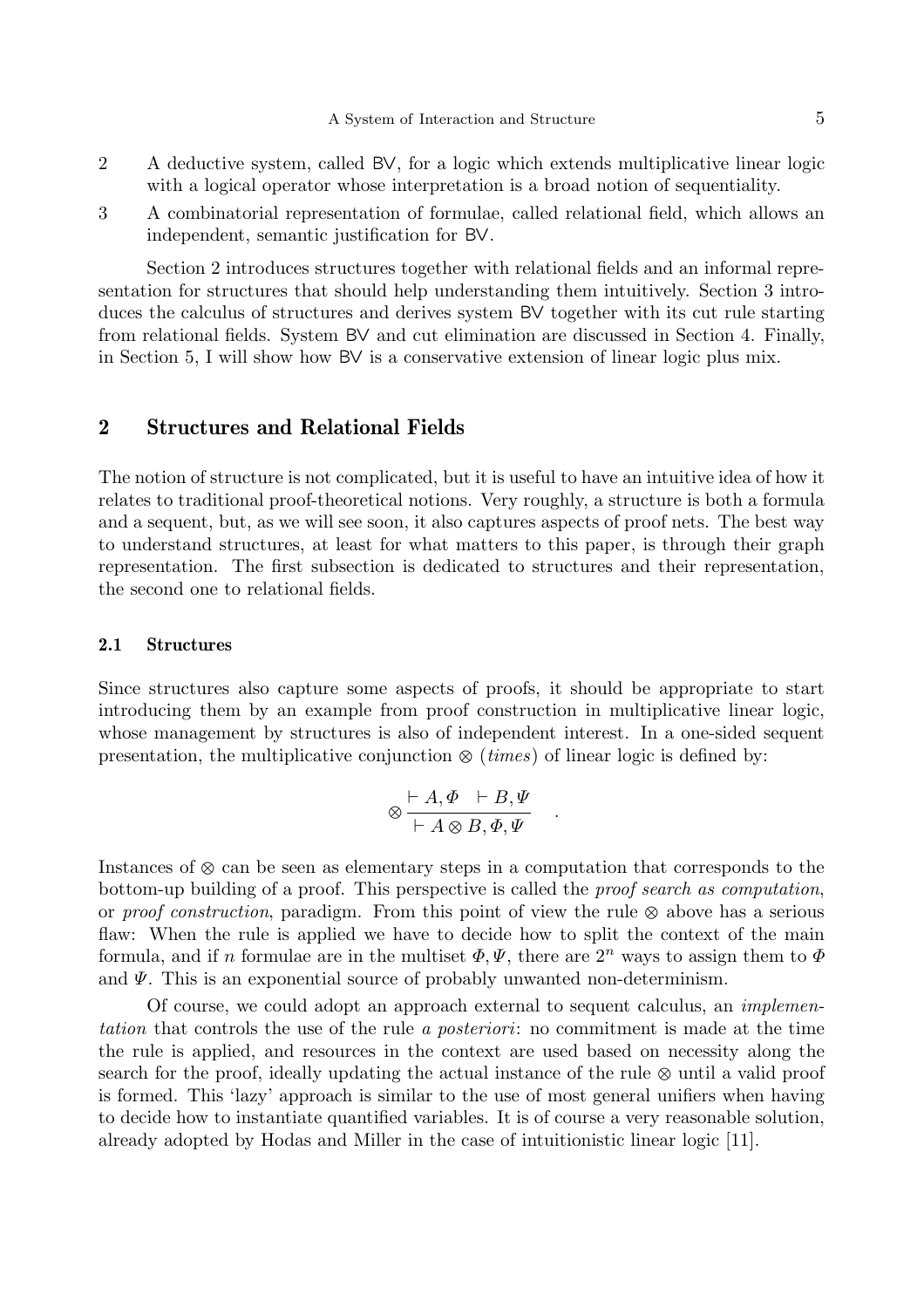6 Alessio Guglielmi

There still remains the curiosity of whether this problem could be solved *inside* a calculus. We should create clusters of formulae, corresponding to contexts to be split, whence each formula could be picked up on demand. In the traditional sequent calculus this solution is not achievable in a simple way. What really counts, while building a proof in the bottom-up way in the sequent calculus, is the frontier of hypotheses, whose natural structure is simply a multiset. Instead, we need to keep a tree, whose structure takes care of the nesting of clusters. Consider for example the following proof in multiplicative linear logic, where  $\bar{a}$  is the negation of the atom a, the connective  $\otimes$  is called par and the connective  $\otimes$  is called *times*:

$$
\operatorname{id} \frac{\operatorname{id} \overline{\vdash a, \overline{a}} \quad \operatorname{id} \overline{\vdash c, \overline{c}}}{\otimes \operatorname{ \overline{\vdash a, \overline{a} \otimes c, \overline{c}}}}
$$
\n
$$
\operatorname{id} \frac{\overline{\vdash b, \overline{b}} \quad \otimes \operatorname{ \overline{\vdash a, \overline{a} \otimes c, \overline{c} }}}{\uparrow a, \overline{b, \overline{b} \otimes ((\overline{a} \otimes c) \otimes \overline{c})}
$$
\n
$$
\otimes \frac{\overline{\vdash a, b, \overline{b} \otimes ((\overline{a} \otimes c) \otimes \overline{c})}}{\uparrow a, \overline{b \otimes (\overline{b} \otimes ((\overline{a} \otimes c) \otimes \overline{c}))}}
$$

In this case the appropriate partitions of contexts have been found, and we got a proof.

Consider now the following two graphs:



The tree-like structure at the left is a representation of the conclusion of the proof above. Times-connected formulae are linked to the roots by simple arcs; these formulae are in a relation that I call copar (instead of times). Par-connected formulae are connected to the roots by arcs that are in a special relation, represented by the bow. The only purpose of the bows is to distinguish pars from copars; I could have equivalently put bows on copar arcs. The graph at the left is more or less a proof net without the axiom links, but we can also consider it as a partial representation of the proof above, which only deals with the  $\delta$  rule instances. This example is particularly exemplary and we invite the reader to get back to it while reading this paper. The deductive mechanism we are going to see will take care of the 'missing'  $\otimes$  rule instances above.

The graph at the right is obtained from the left one by taking the horizontal mirror image of the lower part above the row of atoms and by directing arcs. Nodes that are not atoms have the only meaning of keeping things together. Being redundant, this kind of structure is probably silly to use with linear logic; and anyway, my main interest here is not in the partitioning of the times context. I will slightly generalise these structures in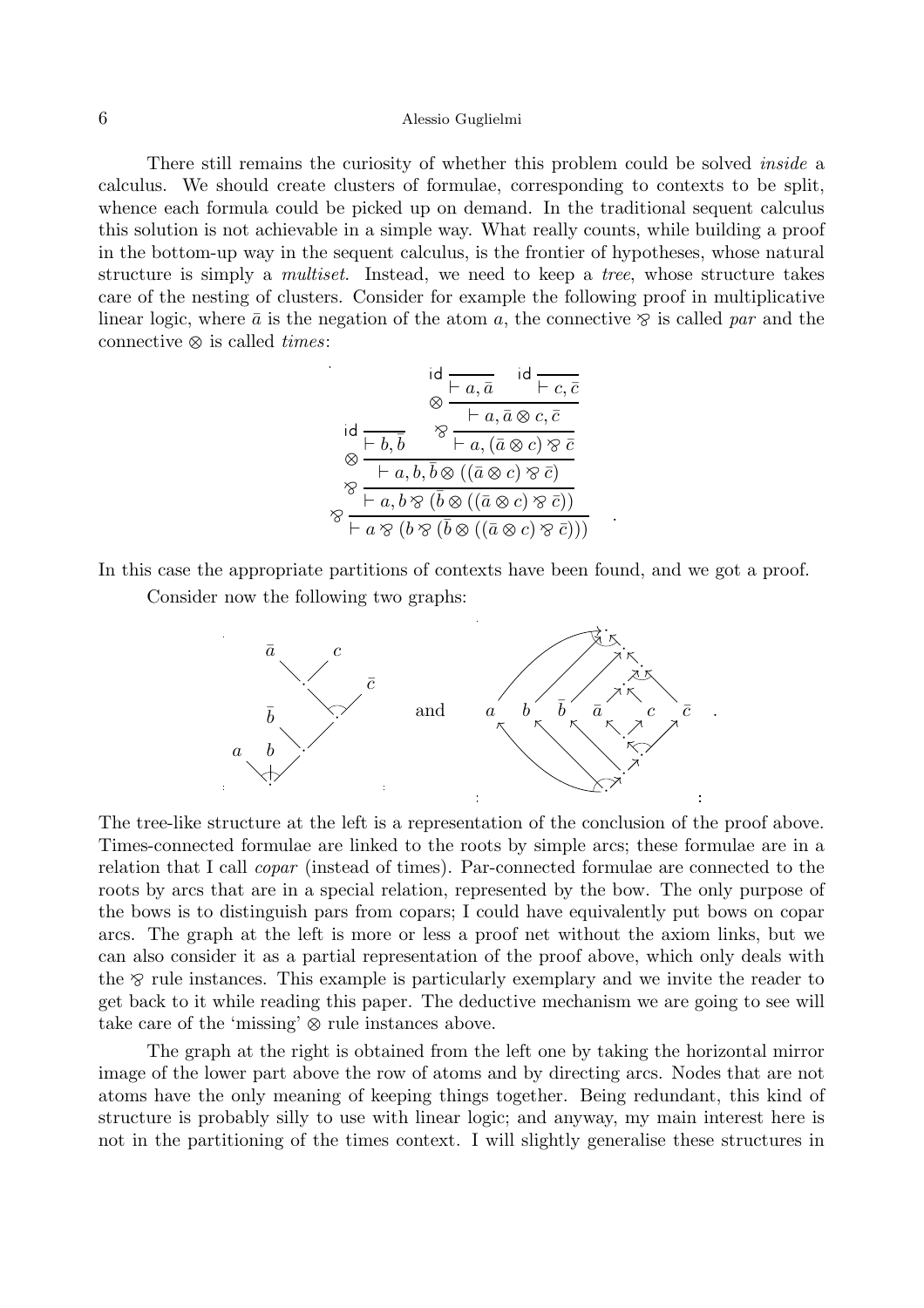order to include a new, non-commutative logical relation called seq, for which the top-down symmetry will not be trivial any more.

Formally to deal with these graphs, I will now introduce a bit of syntax, alternative to the one of linear logic. In this language the formula to be proved above can be written  $[a, b, (\bar{b}, [(\bar{a}, c), \bar{c}])]$  and expressions like this are called *structures*. Instead of using binary connectives, I consider relations induced by a context:  $[R_1, \ldots, R_h]$  is a par structure, where the structures inside it are to be considered connected by pars. Since par is commutative and associative (and the commutativity and associativity equivalences are decidable), I will not distinguish structures based on ordering or on the nesting of a par structure into another par. The same is true for copar: a copar structure  $(R_1, \ldots, R_h)$  has the same properties as a par one.

**2.1.1 Definition** There are infinitely many *positive atoms* and infinitely many *negative* atoms. Atoms, no matter whether positive or negative, are denoted with  $a, b, c, \ldots$ . Structures, denoted with  $S, P, Q, R, T, U, V$  and X, are generated by

$$
S ::= \circ | a | \langle \underbrace{S; \dots; S}_{>0} \rangle | [\underbrace{S, \dots, S}_{>0}] | (\underbrace{S, \dots, S}_{>0}) | \overline{S} ,
$$

where  $\circ$ , the *unit*, is not an atom.  $\langle S_1; \ldots; S_h \rangle$  is called a seq structure,  $[S_1, \ldots, S_h]$  is called a par structure and  $(S_1, \ldots, S_h)$  is called a copar structure;  $\overline{S}$  is the negation of the structure S. Structures with a hole that does not appear in the scope of a negation are denoted as in  $S\{\}\$ , and are called *structure contexts*. The structure R is a *substructure* of  $S\{R\}$ , and  $S\{\}\$ is its *context*.

**2.1.2 Notation** When structural parentheses of any kind surround the content of a hole, hole braces will be omitted. For example,  $S[a, b]$  stand for  $S[{a, b}]$ .

**2.1.3 Notation** A letter implicitly establishes the class to which an object belongs: for example, when we write  $S$ , we denote a structure, without necessarily saying explicitly that  $S$  is a structure.

The structures  $S\langle R_1;\ldots;R_h\rangle$ ,  $S[R_1,\ldots,R_h]$  and  $S(R_1,\ldots,R_h)$  are respectively represented as



Arrows between non-seq structures in a seq structure context will be omitted.

Associativity holds for seq structures, but commutativity does not. Contrarily to their commutative counterparts, which live in what we can consider the horizontal line of space, the seq structures can make use of time. For example, consider the three structures in Figure 8; they correspond, from left to right, to the expressions

 $[\langle [P, U];(Q, R)\rangle, V]$ ,  $[\langle P; (Q, R)\rangle, U, V]$  and  $[\langle P; ([Q, U], R)\rangle, V]$ .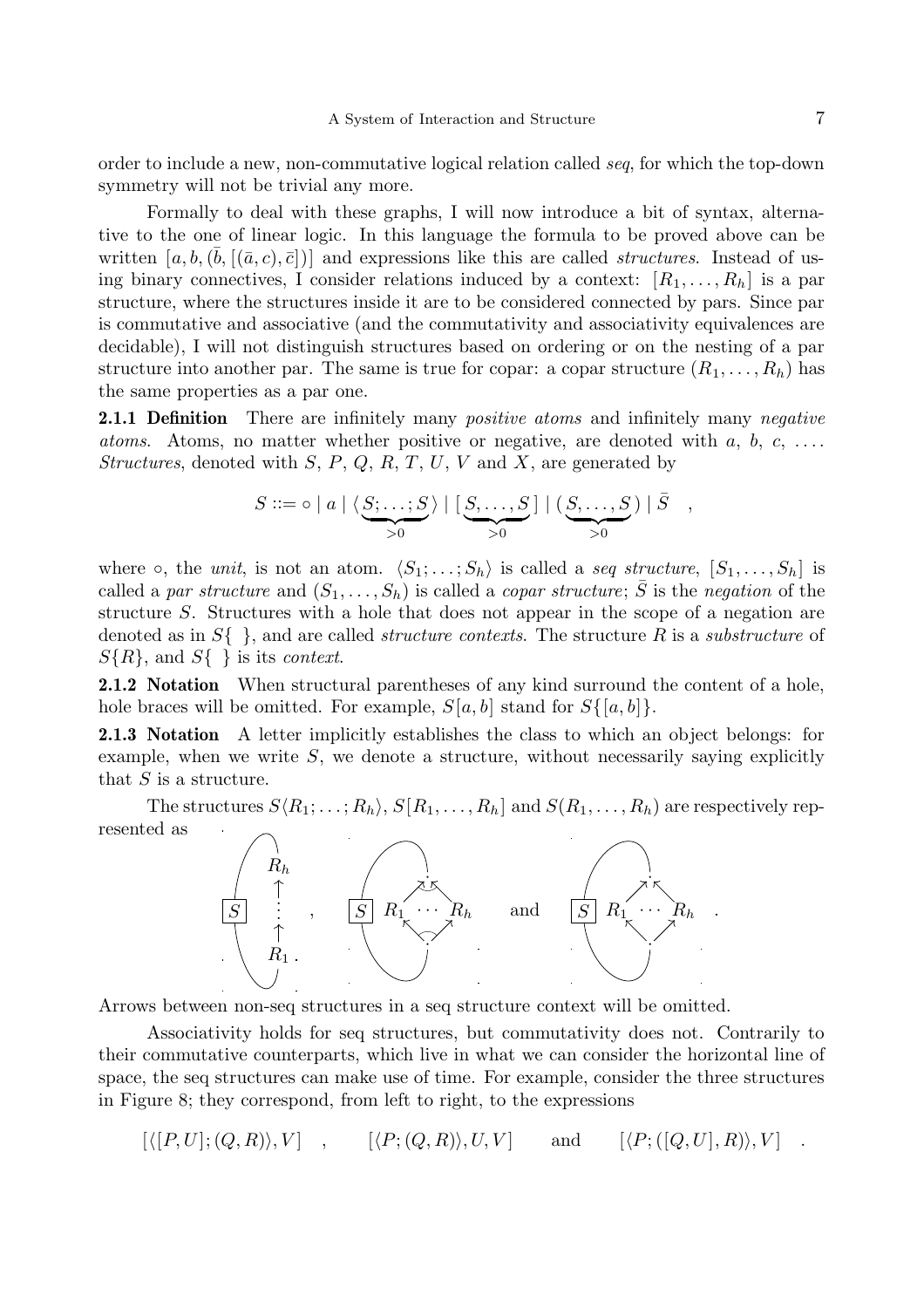#### 8 Alessio Guglielmi

An intuitive understanding is the following: Nodes represent points in space-time, and the order induced by arcs can be mapped consistently into a total order, which we can consider time. The structures in a par can interact at all times through the span of the par arc that connects them to the rest of the structure. The structures in a copar, instead, cannot interact. I could have also considered the 'cointerpretation' in which the structures in a par cannot interact and the structures in a copar can. No matter the interpretation, the structures in a seq should not be allowed to interact, because they stay in different time spans. Figure 8 shows two possible rewritings of the central structure, which respect our space-temporal intuition. I will get back to that figure later on.

Let us now turn our attention to negation. Negation obeys the usual De Morgan laws for par and copar: it switches them. It is natural to state that  $\overline{\langle S_1; \ldots; S_h \rangle} = \langle \overline{S}_1; \ldots; \overline{S}_h \rangle$ : time is not reversed through negation. The behaviour of negation with respect to seq is in accord with the similar case in [20], where a commutative/non-commutative linear logic is derived from coherence semantics. By applying these laws, negation can always be pushed inward to atoms.

I will equip structures with an equivalence relation that will take care of associativity, commutativity and negation. This places the burden of realising these properties on our pattern-matching abilities instead of on structural rules of the system. The same happens in sequent systems where the exchange rule becomes commutativity in sequents, or the contraction rule becomes idempotency, etc. All the three kinds of structures enjoy associativity, but only par and copar are commutative. Basic, decidable equivalences in the syntax are managed by equivalence laws.

**2.1.4 Definition** Structures are considered equivalent modulo the relation  $=$ , which is the minimal equivalence relation defined by the axioms in Figure 1. There,  $\vec{R}, \vec{T}$  and  $\vec{U}$  stand for finite, non-empty sequences of structures. A structure, or a structure context, is said to be *in normal form* when the only negated structures appearing in it are atoms, no unit  $\circ$  appears in it and no parentheses can be equivalently eliminated. If structures R and T are such that  $R \neq \infty \neq T$ , then the structure  $\langle R; T \rangle$  is a proper seq, the structure  $[R, T]$ is a proper par and the structure  $(R, T)$  is a proper copar. A structure context  $S\{\}\$ is a proper seq (a proper par, a proper copar) if, for all  $X \neq \circ$ , the structure  $S\{X\}$  is a proper seq (a proper par, a proper copar). The structures whose normal forms do not contain seq structures are called flat.

The set of equations in Figure 1 is not minimal, of course, but there is no real reason to minimise it. The structures  $\overline{[a,\circ,b]}$ ,  $((\overline{[\circ,b]}),\langle\bar{a}\rangle)$  and  $(\overline{a},\overline{\circ},\overline{b})$  are all equivalent by =, but they are not in normal form;  $(\bar{a}, \bar{b})$  is equivalent to them and normal, as well as  $(\bar{b}, \bar{a})$ ; all the previous structures where then flat. Since structures are considered equivalent under =, the structure  $[\circ, \langle a;b \rangle]$  is a proper seq, but not a proper par or a proper copar;  $\langle a; [\circ, b] \rangle$  is a proper seq, and  $\langle a; [{\} \}, b] \rangle$  is a proper seq context, while  $[{\} \}, b]$  is a proper par context.

2.1.5 Remark All structures can equivalently be considered in normal form, since negations can always be pushed inward to atoms by using the negation axioms, and units can be removed, as well as extra parentheses (by associativity and singleton laws). Every structure can only be equivalent either to the unit, or to an atom, or, mutually exclusively,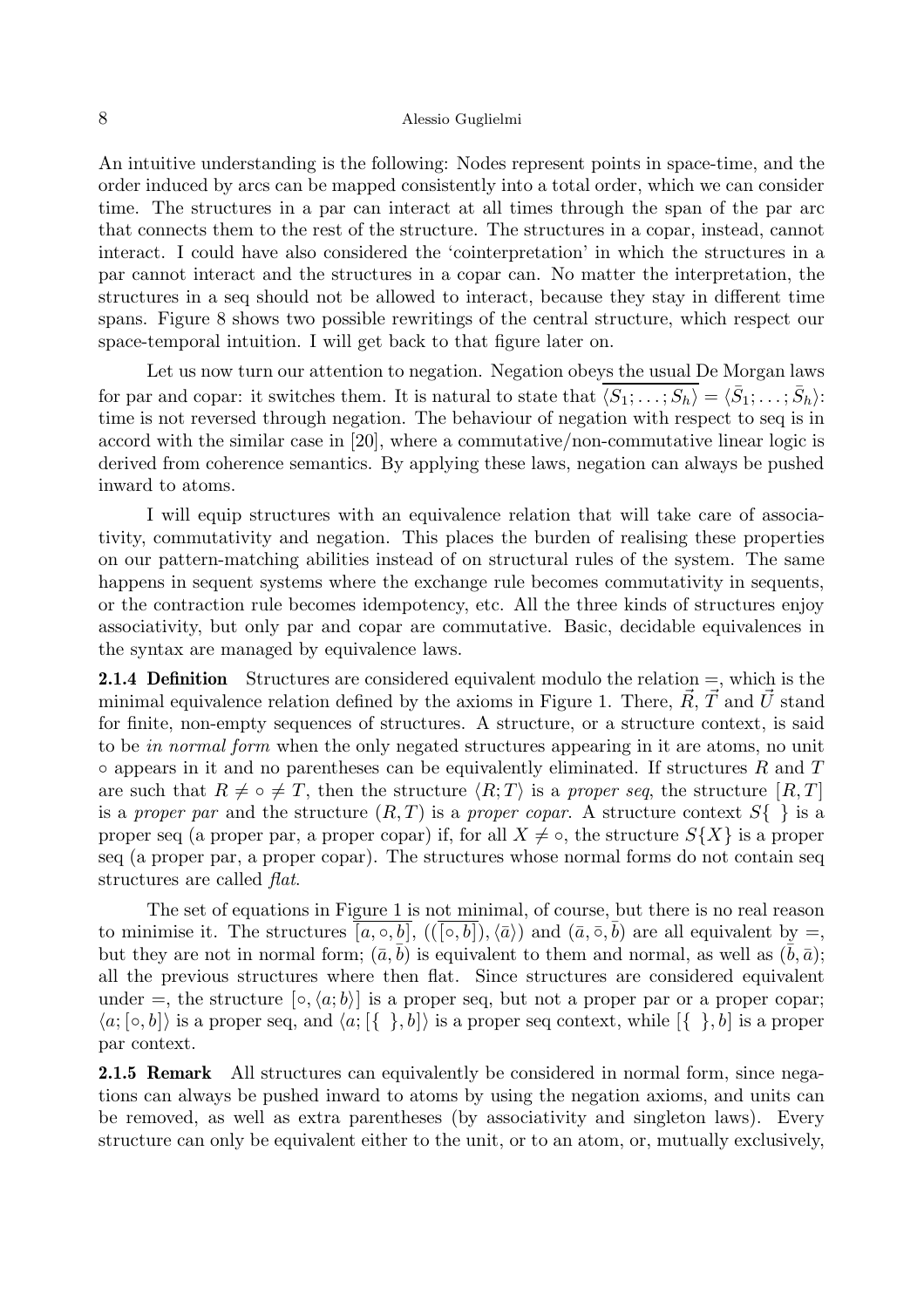# Associativity

 $\langle\vec{R};\langle\vec{T}\rangle;\vec{U}\rangle = \langle\vec{R};\vec{T};\vec{U}\rangle$  $[\vec{R}, [\vec{T}] ] = [\vec{R}, \vec{T}]$  $(\vec{R}, (\vec{T})) = (\vec{R}, \vec{T})$ 

Commutativity

Singleton

$$
\langle R \rangle = [R] = (R) = R
$$

Unit

$$
\langle \circ; \vec{R} \rangle = \langle \vec{R}; \circ \rangle = \langle \vec{R} \rangle
$$

$$
[\circ, \vec{R}] = [\vec{R}]
$$

$$
(\circ, \vec{R}) = (\vec{R})
$$

$$
[\vec{R}, \vec{T}] = [\vec{T}, \vec{R}]
$$

$$
(\vec{R}, \vec{T}) = (\vec{T}, \vec{R})
$$

Negation

$$
\bar{\sigma} = \sigma
$$

$$
\overline{\langle R; T \rangle} = \langle \bar{R}; \bar{T} \rangle
$$

$$
\overline{\overline{[R, T]}} = (\bar{R}, \bar{T})
$$

$$
\overline{\overline{(R, T)}} = [\bar{R}, \bar{T}]
$$

$$
\overline{\bar{R}} = R
$$

### Contextual Closure

if 
$$
R = T
$$
 then  $S\{R\} = S\{T\}$ 

Fig. 1 Syntactic equivalence  $=$ 

to a proper seq, or a proper par, or a proper copar.

Please note that negation obeys De Morgan-like equivalences for par and copar; seq is self-dual: ordering is maintained through negation. The reader should not be alarmed by the equation  $\bar{\circ} = \circ$ . The use of the unit  $\circ$  is different than the traditional use of logical constants, like  $t$  and  $f$ . In our case  $\circ$  is just a convenient, syntactic mark that allows us to get a compact form for inference rules; I do not plan to interpret it semantically. There are anyway consistent formal systems where the units collapse into a unique one for all logical operators: for example, multiplicative linear logic with mix and nullary mix, a logic of which BV is a conservative extension (See Remark 5.9).

**2.1.6 Definition** Given a structure S, we talk about *atom occurrences* when considering all the atoms appearing in S as distinct (for example, by indexing them so that two atoms which are equal get different indices); therefore, in  $\langle a; a \rangle$  there are two atom occurrences, those of the atom a; in the structure  $\bar{a}$ , there is only one atom occurrence,  $\bar{a}$ . The notation  $\operatorname{occ} S$  indicates the set of all the atom occurrences appearing in S. The *size* of S is the cardinality of the set occ  $S$ .

The set  $\operatorname{occ} S$  could be defined as the multiset of the atoms of S, or of S in normal form. Note that  $\text{occ} \circ = \varnothing$ ; also note that  $\text{occ } \langle S; S' \rangle = \text{occ } S \cup \text{occ } S'$  (say) is true only if  $\operatorname{occ}\nolimits S$  and  $\operatorname{occ}\nolimits S'$  are disjoint, and we can always assume this without loss of generality.

## 2.2 Relational Fields

The informal graphic representation of structures seen above partly justifies the choice of equations we imposed on structures. It is a weak justification, which only relies on the representation being intuitively appealing. In this subsection I will offer a strong justification. We will see another representation of structures, this time formal: *relational fields*.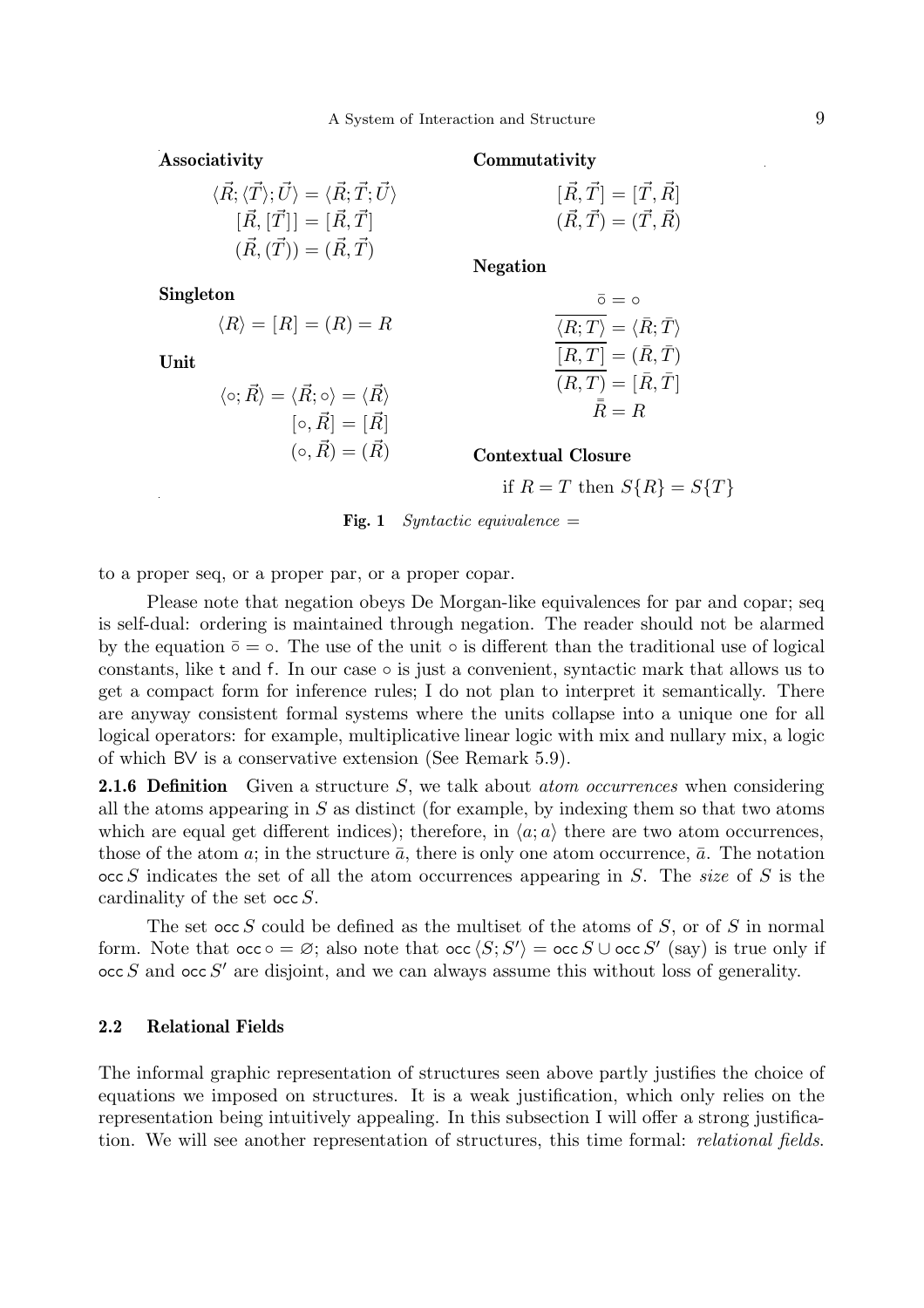#### 10 Alessio Guglielmi

Contrary to the 'space-time' representation, relational fields do not have an immediate correspondence to the inference rules we are going to see later, but they have other important features:

- 1 There is a unique relational field for every equivalence class of structures under =.
- 2 The formal system BV will be derived from relational fields by asking for a certain conservation property to hold while manipulating relational fields.

Relational fields are then used as sort of a semantics, which gives independent and faithful account of inference rules. I will develop them only in relation to the structure fragment of BV . This is enough to establish Tiu's results on the inadequacy of the sequent calculus for BV in [25], where relational fields are used to show that certain structures are not provable.

The readers who wish only to understand the behaviour of system BV , possibly also in relation to the sequent calculus of linear logic, need not read this subsection. It is safe to ignore everything about relational fields and still read the rest of the paper, at the exception of Subsection 3.1.

Consider  $[R_1, \ldots, R_h]$ : for distinct  $R_i$  and  $R_j$  and for all the atoms a appearing in  $R_i$  and b appearing in  $R_j$ , the relation  $a \downarrow b$  holds (then  $\downarrow$  is symmetric). Analogously, two distinct structures R and T in a copar induce on their atoms a relation  $a \uparrow b$ , where a is in R and b is in T. For example, in  $[a, b, (\bar{b}, [(\bar{a}, c), \bar{c}])]$  these relations are determined:  $a \downarrow b$ ,  $a\downarrow \bar{b},\ a\downarrow \bar{a},\ a\downarrow c,\ a\downarrow \bar{c},\ b\downarrow \bar{b},\ b\downarrow \bar{a},\ b\downarrow c,\ b\downarrow \bar{c},\ \bar{b}\uparrow \bar{a},\ \bar{b}\uparrow c,\ \bar{b}\uparrow \bar{c},\ \bar{a}\uparrow c,\ \bar{a}\uparrow c,\ \bar{a}\downarrow \bar{c},\ c\downarrow \bar{c} \text{ (the }a\downarrow \bar{b},\ a\downarrow \bar{c},\ a\downarrow \bar{c},\ a\downarrow \bar{c},\ b\downarrow \bar{c},\ b\downarrow \bar{c},\ b\downarrow \bar{$ symmetric relations have been omitted, for example  $\bar{a} \uparrow \bar{b}$ ). Let us add that  $\langle S_1; \ldots; S_h \rangle$ induces the relation  $a \triangleleft b$  for all the atoms a in  $S_i$  and b in  $S_j$  such that  $1 \leq i \leq j \leq h$ (then  $\triangleleft$  is not symmetric).

**2.2.1 Definition** Given a structure S in normal form, the four *structural relations*  $\triangleleft_S$ (seq),  $\triangleright_S$  (coseq),  $\downarrow_S$  (par) and  $\uparrow_S$  (copar) are the minimal sets such that  $\triangleleft_S$ ,  $\triangleright_S$ ,  $\downarrow_S$ ,  $\uparrow_S \subset$  $(\csc S)^2$  and, for every  $S'$ { }, U and V and for every a in U and b in V, they hold:

1 if  $S = S'\langle U; V \rangle$  then  $a \triangleleft_S b$  and  $b \triangleright_S a;$ 

2 if  $S = S'[U, V]$  then  $a \downarrow_S b$ ;

3 if  $S = S'(U, V)$  then  $a \uparrow_S b$ .

To a structure that is not in normal form we associate the structural relations obtained from any of its normal forms. The quadruple ( $\csc S$ ,  $\triangleleft$ s,  $\downarrow$ s,  $\uparrow$ s) is called the *relational field* (or simply field) of S, written fd S. We can abolish the subscripts in  $\triangleleft_S$ ,  $\triangleright_S$ ,  $\downarrow_S$  and  $\uparrow_S$ when they are not necessary. Given two sets of atom occurrences  $\mu$  and  $\nu$ , we write  $\mu \triangleleft \nu$ ,  $\mu \triangleright \nu$ ,  $\mu \downarrow \nu$  and  $\mu \uparrow \nu$  to indicate situations where, for every a in  $\mu$  and for every b in  $\nu$ , they hold, respectively,  $a \triangleleft b$ ,  $a \triangleright b$ ,  $a \downarrow b$  and  $a \uparrow b$ . We represent structural relations between occurrences of atoms by drawing  $a \rightarrow b$  when  $a \triangleleft b$  (and  $b \triangleright a$ ),  $a \leftrightarrow b$  when  $a \triangleleft b$  or  $a \triangleright b$ ,  $a \longrightarrow b$  when  $a \downarrow b$  and  $a \sim b$  when  $a \uparrow b$ . Dashed arrows represent negations of structural relations.

For example, in  $(\langle \overline{a}; b \rangle, \langle c, \overline{d} \rangle) = (\langle a; \overline{b} \rangle, [\overline{c}, d])$  these relations are determined:  $a \triangleleft \overline{b}$ ,  $a\uparrow \bar{c},\, a\uparrow d,\, \bar{b}\triangleright a,\, \bar{b}\uparrow \bar{c},\, \bar{b}\uparrow d,\, \bar{c}\uparrow \bar{a},\, \bar{c}\uparrow \bar{b},\, \bar{c}\downarrow d,\, d\uparrow a,\, d\uparrow \bar{b},\, d\downarrow \bar{c}.$ 

The graphical notation for structural relations will be extensively used in the following: please note that the graphs obtained from structural relations are not the same as the 'space-time' ones representing structures!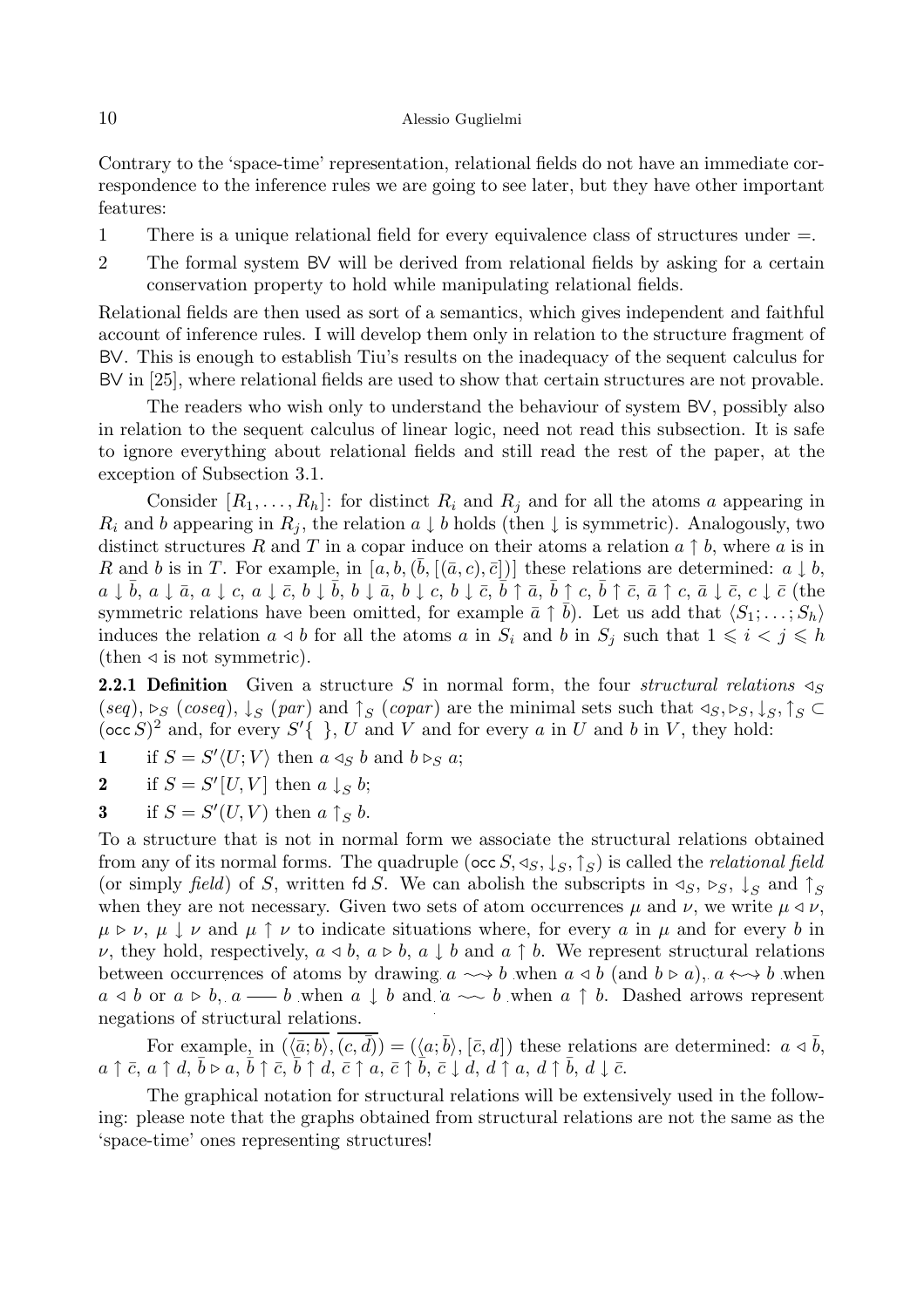**2.2.2 Remark** A structure S such that  $f \circ f = (\text{occ } S, \triangleleft, \perp, \uparrow)$  is flat iff  $\triangleleft = \emptyset$ .

It is easy to see from the definitions that all the atoms in a substructure are in the same structural relation with respect to each of the atoms surrounding them:

**2.2.3 Proposition** Given a structure  $S\{R\}$  and two atom occurrences a in  $S\{\}\$  and b in R, if  $a \triangleleft b$  (respectively,  $a \triangleright b$ ,  $a \downarrow b$ ,  $a \uparrow b$ ) then  $a \triangleleft c$  (respectively,  $a \triangleright c$ ,  $a \downarrow c$ ,  $a \uparrow c$ ) for all the atom occurrences c in R.

The given syntax of structures, and the use of the equivalence  $=$ , help to focus the system more on meaning than on representation. A structure should picture, with the minimum amount of ink and ambiguity, a certain situation, where what really matters are atoms and their mutual structural relations: the field of a structure collects exactly this information. However, taking a bunch of atoms and assigning structural relations to them does not guarantee to produce a valid structure. Two questions are then in order: 1) when does an assignment of relations to atoms actually give a structure, and 2) whether the structures having a given field are equivalent by  $=$ , or not.

This subsection answers both questions above. At this point the reader in a hurry knows enough to jump immediately to the next section, after reading the statement of Theorem 2.2.9. What follows is a characterisation of structures in terms of seven properties of structural relations. The most intriguing (and less expected) of them is what I call the 'square property'. It has been found with much help from a paper by Möhring,  $[15]$ , where a simpler case about series-parallel orders is studied. The next theorem shows that certain properties are necessary for structures.

**2.2.4 Theorem** Given S and its associated structural relations  $\triangleleft$ ,  $\triangleright$ ,  $\downarrow$  and  $\uparrow$ , the following properties hold, where  $a, b, c$  and  $d$  are distinct atom occurrences in  $S$ :

- $s_1$  None of  $\triangleleft, \triangleright, \perp$  and  $\uparrow$  is reflexive:  $\neg(a \triangleleft a), \neg(a \triangleright a), \neg(a \perp a), \neg(a \uparrow a)$ .
- $s_2$  One and only one among  $a \triangleleft b$ ,  $a \triangleright b$ ,  $a \downarrow b$  and  $a \uparrow b$  holds.
- $s_3$  The relations  $\triangleleft$  and  $\triangleright$  are mutually inverse:  $a \triangleleft b \Leftrightarrow b \triangleright a$ .
- $s_4$  The relations  $\triangleleft$  and  $\triangleright$  are transitive:  $(a \triangleleft b) \wedge (b \triangleleft c) \Rightarrow a \triangleleft c$  and  $(a \triangleright b) \wedge (b \triangleright c) \Rightarrow$  $a \triangleright c.$
- $\mathsf{s}_5$  The relations  $\downarrow$  and  $\uparrow$  are symmetric:  $a \downarrow b \Leftrightarrow b \downarrow a$  and  $a \uparrow b \Leftrightarrow b \uparrow a$ .
- $s_6$  Triangular property: for  $\sigma_1, \sigma_2, \sigma_3 \in \{\triangleleft \cup \triangleright, \downarrow, \uparrow\}, \text{ it holds}$

$$
(a \sigma_1 b) \wedge (b \sigma_2 c) \wedge (c \sigma_3 a) \Rightarrow (\sigma_1 = \sigma_2) \vee (\sigma_2 = \sigma_3) \vee (\sigma_3 = \sigma_1) .
$$

s<sup>7</sup> Square property:

$$
\begin{array}{lll}\n\mathsf{s}_{7}^{4} & (a \triangleleft b) \wedge (a \triangleleft d) \wedge (c \triangleleft d) \Rightarrow (a \triangleleft c) \vee (b \triangleleft c) \vee (b \triangleleft d) \\
& \vee (c \triangleleft a) \vee (c \triangleleft b) \vee (d \triangleleft b) \\
\mathsf{s}_{7}^{1} & (a \downarrow b) \wedge (a \downarrow d) \wedge (c \downarrow d) \Rightarrow (a \downarrow c) \vee (b \downarrow c) \vee (b \downarrow d) \\
& \mathsf{s}_{7}^{1} & (a \uparrow b) \wedge (a \uparrow d) \wedge (c \uparrow d) \Rightarrow (a \uparrow c) \vee (b \uparrow c) \vee (b \uparrow d) \quad .\n\end{array}
$$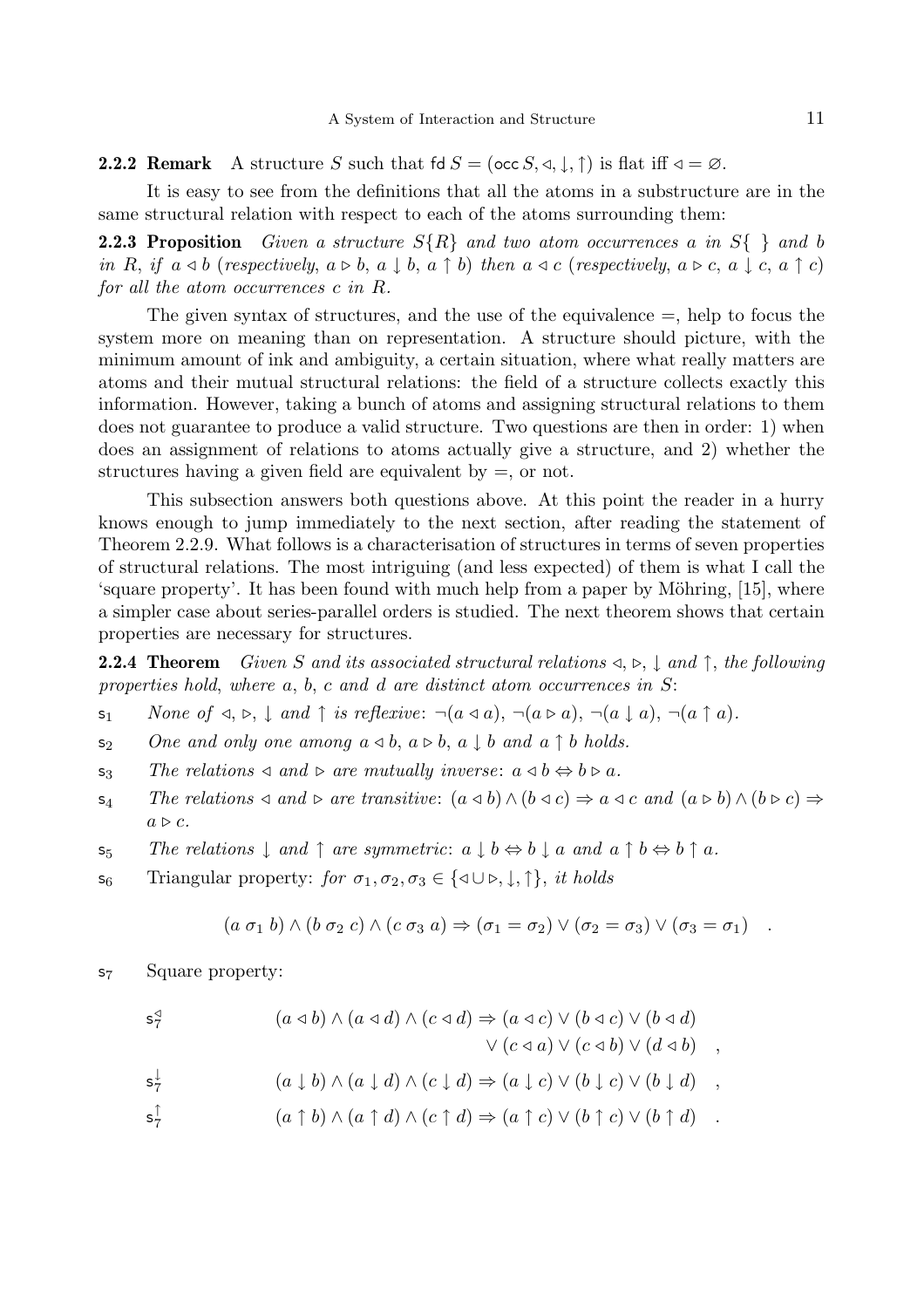## 12 Alessio Guglielmi

**Proof** The properties  $s_1$ ,  $s_2$ ,  $s_3$ ,  $s_4$  and  $s_5$  are readily proved using the relevant definitions. Let us consider the more challenging cases of  $s_6$  and  $s_7$ .

- s<sub>6</sub> Suppose that  $a \triangleleft b$  and  $b \downarrow c$ : the only possible cases are  $S\langle P\{a\}; T[Q\{b\}, R\{c\}] \rangle$  (then  $a \triangleleft c$ ) and  $S[T\langle P\{a\}; Q\{b\}\rangle, R\{c\}]$  (then  $a \downarrow c$ ), for some structure contexts  $P\{\}$ ,  $Q\{\}$ ,  $R\{\}\$  and  $T\{\}\$ . Other combinations of  $\sigma_1$  and  $\sigma_2$  generate similar possibilities.
- s<sup>7</sup> Let us proceed by structural induction on S. Every structure with less than four atom occurrences trivially satisfies  $s_7$ , since four distinct occurrences are requested, therefore let us consider situations where at least four atom occurrences are present. Let  $U$  and  $V$  be any two structures such that  $U \neq \infty \neq V$  and either  $S = \langle U, V \rangle$  or  $S = [U, V]$  or  $S = (U, V)$ ; let us choose  $a, b, c$  and  $d$  in  $S$ . If  $a, b, c$  and  $d$  are either all in  $U$  or all in  $V$  then we can apply the induction hypothesis; let us then consider the cases when they are not all in  $U$  or all in V. Consider  $s_7^4$  (Figure 2 should help). Since  $S = [U, V]$  and  $S = (U, V)$  falsify the hypothesis of  $s_7^4$ , the only situation we have to consider is  $S = \langle U, V \rangle$ . Suppose that the conclusion of  $s_7^4$  is false and suppose that a is in U; then c must be in U (otherwise  $a \triangleleft c$ would be true), and then  $b$  and then  $d$  must be in  $U$ , but this contradicts our assumption. Analogously, if a is in V then c must be in V and then b and then d must be in V. In the end, if the hypothesis of  $s_7^4$  is true when a, b, c and d are scattered between U and V, then its conclusion is true. The same argument, simplified by the holding of symmetry, applies to  $\mathsf{s}_7^\downarrow$  and  $\mathsf{s}_7^\uparrow$ . The contract of the contract of the contract of the contract of the contract of the contract of the contract<br>The contract of the contract of the contract of the contract of the contract of the contract of the contract o

The triangular property says that there are no structures such that the following configuration may be found in them:

$$
\begin{array}{c}\nb \\
\updownarrow \\
a\n\end{array}c ;
$$

in every triangle at least two sides must represent the same structural relation.

The square property for  $\triangleleft$  may be represented like in Figure 2, where transitivity has been taken into account and an example structure is shown under each diagram. Enjoying commutativity, the cases of par and copar are simpler. See, in Figure 3, what happens with par. We can say, informally, that no square has exactly three sides or diagonals of the same nature and forming a simple path (disregarding orientation).

**2.2.5 Remark** The relations  $\downarrow$  and  $\uparrow$  are not transitive: consider  $\left[\langle a; c \rangle, b\right]$  and  $\left(\langle a; c \rangle, b\right)$ .

We saw that the conditions  $s_1-s_7$  are necessary for a structure. I am going to show that they are sufficient. The proof consists in recursively finding suitable partitions of a given set of atom occurrences  $\xi$ , where  $\xi$  is equipped with structural relations. If we are able to partition  $\xi$  into two parts  $\mu$  and  $\nu$  such that one and only one among  $\mu \triangleleft \nu$ ,  $\mu \downarrow \nu$ and  $\mu \uparrow \nu$  holds, and we can go ahead like this recursively, then we can recover a structure. I need to establish some straightforward preliminary notions.

**2.2.6 Definition** A field candidate is a quadruple  $\zeta = (\xi, \varphi, \psi, \hat{\zeta})$ , where  $\xi$  is a set of atom occurrences and  $\langle \varphi, \varphi \rangle$ ,  $\uparrow \subseteq \xi^2$ . Given the field candidates  $\zeta_{\mu} = (\mu, \varphi_{\mu}, \psi_{\mu}, \psi_{\mu})$  and  $\zeta_{\nu} =$  $(\nu, \varphi_{\nu}, \psi_{\nu}, \uparrow_{\nu}),$  such that  $\mu \neq \varnothing \neq \nu$ ,  $\mu \cup \nu = \xi$  and  $\mu \cap \nu = \varphi_{\mu} \cap \varphi_{\nu} = \psi_{\mu} \cap \psi_{\nu} = \varphi_{\mu} \cap \psi_{\nu} = \varphi_{\mu}$ the couple  $(\zeta_{\mu}, \zeta_{\nu})$  can be:

1 a  $\triangleleft$ -partition of  $\zeta$  iff  $\downarrow = \downarrow_{\mu} \cup \downarrow_{\nu}$ ,  $\uparrow = \uparrow_{\mu} \cup \uparrow_{\nu}$  and

$$
\vartriangleleft = \vartriangleleft_{\mu} \cup \vartriangleleft_{\nu} \cup \{ (a, b) \mid a \in \mu, b \in \nu \} \quad ;
$$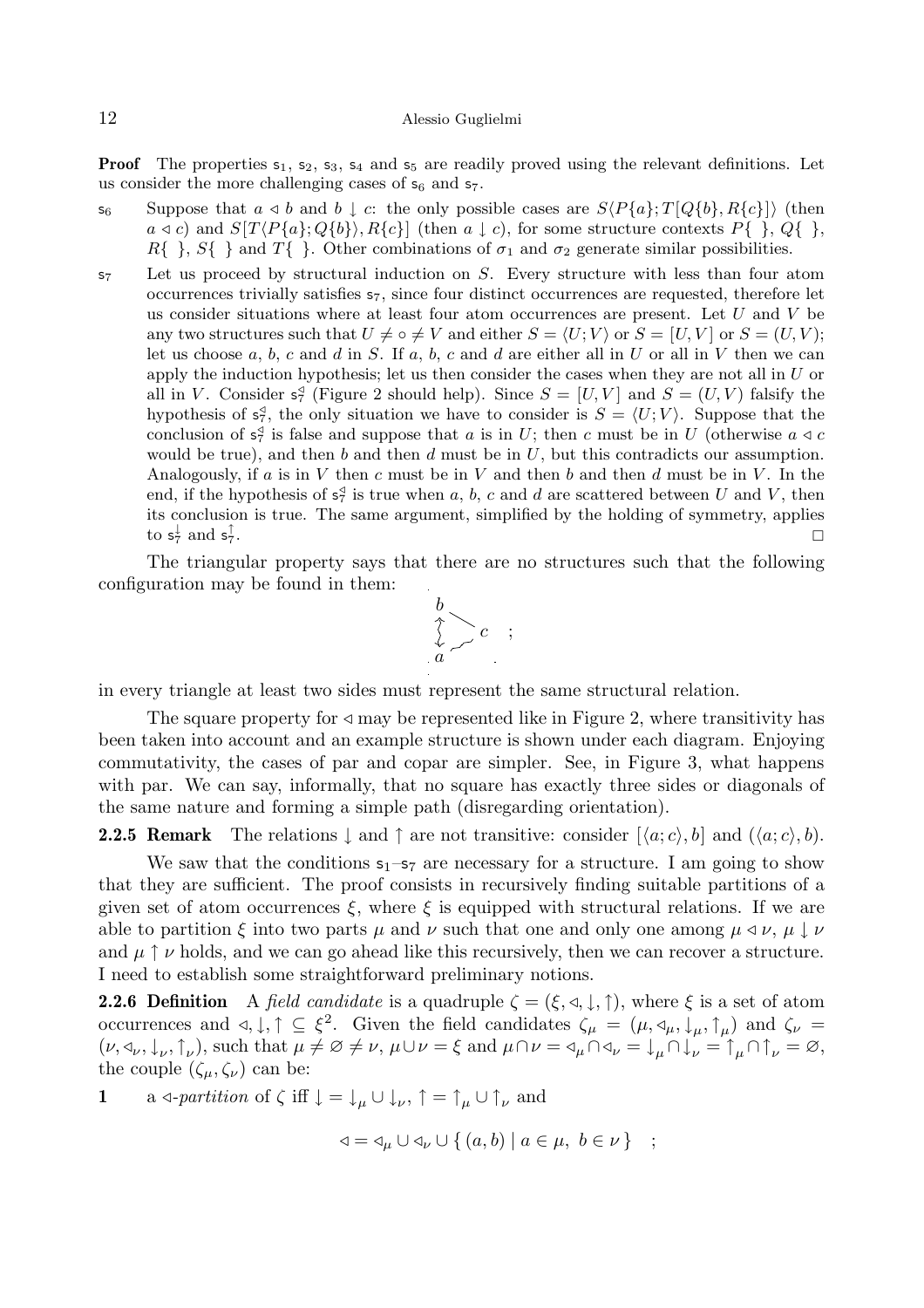

Fig. 2 Square property for  $\triangleleft$ 



Fig. 3 Square property for  $\downarrow$ 

2 a ↓-partition of  $\zeta$  iff  $\triangleleft = \triangleleft_{\mu} \cup \triangleleft_{\nu}$ ,  $\uparrow = \uparrow_{\mu} \cup \uparrow_{\nu}$  and

 $\downarrow$  =  $\downarrow$ <sub>*u*</sub> ∪  $\downarrow$   $\downarrow$   $\downarrow$   $\downarrow$   $\{ (a, b) | (a \in \mu \land b \in \nu) \lor (a \in \nu \land b \in \mu) \}$ ;

3 an ↑-partition of  $\zeta$  iff  $\triangleleft = \triangleleft_{\mu} \cup \triangleleft_{\nu}$ ,  $\downarrow = \downarrow_{\mu} \cup \downarrow_{\nu}$  and

$$
\uparrow = \uparrow_{\mu} \cup \uparrow_{\nu} \cup \{ (a, b) \mid (a \in \mu \land b \in \nu) \lor (a \in \nu \land b \in \mu) \} .
$$

For every field candidate, the relation  $\rho = \{ (a, b) | b \triangleleft a \}$  may be defined, and we will do so implicitly.

Of course, fields are (successful!) field candidates.

I am ready to show that  $s_1-s_7$  constitute an adequate characterisation of structures.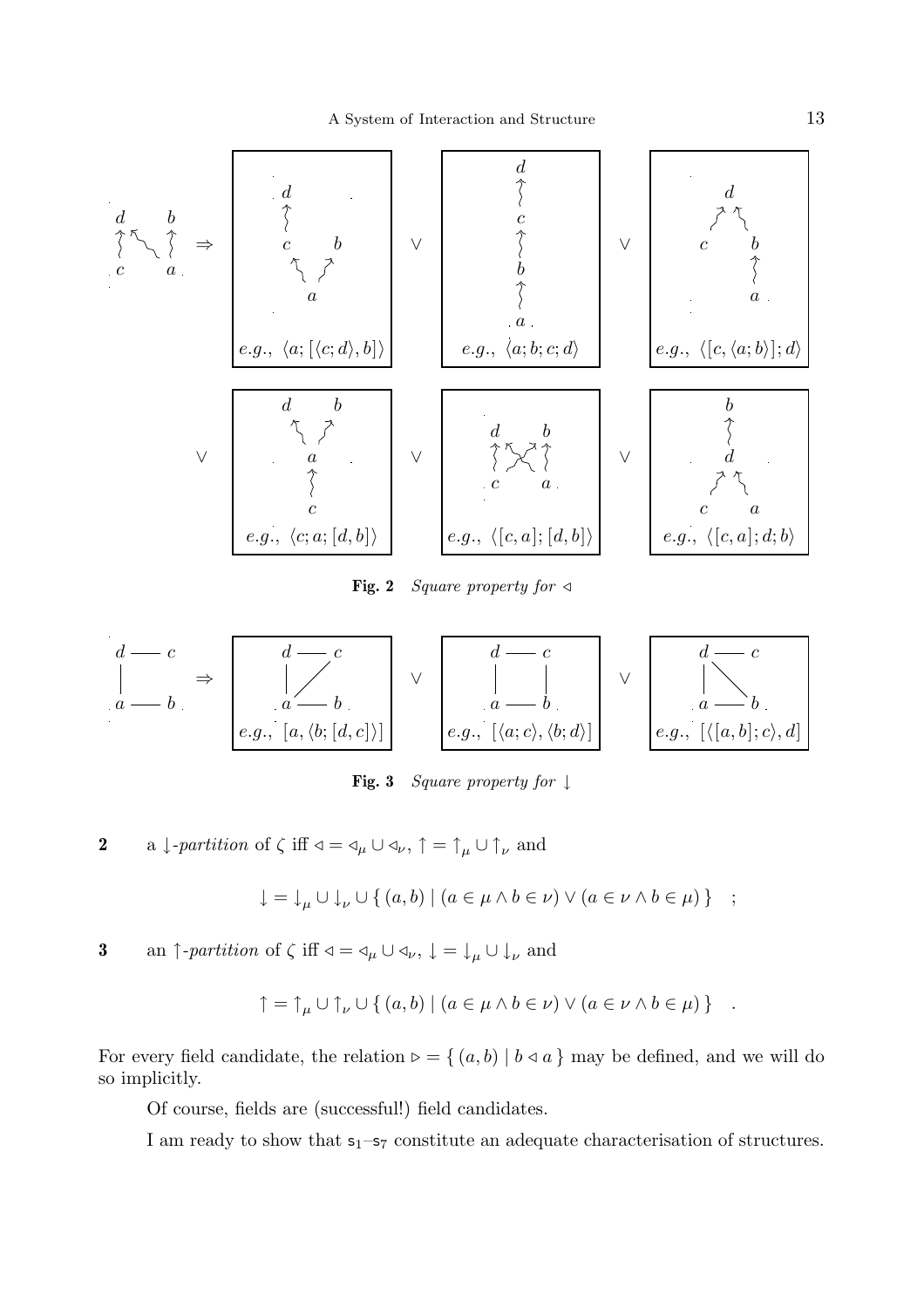**2.2.7 Theorem** If the conditions  $s_1$ - $s_7$  hold for a field candidate  $\zeta$  then there is a structure whose field is ζ.

**Proof** Let  $\zeta = (\xi, \xi, \xi, \zeta)$ : We will proceed by induction on the cardinality  $|\xi|$  of  $\xi$  to build a structure S such that  $f \circ S = \zeta$ . If  $\xi = \emptyset$  then  $S = \circ$ . If  $\xi = \{a\}$  then  $\varphi = \zeta = \hat{\zeta} = \emptyset$  (by  $s_1$ ) and  $S = a$ . Let us consider then the case where at least two atom occurrences are in ξ. We will see that the conditions  $s_1-s_7$  enforce the existence of a  $\leq$ ,  $\downarrow$ - or  $\uparrow$ -partition of  $\zeta$ . Suppose that a  $\triangleleft$ -partition of  $\zeta$  exists, consisting of  $\zeta_\mu$  and  $\zeta_\nu$ . The conditions  $s_1-s_7$  hold for  $\zeta_\mu$  and  $\zeta_{\nu}$ , therefore, by induction hypothesis, two structures U and V exist such that fd  $U = \zeta_{\mu}$  and fd  $V = \zeta_{\nu}$ . But then we can take  $S = \langle U; V \rangle$ , and, by definition and by s<sub>2</sub> and s<sub>3</sub>, we have fd  $S = \zeta$ . We can proceed analogously when  $\zeta_{\mu}$  and  $\zeta_{\nu}$  form a  $\downarrow$ -partition (take  $S = [U, V]$ ) or an  $\uparrow$ -partition (take  $S = (U, V)$ ); s<sub>5</sub> has a role here in ensuring the correct formation of a partition.

We have to show that a  $\leftarrow$ ,  $\downarrow$ - or  $\uparrow$ -partition of  $\zeta$  exists, in the given hypotheses, consisting of  $\zeta_{\mu} = (\mu, \triangleleft_{\mu}, \uparrow_{\mu}, \uparrow_{\mu})$  and  $\zeta_{\nu} = (\nu, \triangleleft_{\nu}, \downarrow_{\nu}, \uparrow_{\nu})$ . We will construct the  $\mu$  and  $\nu$  sets of atom occurrences incrementally, starting from  $\mu_2 = \{a\}$  and  $\nu_2 = \{b\}$ , for some a and b in  $\xi$ , and building a family of couples  $\{(\mu_i, \nu_i)\}_{2 \leq i \leq |\xi|}$  such that at each step one element of  $\xi$  is added to the union of  $\mu_i$ and  $\nu_i$  that was not added before; at each step  $\mu_i \neq \emptyset \neq \nu_i$  and either  $\mu_i \triangleleft \nu_i$  or  $\mu_i \downarrow \nu_i$  or  $\mu_i \uparrow \nu_i$ . The final step gives the partition, i.e.,  $\mu = \mu_{|\xi|}$  and  $\nu = \nu_{|\xi|}$ . Here is a non-deterministic algorithm.

# First Step

Take  $\mu_2 = \{a\}$  and  $\nu_2 = \{b\}$ , where a and b are distinct atom occurrences that are randomly chosen in  $\xi$  and such that one of  $\mu_2 \triangleleft \nu_2$ ,  $\mu_2 \downarrow \nu_2$  or  $\mu_2 \uparrow \nu_2$  holds (the conditions  $s_2$  and  $s_3$  apply).

#### Iterative Step

We have two disjoint and non-empty sets of occurrences  $\mu_i$  and  $\nu_i$  such that all the atom occurrences in  $\mu_i$  are in the same structural relation  $\sigma \in \{\triangleleft, \downarrow, \uparrow\}$  with the atom occurrences in  $\nu_i$ , i.e., either  $\mu_i \triangleleft \nu_i$  or  $\mu_i \downarrow \nu_i$  or  $\mu_i \uparrow \nu_i$ . Pick any c in  $\xi \setminus (\mu_i \cup \nu_i)$ . If  $d \sigma c$  for every d in  $\mu_i$ then let  $\mu_{i+1} = \mu_i$  and  $\nu_{i+1} = \nu_i \cup \{c\}$ ; if  $c \sigma e$  for every  $e$  in  $\nu_i$  then let  $\mu_{i+1} = \mu_i \cup \{c\}$  and  $\nu_{i+1} = \nu_i$ ; in both cases  $\mu_{i+1} \sigma \nu_{i+1}$ . Otherwise we have to rearrange  $\mu_i$  and  $\nu_i$  in order to meet our requirements. Let us proceed by cases.

1  $\mu_i \triangleleft \nu_i$  and there are a in  $\mu_i$  and b in  $\nu_i$  such that  $\neg(a \triangleleft c)$  and  $\neg(c \triangleleft b)$ : this situation is represented at the left (where  $a \sim \rightarrow c$  stands for  $\neg(a \triangleleft c)$ ):



Since  $a \triangleleft b$ , by transitivity of  $\triangleleft (s_4)$ , by symmetry of  $\downarrow$  and  $\uparrow$  ( $s_5$ ) and by the triangular property (s<sub>6</sub>), only two cases are possible: either  $a \downarrow c$  and  $c \downarrow b$ , or  $a \uparrow c$  and  $c \uparrow b$  (the former case is represented in the central diagram, the latter at the right). Let us only consider the first case, the other one being similar. Again by  $s_4$ ,  $s_5$  and  $s_6$ , either d  $\downarrow$  c or  $d \triangleleft c$ , for each element d in  $\mu_i$ , and either  $c \downarrow e$  or  $c \triangleleft e$ , for each element e in  $\nu_i$ . We can then partition  $\mu_i$  into the two disjoint sets  $\mu_i^{\downarrow}$  and  $\mu_i^{\triangleleft}$  and  $\nu_i$  into the two disjoint sets  $\nu_i^{\downarrow}$ and  $\nu_i^{\triangleright}$  in such a way that  $\mu_i^{\downarrow} \downarrow \{c\}$ ,  $\mu_i^{\triangleleft} \triangleleft \{c\}$  and  $\{c\} \downarrow \nu_i^{\downarrow}$ ,  $\{c\} \triangleleft \nu_i^{\triangleright}$ ; of course,  $a \in \mu_i^{\downarrow}$  and  $b \in \nu_i^{\downarrow}$ . This situation is represented at the left: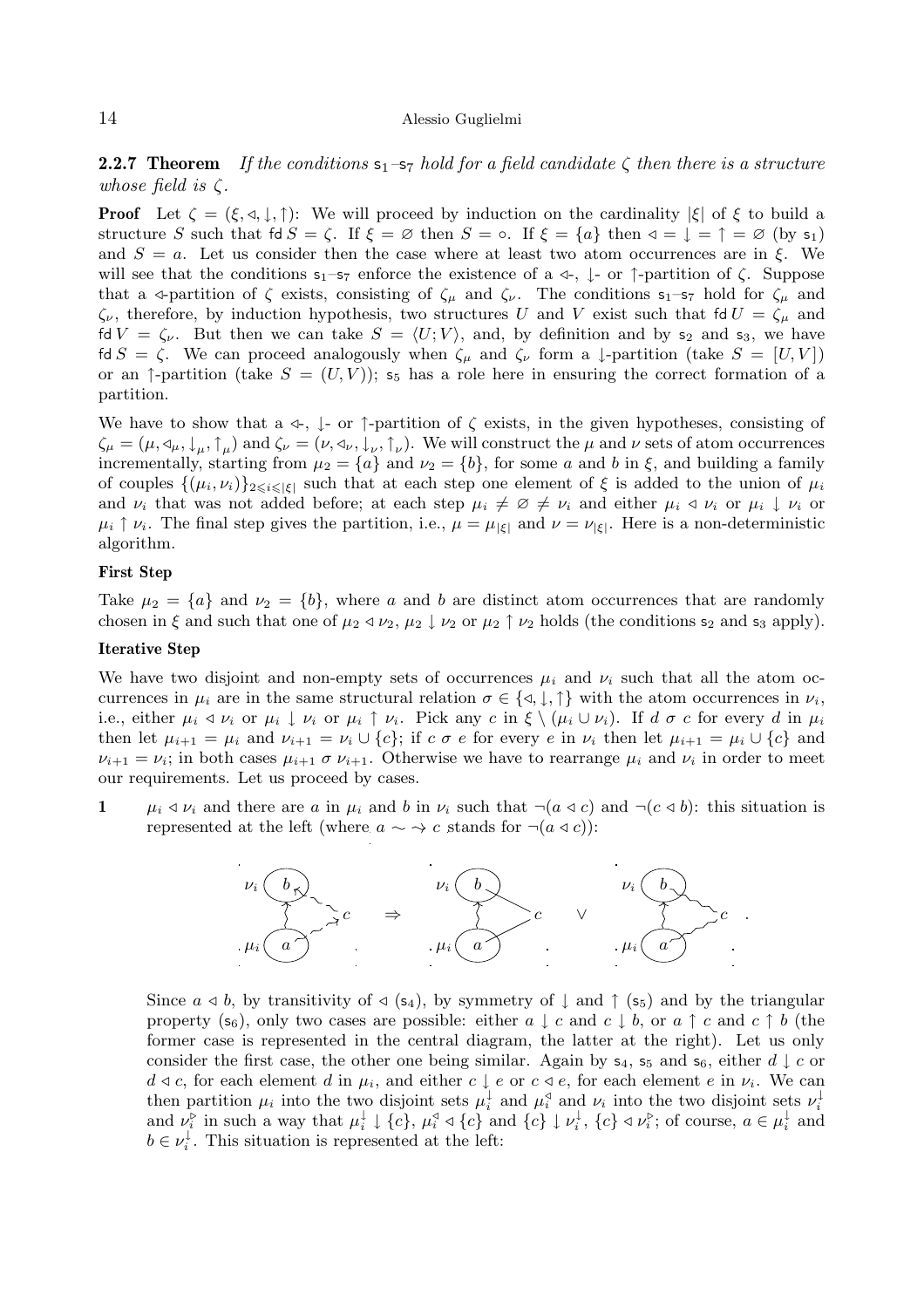

It must be the case that  $\mu_i^{\perp} \triangleleft \mu_i^{\perp}$ , because of s<sub>4</sub>, s<sub>5</sub>, s<sub>6</sub> and the square property for  $\downarrow$  (s<sup> $\downarrow$ </sup>) between  $\mu_i^{\perp}$ ,  $\mu_i^{\mathcal{A}}, \nu_i^{\downarrow}$  and c. Analogously, it must be  $\nu_i^{\downarrow} \triangleleft \nu_i^{\mathcal{B}}$ . The resulting situation, simplified by transitivity, is shown at the right. If  $\mu_i^q \neq \emptyset$  then take  $\mu_{i+1} = \mu_i^q$  and  $\nu_{i+1} = \mu_i^{\downarrow} \cup \nu_i^{\downarrow} \cup \nu_i^{\circ} \cup \{c\}$ : in this case  $\mu_{i+1} \triangleleft \nu_{i+1}$ . Otherwise, if  $\nu_i^{\triangleright} \neq \emptyset$  then take  $\mu_{i+1} = \mu_i^{\downarrow} \cup \nu_i^{\downarrow} \cup \{c\}$  and  $\nu_{i+1} = \nu_i^{\triangleright}$ : again  $\mu_{i+1} \triangleleft \nu_{i+1}$ . If both  $\mu_i^{\mathcal{A}}$  and  $\nu_i^{\mathcal{B}}$  are empty, take  $\mu_{i+1} = \mu_i^{\mathcal{A}} \cup \nu_i^{\mathcal{A}}$  and  $\nu_{i+1} = \{c\}$ : in this case  $\mu_{i+1} \downarrow \nu_{i+1}$ .

2  $\mu_i \downarrow \nu_i$  and there are a in  $\mu_i$  and b in  $\nu_i$  such that  $\neg(a \downarrow c)$  and  $\neg(b \downarrow c)$ : By an analogous argument to that in Case 1, we have that this situation, represented at the left in the following diagram (where  $a - c$  stands for  $\neg(a \downarrow c)$ ), entails the possibilities at the right, and those only:



Let us consider the first case, where  $a \triangleleft c$  and  $b \triangleleft c$ . By use of the triangular property, we can partition  $\mu_i$  into  $\mu_i^{\downarrow}$  and  $\mu_i^{\uparrow}$  and  $\nu_i$  into  $\nu_i^{\downarrow}$  and  $\nu_i^{\uparrow}$  in such a way that we have the situation represented at the left:



The square property enforces the situation at the right, where we can now define an appropriate partition. If  $\mu_i^{\downarrow} \neq \emptyset$  then take  $\mu_{i+1} = \mu_i^{\downarrow}$  and  $\nu_{i+1} = \mu_i^{\triangleleft} \cup \{c\} \cup \nu_i^{\triangleleft} \cup \nu_i^{\downarrow}$ : in this case  $\mu_{i+1} \downarrow \nu_{i+1}$ . Otherwise, if  $\nu_i^{\downarrow} \neq \emptyset$  then take  $\mu_{i+1} = \mu_i^{\triangleleft} \cup \{c\} \cup \nu_i^{\triangleleft}$  and  $\nu_{i+1} = \nu_i^{\downarrow}$ : again  $\mu_{i+1} \downarrow \nu_{i+1}$ . If both  $\mu_i^{\downarrow}$  and  $\nu_i^{\downarrow}$  are empty, take  $\mu_{i+1} = \mu_i^{\triangleleft} \cup \nu_i^{\triangleleft}$  and  $\nu_{i+1} = \{c\}$ : in this case  $\mu_{i+1} \triangleleft \nu_{i+1}$ . The other cases above, where  $a \triangleright c$  and  $b \triangleright c$  and where  $a \uparrow c$  and  $b \uparrow c$ , are managed in an analogous way.

3  $\mu_i \uparrow \nu_i$  and there are a in  $\mu_i$  and b in  $\nu_i$  such that  $\neg(a \uparrow c)$  and  $\neg(b \uparrow c)$ : this case is similar to Case 2.

The final step of the algorithm occurs when no atom occurrences are left in  $\xi$  that are not already in the partition.

The core of the proof above relies on the combined action of the triangular and square properties. The property  $s_6$  reduces the problem to a case in which only two structural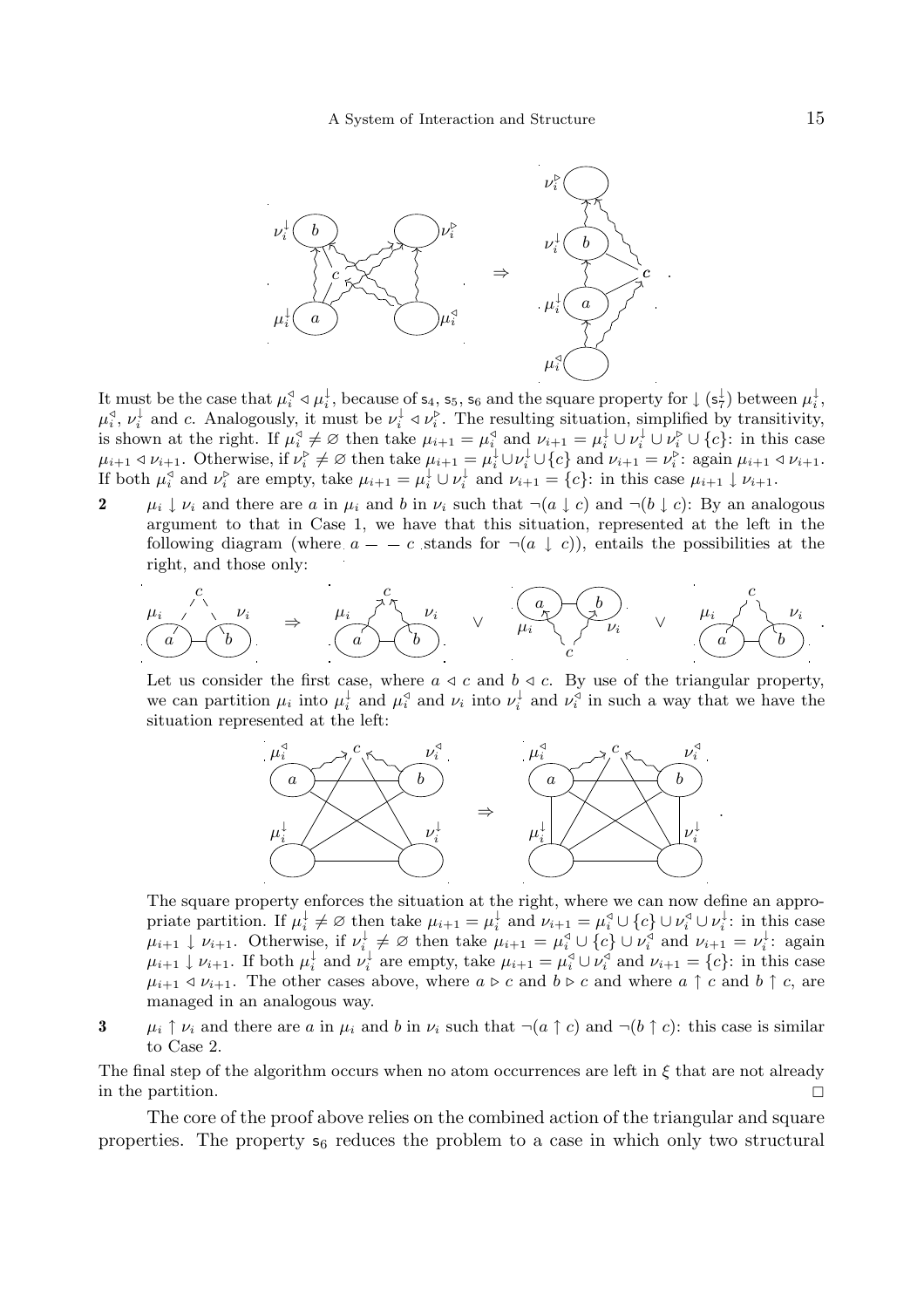relations are involved, then  $s<sub>7</sub>$  is used to decide the remaining undecided side of a square. This procedure can then be generalised to the case in which more than three different kinds of context are allowed in structures. In fact, going back to the proof of Theorem 2.2.4, it is easy to see that  $s_6$  and  $s_7$  do not depend on the number and quality of different structural relations; rather they make use of the uniqueness property  $s_2$ , which is in turn guaranteed by the inherently unambiguous constitution of structures.

The algorithm given in the proof above is non-deterministic, therefore it cannot reasonably be used to answer the following, inevitable question: is a structure corresponding to a field unique? It turns out that it is, modulo equivalence of course, as the following theorem shows.

**2.2.8 Lemma** Given a structure T, if  $(\zeta_{\mu}, \zeta_{\nu})$  is a  $\triangleleft$ -partition of  $\Box$  (respectively, a ↓-partition, an ↑-partition) then there are two structures U and V such that  $\text{fd }U = \zeta_{\mu}$ , fd  $V = \zeta_{\nu}$  and  $T = \langle U; V \rangle$  (respectively,  $T = [U, V], T = (U, V)$ ).

**Proof** Let  $\mathsf{fd}\,T = (\mathsf{occ}\,T, \mathsf{d}, \mathsf{l}, \uparrow);$  the field candidates  $\zeta_{\mu} = (\mu, \mathsf{d}_{\mu}, \mathsf{l}_{\mu}, \uparrow_{\mu})$  and  $\zeta_{\nu} = (\nu, \mathsf{d}_{\nu}, \mathsf{l}_{\nu}, \uparrow_{\nu})$ form a  $\triangle$ -partition of fd T. Since  $\mu \neq \emptyset \neq \nu$ , the structure T falls in one of the three cases:

- 1  $T = \langle T_1; \ldots; T_h \rangle$ , where  $h > 1$  and, for  $1 \leq i \leq h$ , it holds  $T_i \neq \circ$  and  $T_i$  is not a proper seq: It must be the case that  $\mathrm{occ}\,T_i \subseteq \mu$  or  $\mathrm{occ}\,T_i \subseteq \nu$ , for every i. In fact, suppose the contrary, and suppose that  $T_i = [T'_i, T''_i]$  for some  $T'_i$  and  $T''_i$  such that  $T'_i \neq \infty \neq T''_i$  (the same argument holds when  $T_i = (T'_i, T''_i)$ , in the same conditions). It is then possible to find a in  $T_i'$  and b in  $T_i''$ , or a in  $T_i''$  and b in  $T_i'$ , such that a is in  $\mu$  and b is in  $\nu$ . But then  $a \downarrow b$ , and this violates the hypothesis. Then, for every i, the atom occurrences in  $T_i$  come either from  $\mu$  or from  $\nu$ , but not from both. It must also be the case that there are k and  $k+1$  in  $1, \ldots, h$  such that  $T_1, \ldots, T_k$  have all their atom occurrences in  $\mu$  and  $T_{k+1}, \ldots,$  $T_h$  have all their atom occurrences in  $\nu$ , otherwise there would be cases of  $b \triangleleft a$  for some a in  $\mu$  and b in  $\nu$ . Then take  $U = \langle T_1; \ldots; T_k \rangle$  and  $V = \langle T_{k+1}; \ldots; T_h \rangle$ .
- 2  $T = [T', T'']$ , where  $T' \neq \infty \neq T''$ : There must be a in T' and b in T'', or a in T'' and b in T', such that a is in  $\mu$  and b is in  $\nu$ . But then  $a \downarrow b$ , and this violates the hypothesis. Therefore, this case is actually impossible.

3  $T = (T', T'')$ , where  $T' \neq \infty \neq T''$ : The argument is the same as for Case 2.

Therefore, the lemma is proved for any  $\triangleleft$ -partition of  $\Box$  A similar argument holds for  $\Box$ - and ↑-partitions, made simpler by the fact that we should not worry about seq orders, as we had to do in Case 1 above.

**2.2.9 Theorem** Two structures are equivalent if and only if they have the same field.

**Proof** The 'only if' part is trivial, then let us concentrate on the 'if' one. Let  $S$  and  $T$  be two structures in normal form; we have to prove that if  $\text{fd } S = \text{fd } T$  then  $S = T$ . Let us proceed by structural induction on S. In the base cases when  $S = \circ$  or  $S = a$  we trivially get  $S = T$ . Suppose now that there are P and Q such that  $S = \langle P; Q \rangle$  and  $P \neq \circ \circ \circ P$ . The couple (fd P, fd Q) is then a  $\triangleleft$ -partition of fd S, and therefore of fd T. By Lemma 2.2.8 there are U and V such that  $T = \langle U; V \rangle$  and fd  $U =$  fd P and fd V = fd Q, and then the induction hypothesis applies. Similar arguments hold when  $S = [P, Q]$  and  $S = (P, Q)$ , where  $P \neq \circ \neq Q$ .

# 3 Synthesis of a Formal System

In this section we will synthesise the formal system SBV , which is, as we will see, sort of a symmetric closure of system BV . Before plunging into the technicalities, and at the cost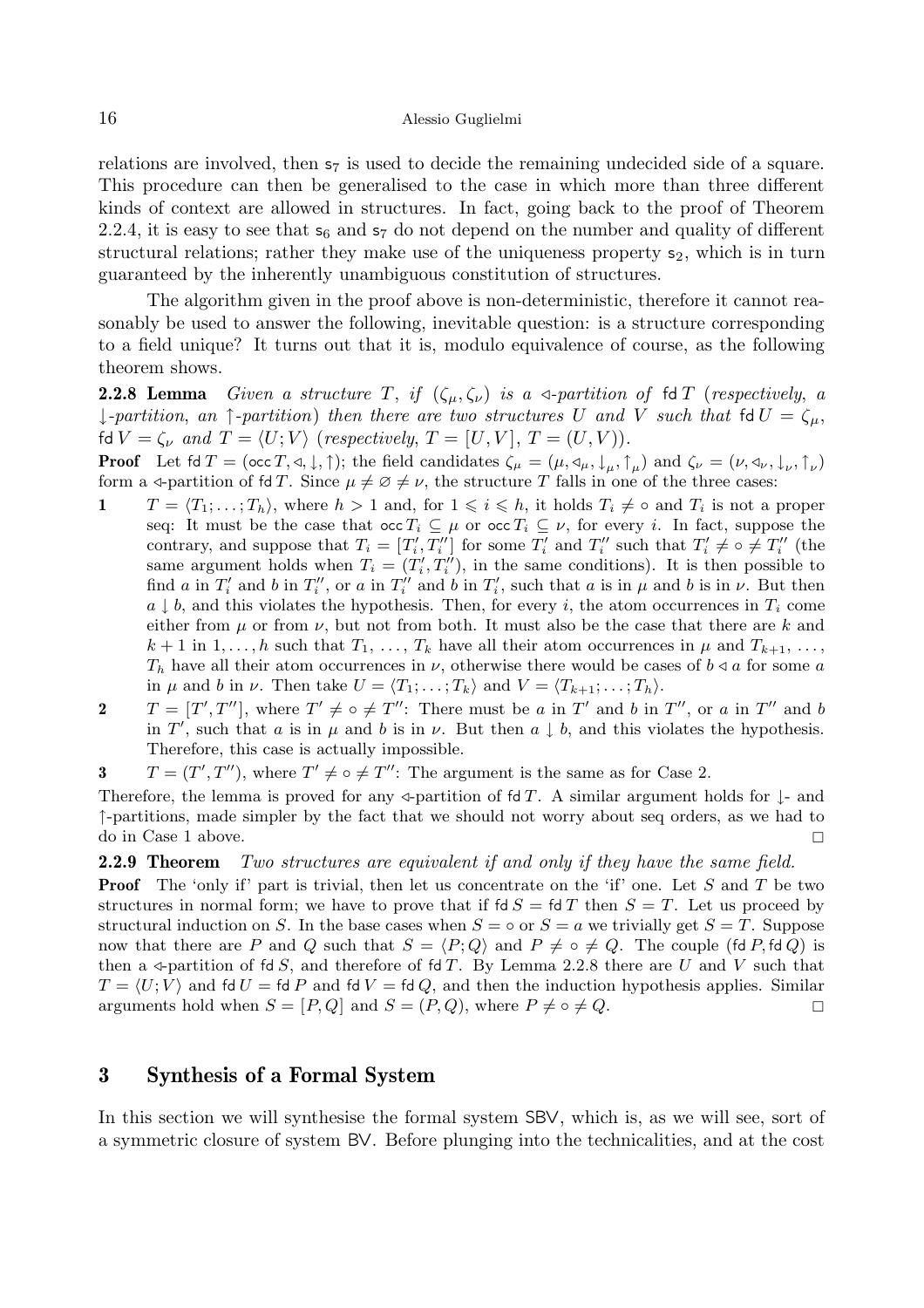of some repetition, I believe it is useful to provide an informal account of what we will see later. Many of the intuitions valid in general for the calculus of structures can be seen here at work in the special case of the definition of system SBV .

We have by now a convenient syntax and an intuitive, albeit vague, 'space-time' interpretation. Getting back to our previous example, let us consider the problem of designing a system, equivalent to, or conservatively extending, multiplicative linear logic. We would also appreciate if this system deals with structures without having the problem of the non-deterministic partitioning of the context seen above for  $\otimes$ . In the partitioning into two branches, double-premise inference rules are doomed to lose some of the possibilities left open in the conclusion, which we want to retain. Let us see then if we can do this job with single-premise rules. Dealing with copar under this constraint requires a big departure from Gentzen's sequents style: In the sequent calculus a formula is decomposed in its main connective, and its context is split. In the calculus of structures a formula is moved into another formula in a way determined by their local structure, and their context stays fixed. The underlying claim, for which this paper provides some evidence, is that Gentzen's sequent systems, and the tree structure of derivations in them, are perfectly fit for traditional logics, like LK for classical logic, but not necessarily for new, exotic ones, like the multiplicative core of linear logic.

I will better address this issue in the concluding remarks. For now let us just notice that the calculus of structures is rather radical regarding logical rules, i.e., rules applying to connectives: they completely disappear in favour of structural rules. Structures are expressive enough to internalise the tree organisation of a sequent derivation. Inference rules become more capable of controlling what happens in premises, with respect to what rules can do in the sequent calculus, and having more control in inference rules yields a more efficient management of resources.

**3.1 Definition** An *inference rule* is a scheme of the kind

$$
\rho \frac{T}{R} \quad ,
$$

where  $\rho$  is the *name* of the rule, T is its *premise* and R is its *conclusion*; rule names are denoted with  $\rho$  and  $\pi$ . In an inference rule, either the premise or the conclusion can be missing, but not both. When premise and conclusion in an instance of an inference rule are equivalent, that instance is said *trivial*, otherwise it is said *non-trivial*. A *(formal)* system is a set of inference rules; formal systems are denoted with  $\mathscr{S}$ . A *derivation* in a certain formal system is a finite chain of instances of inference rules in the system, and it can consist of just one structure; derivations are denoted with  $\Delta$ . The topmost structure in a derivation, if present, is called the *premise* of the derivation; if present, the bottommost structure is called its *conclusion*. A derivation  $\Delta$  whose premise is T, conclusion is R, and whose inference rules are in  $\mathscr S$  is indicated by  $\mathcal I$ R  $\Delta \parallel \mathscr{S}$  (the name  $\Delta$  can be omitted). The *length* of a derivation is the number of instances of inference rules appearing in it. Two systems  $\mathscr S$  and  $\mathscr S'$  are *strongly equivalent* if for every derivation  $\|\mathscr S$  there exists a  $\mathcal I$ R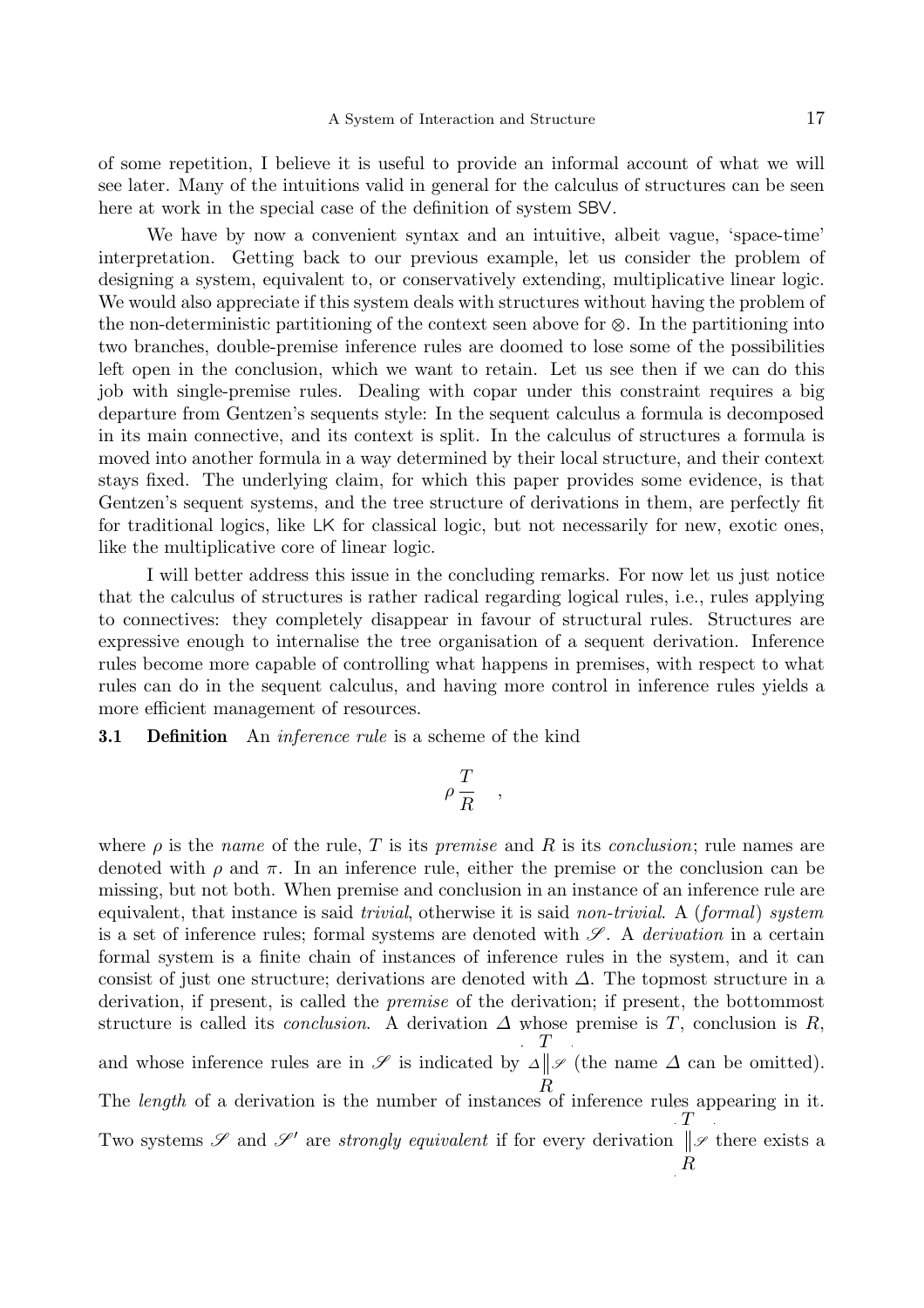

Fig. 4 Communication along the direction of growth of a derivation

derivation  $\|\mathscr{S}'\|$ , and vice versa.  $T$ R

There are, traditionally, two complementary, dynamic views of derivations:

- 1 The top-down view: premises join (in trees) to form new conclusions, and the derivation grows toward its conclusion; this can be called the deductive viewpoint.
- 2 The bottom-up view: the conclusion is the starting point and inference rules are used to reach the desired premises; this can be called the proof-construction viewpoint.

For the moment, we should try not to assign any traditional, special meaning to the action of making a derivation grow upward or downward. We could very well imagine trying to prove theorems going downward. Symmetry will be broken at last by the introduction of a logical axiom and, with it, of the concept of proof, which in this paper stays firmly in the tradition.

After choosing single-premise rules, we are in a situation of extensive symmetry: derivations are chains of inferences (top-down symmetry), par and copar are the same kind of structure with two different names, and we have a symmetric intuitive interpretation for communication, meant as the possibility of interaction. This state of affairs is represented in Figure 4, where arrows stand for the direction of growth of a derivation. Interaction itself will of course involve negation (in linear logic it is realised in the identity logical axiom, for example). For the time being we deal with the structural relations seq, par and copar, which are not sensitive to negation.

I will 'distil' logical rules out of conservation laws. Consider the following template of a rule, which I call merge:

$$
\mathsf{g} \downarrow \frac{S\{Q\}}{S[R,T]} \quad ;
$$

here we want to determine the laws to which Q must obey. The rule says that if the structures R and T communicate in the context  $S\{\}\,$ , then they can be replaced with the structure  $Q$ . How can we choose  $Q$ ? Why not say that  $Q$  is any structure made with all and only the atoms in  $R$  and  $T$ , and such that  $Q$  respects all the structural relations that atoms have in  $R$  and  $T$ , and otherwise is free? Here two things are conserved:

- 1 the atoms, their number and polarity, and
- 2 their space-temporal relations in the two communicating structures.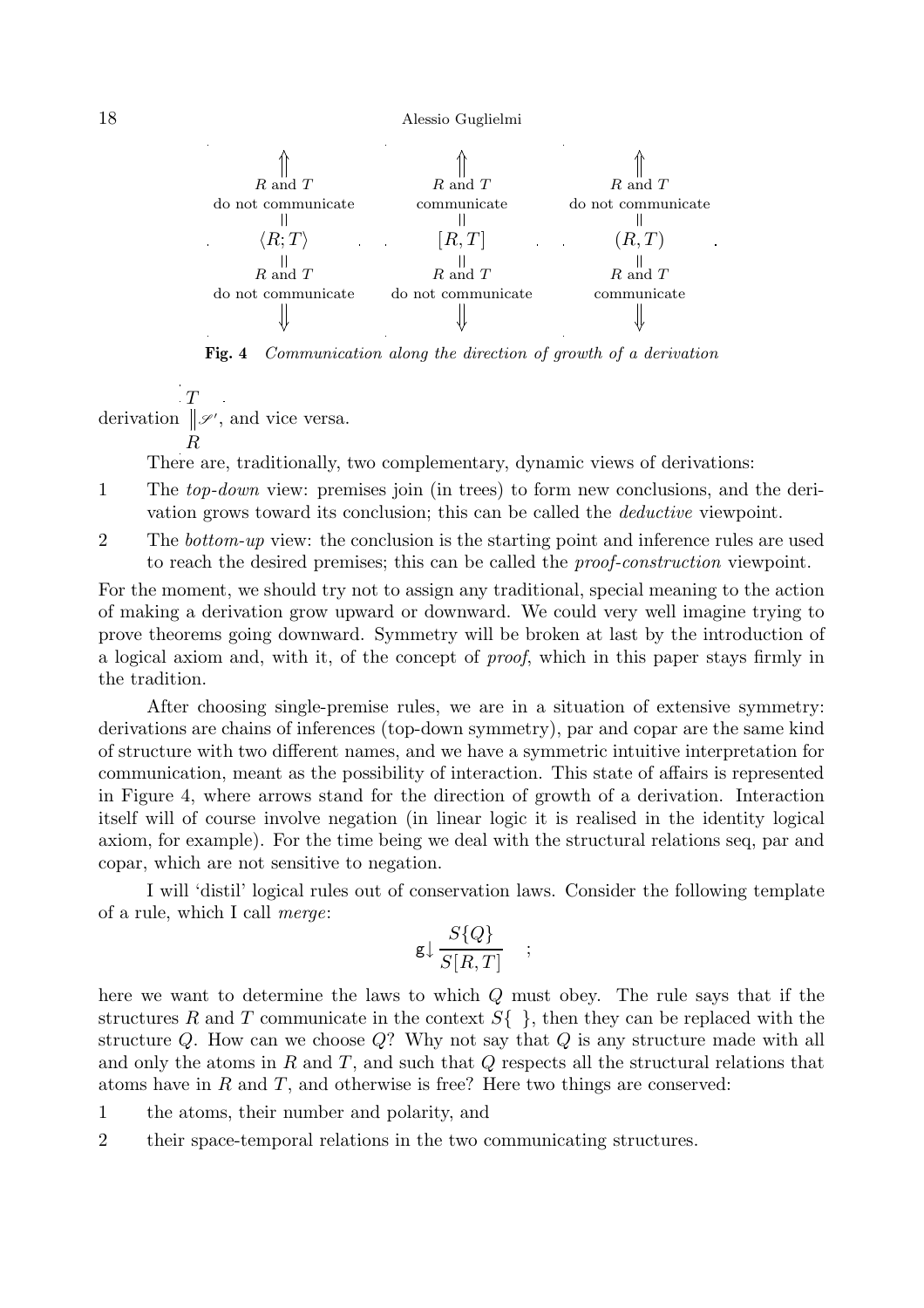It turns out that this almost works, but if we want cut elimination we have to add a third law of conservation, which is a sort of modularity. The law says that

3 if  $a \uparrow b$  in R and  $c \uparrow d$  in T, it cannot be in Q that  $a \uparrow d$ ,  $b \uparrow c$ ,  $\neg(a \uparrow c)$  and  $\neg(b \uparrow d)$ . Later on I will get back to this condition, which is probably obscure now. For the sake of symmetry, I also add its 'cocondition', in which  $\uparrow$  is replaced with  $\downarrow$ .

The preceding laws find a natural definition by relational fields. We can consider a set, denoted by  $R \Diamond T$  and called merge set, where we collect all the structures Q that respect the conditions above. We know how to obtain these structures thanks to the characterisation by relational fields that we studied in the previous section. The rule  $g\downarrow$  is of course of limited practical use, because it requires picking up structures out of a large and difficult-to-compute set. Luckily, we can also characterise the merge set recursively, and then through a straightforward process of unfolding, we can obtain two simple rules that equivalently replace  $g\downarrow$ , the *switch* (s) and seq (q $\downarrow$ ) rules.

There is another situation where communication occurs: between two structures R and T in a copar, while going downward in a derivation. I look then for explicit instances of this other rule, called comerge:

$$
\mathsf{g} \uparrow \frac{S(R,T)}{S\{Q\}} \quad ,
$$

where Q is again any structure in  $R \Diamond T$ . After arguments symmetric to the ones used for the merge rule, I obtain two rules. One of them is again the switch rule, the other is new and is called *coseq* (q<sup> $\uparrow$ </sup>). Together the rules form system SBVc = {q $\downarrow$ , q $\uparrow$ , s}. In SBVc, rule q↓ is the corule of q↑ and s is its own corule. In a corule the premise and the conclusion are negated and exchanged with respect to the corresponding rule. Still perfect top-down symmetry, as expected.

At this point we just have to add interaction rules, to form system SBV. They are the corresponding of identity axioms and cut rules. There is no surprise in dealing with identity, but cut in the calculus of structures shows an interesting property. It is in fact possible, by using the switch and coseq rules, to replace its generic version by a version that only deals with atoms. This is a consequence of our insistence on maintaining a top-down symmetry. This fact entails two important properties:

- 1 it helps considerably in simplifying the cut elimination argument;
- 2 it separates the normal cut rule into two rules, one dealing with negation (so, interaction), and the other with order (or structure).

These properties are exhibited in all systems in the calculus of structures, and actually system SBV is the simplest example studied so far. The subsection on interaction insists on derivability results, which are responsible for the separation of the cut rule into 'subrules'.

The merge rules will be derived from relational fields in the first subsection. In the second and third subsections we will derive the structure fragment. In the fourth subsection, we will study the interaction fragment and some of its properties together with the structure one.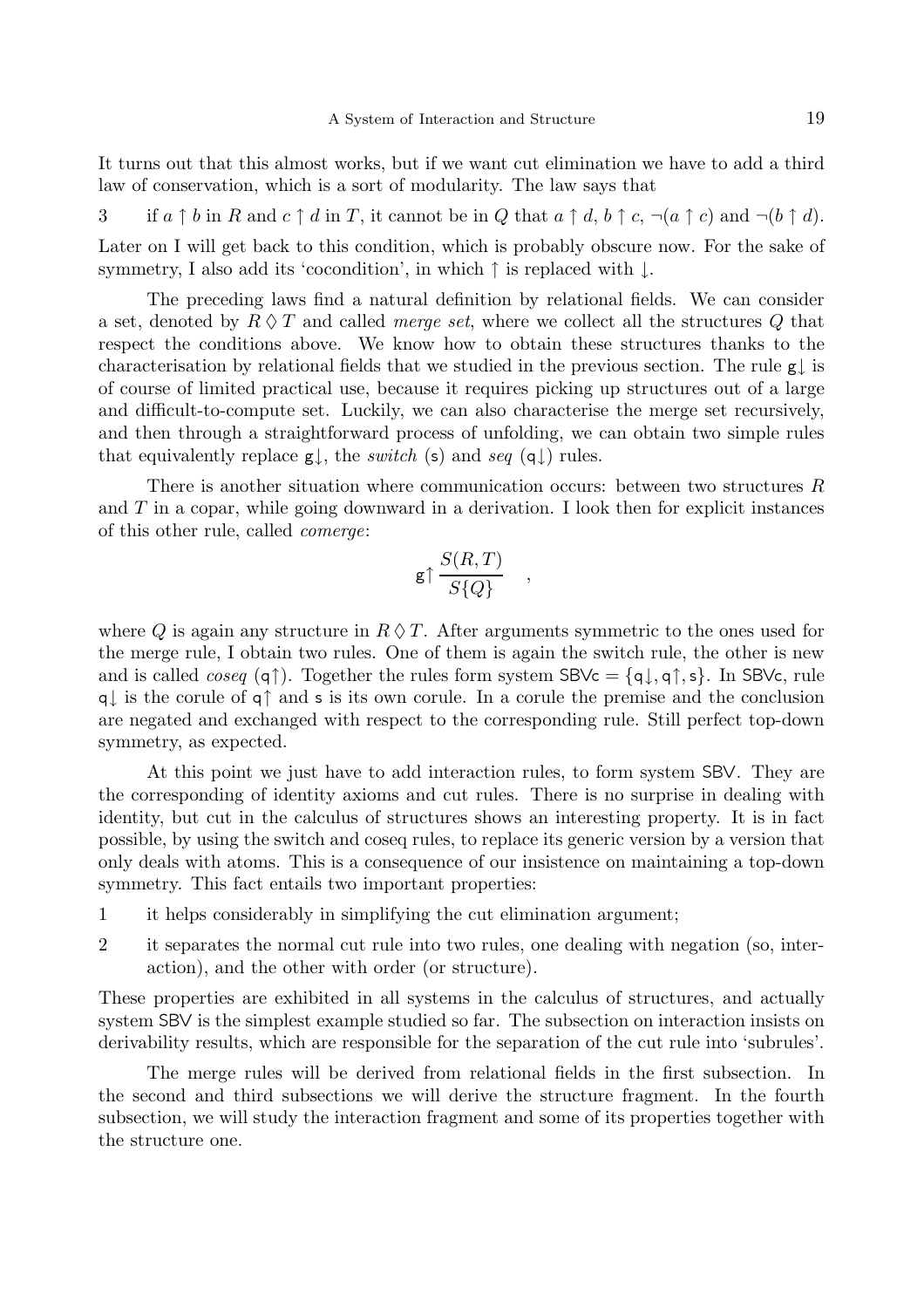# 3.1 Merge Rules and Relational Fields

The structures in a par context are allowed to interact along a derivation above the par, and cannot do so below the par. Dually, the structures in a copar context can interact going downward and cannot going upward. The structures in a seq context cannot interact neither going up nor going down in a derivation. The structures  $(R, T)$  and  $[R, T]$  are then at the extremes of the possibilities of interaction between  $R$  and  $T$ . We can gather intermediate situations in the merge set of R and T.

In this subsection I will give two definitions of merge set. The first one is more 'semantic' in nature than the second one. I will prove that they are in fact equivalent, and the second definition will pave the way to the extraction of simple inference rules that compute the merge set, which is the subject of the next subsection. This subsection can be skipped by readers ignoring relational fields.

Let us firstly consider the following notion of *immersion* of a structure in another. **3.1.1 Definition** Given two structures R and Q such that  $dR = (\text{occ } R, \triangleleft_R, \downarrow_R, \uparrow_R)$  and

 $\text{fd } Q = (\text{occ } Q, \triangleleft_Q, \downarrow_Q, \uparrow_Q),$  we say that R is *immersed* in Q if:

1 the atoms of R are atoms of Q: occ  $R \subseteq$  occ  $Q$ ;

2 the structural relations are respected:  $\triangleleft_R \subseteq \triangleleft_Q$ ,  $\downarrow_R \subseteq \downarrow_O$ ,  $\uparrow_R \subseteq \uparrow_O$ .

For example, all the structures immersed in  $S = [\langle a; b \rangle, c]$  are:  $\circ$ ,  $a$ ,  $b$ ,  $c$ ,  $\langle a; b \rangle$ ,  $[a, c]$ , [b, c] and  $\lbrack (a; b), c \rbrack$ . The substructures of S are only  $\circ$ , a, b, c,  $\langle a; b \rangle$  and  $\lbrack \langle a; b \rangle, c \rbrack$ .

**3.1.2 Remark** Given the structure  $Q$ , we can find all the structures immersed in it simply by choosing their atoms in Q in all the possible ways. Suppose the set  $\xi \subseteq \text{occ } Q$  is chosen, and be fd  $Q = (\text{occ } Q, \triangleleft, \downarrow, \uparrow)$ . Consider the field candidate  $\zeta = (\xi, \triangleleft \cap \xi^2, \downarrow \cap \xi^2, \uparrow \cap \xi^2)$ : since fd Q obeys  $s_1-s_7$ , so does  $\zeta$ . By Theorem 2.2.7, a structure R exists such that fd  $R = \zeta$ ; the structure R is immersed in  $Q$ , by definition, and is unique modulo equivalence by Theorem 2.2.9.

How can we compose two structures? The following definition is in part very natural, and in part motivated by our need of getting a cut elimination theorem in the end.

**3.1.3 Definition** Given two structures R and T such that  $\text{occ } R \cap \text{occ } T = \emptyset$ , the merge set  $R \lozenge T$  is the set of all the structures Q such that R and T are immersed in Q and:

m<sub>1</sub> R and T cover Q: occ R ∪ occ T = occ Q;

m<sub>2</sub> for all the distinct atom occurrences  $a, b \in \text{occ } R$ , and  $c, d \in \text{occ } T$  they hold in Q:

$$
\mathsf{m}_2^{\downarrow} \qquad \qquad (a \downarrow b) \land (c \downarrow d) \land (a \downarrow d) \land (b \downarrow c) \Rightarrow (a \downarrow c) \lor (b \downarrow d) \quad ,
$$

$$
\mathsf{m}_2^{\uparrow} \qquad \qquad (a \uparrow b) \land (c \uparrow d) \land (a \uparrow d) \land (b \uparrow c) \Rightarrow (a \uparrow c) \lor (b \uparrow d) \quad .
$$

When no confusion arises, we denote with  $R\Diamond T$  both the merge set and any of its elements.

The merge set  $R \Diamond T$  is obtained from R and T in a free way, provided that atoms, and the relations between them, are conserved. There are also further constraints imposed by the condition  $m_2$ . I do not have at this time an intuitive, a priori understanding of this condition, but I can offer a very important technical one, a posteriori: removing the condition  $m_2$  leads to the impossibility of eliminating cuts.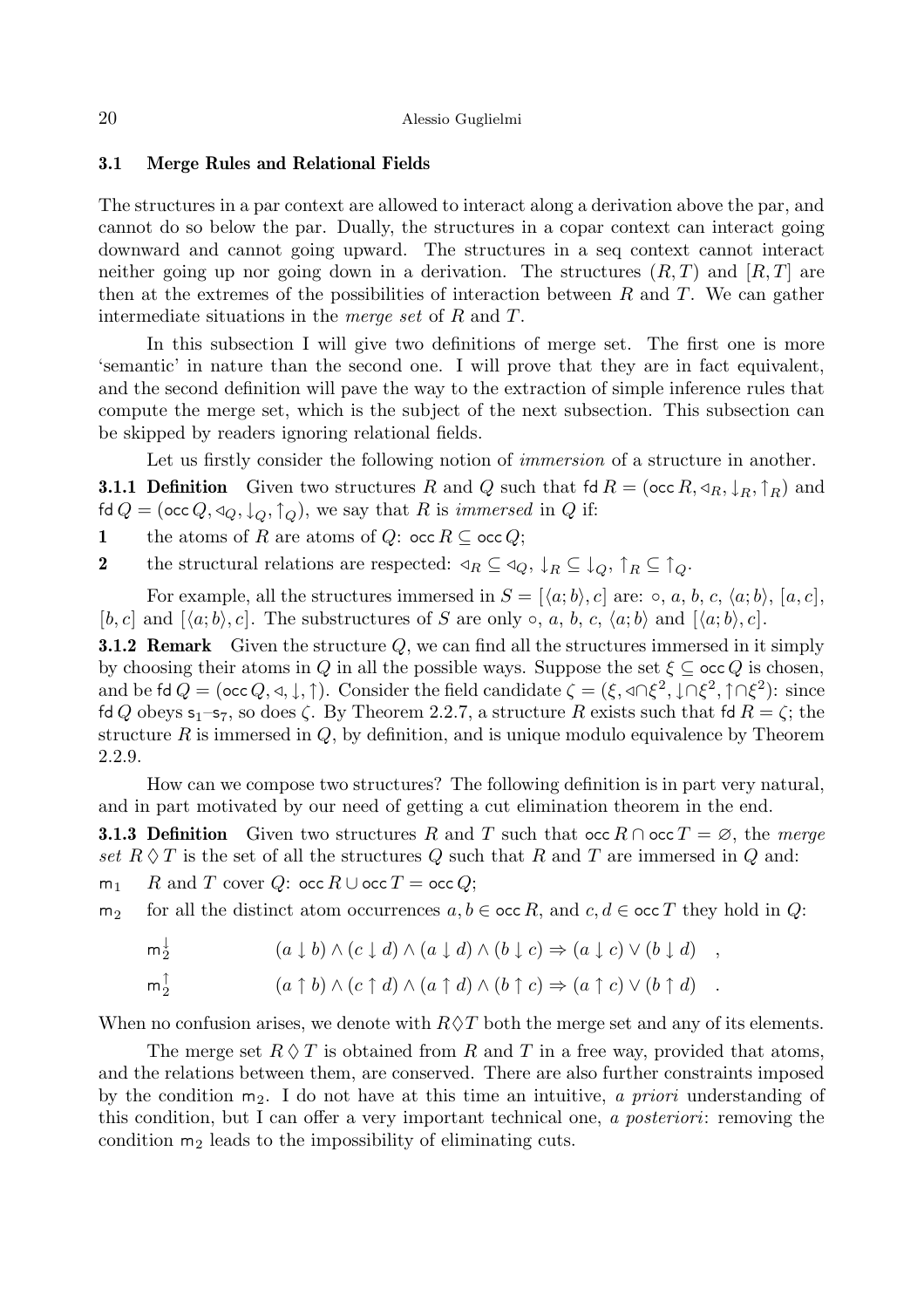It is maybe helpful visualising all the possibilities of interaction in the case, say, when  $R = [a, b]$  and  $T = [c, d]$ . After ignoring symmetric cases due to permutations, four possibilities are allowed:



where  $b - c$  means  $\neg (b \downarrow c)$ ; below the diagrams, examples of structures in  $R \Diamond T$  are shown. The following case is ruled out by the square property  $s_7^{\downarrow}$  $\frac{1}{7}$  (see Theorem 2.2.4; there is no structure having this representation):

$$
\begin{array}{c}\n d \longrightarrow c \\
 |\times| \\
 a \longrightarrow b\n\end{array}
$$

.

.

The only case ruled out by the condition  $m_2$  (specifically by  $m_2^{\downarrow}$  $_{2}^{\downarrow}$ ) is this:

$$
\begin{array}{ccc}\n d & \overbrace{\phantom{aa}}^c & c & \overbrace{\phantom{aa}}^d \\
 d & \xrightarrow{a} & b & \text{equivalently,} & & & \\
 & a & \xrightarrow{a} & b & & \\
 \end{array}
$$

Therefore, for example,  $\vert \langle a; c \rangle, \langle b; d \rangle \vert \notin R \Diamond T$ .

Both  $m_1$  and  $m_2$  are conservation laws. The axiom  $m_1$  enforces the strict application of the immersion relation: atoms are conserved together with the structural relations they had in the two structures that are merged.

To understand the axiom  $m_2$ , consider for example  $m_2^{\uparrow}$  $a_2^{\dagger}$  as it applies to  $R = (a, b)$ and  $T = (c, d)$ : it forbids the inclusion of  $([a, c], [b, d])$  into  $R \Diamond T$ . This means that, from the point of view of communication,  $R$  and  $T$  must be considered modules whose integrity can not be violated; either R enters into T or vice versa, but it cannot happen that a single module results from the communication of the two modules. This situation can be considered a conservation of modularity.

**3.1.4 Remark** We could naturally extend the merge operator to sets of structures: Given the sets of structures  $\phi$  and  $\psi$ , define  $\phi \Diamond \psi$  as the set  $\{Q \mid \exists R \in \phi \exists T \in \psi \ (Q \in R \Diamond T) \}$ . Which are the properties of the law of composition  $\Diamond$ ? It turns out immediately that the set  $\{\circ\}$  is a unit and  $\Diamond$  is commutative. Associativity does not hold: consider for instance  ${a} \ \ \Diamond \ (\{b\} \ \Diamond \ \{(c, d)\}) \ \ni \ ([a, c], [b, d]) \notin (\{a\} \ \Diamond \ \{b\}) \ \Diamond \ \{(c, d)\}.$ 

Of course, Definition 3.1.3 is too implicit to be very helpful in a syntactic setting. I move one step more toward syntax with the following definition, which builds the merge set recursively.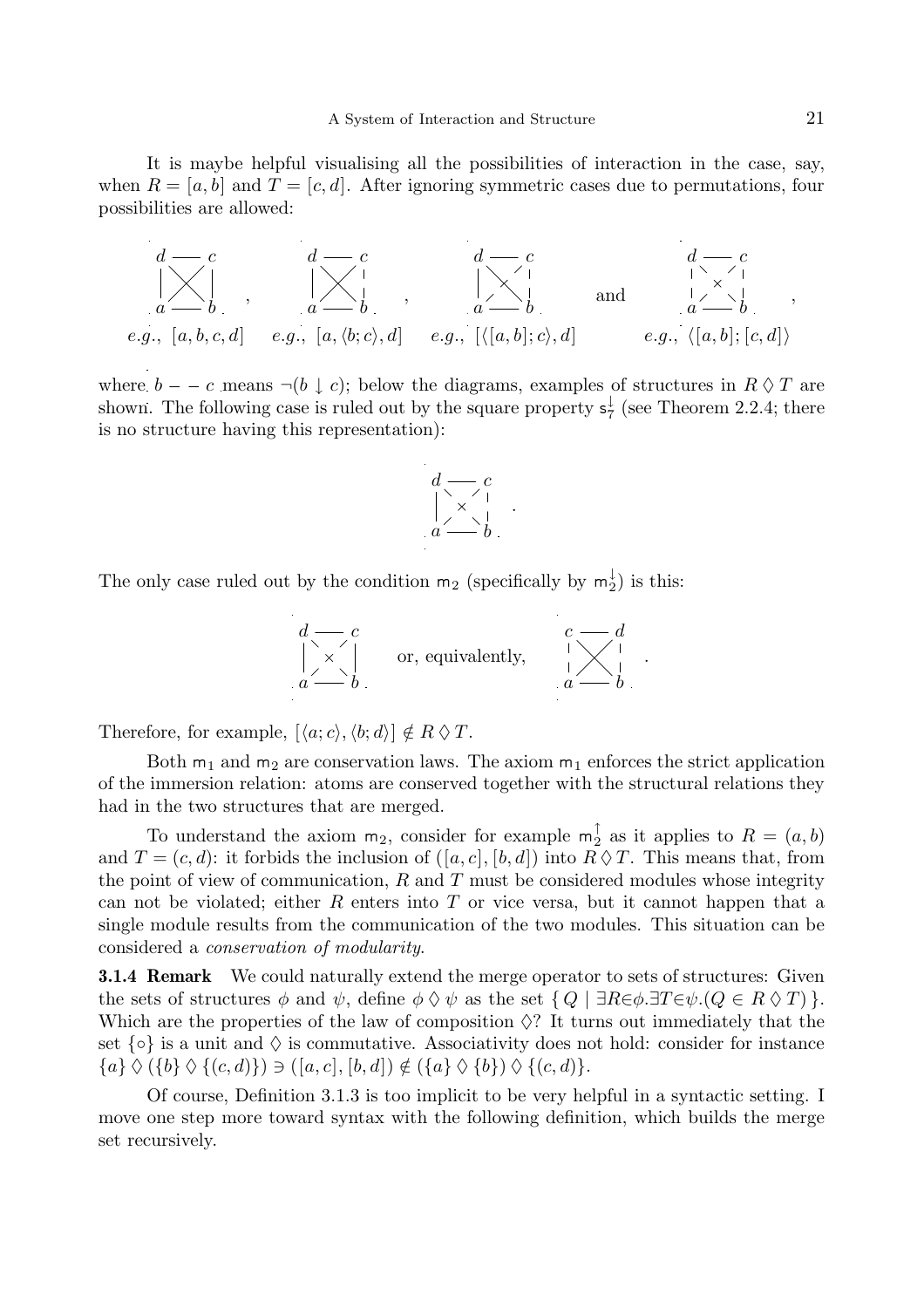**3.1.5 Definition** Given two structures R and T, the merge set  $R \Diamond T$  is recursively defined as the minimal set of structures such that:

- 1  $\langle R; T \rangle, \langle T; R \rangle, [R, T], (R, T) \in R \Diamond T;$
- 2 for every R', R'', T'' such that  $R = \langle R'; R'' \rangle$  and  $T = \langle T'; T'' \rangle$ , where  $R' \neq \in \mathbb{R}$ '' or  $T' \neq \circ \neq T''$ , it holds

$$
\{ \langle Q';Q'' \rangle \mid Q' \in R' \Diamond T', \ Q'' \in R'' \Diamond T'' \} \subseteq R \Diamond T \quad ;
$$

- 3 for every R', R'' and T', T'' such that  $R' \neq \circ \neq R''$  and  $T' \neq \circ \neq T''$  they hold:
	- 1 if  $R = [R', R'']$  then  $\{ [Q', R''] | Q' \in R' \Diamond T \} \subseteq R \Diamond T$ ,
	- 2 if  $R = (R', R'')$  then  $\{ (Q', R'') | Q' \in R' \Diamond T \} \subseteq R \Diamond T$ ,
	- 3 if  $T = [T', T'']$  then  $\{ [T', Q''] | Q'' \in R \land T'' \} \subseteq R \land T$ ,
	- 4 if  $T = (T', T'')$  then  $\{ (T', Q'') | Q'' \in R \land T'' \} \subseteq R \land T$ .

I invite the reader to check the examples given above against this new definition of merge set. Also note the possible use of the unit in Case 3.1.5.2: Given  $R = \langle R'; R'' \rangle$  and T, the merge set  $R \Diamond T$  contains, among others, the structures of the kind  $\langle R' \Diamond T; R'' \rangle$ and  $\langle R'; R'' \Diamond T \rangle$ .

The effect of the condition  $m_2$  on Definition 3.1.5 is to put a restriction on the way we build the merge set of a couple of structures whose external shape is that of a par or of a copar. Should the condition not be present, Definition 3.1.5 would be uniform for all the three possible contexts. Instead, given for example  $R = (R', R'')$  and  $T = (T', T'')$ , we cannot put  $(R' \Diamond T', R'' \Diamond T'')$  in  $R \Diamond T$ ; we only are allowed to consider  $(R' \Diamond T, R'')$ ,  $(R', R'' \lozenge T), (R \lozenge T', T'')$  and  $(T', R \lozenge T'')$ .

As promised, I am going to prove the equivalence of Definitions 3.1.3 and 3.1.5.

**3.1.6 Theorem** Definitions 3.1.3 and 3.1.5 are equivalent.

**Proof** Let us indicate with  $\Diamond_1$  and  $\Diamond_2$ , respectively, the merge operators defined in 3.1.3 and 3.1.5. We have to prove that  $Q \in R \Diamond_1 T \Leftrightarrow Q \in R \Diamond_2 T$ , for any structures Q, R and T. Let us proceed by structural induction on Q.

#### Base Cases

1  $Q = \circ$ : Then  $Q \in R \land_1 T \Leftrightarrow (R = \circ) \land (T = \circ) \Leftrightarrow Q \in R \land_2 T$ .

2  $Q = a$ : Then  $Q \in R \otimes_1 T \Leftrightarrow ((R = a) \wedge (T = \circ)) \vee ((R = \circ) \wedge (T = a)) \Leftrightarrow Q \in R \otimes_2 T$ .

## Inductive Cases

3  $Q = \langle Q'; Q'' \rangle$ , where  $Q' \neq \circ \neq Q''$ :

- $\Rightarrow$  There are structures R', R'' and T', T'' such that  $R = \langle R'; R'' \rangle$ ,  $T = \langle T'; T'' \rangle$ , occ  $R' \cup$  occ  $T' \,=\,$  occ  $Q' \,$  and  $\,$  occ  $R'' \cup$  occ  $T'' \,=\,$  occ  $Q'' \,$  (see  $\, {\rm Remark} \,\, 3.1.2) . \,\,\,$  Then  $Q' \in R' \Diamond_1 T'$  and  $Q'' \in R'' \Diamond_1 T''$ . By induction hypothesis we have then  $Q' \in R' \Diamond_2 T'$ and  $Q'' \in R'' \otimes_2 T''$ , and then, by definition,  $Q \in R \otimes_2 T$ .
- $\Leftarrow$  If  $Q' = R$  and  $Q'' = T$ , or  $Q' = T$  and  $Q'' = R$ , then Definition 3.1.3 holds, and then  $Q \in R \lozenge_1 T$ . Otherwise there are R', R'' and T', T'' such that  $R = \langle R'; R'' \rangle$ ,  $T =$  $\langle T';T'' \rangle$  and  $Q' \in R' \otimes T', Q'' \in R'' \otimes T''$ . By induction hypothesis,  $Q' \in R' \otimes T''$ and  $Q'' \in R'' \otimes_1 T''$ . Definition 3.1.3 then holds for Q, and we get  $Q \in R \otimes_1 T$ .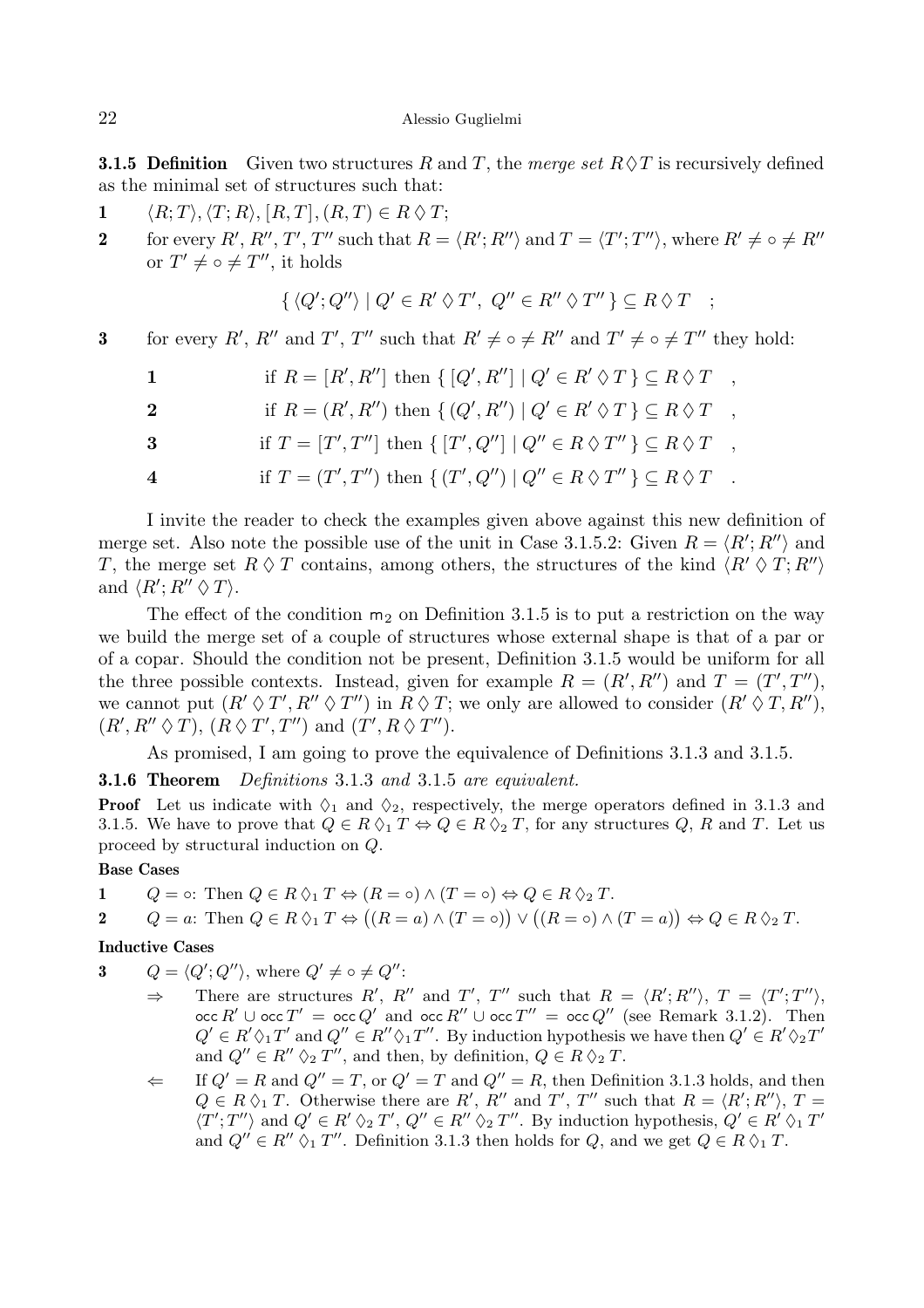- 4  $Q = [Q', Q'']$ , where  $Q' \neq \circ \neq Q''$ :
	- There are  $Q_1, \ldots, Q_h$  such that  $h \geq 2, Q = [Q_1, \ldots, Q_h]$  and, for  $1 \leq i \leq h$ , it holds  $Q_i \neq o$  and  $Q_i$  is not a proper par. There can be no more than one  $Q_k$  between  $Q_1, \ldots, Q_h$  such that  $\operatorname{occ} Q_k \cap \operatorname{occ} R \neq \emptyset \neq \operatorname{occ} Q_k \cap \operatorname{occ} T$ . In fact, suppose that there are two distinct structures, say  $Q_k$  and  $Q_l$ , which enjoy this property: this leads to contradicting the condition  $m_2^{\downarrow}$ . We can suppose that  $Q_k = (Q'_k, Q''_k)$  and  $Q_l = (Q'_l, Q''_l)$  (it would be the same assuming  $Q_k = \langle Q'_k; Q''_k \rangle$  or  $Q_l = \langle Q'_l; Q''_l \rangle$ , independently) and we can take a in  $Q'_k$ , b in  $Q'_l$ , c in  $Q''_k$  and d in  $Q''_l$  such that a and b are in R and c and d are in T. We would have then  $a \downarrow b$ ,  $c \downarrow d$ ,  $a \downarrow d$ ,  $b \downarrow c$ ,  $a \uparrow c$  and  $b \uparrow d$ , and this is impossible. Therefore, there is no more than one  $Q_k$ between  $Q_1, \ldots, Q_h$  whose atom occurrences are partly in R and partly in T, and then, since  $h \geq 2$ , there is at least one  $Q_m$  whose atom occurrences are all either in R or in T. Let us suppose that they are in R (same argument when they are in T), i.e., occ  $Q_m \subseteq$  occ R. Let  $\hat{Q} = [Q_1, \ldots, Q_{m-1}, Q_{m+1}, \ldots, Q_h]$ , so that  $Q = [\hat{Q}, Q_m]$ ; there is then R' such that  $R = [R', Q_m]$  and  $\operatorname{occ} R' \subseteq \operatorname{occ} \hat{Q}$ , and by 3.1.3 it holds  $\hat{Q} \in R' \hat{Q}_1 T$ . By induction hypothesis we have  $\hat{Q} \in R' \hat{Q}_2 T$  and then  $Q \in R \hat{Q}_2 T$  by Definition 3.1.5.
	- $\Leftarrow$  If  $Q' = R$ ,  $Q'' = T$  or  $Q' = T$ ,  $Q'' = R$  then Definition 3.1.3 holds trivially. Suppose instead that  $R = [R', Q'']$  and  $Q' \in R' \otimes_2 T$ . By induction hypothesis  $Q' \in R' \otimes_1 T$ , and then  $Q = [Q', Q''] \in R \, \Diamond_1 T$ . Consider in fact a and b in R and c and d in T, and let us check the condition  $m_2^{\downarrow}$ . If a and b are both in R' the condition holds because  $Q' \in R' \diamondsuit_1 T$ . If a and b are both in  $Q''$  then a  $\downarrow c$  and b  $\downarrow d$  are true because c and d are in Q'. If a is in R' and b is in Q'' then  $b \downarrow d$ . If a is in Q'' and b is in R' then  $a \downarrow c$ . The condition  $m_2^{\uparrow}$  is easily checked to be valid. The same argument applies to the case when  $T = [Q', T'']$  and  $Q'' \in R \, \Diamond_2 T''$ .
- 5  $Q = (Q', Q'')$ , where  $Q' \neq \infty \neq Q''$ : Analogous to Case 4.

The merge set behaves well with respect to negation:

**3.1.7** Theorem  $S \in R \Diamond T$  iff  $\overline{S} \in \overline{R} \Diamond \overline{T}$ .

**Proof** Negation exchanges par and copar, and they are used symmetrically in the definitions of merge set. Moreover, it does not matter to the definitions of merge whether atoms are negated or not.  $\Box$ 

# 3.2 The Structure Fragment

Remember that we consider communication the possibility to interact. It is natural to say that two structures which communicate can be interleaved: an element in their merge set is chosen. Merging two structures  $R$  and  $T$  eliminates of course many possibilities of interaction; while the relations in R and T are respected, each relation between an atom in R and an atom in T is not. Making a derivation grow means narrowing, in the direction of the growth, the freedom of interacting (i.e., the amount of communication) of the structures involved.

**3.2.1 Definition** The following inference rules  $g\downarrow$  and  $g\uparrow$  are called respectively merge and comerge:

$$
g \downarrow \frac{S\{R \lozenge T\}}{S[R, T]}
$$
 and  $g \uparrow \frac{S(R, T)}{S\{R \lozenge T\}}$ 

.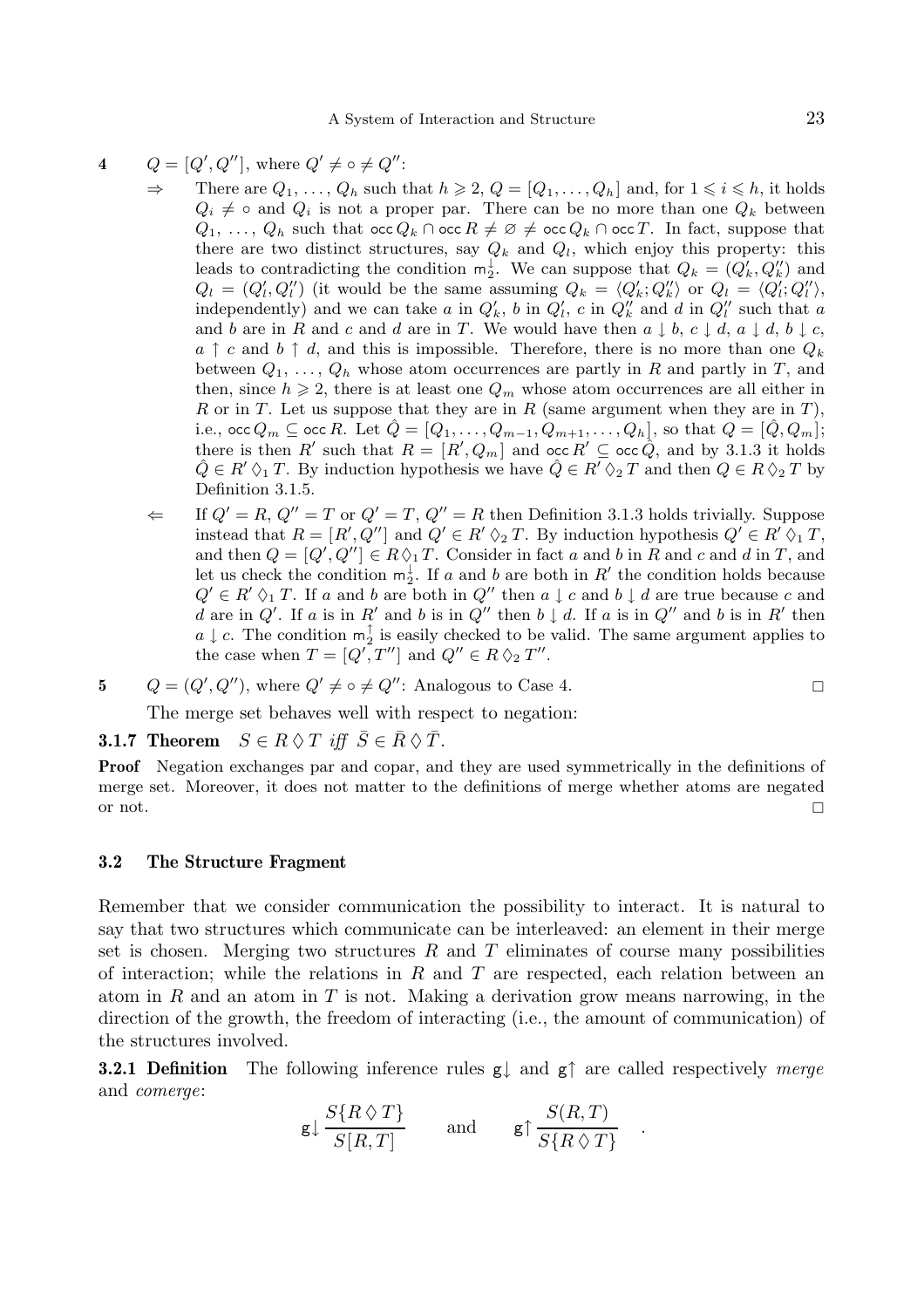

Fig. 5 Unfolding of the merge rule

The system  $\{g\downarrow, g\uparrow\}$  is called *merge system*  $\vee$ , or M $\vee$ .

Used together, the two inference rules give rise to this particular situation, which clearly shows the intermediate position of the structures in the merge set:

$$
\mathsf{g} \uparrow \frac{S(R,T)}{S\{R \lozenge T\}} \quad .
$$

The rules  $g\downarrow$  and  $g\uparrow$  are not very friendly: they involve the merge set, which is hard to obtain, in general. Moreover, they hide simple relations between different kinds of context. They can be replaced with simpler rules, and we can obtain these rules through a process of unfolding, by Definition 3.1.5. Let us firstly think of a precise notion of 'replacing a rule'.

**3.2.2 Definition** An inference rule  $\rho$  is *derivable* for the formal system  $\mathscr S$  if  $\rho \notin \mathscr S$  and for every instance T ρ R there exists a derivation T R  $\mathscr{S}.$ 

In Figure 5 the unfolding of  $g\downarrow$  is shown. The rule 1  $(g\downarrow)$  instantiates as rules 2, 3 and 4, according to the base in the inductive definition of merge set. The inductive cases are considered in instances 5, 6 and 7. The rules 8 and 9 are instances of 5 and 7, respectively. Now, the rules 2 and 4 are respectively instances of 8 and 9, then they are derivable for all the other ones; the rule 3 is vacuous; the rule 6 is equivalent to 1 (each is an instance of the other). In the end,  $g\downarrow$  can be replaced with 5, 7, 8 and 9; but, since 5 is also derivable for  $\{1, 8\}$ , and 7 is derivable for  $\{1, 9\}$ , it must be the case that 1 is derivable for  $\{8, 9\}.$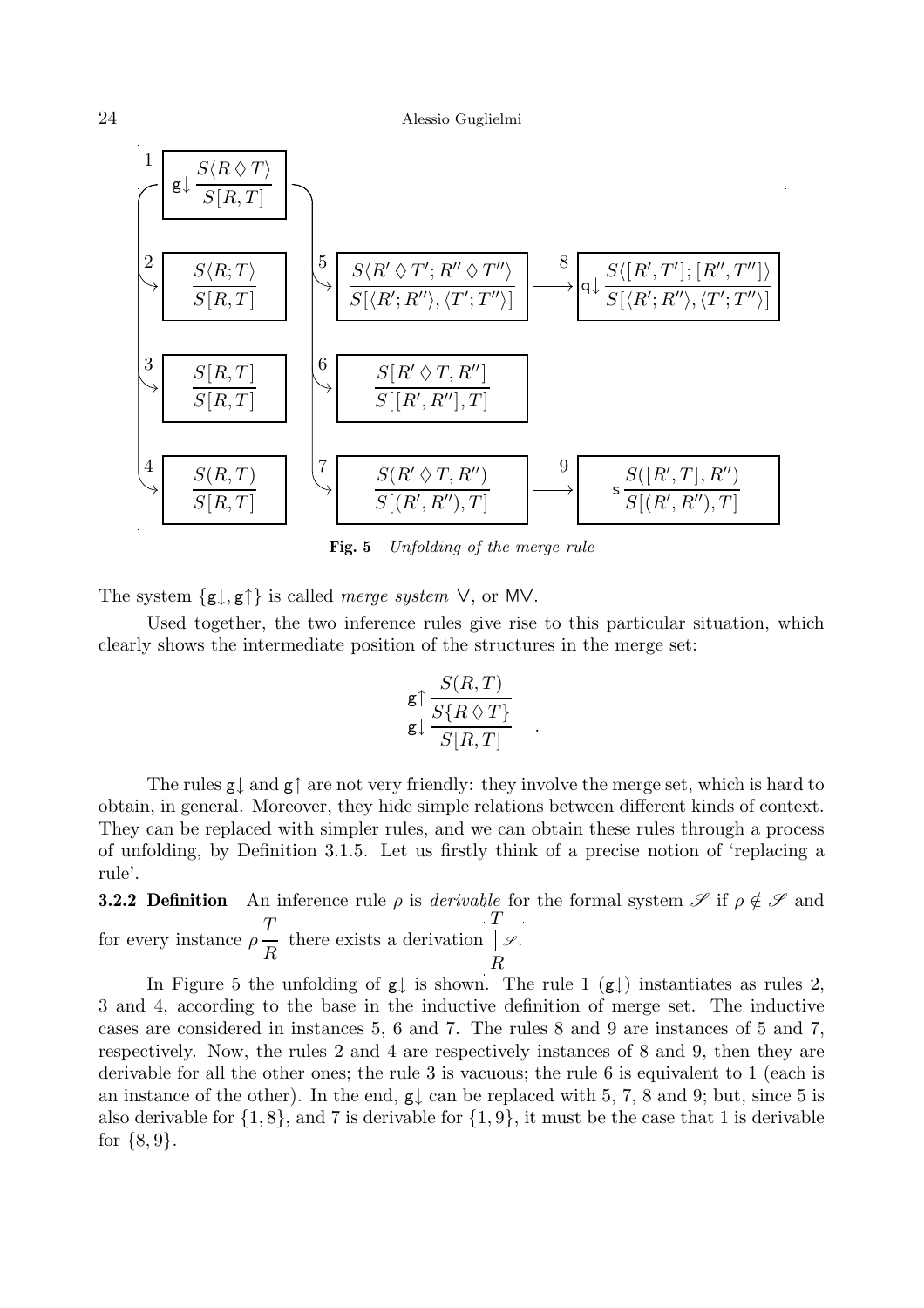

Fig. 6 Unfolding of the comerge rule

A dual argument holds for g↑, and is shown in Figure 6. Please note that the rule 9 in Figure 6 is the same as the rule 9 in Figure 5.

The following theorems make the unfolding argument rigorous, but let us before give a name to the newly discovered inference rules.

**3.2.3 Definition** The following inference rules  $q\downarrow$ ,  $q\uparrow$  and s are called respectively seq. coseq and switch:

$$
\mathsf{q} \downarrow \frac{S\langle [R,T]; [R',T'] \rangle}{S[\langle R;R'\rangle,\langle T;T'\rangle]}\quad,\qquad \mathsf{q} \uparrow \frac{S(\langle R;T\rangle,\langle R';T'\rangle)}{S\langle (R,R');(T,T')\rangle} \qquad\text{and}\qquad \mathsf{s}\frac{S([R,T],R')}{S[(R,R'),T]}
$$

The system  $\{q\}, q\uparrow, s\}$  is called *core symmetric basic system*  $\vee$ , or SBVc.

The core fragment in the system we are developing corresponds precisely to the structure fragment. In other systems, the core is a proper fragment of the structure one, in particular this is true for the extension of system BV studied in [10]. I refer the reader to that paper for a definition of core fragment, which I do not show here, since in our present, small system it would not make any discrimination.

**3.2.4 Remark** All the three rules in system SBVc can be used in the trivial way in which premise and conclusion are equivalent, for example:

$$
\mathsf{q} \downarrow \frac{\langle [R, \circ]; [R', \circ] \rangle}{[\langle R; R' \rangle, \langle \circ; \circ \rangle]} \quad , \qquad \mathsf{q} \uparrow \frac{(\langle \circ; T \rangle, \langle \circ; T' \rangle)}{\langle (\circ, \circ); (T, T') \rangle} \qquad \text{and} \qquad \mathsf{s} \frac{([R, T], \circ)}{[(R, \circ), T]}
$$

Given three kinds of context (i.e., seq, par and copar), there are six possible ways in which a context is directly immersed into a different one. It turns out that each possible

.

.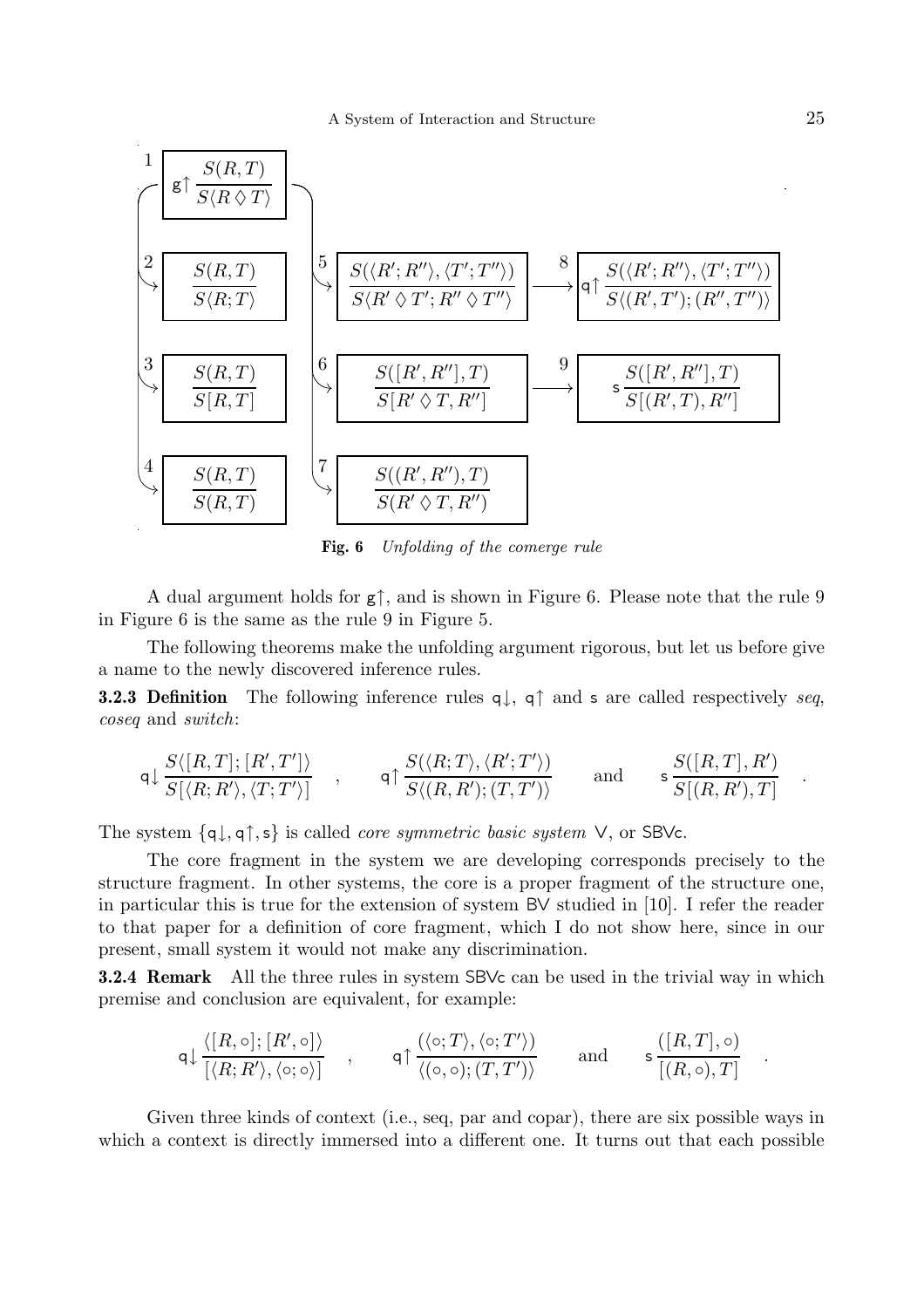nesting appears as a premise or as a conclusion in exactly one rule. The law for the creation of corules out of rules is clear at this point, and there is no surprise: premises are exchanged with conclusions and submitted to negation. Please note that switch is its own corule.

The rule switch is common to the 'down' and 'up' fragments, and merge and comerge can be replaced with switch and the corresponding 'down' or 'up' seq rule.

**3.2.5 Theorem** The rule  $g \downarrow$  is derivable for  $\{q \downarrow, s\}.$ 

Proof Let  $S\{Q\}$ g↓  $S[R, T]$ be an instance of  $g\downarrow$ , where  $Q \in R \land T$ . Let us proceed by structural induction on Q and use Definition 3.1.5.

Base Cases

- 1  $Q = \circ$ : It must be  $R = T = \circ$ , then  $S\{Q\} = S[R, T]$ .
- 2 Q = a: It must be either  $R = a$  and  $T = \circ$ , or  $R = \circ$  and  $T = a$ ; in either case  $S\{Q\} = S[R, T].$

Inductive Cases

3 
$$
Q = \langle R; T \rangle
$$
: Consider  $\mathsf{q} \downarrow \frac{S\langle [R, \circ]; [\circ, T] \rangle}{S[\langle R; \circ \rangle, \langle \circ; T \rangle]}$ . The same argument holds when  $Q = \langle T; R \rangle$ .

- 4  $Q = [R, T]$ : It holds  $S\{Q\} = S[R, T]$ .
- 5  $Q = (R, T)$ : Consider s  $\frac{S([\circ,R],T)}{S^{K}(\mathbb{R}^n,\mathbb{R}^n)}$  $S[(\circ,T),R]$ .

Suppose now that no case between the preceding ones applies. Suppose that there are  $Q'$  and  $Q''$ such that  $Q' \neq \circ \neq Q''$ :

6  $Q = \langle Q'; Q'' \rangle$ : There must be R', R'', T'', T'' such that  $Q' \in R' \otimes T'$ ,  $Q'' \in R'' \otimes T''$  and  $R = \langle R'; R'' \rangle$ ,  $T = \langle T'; T'' \rangle$ . Apply the induction hypothesis on

$$
\mathrm{g} \!\downarrow \frac{S\langle Q';Q''\rangle}{S\langle Q';[R'',T'']\rangle} \mathrm{g} \!\downarrow \frac{S\langle [R',T'] ; [R'',T'']\rangle}{S\langle [R';R''\rangle,\langle T';T''\rangle)} \quad .
$$

7  $Q = [Q', Q'']$ : There must be either R' such that  $R = [R', Q'']$  and  $Q' \in R' \otimes T$ , or T'' such that  $T = [Q', T'']$  and  $Q'' \in R \land T''$ . Apply the induction hypothesis on

$$
\mathsf{gl} \; \frac{S[Q',Q'']}{S[R',T,Q'']} \qquad \text{or} \qquad \mathsf{gl} \; \frac{S[Q',Q'']}{S[Q',R,T'']} \quad .
$$

8  $Q = (Q', Q'')$ : There must be either R' such that  $R = (R', Q'')$  and  $Q' \in R' \otimes T$ , or T'' such that  $T = (Q', T'')$  and  $Q'' \in R \land T''$ . Apply the induction hypothesis on

$$
\mathsf{g} \downarrow \frac{S(Q',Q'')}{S([R',T],Q'')} \qquad \qquad \mathsf{g} \downarrow \frac{S(Q',Q'')}{S(Q',[R,T''])} \quad \mathsf{or} \qquad \frac{\mathsf{g} \downarrow}{S[R,(Q',T'')]}\quad .
$$

The 'coproof' of the last theorem is a proof of the following one.

 $\Box$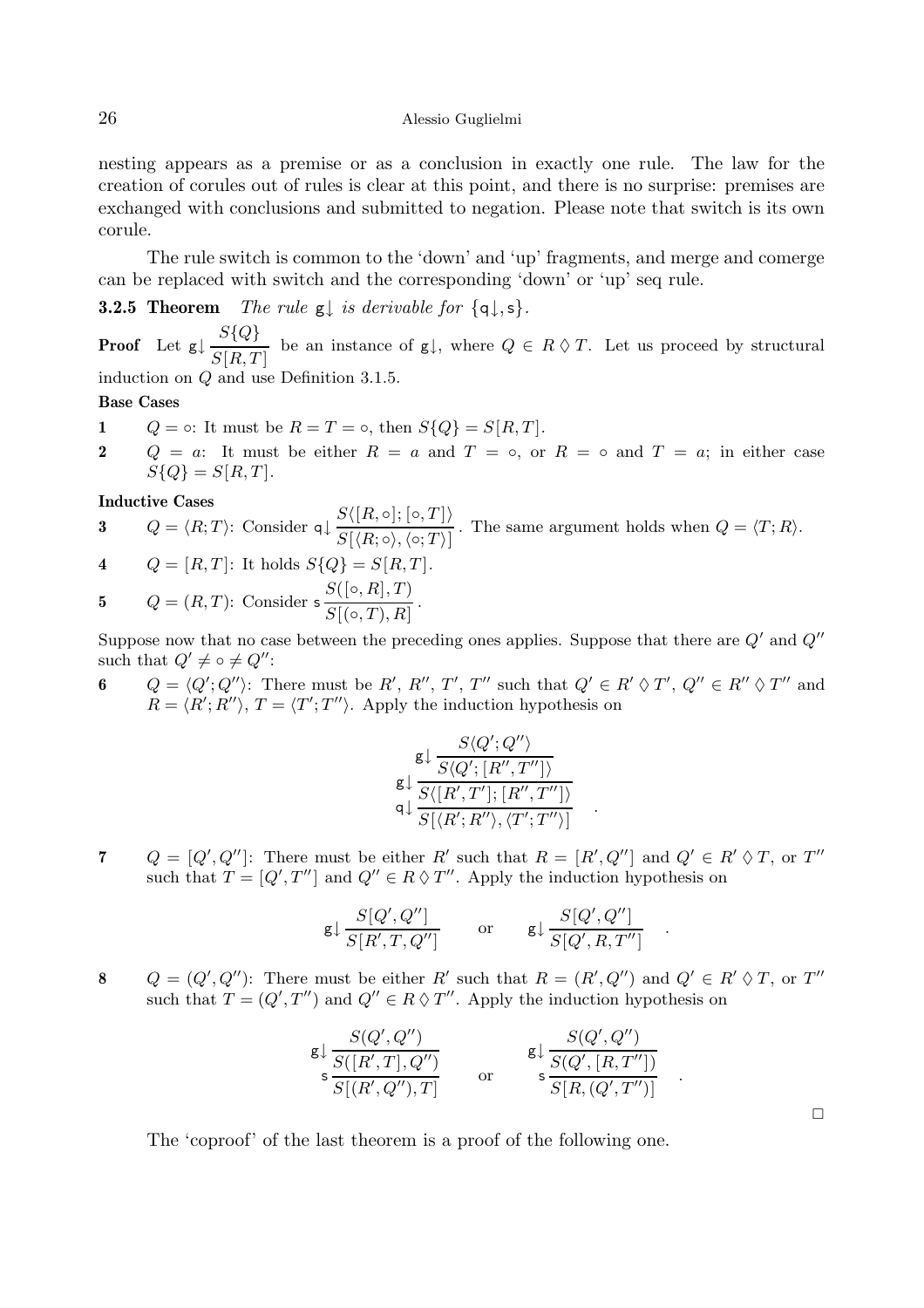

Fig. 7 Seq, coseq and switch rules (system SBVc)

# **3.2.6 Theorem** The rule  $g \uparrow$  is derivable for  $\{g \uparrow, s\}.$

**3.2.7 Theorem** The systems MV and SBVc are strongly equivalent.

Proof It immediately follows from Theorems 3.2.5 and 3.2.6 and the fact that the rules of SBVc are instances of those of MV.

Figure 7 shows the three rules in their graphical representation. To get an intuitive understanding of our rules, it is better to stick to a particular viewpoint: let us consider derivations from the bottom-up, proof-construction perspective.

The rule q↓ models the mutual behaviour of seq and par, i.e., sequentialisation and communication: two seq structures that can interact can do so in their parts, provided that the order is respected. The rule also puts a limitation in the way the context can interact with two structures in a seq. Consider  $[\langle R; R'\rangle, \langle T; T'\rangle]$ : structures R and R' do not communicate, but situations where R communicates with  $\langle T; T' \rangle$ , or R' with  $\langle T; T' \rangle$ , or R with T and R' with T' are possible:

$$
\mathsf{q} \downarrow \frac{S\langle [R, \langle T; T'\rangle]; [R', \circ]\rangle}{S[\langle R; R'\rangle, \langle\langle T; T'\rangle; \circ\rangle]} \quad , \quad \mathsf{q} \downarrow \frac{S\langle [R, \circ]; [R', \langle T; T'\rangle]\rangle}{S[\langle R; R'\rangle, \langle \circ; \langle T; T'\rangle\rangle]} \quad , \quad \mathsf{q} \downarrow \frac{S\langle [R, T]; [R', T']\rangle}{S[\langle R; R'\rangle, \langle T; T'\rangle]} \quad .
$$

On the contrary, it is impossible for R to interact with  $T'$  and at the same time for R' to interact with T. A notable instance of  $q \downarrow$  is

$$
\mathsf{q} \downarrow \frac{S\langle R;T\rangle}{S[R,T]} \quad :
$$

if two non-communicating structures R and T can be proved in  $S\{\}$ , a fortiori they can be proved in the same context when they communicate.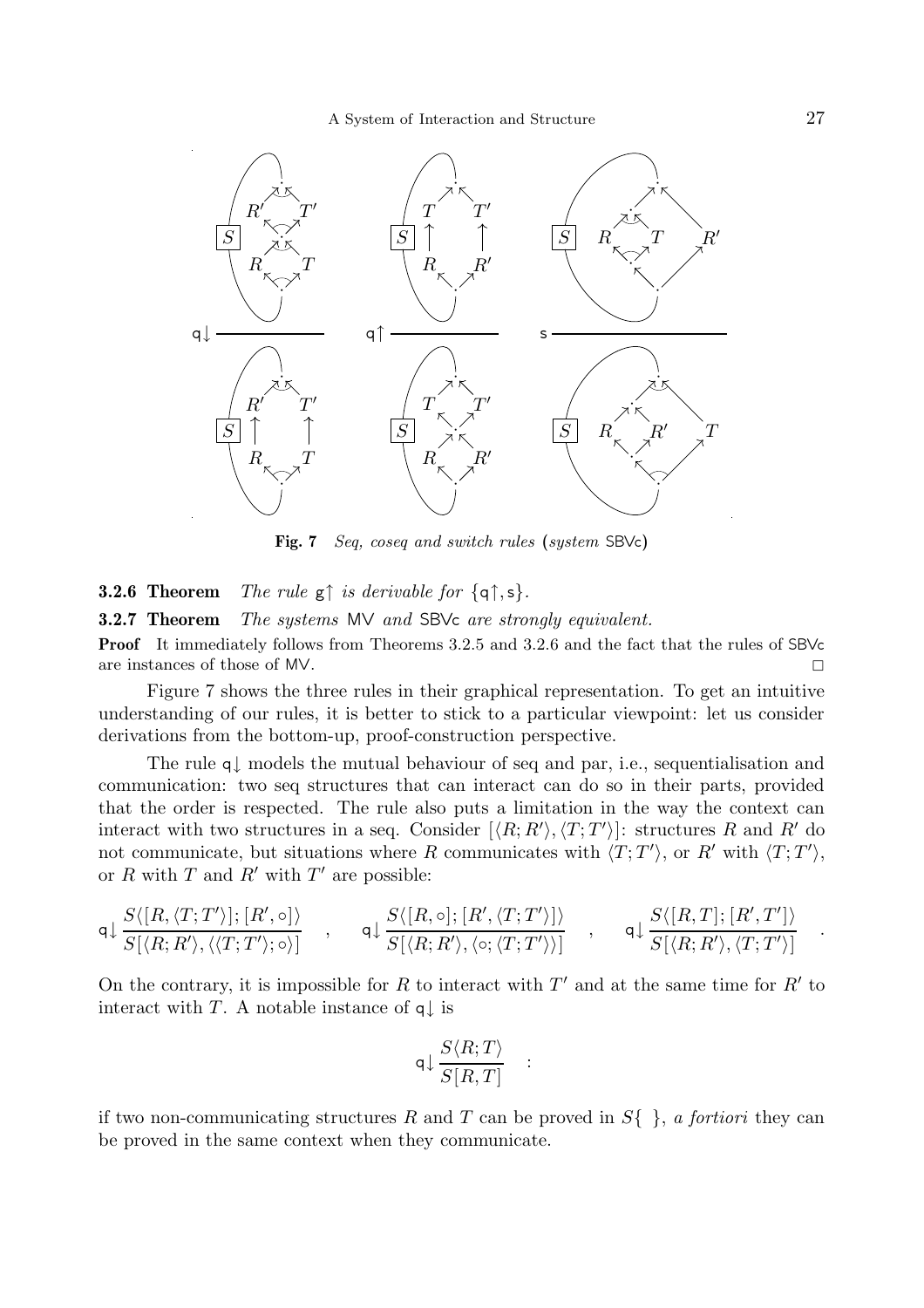#### 28 Alessio Guglielmi

The rule s models the mutual behaviour of par and copar. A good way of understanding this rule is by considering the times rule of linear logic:

$$
\otimes \frac{\vdash A, \varPhi \quad \vdash B, \varPsi}{\vdash A \otimes B, \varPhi, \varPsi}
$$

,

where A and B are formulae and  $\Phi$  and  $\Psi$  are multisets of formulae. In our system the par context plays the role of the comma in linear logic's right side of sequents (then, it is essentially the connective  $\otimes$ , and copar plays the role of the connective  $\otimes$ . The two branches in the derivation generated by an application of the rule  $\otimes$  do not communicate in a proof construction. By applying the rule, one has to choose which part of the context communicates with which formula in the times relation: in our case  $\Phi$  can interact with A and  $\Psi$  with B. The difference between linear logic and our case is that in linear logic the rule  $\otimes$  compels an early choice of the partition of the context, while our system does not. The same situation in the times rule above is realised like this, by using switch:

$$
\frac{\varsigma\left([R_A, T_{\Phi}], [R'_B, U_{\Psi}]\right)}{\varsigma\left[\left([R_A, T_{\Phi}], R'_B], U_{\Psi}\right]}\n\right. \n\frac{\varsigma\left[\left([R_A, T_{\Phi}], R'_B], U_{\Psi}\right]\right)}{\left[(R_A, R'_B), T_{\Phi}, U_{\Psi}\right]}.
$$

Of course the two applications of s are independent, then a certain part of the context can be brought to communicate inside a copar on demand during the search for a proof, which is something that cannot be done inside the sequent system of linear logic. A notable instance of s is

$$
\mathsf{s} \, \frac{S(R,T)}{S[R,T]} \quad :
$$

it is of course reminiscent of the rule mix of linear logic, especially when  $S\{\circ\} = \circ$ . I will formally investigate the relation between our system and linear logic in Section 5.

The use of units makes these rules particularly flexible: the example in Figure 8 illustrates the use of the rules q↓ and s in proof construction, i.e., when considering the rewriting of structures going upward in a derivation. In the central structure of the figure, both U and V are applicable to the entire time span of the structure. Going upward in the derivation means *deciding*, making choices about which substructure interacts with which other. In the left structure, U has been brought in communication with  $P$  (after a single application of  $q\downarrow$ ); in the right one, it has been brought in communication with Q (after an application of q↓ and one of s). A seq maintains ordering, a copar acts as a switch for the structures coming from the outside.

The rule  $\mathsf{q}\uparrow$  models the mutual behaviour of copar and seq. In  $S\langle (R, R'); (T, T')\rangle$  no substructure between  $R, R', T$  and  $T'$  communicates with any other one. Rewriting that structure to  $S(\langle R; T \rangle, \langle R'; T' \rangle)$  does not make a difference in this respect, but limits the ability of the substructures in  $S\{\}\$  to interact with R, R', T and T'. For example, given in S{ } the structure  $\langle R''; T'' \rangle$  that is in communication with  $\langle (R, R'); (T, T') \rangle$ , it would be possible to reach a state where  $R''$  communicates with R and T'' communicates with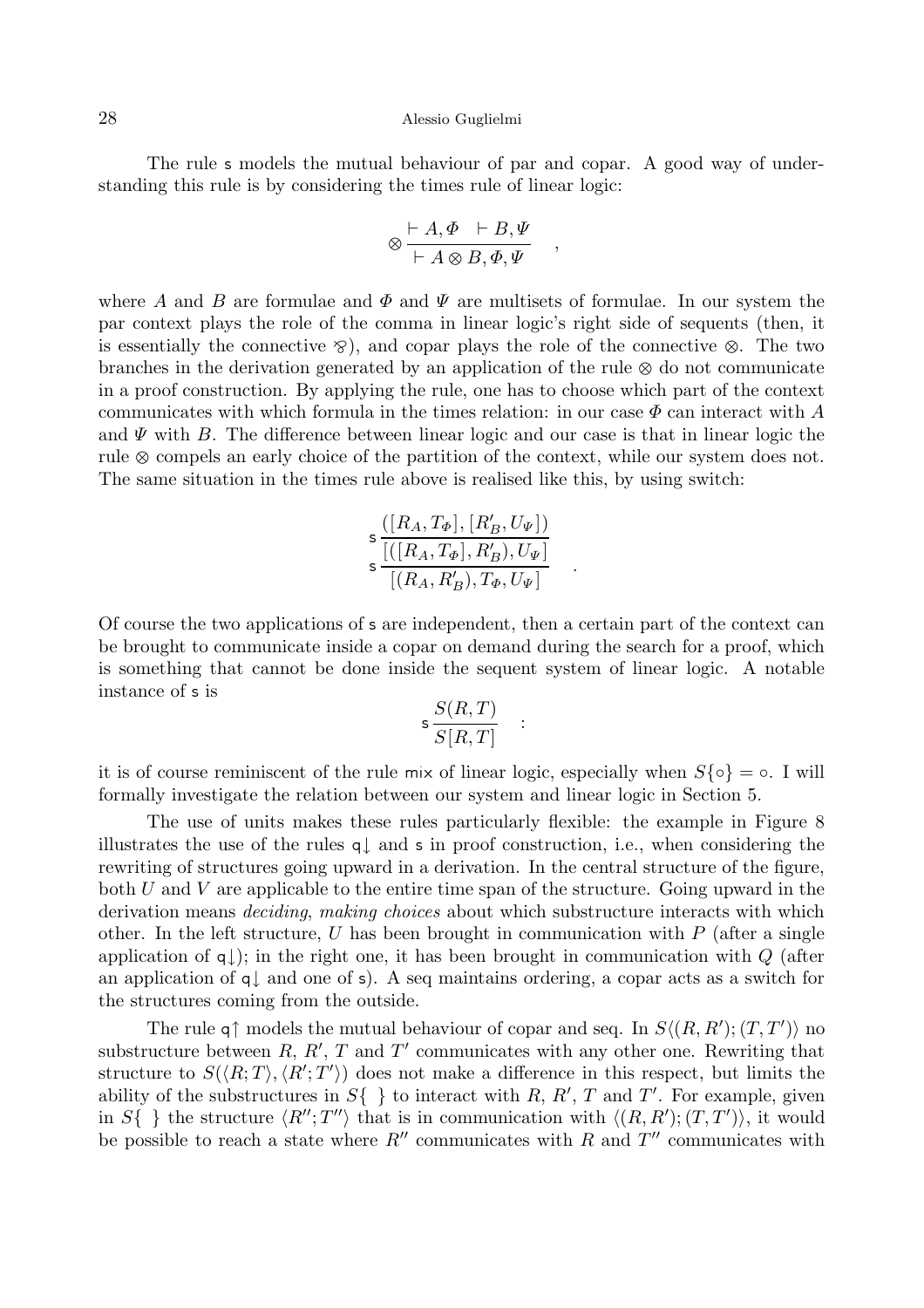

Fig. 8 Two possible rewritings of the central structure in a proof search

T'. This is no longer possible after rewriting  $\langle (R, R'); (T, T') \rangle$  to  $(\langle R; T \rangle, \langle R'; T' \rangle)$ : in the latter structure R and T' fall into a copar relation. A notable instance of  $q \uparrow$  is

$$
\mathsf{q} \mathop{\uparrow} \frac{S(R,T)}{S\langle R;T\rangle}
$$

.

.

After establishing that it is intuitively sound, we have to ask ourselves whether q↑ adds something to  $\{g\}\$  or is derivable.

It turns out immediately that  $\varphi \uparrow$  is not derivable for  $\{\varphi \downarrow, s\}$ . Just consider the following derivation, which cannot be mimicked in  $\{q\}, s\}$ :

$$
\mathsf{q} \!\uparrow\! \frac{(\langle a;c \rangle,b)}{\langle (a,b);c \rangle}
$$

Analogously, the derivation

$$
\mathsf{s}\,\frac{([a,c],b)}{[(a,b),c]}
$$

can be used to show that s is not derivable for  $\{q \mid, q \uparrow\}.$ 

We will achieve admissibility of  $\mathsf{q}\uparrow$ , for a stronger system than  $\{\mathsf{q}\downarrow,\mathsf{s}\}\,$ , but we have first to treat negation, by introducing rules for interaction. Until now we have been dealing with structures without looking at the polarity of atoms. We were not interested in knowing if a certain atom was a or b or  $\bar{a}$ , but just in the fact that a certain place contained an atom. Interaction will consider the whole information carried by atoms, by realising the communication between atoms that are dual through negation. I will deal with it in Subsection 3.4.

### 3.3 Comments on the Structure Fragment

System SBVc is the combinatorial core of the system we are building: it is about maintaining *order* (in a broader sense than the usual mathematical notion). In [21] Retore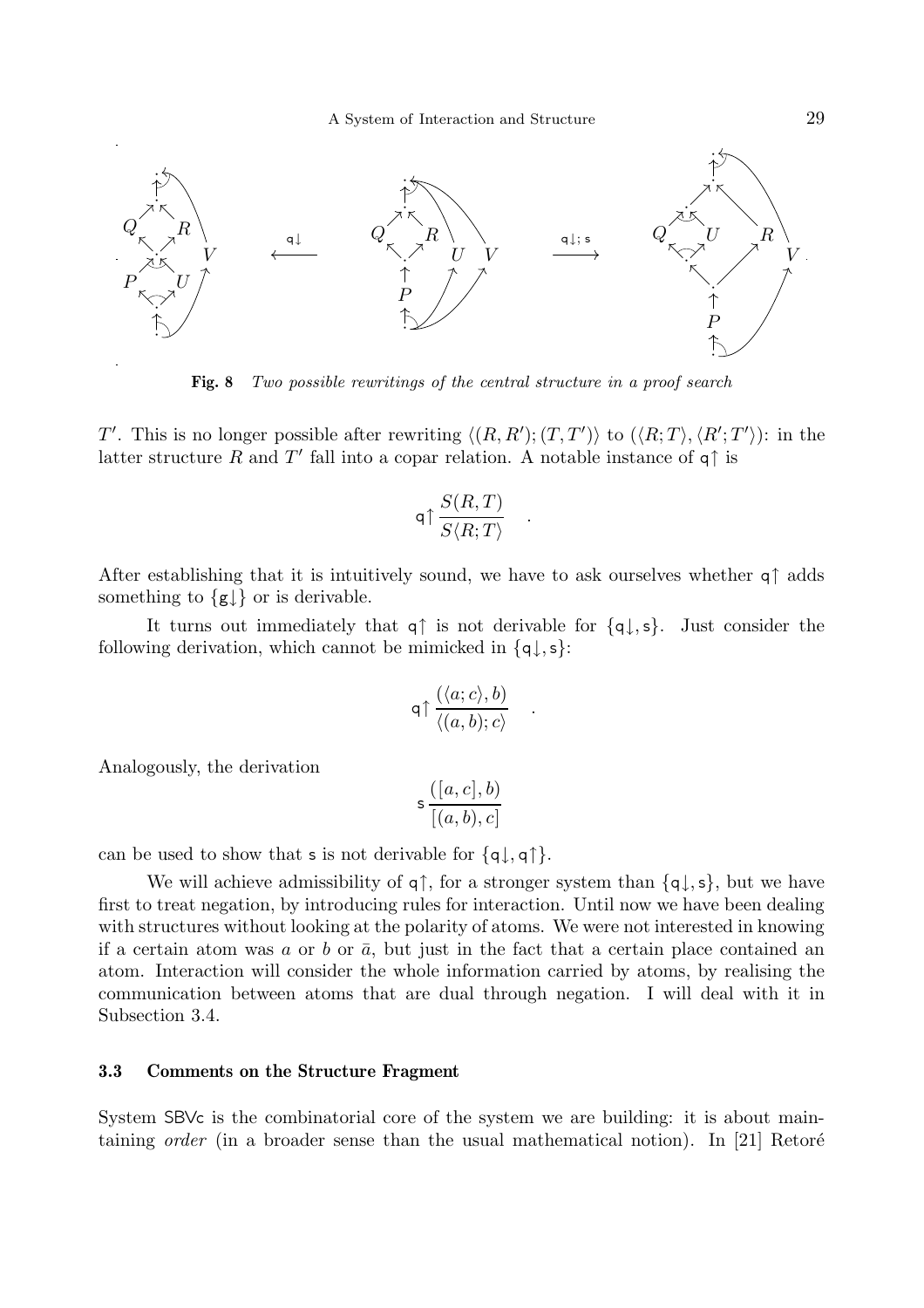#### 30 Alessio Guglielmi

studies properties of proof nets for pomset logic, an extension of linear logic with a noncommutative connective, derived from coherence semantics. He shows a rewriting system that yields cut elimination for certain proof nets. That rewriting system is essentially equivalent to system SBVc. Retoré got his rewriting rules from a study of the inclusion relation for series-parallel orders, in [4]. Since series-parallel orders are at the basis of my definition of structures, Retoré's result and mine are similar because they come from the same underlying combinatorial phenomena. The difference between his work and mine is in the use we make of the rewriting system: he applies its rules in the cut elimination procedure, I use them directly to obtain inference rules.

It would be interesting to characterise derivability in SBVc and MV in terms of structural relations. More precisely: There is a natural ordering relation  $\lt$  between  $\triangleleft$ ,  $\downarrow$  and  $\uparrow$ , namely  $\uparrow$  <  $\triangleleft$  <  $\downarrow$ . The relation < compares the 'energy' of structures, i.e., it compares the amount of interactions that they make possible. The more one goes up in a derivation, the more choices one makes, the fewer possibilities of interaction are left. From this point of view the goal of a search for a proof is cooling down a structure to zero.

**3.3.1 Definition** Let R and T be two structures such that  $dR = (\text{occ } R, \triangleleft_R, \downarrow_R, \uparrow_R)$  and  $\mathsf{fd}\,T = (\mathsf{occ}\,T, \triangleleft_T, \mathsf{f}_T)$ . Between structures, the partial order relation  $\leqslant$  is defined such that  $T \le R$  iff occ  $T = \text{occ } R$ ,  $\downarrow_T \subseteq \downarrow_R$  and  $\uparrow_T \supseteq \uparrow_R$ .

I think that this definition is adequate to characterise derivability in a weaker version of MV , one that prevents the validity of cut elimination:

**3.3.2 Definition** Let WMV (weak merge system V) be the system  $\{wg \}$ , wg $\uparrow$ , where wg and wg↑ are like g↓ and g↑ except that the definition of merge set adopted is 3.1.3 where  $m_2$  is not requested.

System WMV is then like MV , except that the conservation of modularity of par and copar is not enforced. I could show that WMV is strongly equivalent to  $\{q\}, q\uparrow, \mathsf{ws}\},\$  $S([R, T], [R', T'])$ 

where ws is ws  $\frac{S({}^{120},-1;1,-1)}{S[(R,R'),(T,T')]}$ . I believe that the following statement is true: T

**3.3.3 Conjecture** 
$$
T \leq R
$$
 *iff there exists*  $\parallel$   $\text{WMV}$ .

At this time I do not see an easy argument to prove it, and this paper is already very long. Anyway, what is really interesting is:

**3.3.4 Problem** Finding an improved definition of  $\leq$ , by adding conditions based only on fields, such that Conjecture 3.3.3 holds for MV , instead of WMV .

There are chances that the necessary, new condition on fields would teach us something about cut elimination, since it would correspond to having the property  $m_2$ , which has in turn been introduced for having cut elimination.

Definition 3.3.1 is already useful: **3.3.5 Remark** In each non-trivial rule instance T q↓ R , T q↑ R and T s R it holds  $T < R$  (and  $T = R$  holds if the rule instances are trivial, see Remark 3.2.4).

**3.3.6 Theorem** For a given structure  $S$ , the set of derivations in SBVc, whose conclusion is S and where no trivial rule instance appears, is finite; the same holds for the similar set of derivations whose premise is S.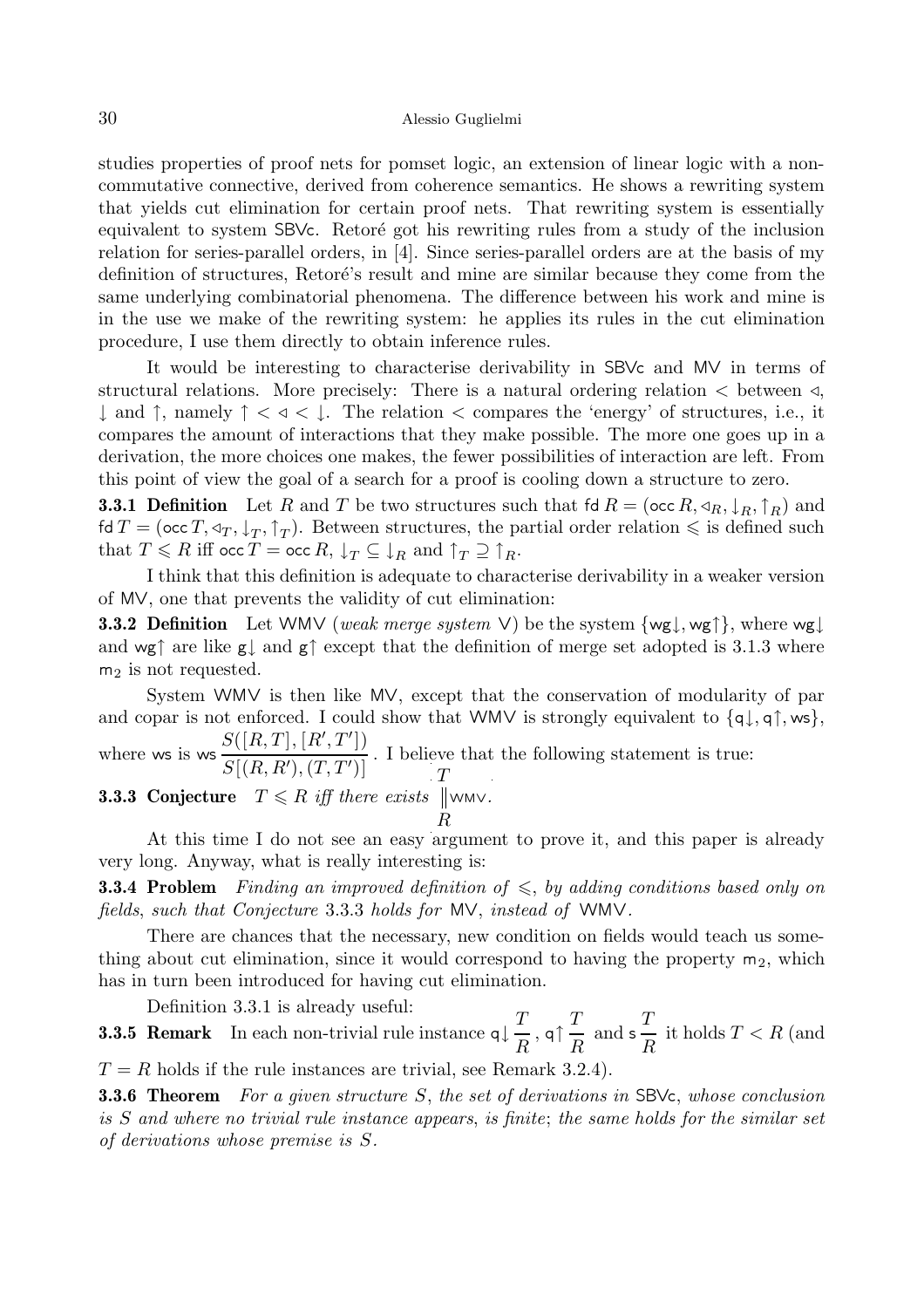Proof It immediately follows from Remark 3.3.5, the fact that the set of structures whose atom occurrences are the same as those of  $S$  is finite, and the fact that only a finite number of instances of rules is applicable to each structure. (Remember that we consider structures as equivalence classes.)

# 3.4 Interaction

**3.4.1 Definition** The following two inference rules i↓ and i↑ are called respectively *inter*action and cointeraction (or cut):

$$
\mathrm{i} \!\downarrow \frac{S\{\circ\}}{S[R,\bar{R}]} \qquad \text{and} \qquad \mathrm{i} \!\uparrow \frac{S(R,\bar{R})}{S\{\circ\}}
$$

.

.

The following two inference rules ai  $\downarrow$  and ai $\uparrow$  are called respectively *atomic interaction* and atomic cointeraction (or atomic cut):

$$
\mathsf{ai}\downarrow \frac{S\{\circ\}}{S[a,\bar{a}]} \qquad \text{and} \qquad \mathsf{ai}\uparrow \frac{S(a,\bar{a})}{S\{\circ\}}
$$

Interaction is a natural law of conservation. In atomic interaction (which of course corresponds to an identity axiom in the sequent calculus), two complementary atoms in direct communication annihilate each other and disappear at the same time from the structure in which they are immersed. (We can think of 'charge' as being conserved.) We can add this rule to system SBVc with no hesitation, since we are now able to produce derivations for the structure  $[a, b, (\bar{a}, [(\bar{b}, c), \bar{c}])]$  that correspond to the proof in linear logic, and without the context partitioning problem. Consider for example the following two possibilities:

$$
\mathsf{ai}\downarrow \frac{\circ}{[a,\bar{a}]} \\\mathsf{ai}\downarrow \frac{\circ}{[\underline{a},\bar{a}]} \\\mathsf{ai}\downarrow \frac{\circ}{[\underline{a},(\bar{a},[c,\bar{c}])]}\n\mathsf{ai}\downarrow \frac{\circ}{[\underline{b},\bar{b}]}\n\mathsf{ai}\downarrow \frac{\circ}{[\underline{b},\bar{b}]}\n\mathsf{ai}\downarrow \frac{\circ}{[\underline{b},\bar{b}]}\n\mathsf{ai}\downarrow \frac{\circ}{[\underline{b},\bar{b}]} \\\mathsf{ai}\downarrow \frac{\circ}{[\underline{a},(\bar{b},(\bar{a},c),\bar{c}])]} \\\mathsf{ai}\downarrow \frac{\circ}{[\underline{a},b,(\bar{b},[\bar{a},c),\bar{c}])]} \\\mathsf{and} \\\mathsf{s}\downarrow \frac{\circ}{[\underline{a},b,(\bar{b},\bar{a},[c,\bar{c}])]}\n\mathsf{and} \\\mathsf{s}\downarrow \frac{\circ}{[\underline{a},b,(\bar{b},\bar{a},[c,\bar{c}])]} \\\mathsf{s}\downarrow \frac{\circ}{[\underline{a},b,(\bar{b},\bar{a},[c,\bar{c}])]} \\\mathsf{and} \\\mathsf{s}\downarrow \frac{\circ}{[\underline{a},\underline{b},(\bar{b},[\bar{a},c),\bar{c}]})} \\\mathsf{and} \\\mathsf{s}\downarrow \frac{\circ}{[\underline{a},\underline{b},(\bar{b},[\bar{a},c),\bar{c}]})} \\\mathsf{and} \\\mathsf{s}\downarrow \frac{\circ}{[\underline{a},\underline{b},(\bar{b},[\bar{a},c),\bar{c}]})} \\\mathsf{and} \\\mathsf{s}\downarrow \frac{\circ}{[\underline{a},\underline{b},(\bar{b},[\bar{a},c),\bar{c}]})} \\\mathsf{and} \\\mathsf{s}\downarrow \frac{\circ}{[\underline{a},\underline{b},(\bar{b},[\bar{a},c),\bar{c}]})} \\\mathsf{s}\downarrow \frac{\circ}{[\underline{a},\underline{b},(\bar{b},[\bar{a},c),\bar{c}]})} \\\mathsf{s}\downarrow \frac{\circ}{[\underline{a},\underline{b},(\bar{b},[\bar{a},c),\bar{c}]})} \\\mathsf{s}\downarrow \frac{\circ}{[\underline{a},\underline{b},(\bar{b},[\bar{a},\bar{c})])} \\\math
$$

In these two derivations the atoms to be annihilated are brought in direct communication on demand. Notice also that in the derivation at the right the first atoms that are annihilated are c and  $\bar{c}$ , and they are nested inside the conclusion structure.

As in all the well-behaved systems, the rule  $\iota \downarrow$  can be replaced by ai $\downarrow$ , q $\downarrow$  and s, as we will see easily. This way interaction between complex structures is reduced to the atomic one by use of the combinatorial machinery we already have.

The cut rule of linear logic, represented in our syntax below at the left, can be realised by the derivation at the right: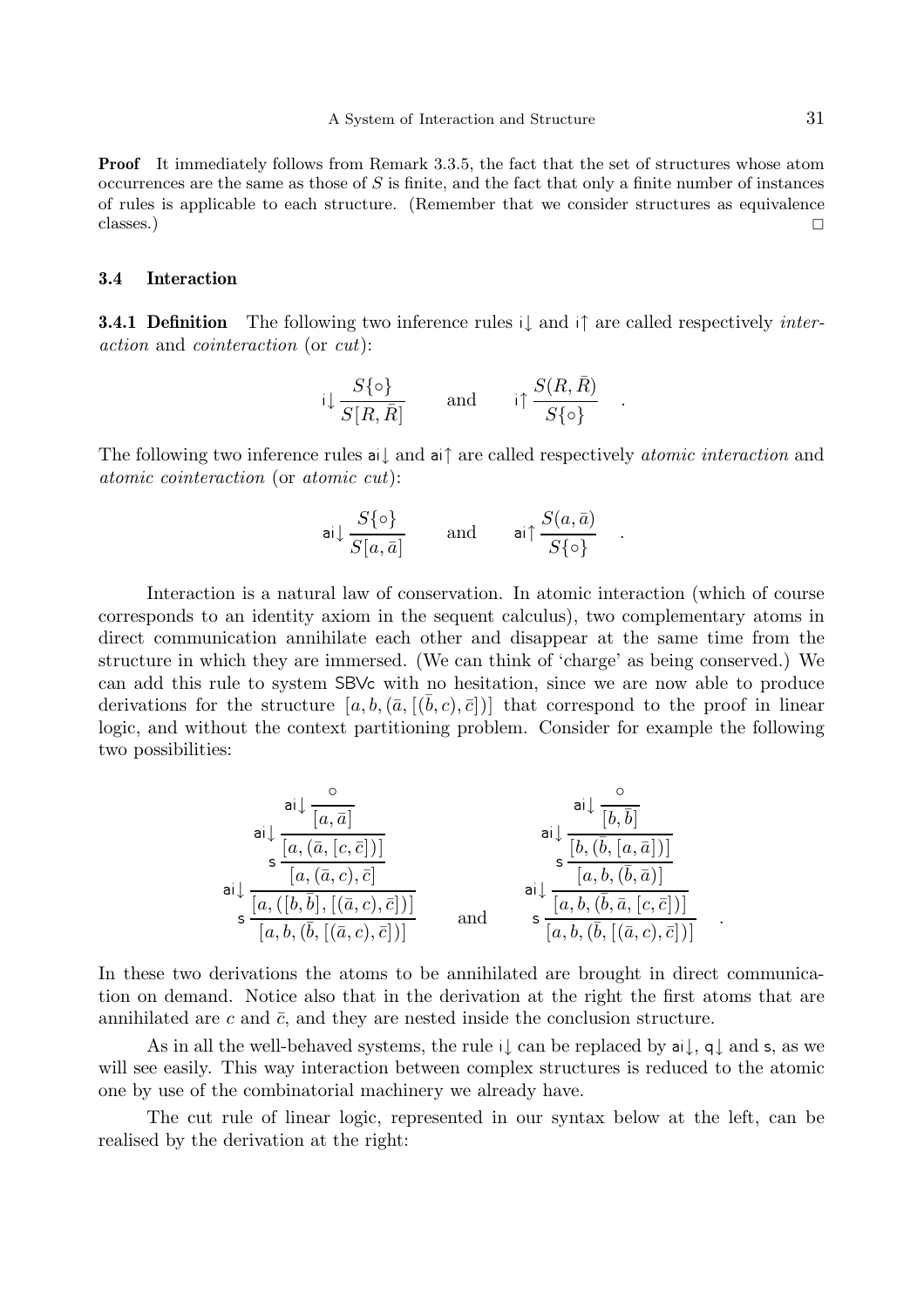$$
\frac{([P,R],[\bar{R},Q])}{[P,Q]}\qquad \text{is obtained by}\qquad \begin{array}{c}\n\mathsf{s}\frac{([P,R],[\bar{R},Q])}{[Q,([P,R],\bar{R})]} \\
\mathsf{s}\frac{[Q,([P,R],\bar{R})]}{[P,Q]}\n\end{array}.
$$

Since we live in a symmetric world, it is not surprising that cut admits a symmetric factorisation with respect to the interaction rule: cut can equivalently be replaced with the system  $\{a \uparrow, q \uparrow, s\}$ . In atomic cointeraction, at a certain point going forward in time, a particle and an anti-particle pop up out of empty space. Contrarily to what seems to be happening in nature, they cannot immediately annihilate each other in order for energy to be conserved. This process, which in our system would lead to not having cut elimination, is forbidden by the axiom  $m_2$  on modularity (see Definition 3.1.3). In fact, consider

$$
\mathsf{ai}\!\downarrow\!\frac{\mathsf{oi}\!\downarrow\!\frac{\mathsf{c}}{[e_a,\bar{e}_c]}}{\mathsf{ws}\,\frac{([e_a,\bar{e}_c],[\bar{e}_b,e_d])}{\mathsf{a}[\frac{([e_a,\bar{e}_b),(\bar{e}_c,e_d)]}{\mathsf{a}[\frac{(e_a,\bar{e}_b)}{\mathsf{c}}]}},
$$

where ws is a 'weak' switch instance that does not comply with the conservation law on modularity (the atoms have been indexed with  $a, b, c$  and  $d$  to help checking the condition). Here energy would be overall conserved, but there would also be a proof of  $(e, \bar{e})$  that makes an essential use of cut: interaction between e and  $\bar{e}$  is indirectly allowed by the use of two auxiliary atoms, which must be created ad hoc. Therefore, it is mandatory, for having cut elimination, that copar structures are introduced as a whole into the cut's copar context, and this is precisely what the axiom  $m_2$  guarantees. What is conserved is the integrity of all the copars in a communication: either one enters another, or vice versa. It is forbidden that any two of them are broken and rebuilt into a larger copar, which prevents from communicating pieces of both the original copars, which are in turn in mutual communication (or sequential composition).

Of course, ai↓ and ai↑ are instances of i↓ and i↑. The first interesting question about i↓ and i↑ is whether they are derivable, respectively, for {ai↓, g↓} and {ai↑, g↑}, i.e., whether they are derivable for {ai↓, q↓,s} and {ai↑, q↑,s}. Several relations of derivability will be given in the following, therefore I provide a map in Figure 9, where  $\mathcal{D} \rightarrow \rho$  means that the rule  $\rho$  is derivable for the system  $\mathscr{S}$ .

**3.4.2 Theorem** The rule i $\downarrow$  is derivable for  $\{a\downarrow, q\downarrow, s\}$ .

Proof Given  $S\{\circ\}$  $i\downarrow \frac{\sim 1}{S[R,\bar{R}]}$ , let us perform a structural induction on R. Base Cases

1  $R = \circ$ : In this case  $S[R, R] = S\{\circ\}.$ 

2 R is an atom: Then the given instance of i $\downarrow$  is an instance of ai $\downarrow$ .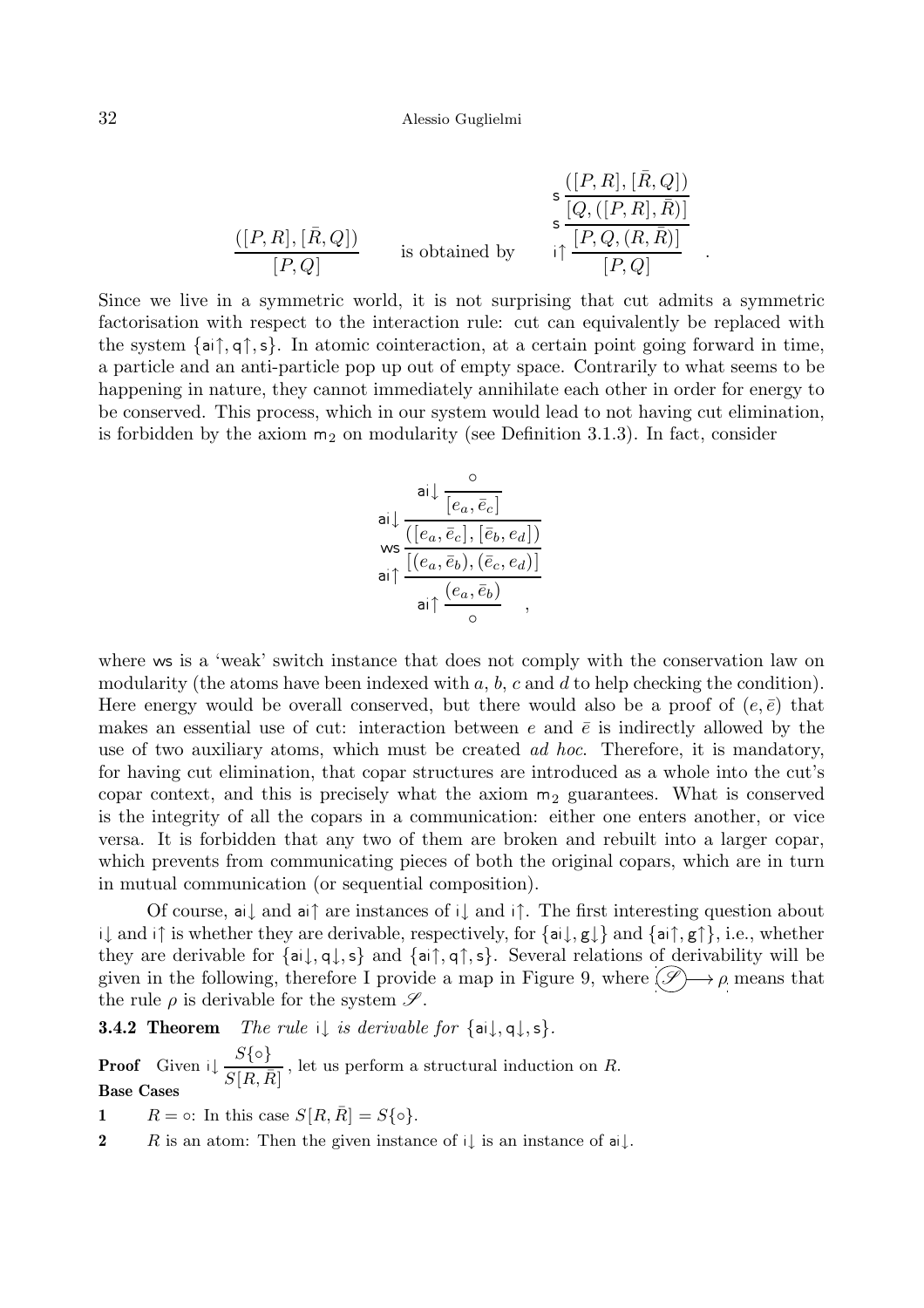

Fig. 9 Some derivability relations

#### Inductive Cases

 $S\{\circ\}$  $i\downarrow \frac{\infty}{S[Q,\bar{Q}]}$ 

3 R =  $\langle P; Q \rangle$ , where  $P \neq \circ \neq Q$ : Apply the induction hypothesis on q  $i\downarrow \frac{\overline{S\langle [P,\bar{P}];[Q,\bar{Q}]\rangle}}$  $\mathsf{q}\downarrow \frac{\mathcal{L}\setminus \{\mathsf{r}^2, \mathsf{r}^2\},\{\mathcal{L}},\{\mathcal{L}\},\mathcal{Q}}{S[\langle P; Q\rangle,\langle \bar{P}; \bar{Q}\rangle]}$ . 4  $R = [P, Q]$ , where  $P \neq \circ \neq Q$ : Apply the induction hypothesis on  $S\{\circ\}$  $i\downarrow \frac{\infty}{S[Q,\bar{Q}]}$  $\frac{1}{S}$ <br>
s  $\frac{S(P,\bar{P}], [Q,\bar{Q}])}{S[Q,([P,\bar{P}],\bar{Q})]}$ <br>
s  $\frac{S[P,Q,(\bar{P},\bar{Q})]}{S[P,Q,(\bar{P},\bar{Q})]}$ . 5  $R = (P, Q)$ , where  $P \neq \circ \neq Q$ : Analogous to Case 4.

**3.4.3 Theorem** The rule i† is derivable for  $\{\text{ai}\,\uparrow,\text{q}\,\uparrow,\text{s}\}.$ 

**Proof** The argument is symmetric to the one in the proof of Theorem 3.4.2. Let us just see the two derivations involved in the inductive cases, where  $P \neq \infty \neq Q$ :

$$
\mathsf{q} \uparrow \frac{S(\langle P; Q \rangle, \langle \bar{P}; \bar{Q} \rangle)}{\mathsf{i} \uparrow \frac{S(\langle P, \bar{Q} \rangle, \langle \bar{P}; \bar{Q} \rangle)}{\mathsf{i} \uparrow \frac{S(Q, \bar{Q})}{S\{\circ\}}}} \quad \mathsf{a} \mathsf{d} \quad \mathsf{i} \uparrow \frac{S(P, Q, [\bar{P}, \bar{Q}])}{\mathsf{i} \uparrow \frac{S(\langle P, \bar{P} \rangle, \langle Q, \bar{Q} \rangle)}{\mathsf{i} \uparrow \frac{S(Q, \bar{Q})}{S\{\circ\}}}} \quad \mathsf{and} \quad \mathsf{i} \uparrow \frac{S(Q, \bar{Q})}{S\{\circ\}}.
$$

The reduction of i $\downarrow$  and i $\uparrow$  to ai $\downarrow$  and ai $\uparrow$  through g $\downarrow$  and g $\uparrow$  is a first successful test of the internal symmetries of the system we are building. The ultimate test will be of course cut elimination.

The derivability of cut for a system containing an atomic cut is peculiar to our calculus of structures. For example, there is no such property in the sequent system of linear logic, while the same system enjoys the derivability of identity for a system containing the atomic identity. The reason of this is very simple: the polarity of the inference rules of the sequent calculus (introduction of the main connective going down in a derivation) goes in the right direction for the factorisation of identity, and in the wrong one for cut. The reduction to atomic cuts does take place in linear logic, but only when eliminating cuts in proofs. After performing appropriate permutations of rule instances in a proof, this is a

 $\Box$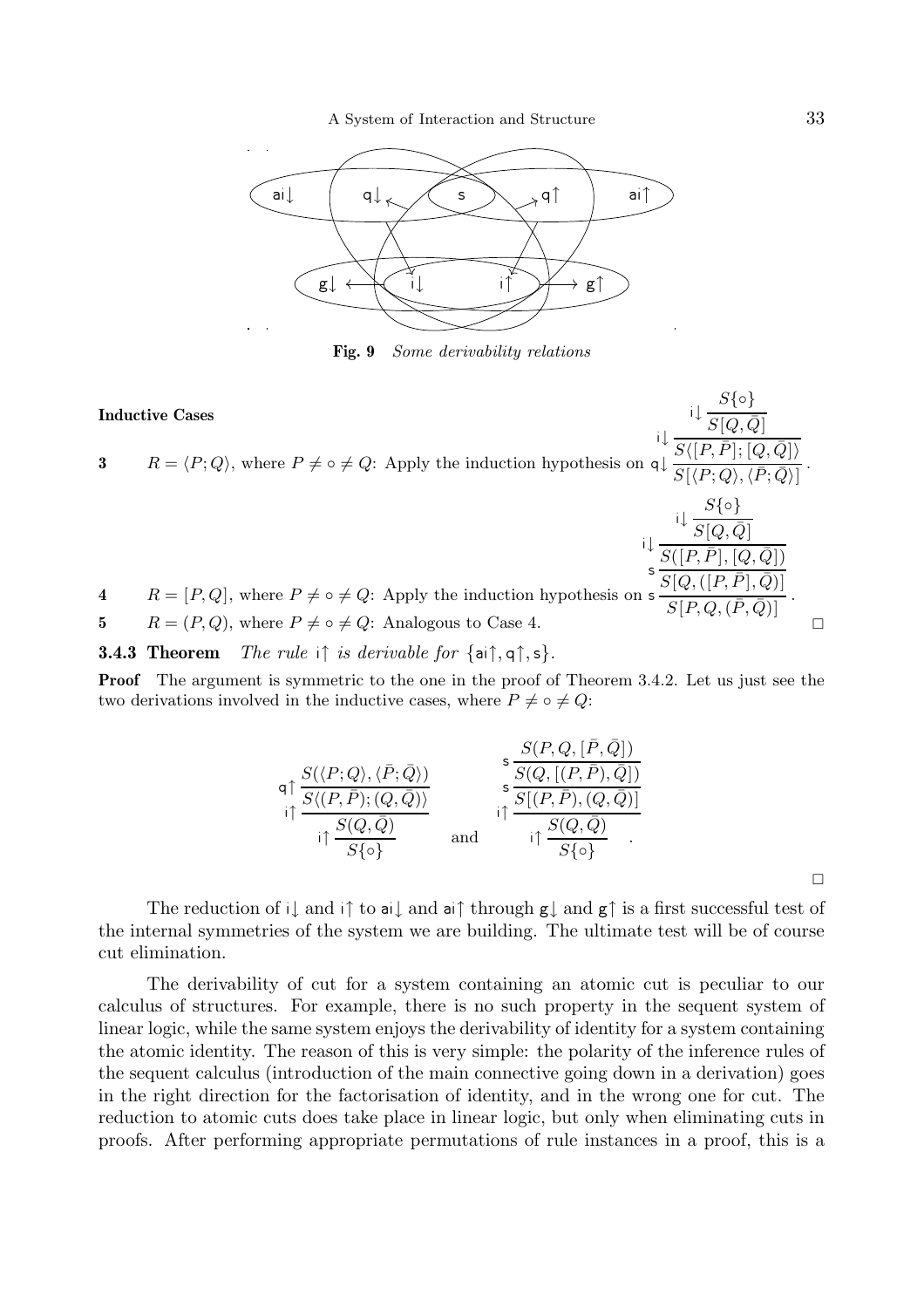typical reduction that could occur:

Π ` A, Φ Π0 ` B, Φ 0 ` A B, Φ, Φ 0 Π<sup>00</sup> ` A¯, B¯, Ψ O ` A¯ O B¯, Ψ cut −→ ` Φ, Φ 0 , Ψ Π ` A, Φ Π<sup>00</sup> ` A, ¯ B¯, Ψ cut ` B¯, Φ, Ψ Π0 ` B, Φ 0 cut . ` Φ, Φ 0 , Ψ

Compare this situation with the second derivation shown in the proof of Theorem 3.4.3, where A and B stand for P and Q, and  $\Phi$ ,  $\Phi'$  and  $\Psi$  constitute context  $S\{\}\.$  A case like this, where the main connectives in eigenformulae are introduced immediately above the cut, can only be guaranteed in proofs. In our system the scope of the reduction to atomic cuts is broader: the structures introduced by a cut can always be introduced atom by atom by atomic cuts.

I can now get back to the question of interdependence of g↓ and g↑, which I posed in the preceding section: by using the interaction rules, we can see that  $g\downarrow$  and  $g\uparrow$  are mutually derivable.

**3.4.4 Theorem** The rule  $g \uparrow$  is derivable for  $\{i\downarrow, i\uparrow, g\downarrow\}$ ; symmetrically, the rule  $g \downarrow$  is derivable for  $\{i\downarrow, i\uparrow, g\uparrow\}.$ 

Proof Let  $S(R,T)$ g↑  $S\{Q\}$ and  $S\{Q\}$ g↓  $S[R,T]$ be two rule instances such that  $Q \in R \land T$ . By using Theorem 3.1.7 we can replace them, respectively, with

$$
\begin{array}{ccc}\n\downarrow & S(R,T) \\
\mathbf{g} \downarrow & \frac{S([Q,\bar{Q}],R,T)}{S[Q,(\bar{Q},R,T)]} \\
\mathbf{g} \downarrow & \frac{S[Q,([\bar{R},\bar{T}],R,T)]}{S[Q,([\bar{R},\bar{T}],R,T)]} \\
\downarrow & \mathbf{g} \uparrow & \frac{S(Q,[(\bar{R},\bar{T}),R,T])}{S[Q,R,T]} \\
\mathbf{g} \uparrow & \frac{S(Q,[\bar{Q},R,T])}{S[R,T]} \\
\mathbf{h} \uparrow & \frac{S[(Q,\bar{Q}),R,T]}{S[R,T]} \\
\end{array}
$$

**3.4.5 Corollary** The rule  $q \uparrow$  is derivable for  $\{i\downarrow, i\uparrow, q\downarrow, s\}$ ; symmetrically, the rule  $q \downarrow$  is derivable for  $\{i\downarrow, i\uparrow, q\uparrow, s\}.$ 

Let  $\rho$  be a rule and  $\pi$  be its corule, i.e.,  $\pi$  is the scheme obtained by exchanging and negating premise and conclusion in  $\rho$ . The rule  $\pi$  is then derivable for the system  $\{i\downarrow, i\uparrow, s, \rho\}$ , because each instance  $S\{Q\}$ π  $S\{P\}$ can be replaced by

$$
\begin{array}{c}\n\downarrow \frac{S\{Q\}}{S(Q,[P,\bar{P}])} \\
\downarrow \frac{S[P,Q,\bar{P}])}{S[P,(Q,\bar{Q})]} \\
\downarrow \uparrow \frac{S[P,(Q,\bar{Q})]}{S\{P\}}\n\end{array}.
$$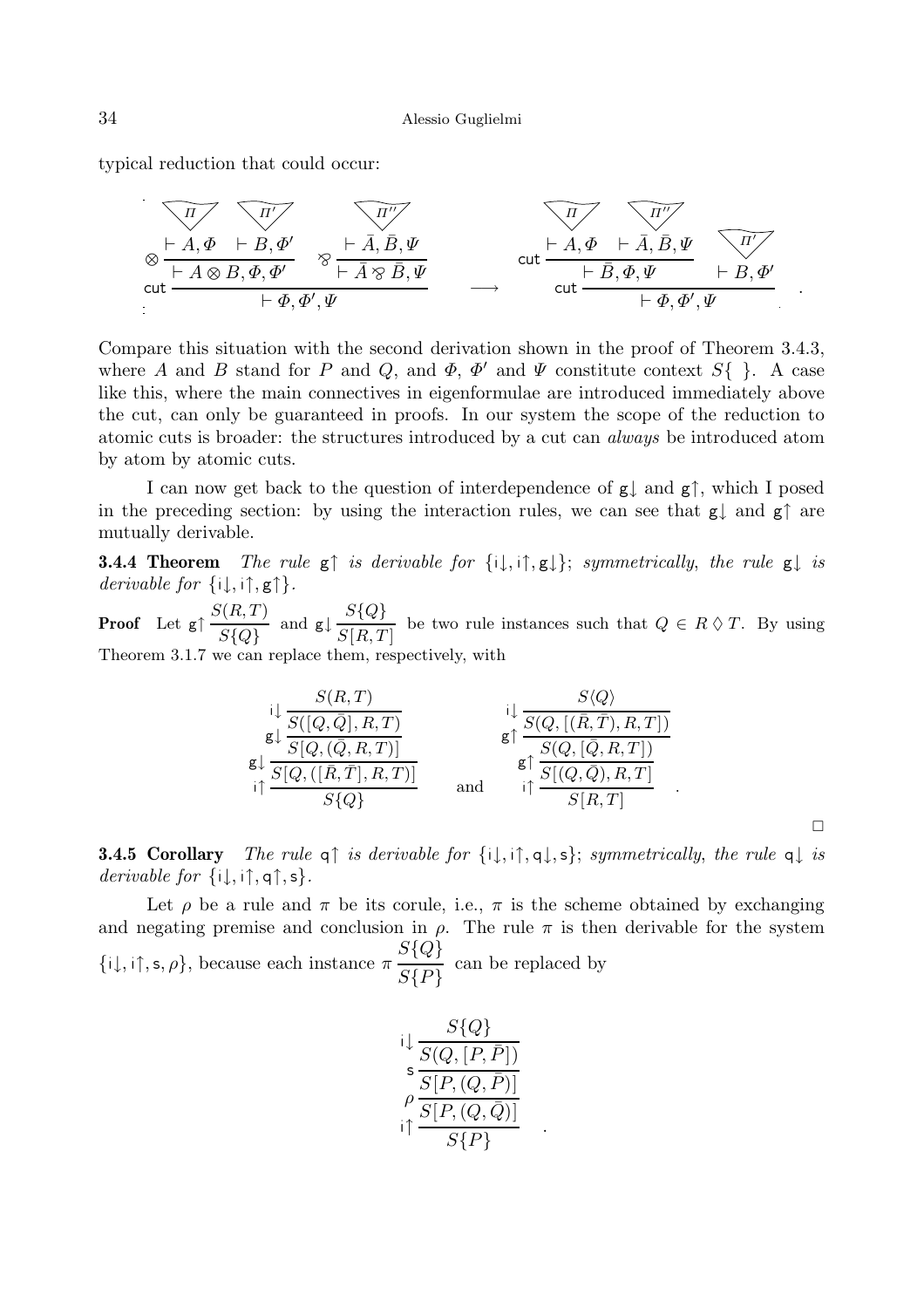$$
\begin{array}{lll} \operatorname{ai}\downarrow \frac{S\{\circ\}}{S[a,\bar{a}]} & \operatorname{ai}\uparrow \frac{S(a,\bar{a})}{S\{\circ\}} \\ \\ \operatorname{q}\downarrow \frac{S\langle [R,T];[R',T']\rangle}{S[\langle R;R'\rangle,\langle T;T'\rangle]} & \operatorname{q}\uparrow \frac{S(\langle R;T\rangle,\langle R';T'\rangle)}{S\langle (R,R');(T,T')\rangle} \\ \\ \operatorname{s}\frac{S([R,T],R')}{S[(R,R'),T]} & \end{array}
$$

Fig. 10 Symmetric basic system  $\vee$  (SBV)

This means, basically, that all the imaginable, future corules in the 'up' fragment can be reduced to the corresponding rules via the cut rule. This is not a surprise, of course, and is perfectly analogous in spirit to what happens in the sequent calculus. The reader may then wonder about the reason why I emphasise so much dealing with the 'up' fragment. Consider the rule q†: it is derivable for a system with  $\uparrow$  and  $q\downarrow$ , but at the same time  $\uparrow$ itself is derivable for  $\{\textsf{ai}\,\uparrow,\textsf{g}\,\uparrow,\textsf{s}\}.$  There is a *mutual* dependence between  $\textsf{g}\,\uparrow$  and  $\textsf{i}\,\uparrow$ .

Let us put together our simplest rules and give a name to the resulting system.

**3.4.6 Definition** The system  $\{a\downarrow, a\uparrow, a\downarrow, a\uparrow, s\}$ , shown in Figure 10, is called *symmetric* basic system  $\vee$ , or SBV.

The following easy theorem provides some systems equivalent to SBV .

**3.4.7 Theorem** System SBV is strongly equivalent to the systems  $\{i\downarrow, i\uparrow, g\downarrow\}, \{i\downarrow, i\uparrow, g\uparrow\},\$  $\{ai\downarrow, i\uparrow, g\downarrow\}$  and  $\{i\downarrow, ai\uparrow, g\uparrow\}.$ 

**Proof** Let us prove strong equivalence of the system  $\{i\}, i\uparrow, g\downarrow\}$  and SBV:  $i\downarrow$  can be replaced with  $\{a_i\}, q_i\},\$  (Theorem 3.4.2); i† with  $\{a_i\}, q_i\},\$  (Theorem 3.4.3);  $g_i\$  with  $\{q_i\}, s\}$  (Theorem 3.2.5). Conversely, the rule ai $\downarrow$  is an instance of i $\downarrow$ , the rule ai<sup> $\uparrow$ </sup> of i $\uparrow$ , the rules  $q\downarrow$  and s are instances of  $g\downarrow$ ; by Corollary 3.4.5, the rule  $\eta\uparrow$  can be replaced with  $\{i\downarrow, i\uparrow, q\downarrow, s\}$ , therefore with  $\{i\downarrow, \dagger\}$ , Proceed analogously for  $\{i\downarrow, \dagger\uparrow, g\uparrow\}$ . The system  $\{ai\downarrow, \dagger\uparrow, g\downarrow\}$  is equivalent to  $\{i\downarrow, \dagger\uparrow, g\downarrow\}$ because ai↓ is an instance of i↓, and by Theorem 3.4.2. Proceed analogously for {i↓, ai↑, g↑}.  $\Box$ 

**3.4.8 Remark** Strong equivalence of SBV and  $\{ai\downarrow, i\uparrow, g\downarrow\}$ , so of SBV and  $\{ai\downarrow, i\uparrow, q\downarrow, s\}$ , is remarkable because the entire 'up' fragment of SBV that is not common to the 'down' one (i.e., the rules ai $\uparrow$  and  $\uparrow$ ) is concentrated in the rule i $\uparrow$ . See Remark 4.2.4.

3.4.9 Remark All the rules of SBV enjoy an important property: a certain notion of computational cost is constant for each of them. In ai↓ and ai↑ we have to check whether two atoms are dual through negation and erase them, or we have to introduce two dual atoms, depending on the interpretation. In  $q \downarrow$ ,  $q \uparrow$  and s we have to rearrange some pointers to the structures involved, without actually looking at the structures (think of the graphical representation we saw). None of the rules in  $\{i\}, i\uparrow, g\downarrow, g\uparrow\}$  enjoys this property, because these rules involve actually inspecting the structures upon which they act.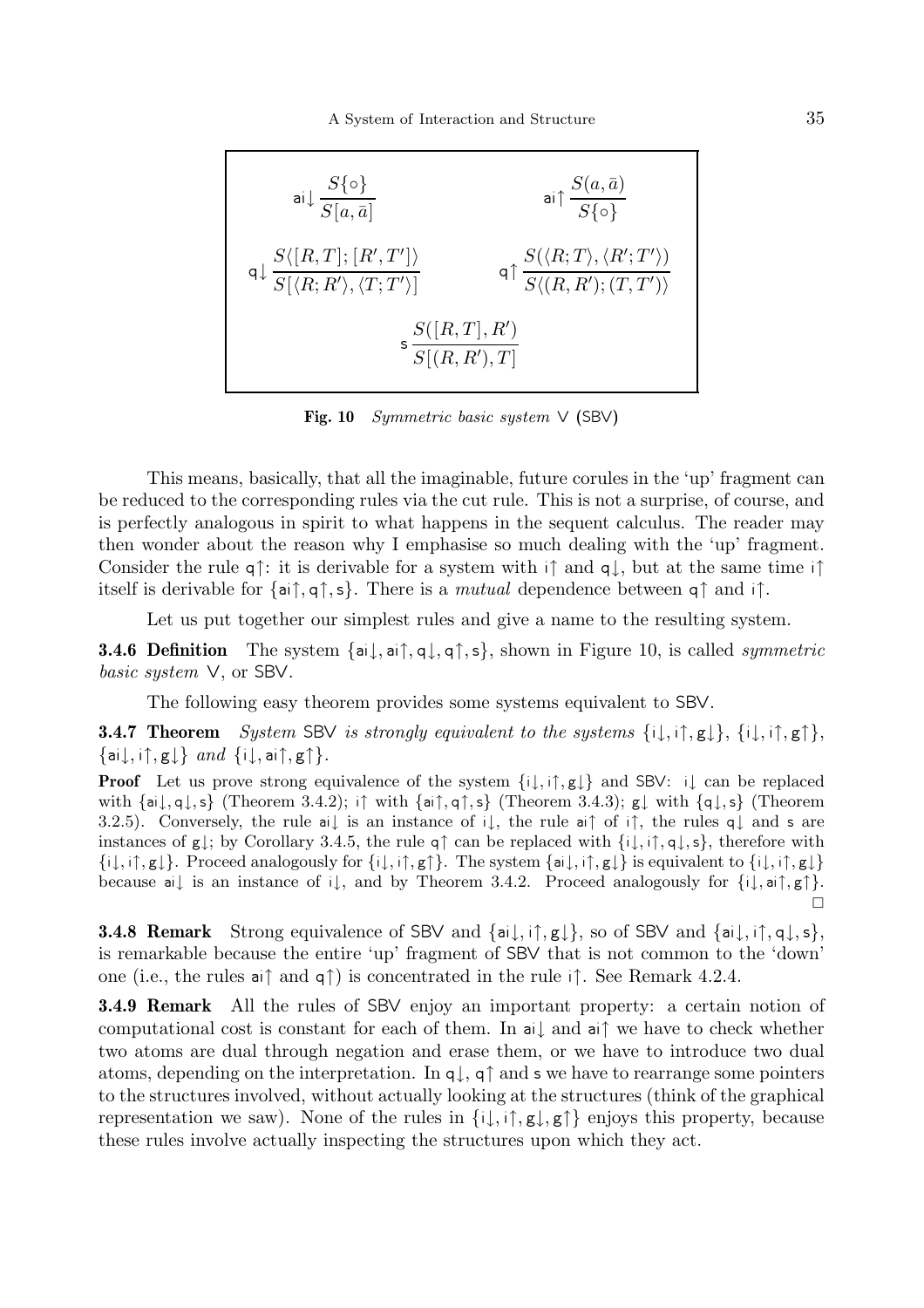Please note that there are no logical axioms in SBV , and derivations may grow indefinitely in both directions: ai↓ and ai↑ may always be used.

# 4 Breaking the Symmetry

In the end, is the cut rule admissible? If we just look at derivations, the cut rule itself is not replaceable with any other rule that we already have, except for the atomic cut rule, since it is the only one that produces matter. But of course we want to look at admissibility for proofs, i.e., special derivations in which all the matter is finally consumed.

A proof is an intrinsically asymmetric object, because at one side it has the formula to be proved, and at the other it has logical axioms—in our case emptiness. Since there are no logical axioms in SBV , we have no proofs. Let us add a logical axiom, and break the symmetry, by not adding its 'coaxiom'. (If I did so, I would get 'coprovability': a structure is 'coprovable' when its negation is provable. Since there is no point in carrying on this symmetry when I am interested in a non-symmetric idea, I leave the symmetry broken.)

**4.1 Definition** The following (logical axiom) rule  $\circ \downarrow$  is called unit:

$$
\circ\downarrow \xrightarrow{\circ}
$$

.

A proof is a derivation whose topmost inference rule is an instance of the unit rule. Proofs are denoted with  $\Pi$ . A formal system  $\mathscr S$  proves R if there is in  $\mathscr S$  a proof  $\Pi$  whose conclusion is R, written  $\pi$   $\mathbb{Z}$  (the name  $\Pi$  can be omitted). Two systems are (weakly) R

equivalent if they prove the same structures.

R

Please note that ∘⊥ can only occur once in a derivation, and only at the top. Of course, I could have defined provability as the possibility of observing  $\circ$  on top of a derivation, without introducing  $\circ$ . I prefer following the traditional way, with logical axioms, because this will allow, in future extensions, to express more complex provability observations in formal systems, rather than in definitions.

**4.2 Definition** An inference rule  $\rho$  is admissible for the formal system  $\mathscr S$  if  $\rho \notin \mathscr S$  and for every proof  $\mathscr{S} \cup \{\rho\}$  there exists a proof  $\mathscr{S}.$ 

R

Of course, derivability implies admissibility.

As a result of the break in the symmetry, the cut rule becomes superfluous for proofs, meaning that no production of matter is really necessary in order to annihilate the one we already have, if this is at all possible. It turns out that not only i↑ (and ai↑) is admissible, but the coseq rule q↑ is, too: the entire 'up' fragment of SBV is not necessary when observing provability. What remains is the formal system BV .

**4.3** Definition The system  $\{\circ\downarrow, \circ\downarrow, \circ\downarrow, \circ\}$ , in Figure 11, is denoted BV and called *basic* system  $\vee$ .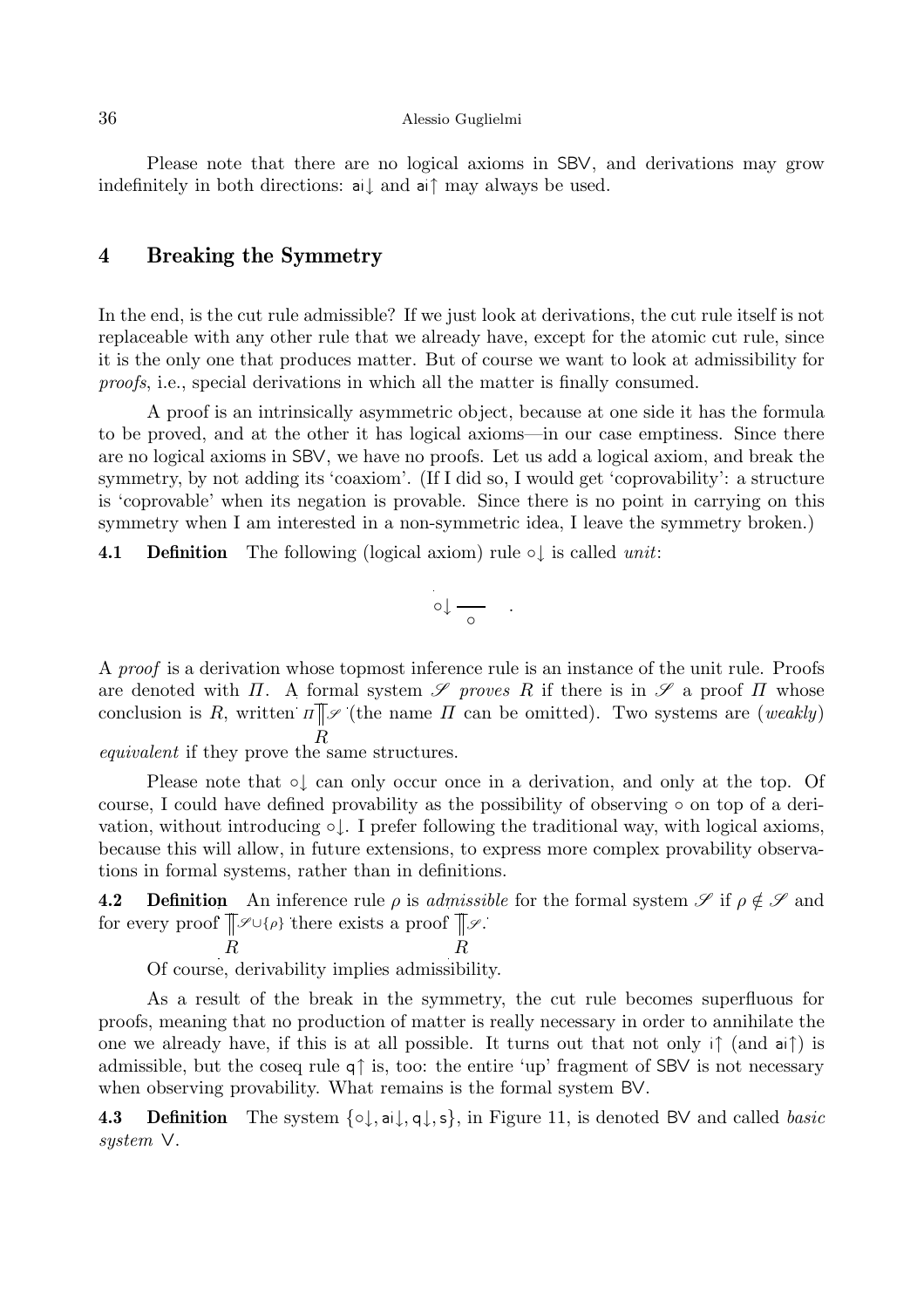$$
\circ \downarrow \frac{\circ}{\circ} \qquad \text{ai} \downarrow \frac{S\{\circ\}}{S[a,\bar{a}]} \qquad \mathsf{q} \downarrow \frac{S\langle [R,T]; [R',T'] \rangle}{S[\langle R;R' \rangle,\langle T;T' \rangle]} \qquad \mathsf{s} \frac{S([R,T],R')}{S[(R,R'),T]}
$$

Fig. 11 Basic system  $\vee$  (BV)

This section is organised in two subsections: in the first one, the splitting theorem is proved, in the second, it is applied to proving that q↑ and ai↑ are admissible for BV . The splitting theorem is, perhaps as expected, technically complex. In exchange for the effort, it is also more general than ordinary cut elimination, and appears to be applicable to the other logical systems we are currently studying.

# 4.1 The Splitting Theorem

The classical arguments for proving cut elimination in the sequent calculus rely on the following property: when the principal formulae in a cut are active in both branches, they determine which rules are applied immediately above the cut. This is a consequence of the fact that formulae have a root connective, and logical rules only hinge on that, and nowhere else in the formula.

This property does not hold in the calculus of structures. Further, since rules can be applied anywhere deep inside structures, everything can happen above a cut. This complicates considerably the task of proving cut elimination. On the other hand, a great simplification is made possible in the calculus of structures by the reduction of cut to its atomic form. The remaining difficulty is actually understanding what happens, while going up in a proof, around the atoms produced by an atomic cut. The two atoms of an atomic cut can be produced inside any structure, and they do not belong to distinct branches, as in the sequent calculus: complex interactions with their context are possible. As a consequence, our techniques are largely different than the traditional ones.

Two approaches to cut elimination in the calculus of structures have been explored in previous papers: in [9] we relied on permutations of rules, in [6] the authors relied on semantics. In this paper we use a third technique, called *splitting*, which has the advantage of being more uniform than the one based on permutations and which yields a much simpler case analysis. It also establishes a deep connection to the sequent calculus, at least for the fragments of systems that allow for a sequent calculus presentation (in this case, the commutative fragment). Since many systems are expressed in the sequent calculus, our method appears to be entirely general; still it is independent of the sequent calculus and of a complete semantics.

Splitting can be best understood by considering a sequent system with no weakening and contraction. Consider for example multiplicative linear logic: If we have a proof of the sequent

$$
\vdash F\{A\otimes B\}, \Gamma \quad ,
$$

where  $F\{A \otimes B\}$  is a formula that contains the subformula  $A \otimes B$ , we know for sure that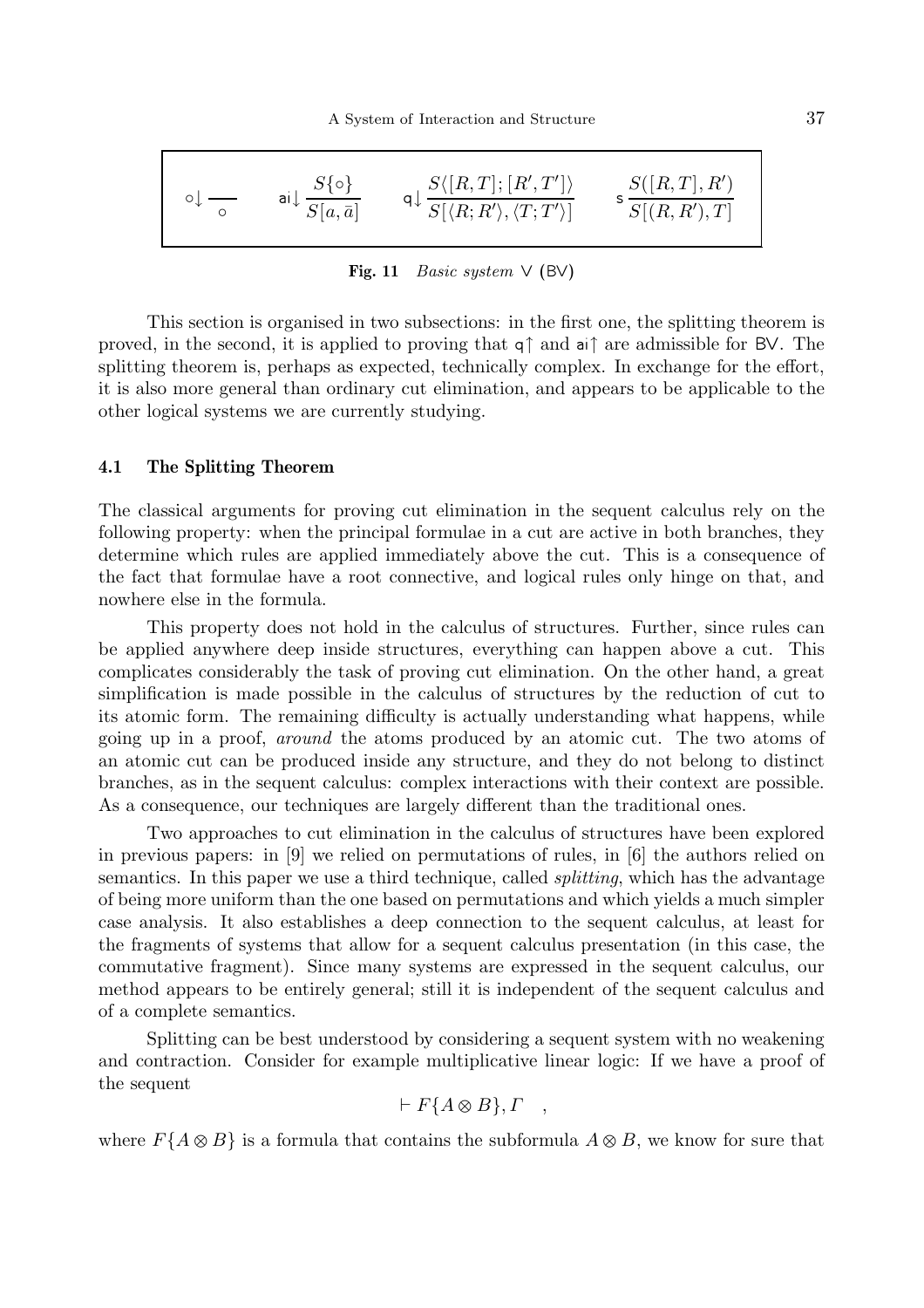## 38 Alessio Guglielmi

somewhere in the proof there is one and only one instance of the  $\otimes$  rule, which splits A and B along with their context. We are in the following situation:



We can consider, as shown at the left, the proof for the given sequent as composed of three pieces,  $\Delta$ ,  $\Pi_1$  and  $\Pi_2$ . In the calculus of structures, many different proofs correspond to the sequent calculus one: they differ for the different possible sequencing of rules, and because rules in the calculus of structures have smaller granularity and larger applicability. But, among all these proofs, there must also be one that fits the scheme at the right of the figure above. This precisely illustrates the idea behind the splitting technique.

The derivation  $\Delta$  above implements a *context reduction* and a proper splitting. We can state, in general, these principles as follows:

- 1 Context reduction: If  $S\{R\}$  is provable, then  $S\{\}\$  can be reduced to the structure  $[\{\}, U],$  such that  $[R, U]$  is provable. In the example above,  $[F\{\}, \Gamma]$  is reduced to  $[\{\ \},\Gamma'],$  for some  $\Gamma'.$
- 2 (Shallow) splitting: If  $[(R, T), P]$  is provable, then P can be reduced to  $[P_1, P_2]$ , such that  $[R, P_1]$  and  $[T, P_2]$  are provable. In the example above  $\Gamma'$  is reduced to  $[\Phi,\Psi].$

Context reduction is in turn proved by splitting, which is then at the core of the matter. The biggest difficulty resides in proving splitting, and this mainly requires finding the right induction measure. We first need to establish two easy propositions.

The following two propositions express obvious properties induced by the rules of BV . I will use them implicitly throughout the rest of the paper.

**4.1.1 Proposition** The size of the premise of a derivation in BV is not greater than the size of the conclusion.

**4.1.2 Proposition** In BV, if  $\langle R; T \rangle$  or  $(R, T)$  is provable then R and T are provable.

The calculus of structures is of course very similar to a term rewriting system, and especially so for those, like me, that have an intuitive bias toward considering derivations growing in a bottom-up fashion. In this case the direction in which rewriting occurs is clear, and it is natural to use some terminology of rewriting systems for inference rules.

**4.1.3 Definition** The inference rules of SBV are all of the kind  $S\{V\}$ ρ  $S\{U\}$ : the structure  $U$ 

is called the *redex* (and  $V$  is the *contractum*) of the rule's instance.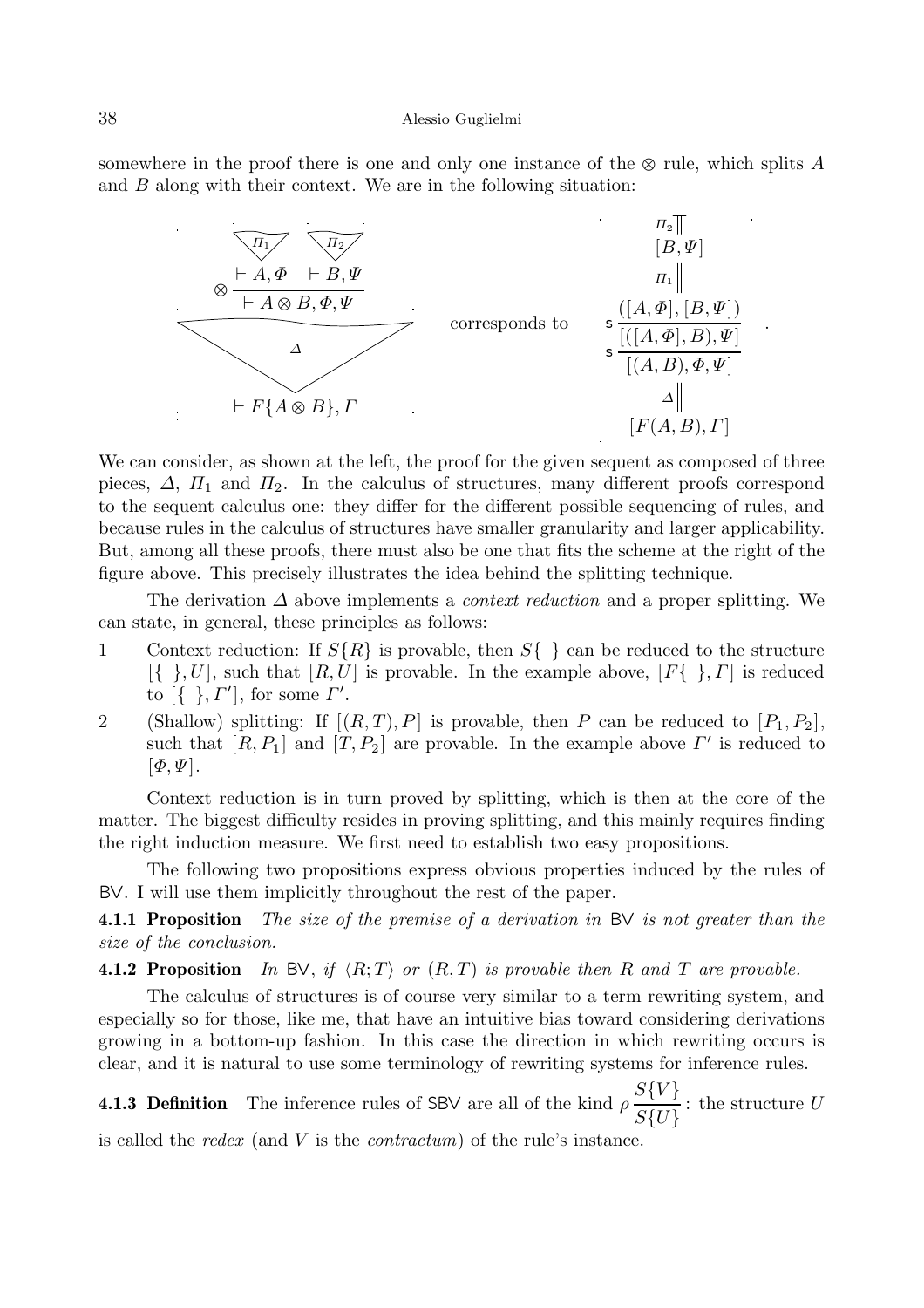4.1.4 Theorem (Shallow Splitting) For all structures R, T and P:  $\langle P_1; P_2 \rangle$ 

- $1$  if  $[\langle R; T \rangle, P]$  is provable in BV then there exist  $P_1, P_2$  and  $\parallel$  BV such that  $[R, P_1]$ P and  $[T, P_2]$  are provable in BV;
- 2 if  $[(R, T), P]$  is provable in BV then there exist  $P_1, P_2$  and  $\parallel$  BV such that  $[R, P_1]$  $[P_1, P_2]$ P and  $[T, P_2]$  are provable in BV.

**Proof** Let us consider the lexicographic order  $\prec$  on natural numbers, defined by  $(m', n') \prec (m, n)$ iff either  $m' < m$ , or  $m' = m$  and  $n' < n$ . Consider the following two statements:

S(m, n) = ∀m 0 0 , n .∀R, T, P. (m<sup>0</sup> , n 0 ) (m, n) ∧ m<sup>0</sup> = |occ [hR; Ti,P ]| ∧ there is a proof [hR; Ti, P ] BV of length n 0 ⇒ ∃P1, P2.( hP1; P2i P BV ∧ [R,P<sup>1</sup> ] BV ∧ [T,P<sup>2</sup> ] BV ) , C(m, n) = ∀m 0 , n 0 .∀R, T, P. (m<sup>0</sup> , n 0 ) (m, n) ∧ m<sup>0</sup> = |occ [(R, T),P ]| ∧ there is a proof [(R, T), P ] BV of length n 0 ⇒ ∃P1, P2.( [P1, P2] P BV ∧ [R,P<sup>1</sup> ] [T,P<sup>2</sup> ] BV ∧ BV ) .

The statement of the lemma is equivalent to  $\forall m, n.$  (S $(m, n) \wedge C(m, n)$ ). We can consider  $(m, n)$ a measure of  $(S(m, n) \wedge C(m, n))$ , and the proof is an induction, by  $\prec$ , on this measure. The base case being trivial, let us see the inductive ones. We will always assume  $P \neq \infty$ , since when  $P = \circ$  the lemma is trivially proved. For the same reason, we assume  $R \neq \circ \neq T$ . We will prove separately  $S(m, n)$  and  $C(m, n)$ .

1  $\forall m', n'.((m', n') \prec (m, n) \land S(m', n') \land C(m', n')) \Rightarrow S(m, n):$  The size of  $[\langle R; T \rangle, P]$  is m and there is a proof of it of length  $n$ . Let us consider the bottom rule instance in this proof:

$$
\begin{array}{ccc}\n & \text{else} & \text{else} & \text{else}\n\end{array}
$$

where we assume that  $\rho$  is non-trivial, otherwise the induction hypothesis applies. Let us reason on the position of the redex of  $\rho$  in  $\langle R; T \rangle$ , P ]. Here are the possibilities:

1  $\rho = \text{ai}$ : The following cases exhaust the possibilities:

1 The redex is inside  $R$ :

$$
\begin{array}{cc}\n\text{[By} & \text{[by} \\
\text{given} & \text{ai}\downarrow \frac{[\langle R';T\rangle,P]}{[\langle R;T\rangle,P]} & , \text{ consider} & \text{ai}\downarrow \frac{[R',P_1]}{[R,P_1]}\n\end{array}
$$

.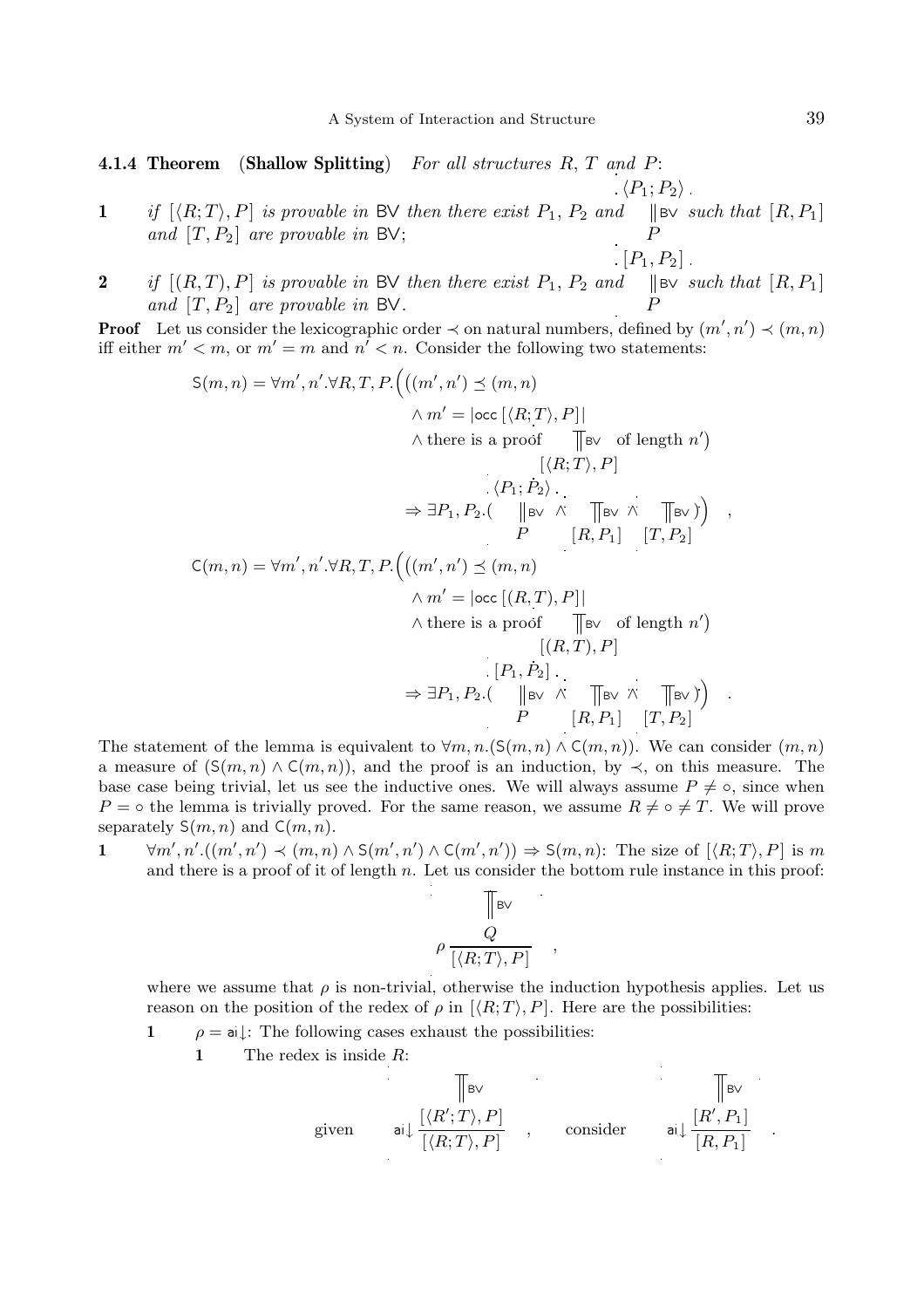# 40 Alessio Guglielmi

- 2 The redex is inside T: Analogous to the previous case.
- 3 The redex is inside P: given ai $\downarrow \frac{[\langle R; T\rangle, P']}{\frac{\Gamma}{\Gamma} \Gamma}$  ,  $\left[ \langle R; T \rangle, P \right]$ BV consider  $\langle P_1; P_2\rangle$  $P'$ ai $\downarrow \frac{1}{R}$  . P BV
- 2  $\rho = q \downarrow$ : If the redex is inside R, T or P, we have analogous situations to the ones seen above. The following cases exhaust the possibilities:

$$
1 \t R = \langle R'; R'' \rangle, P = [\langle P'; P'' \rangle, U] \text{ and}
$$

$$
\mathbb{R}^{\mathbb{N}}
$$
\n
$$
\mathsf{q} \downarrow \frac{\left[ \langle [R',P'] ; [\langle R'';T \rangle, P''] \rangle, U \right]}{\left[ \langle R';R'';T \rangle, \langle P';P'' \rangle, U \right]}.
$$

We can apply the induction hypothesis, and we get:

$$
\langle U_1; U_2 \rangle
$$
  
\n
$$
\begin{array}{ccc}\n\langle U_1; U_2 \rangle & \text{ or } \\
\langle \mathbf{I} \rangle & \mathbf{I} \end{array}
$$
 and 
$$
\begin{array}{ccc}\n\langle \mathbf{I} \rangle & \mathbf{I} \end{array}
$$
  
\n
$$
\begin{array}{ccc}\n\langle \mathbf{I} \rangle & \mathbf{I} \end{array}
$$

Since  $|\text{occ }[\langle R'';T\rangle, P'',U_2]|<|\text{occ }[\langle R';R'';T\rangle, \langle P';P''\rangle,U]|$  (otherwise the q $\downarrow$ instance would be trivial), we can apply the induction hypothesis on  $\Pi$  and get:

$$
\langle P'_1; P_2 \rangle
$$
  
\n
$$
\begin{array}{ccc}\n| \text{BV} & \text{and} & \text{For} \\
[P'', U_2] & [R'', P'_1]\n\end{array}
$$
 and 
$$
\begin{array}{ccc}\n[T, P_2]\n\end{array}
$$
.

We can now take  $P_1 = \langle [P', U_1]; P'_1 \rangle$  and build

$$
\langle [P', U_1]; P_1'; P_2 \rangle
$$
  
\n
$$
\parallel \text{sv}
$$
  
\n
$$
\mathcal{q} \downarrow \frac{\langle [P', U_1]; [P'', U_2] \rangle}{[\langle P'; P'' \rangle, \langle U_1; U_2 \rangle]}
$$
  
\n
$$
\parallel \text{sv}
$$
  
\n
$$
[\langle P'; P'' \rangle, U]
$$
 and 
$$
\mathcal{q} \downarrow \frac{\langle [R', P', U_1]; [R'', P_1'] \rangle}{[\langle R'; R'' \rangle, \langle [P', U_1]; P_1' \rangle]}
$$
.

A similar argument holds when  $T = \langle T'; T'' \rangle$  and we are given a proof

$$
\underset{\mathbf{q}, \downarrow}{\underset{\mathbb{I}\left\{ \left[\left\langle \left[\left\langle R; T'\right\rangle, P'\right]; \left[T'', P''\right]\right\rangle, U\right] \right.}{\left[\left\langle R; T'; T''\right\rangle, \left\langle P'; P''\right\rangle, U\right]}}} \qquad .
$$

2 
$$
P = [\langle P'; P'' \rangle, U', U'']
$$
 and

$$
\underset{\mathbf{q}, \downarrow}{\underset{\mathbb{I}\left\{ \left[\left\langle \left[\left\langle R; T\right\rangle, P', U'\right]; P''\right\rangle, U''\right\} \right\} }{\underset{\mathbb{I}\left\{ \left[\left\langle R; T\right\rangle, \left\langle P'; P''\right\rangle, U', U''\right\} \right\} }{\left[\left\langle R; T'\right\rangle, \langle P'; P''\right\rangle, U', U''\right]}}\quad.
$$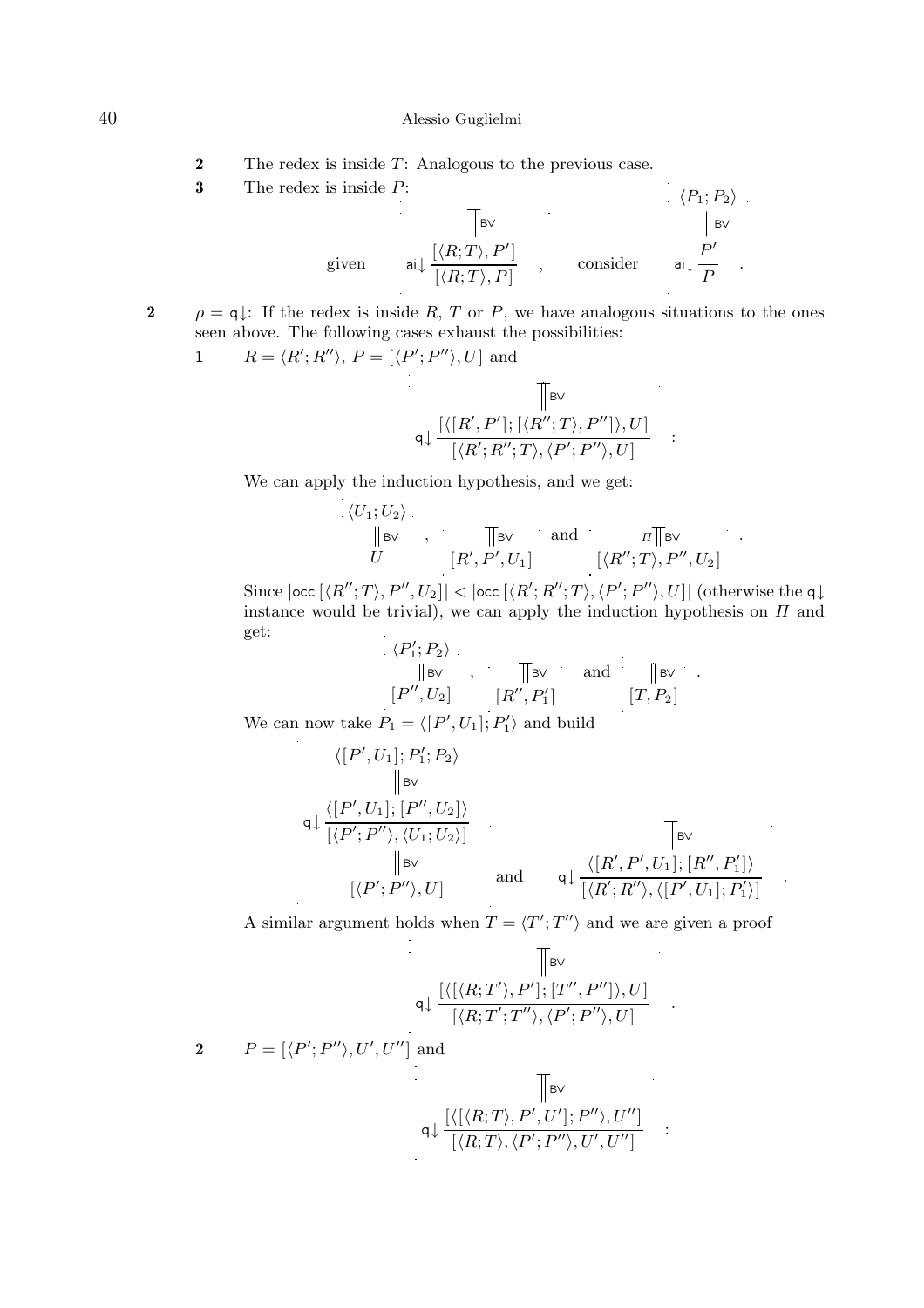We can apply the induction hypothesis, and we get:

$$
\langle U_1, U_2 \rangle
$$
  
\n
$$
\begin{array}{ccc}\n\lfloor \text{BV} & , & \pi \rceil \text{BV} & \text{and} & \rceil \text{BV} \\
U'' & \lfloor \langle R, T \rangle, P', U', U_1\n\end{array}.
$$

Since  $|\langle R; T \rangle, P', U', U_1]| < |\text{occ } [\langle R; T \rangle, \langle P'; P'' \rangle, U', U'']|$  (otherwise the  $q \downarrow$  instance would be trivial), we can apply the induction hypothesis on  $\Pi$  and get:  $\mathbb{P}^1$ 

$$
\langle P_1; P_2 \rangle
$$
  
\n
$$
\begin{array}{ccc}\n[ \text{B} \lor & , & \text{B} \lor & \text{and} & \text{B} \lor \\
[ \text{B} \lor & , & [R, P_1] & , & [T, P_2]\n\end{array}
$$

We can now build

$$
\langle P_1; P_2 \rangle
$$
  
\n
$$
||\text{BV}
$$
  
\n
$$
[P', U_1, U']
$$
  
\n
$$
||\text{BV}
$$
  
\n
$$
q \downarrow \frac{[\langle [P', U_1]; [P'', U_2] \rangle, U']}{[\langle P'; P'' \rangle, U', \langle U_1; U_2 \rangle]}
$$
  
\n
$$
||\text{BV}
$$
  
\n
$$
[\langle P'; P'' \rangle, U', U'']
$$

A similar argument holds when we are given a proof

 $\sim 1$ 

 $\sim 10^{11}$  m  $^{-1}$ 

$$
\mathbb{R}^{\mathbb{N}}
$$
\n
$$
\mathsf{q} \downarrow \frac{\left[ \langle P'; [\langle R;T \rangle, P'', U'] \rangle, U'' \right]}{\left[ \langle R;T \rangle, \langle P'; P'' \rangle, U', U'' \right]} \quad .
$$

3  $\rho = s$ : If the redex is inside R, T or P, we have analogous situations to the ones seen in Case 1.1. The only other possibility is the following; let  $P = [(P', P''), U', U'']$ and the given proof is  $\hat{\mathcal{I}}$  $\overline{\mathbf{T}}$ 

$$
\|\text{BV}\|_{\text{S}} \frac{\left[\left(\left[\langle R;T\rangle, P', U'\right], P''\right), U''\right]}{\left[\langle R;T\rangle, (P', P''), U', U''\right]}.
$$

We can apply the induction hypothesis, and we get:

$$
\begin{array}{ccc}\n[U_1, U_2] \\
\parallel \text{BV} \\
U''\n\end{array}, \n\quad \Pi \parallel \text{BV} \quad \text{and} \quad \parallel \text{BV} \quad .
$$
\n
$$
U''\n\qquad \left[ \langle R; T \rangle, P', U', U_1 \right] \n\qquad \left[ P'', U_2 \right]
$$

Since  $|\text{occ}\left[\langle R; T\rangle, P', U', U_1\right]| < |\text{occ}\left[\langle R; T\rangle, (P', P''), U', U''\right]|$  (otherwise the s instance would be trivial), we can apply the induction hypothesis on  $\Pi$  and get:

$$
\langle P_1; P_2 \rangle
$$
  
\n
$$
[\mathsf{B} \vee \qquad , \qquad \mathsf{B} \vee \qquad \text{and} \qquad \mathsf{B} \vee \qquad .
$$
  
\n
$$
[P', U', U_1] \qquad [R, P_1] \qquad [T, P_2]
$$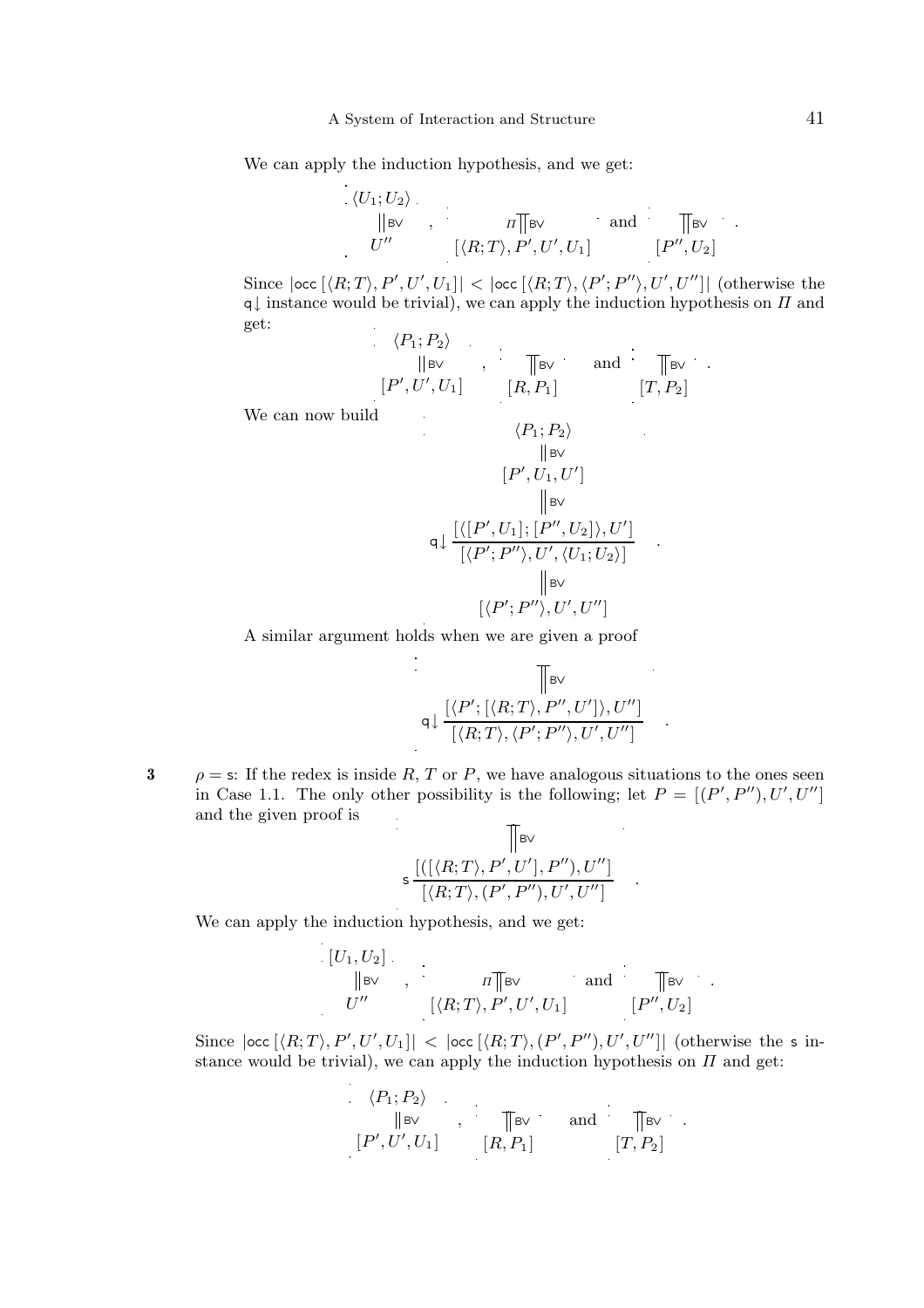$\sim$ 

We can now build

$$
\langle P_1; P_2 \rangle
$$
  
\n
$$
||_{\text{BV}}
$$
  
\n
$$
[P', U', U_1]
$$
  
\n
$$
||_{\text{BV}}
$$
  
\n
$$
\frac{[(P', [P'', U_2]), U', U_1]}{[(P', P''), U', U_1, U_2]}
$$
  
\n
$$
||_{\text{BV}}
$$
  
\n
$$
[(P', P''), U', U'']
$$

 $\mathbb{R}^2$ 

2  $\forall m', n'.((m', n') \prec (m, n) \land S(m', n') \land C(m', n')) \Rightarrow C(m, n):$  The size of  $[(R, T), P]$  is m and there is a proof of it of length  $n$ . Let us consider the bottom rule instance in this proof:

$$
\begin{array}{ccc}\n & \text{B} & \text{B} & \text{B} \\
 & Q & & \\
 & \text{B} & \text{B} & \text{B} & \text{B} \\
 & \text{B} & \text{B} & \text{B} & \text{B} \\
 & \text{B} & \text{B} & \text{B} & \text{B} & \text{B}\n\end{array}
$$

where we assume that  $\rho$  is non-trivial, otherwise the induction hypothesis applies. Let us reason on the position of the redex of  $\rho$  in  $[(R, T), P]$ . Here are the possibilities:

1 
$$
\rho = \text{ai} \downarrow
$$
: Analogous to Case 1.1.

2  $\rho = \mathsf{q} \perp$ : If the redex is inside R, T or P, we have analogous situations to the ones seen in Case 1.1. The only other possibility is the following; let  $P = [\langle P'; P'' \rangle, U', U'']$ and the given proof is 

$$
\|\mathbb{P} \vee
$$
\n
$$
\mathsf{q} \downarrow \frac{\left[ \langle [(R,T), P', U'], P'' \rangle, U'' \right]}{\left[ (R,T), \langle P'; P'' \rangle, U', U'' \right]} \quad .
$$

We can apply the induction hypothesis, and we get:

$$
\langle U_1; U_2 \rangle
$$
  
\n
$$
\begin{array}{c}\n\downarrow \downarrow & \downarrow \\
\downarrow \downarrow & \downarrow \\
\downarrow & \downarrow \\
\downarrow & \downarrow \\
\downarrow & \downarrow \\
\downarrow & \downarrow \\
\downarrow & \downarrow \\
\downarrow & \downarrow \\
\downarrow & \downarrow \\
\downarrow & \downarrow \\
\downarrow & \downarrow \\
\downarrow & \downarrow \\
\downarrow & \downarrow \\
\downarrow & \downarrow \\
\downarrow & \downarrow \\
\downarrow & \downarrow \\
\downarrow & \downarrow \\
\downarrow & \downarrow \\
\downarrow & \downarrow \\
\downarrow & \downarrow \\
\downarrow & \downarrow \\
\downarrow & \downarrow \\
\downarrow & \downarrow \\
\downarrow & \downarrow \\
\downarrow & \downarrow \\
\downarrow & \downarrow \\
\downarrow & \downarrow \\
\downarrow & \downarrow \\
\downarrow & \downarrow \\
\downarrow & \downarrow \\
\downarrow & \downarrow \\
\downarrow & \downarrow \\
\downarrow & \downarrow \\
\downarrow & \downarrow \\
\downarrow & \downarrow \\
\downarrow & \downarrow \\
\downarrow & \downarrow \\
\downarrow & \downarrow \\
\downarrow & \downarrow \\
\downarrow & \downarrow \\
\downarrow & \downarrow \\
\downarrow & \downarrow \\
\downarrow & \downarrow \\
\downarrow & \downarrow \\
\downarrow & \downarrow \\
\downarrow & \downarrow \\
\downarrow & \downarrow \\
\downarrow & \downarrow \\
\downarrow & \downarrow \\
\downarrow & \downarrow \\
\downarrow & \downarrow \\
\downarrow & \downarrow \\
\downarrow & \downarrow \\
\downarrow & \downarrow \\
\downarrow & \downarrow \\
\downarrow & \downarrow \\
\downarrow & \downarrow \\
\downarrow & \downarrow \\
\downarrow & \downarrow \\
\downarrow & \downarrow \\
\downarrow & \downarrow \\
\downarrow & \downarrow \\
\downarrow & \downarrow \\
\downarrow & \downarrow \\
\downarrow & \downarrow \\
\downarrow & \downarrow \\
\downarrow & \downarrow \\
\downarrow & \downarrow \\
\downarrow & \downarrow \\
\downarrow & \downarrow \\
\downarrow & \downarrow \\
\downarrow & \downarrow \\
\downarrow & \downarrow \\
\downarrow & \downarrow \\
\downarrow & \downarrow \\
\downarrow & \downarrow \\
\downarrow & \downarrow \\
\downarrow & \downarrow \\
\downarrow & \downarrow \\
\downarrow & \downarrow \\
\downarrow & \downarrow \\
\downarrow & \downarrow \\
\downarrow & \downarrow \\
\downarrow & \downarrow \\
\downarrow & \downarrow \\
\downarrow & \downarrow \\
\downarrow & \downarrow \\
\downarrow & \downarrow \\
\downarrow & \downarrow \\
\downarrow & \downarrow \\
\downarrow &
$$

Since  $|\text{occ } [(R, T), P', U', U_1]| < |\text{occ } [(R, T), \langle P'; P'' \rangle, U', U'']|$  (otherwise the q instance would be trivial), we can apply the induction hypothesis on  $\Pi$  and get:

$$
[P_1, P_2] \n\begin{array}{ccc}\n[P_1, P_2] & , & \mathbb{R} & \text{and} & \mathbb{R} & \mathbb{R} \\
[P', U', U_1] & [R, P_1] & & [T, P_2]\n\end{array}
$$

We can now build

[P1, P2] [P 0 , U 0 , U1] BV [h[P 0 , U1]; [P 00 , U2]i, U 0 ] q↓ . [hP 0 ; P <sup>00</sup>i, U 0 , hU1; U2i] BV [hP 0 ; P <sup>00</sup>i, U 0 , U 00] BV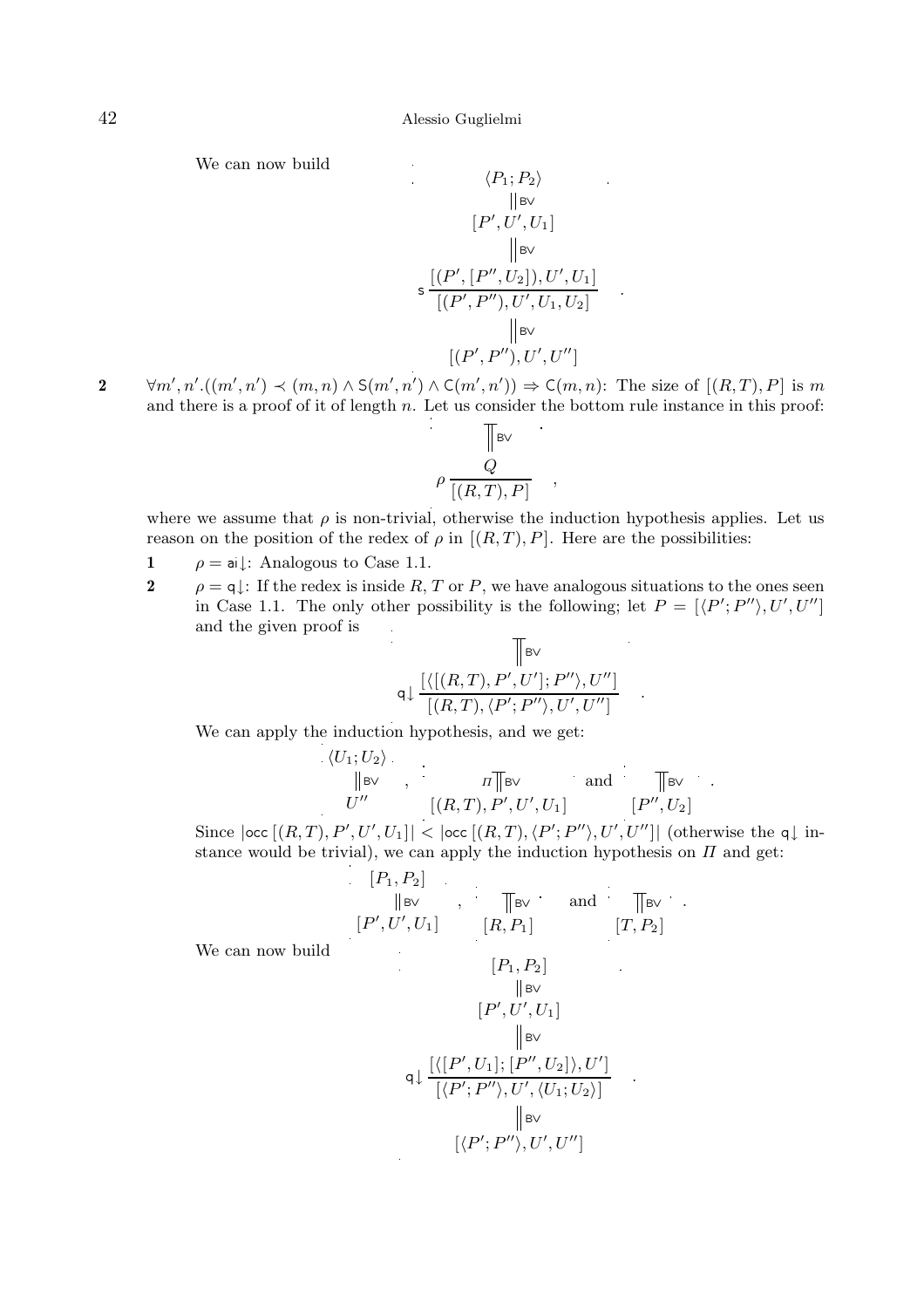A similar argument holds when we are given a proof

$$
\|\text{ev}\|_{\text{q},L} \frac{\left[\langle P'; [(R,T), P'', U']\rangle, U''\right]}{[(R,T), \langle P'; P''\rangle, U', U'']}\quad.
$$

3  $\rho = s$ : If the redex is inside R, T or P, we have analogous situations to the ones seen in Case 1.1. The following cases exhaust the possibilities:

1  $R = (R', R''), T = (T', T''), P = [P', P'']$  and

 $\mathcal{L}$ 

$$
\mathbb{R}^{\mathbb{N}}
$$
  
\n
$$
\mathsf{s}\frac{\left[\left(\left[(R',T'),P'\right],R'',T''\right),P''\right]}{\left[(R',R'',T',T''),P',P''\right]} \quad : \quad
$$

We can apply the induction hypothesis, and we get:

$$
[P'_1, P'_2] \n\begin{array}{c}\n\text{||BV} \\
P''\n\end{array}, \quad \pi \text{||BV} \quad \text{and} \quad \pi' \text{||BV} \\
[P''\quad [(R', T'), P', P'_1]\n\end{array}.
$$

 $|\text{occ}\left[(R',T'),P',P'_1\right]| \; < \; |\text{occ}\left[(R',R'',T',T''),P',P''\right]| \; > \; |\text{occ}\left[(R'',T''),P'_2\right]|$ holds (otherwise the s instance would be trivial), then we can apply twice the induction hypothesis on  $\Pi$  and  $\Pi'$  and get:

$$
[P''_1, P''_2] \t\t ||_{\text{BV}}, \t\t ||_{\text{BV}}, \text{and} \t\t ||_{\text{BV}}, \text{ } ;
$$
  
\n
$$
[P', P'_1] \t\t [R', P''_1] \t\t [T', P''_2]
$$
  
\n
$$
[P'''_1, P'''_2] \t\t ||_{\text{BV}}, \t\t ||_{\text{BV}}, \text{and} \t\t ||_{\text{BV}}, \text{ } s
$$
  
\n
$$
P'_2 \t\t [R'', P''_1] \t\t [T'', P'''_2]
$$

We can now take  $P_1 = [P''_1, P'''_1], P_2 = [P''_2, P'''_2]$  and build

$$
[P''_1, P''_2, P'''_1, P'''_2] \t\t\t\t\t\begin{array}{c}\n[\text{Bv} & \text{Bv} & \text{Bv} \\
[P''_1, P''_2, P'_2] & [R'', P'''_1] & [T'', P'''_2] \\
[[\text{Bv} & \text{Bv} & \text{Bv} & \text{Bv} \\
[P', P'_1, P'_2] & \text{Bv} & \text{Bv} \\
[[\text{Bv} & \text{Bv} & \text{Bv} & \text{Bv} \\
[[\text{Bv} & \text{Bv} & \text{Bv} & \text{Bv} \\
[[\text{Bv} & \text{Bv} & \text{Bv} & \text{Bv} \\
[[\text{Bv} & \text{Bv} & \text{Bv} & \text{Bv} \\
[[\text{Bv} & \text{Bv} & \text{Bv} & \text{Bv} \\
[[\text{Bv} & \text{Bv} & \text{Bv} & \text{Bv} \\
[[\text{Bv} & \text{Bv} & \text{Bv} & \text{Bv} \\
[[\text{Bv} & \text{Bv} & \text{Bv} & \text{Bv} \\
[[\text{Bv} & \text{Bv} & \text{Bv} & \text{Bv} \\
[[\text{Bv} & \text{Bv} & \text{Bv} & \text{Bv} \\
[[\text{Bv} & \text{Bv} & \text{Bv} & \text{Bv} \\
[[\text{Bv} & \text{Bv} & \text{Bv} & \text{Bv} \\
[[\text{Bv} & \text{Bv} & \text{Bv} & \text{Bv} \\
[[\text{Bv} & \text{Bv} & \text{Bv} & \text{Bv} \\
[[\text{Bv} & \text{Bv} & \text{Bv} & \text{Bv} \\
[[\text{Bv} & \text{Bv} & \text{Bv} & \text{Bv} \\
[[\text{Bv} & \text{Bv} & \text{Bv} & \text{Bv} \\
[[\text{Bv} & \text{Bv} & \text{Bv} & \text{Bv} & \text{Bv} \\
[[\text{Bv} & \text{Bv} & \text{Bv} & \text{Bv} & \text{Bv} \\
[[\text{Bv} & \text{Bv} & \text{Bv} & \text{Bv} & \text{Bv} \\
[[\text{Bv} & \text{Bv} &
$$

2 
$$
P = [(P', P''), U', U'']
$$
 and

$$
\mathbb{R}^{\mathbb{N}}
$$
  
\n
$$
\mathbf{s} \frac{[([R,T),P',U'],P''),U'']}{[(R,T),(P',P''),U',U'']}
$$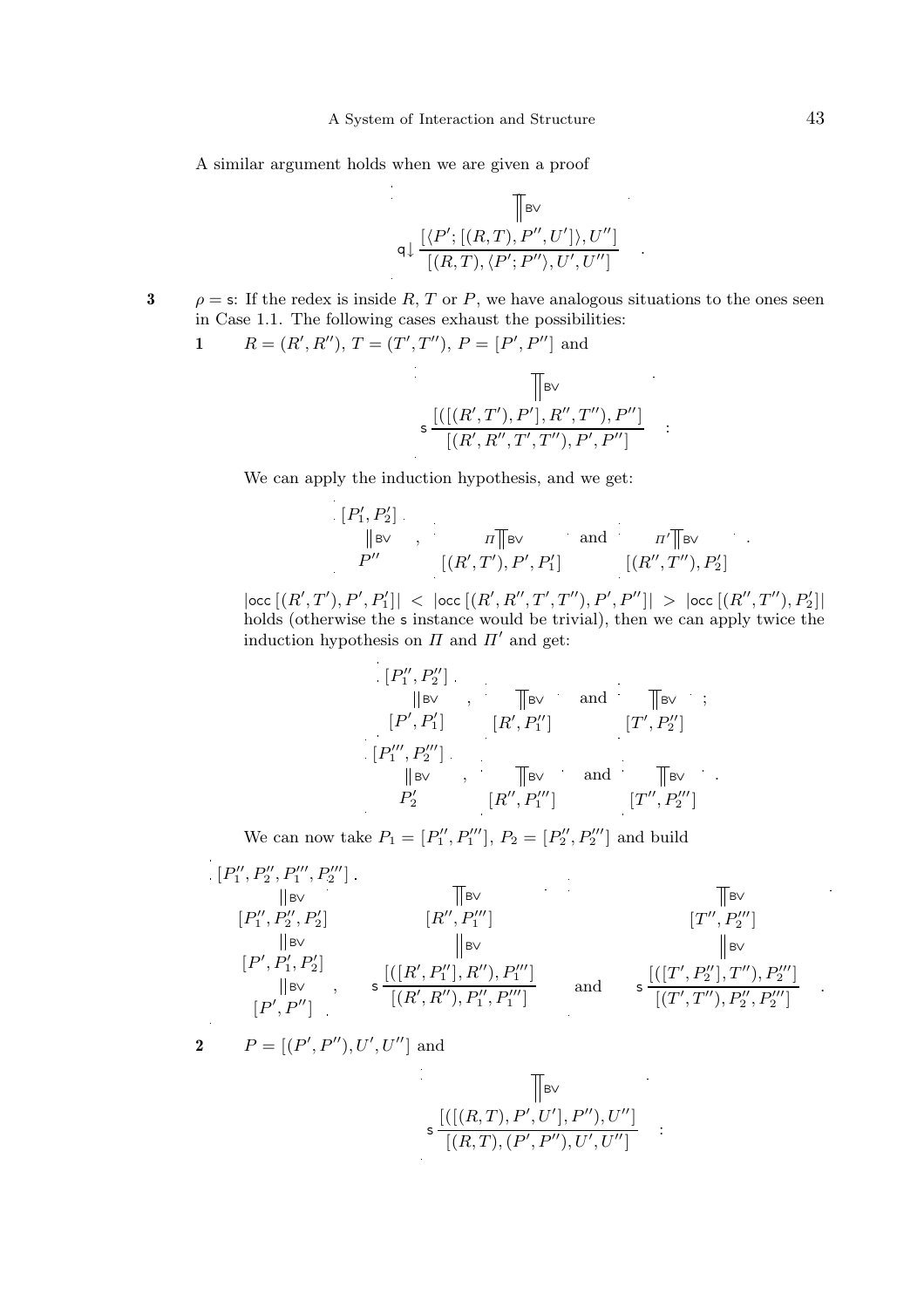We can apply the induction hypothesis, and we get:

$$
[U_1, U_2]
$$
  
\n
$$
[[\text{BV} \quad , \quad \pi]]_{\text{BV}} \quad \text{and} \quad [[\text{BV} \quad .
$$
  
\n
$$
U'' \quad [(R, T), P', U', U_1] \quad [P'', U_2]
$$

Since  $|occ [(R, T), P', U', U_1]| < |occ [(R, T), (P', P''), U', U'']|$  (otherwise the s instance would be trivial), we can apply the induction hypothesis on  $\Pi$  and get:  $[P_1, P_2]$ 

$$
[P_1, P_2]
$$
\n
$$
[[\mathsf{B}\vee \quad , \quad \mathsf{T}]\mathsf{B}\vee \quad \text{and} \quad \mathsf{T}]\mathsf{B}\vee
$$
\n
$$
[P', U', U_1] \qquad [R, P_1] \qquad [T, P_2]
$$
\n
$$
[[\mathsf{B}\vee \quad [[\mathsf{B}\vee \quad [P', U', U_1]]\quad [[\mathsf{B}\vee \quad \quad ]\mathsf{B}\vee \quad ]\mathsf{B}\vee \qquad ]\mathsf{B}\vee \qquad \qquad \mathsf{s} \frac{[(P', [P'', U_2]), U', U_1]}{[(P', P''), U', U_1, U_2]} \qquad [[\mathsf{B}\vee \quad \quad ]\mathsf{B}\vee \qquad ]\mathsf{B}\vee \qquad ]\mathsf{B}\vee \qquad [P', P''), U', U'']
$$

**4.1.5 Theorem** (Context Reduction) For all structures R and for all contexts  $S\{\}$ such that  $S\{R\}$  is provable in BV, there exists a structure U such that for all structures X there exist derivations:  $[X, U]$ 

| $\vert X,U \vert$ . |     |                 |  |
|---------------------|-----|-----------------|--|
| ∥ BV                | and | $\mathbb{T}$ bv |  |
| $S{X}$              |     | [R, U]          |  |

**Proof** By induction on the size of  $S\{\circ\}$ . The base case is trivial. There are three inductive cases:

1  $S\{\}\ = \ \langle S' \{\}\ \}; P \rangle$ , for some  $P \neq \circ$ : By Proposition 4.1.2 there are proofs in BV of  $S'\{R\}$ and of  $P$ . By applying the induction hypothesis, we can build, for all  $X$ :

$$
[X, U]
$$
  
\n
$$
[[\mathbf{B} \lor
$$
  
\n
$$
S'\{X\},
$$
  
\n
$$
[[\mathbf{B} \lor
$$
  
\n
$$
\langle S'\{X\}; P \rangle
$$

such that  $[R, U]$  is provable in BV. The same argument applies when  $S\{\} = \langle P; S'\{\}\rangle$ , for some  $P \neq \circ$ .

2  $S\{\}\equiv [S'\{\}\},P]$ , for some  $P\neq\infty$  such that  $S'\{\}\$ is not a proper par: If  $S'\{\circ\}=\infty$  then the theorem is proved; otherwise there are two possibilities:

1  $S' \{ \} = \langle S'' \{ \} ; P' \rangle$ , for some  $P' \neq \infty$ : By Theorem 4.1.4 there exist:

$$
\langle P_1; P_2 \rangle
$$
  
\n
$$
\begin{array}{c}\n\mid_{\text{BV}} \\
P\n\end{array}
$$
,  $\pi \parallel_{\text{BV}} \quad \text{and} \quad \parallel_{\text{BV}} \quad P$   
\n
$$
[S''\lbrace R \rbrace, P_1] \quad [P', P_2]
$$

 $\Box$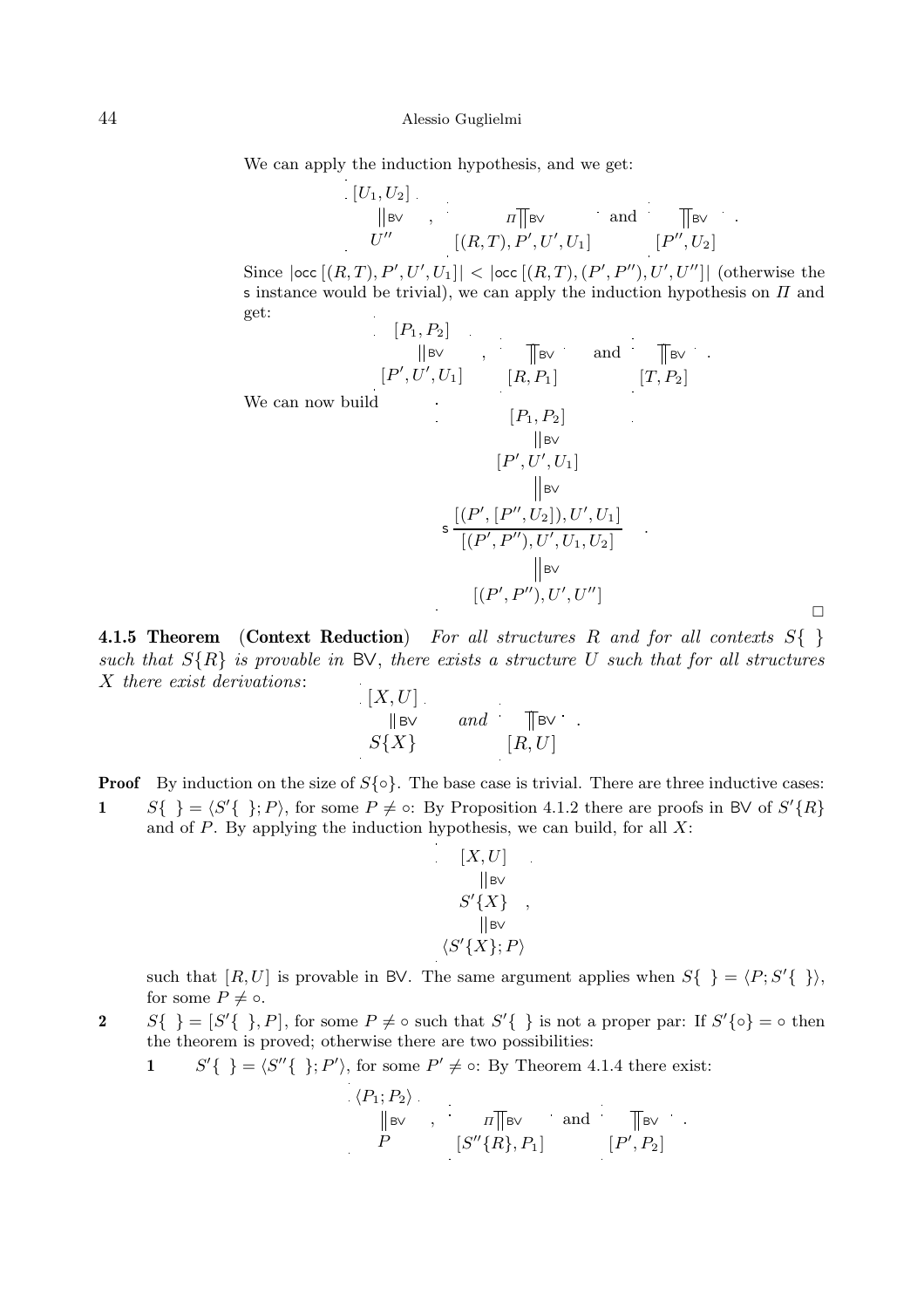By applying the induction hypothesis to  $\Pi$ , we get:

$$
[X, U]
$$
\n
$$
[[B] \text{B} \text{C} \text{D}]
$$
\n
$$
[[B] \text{C} \text{D}]
$$
\n
$$
[[B] \text{C} \text{D}]
$$
\n
$$
[S''\{X\}, P_1]; [P', P_2] \text{C}
$$
\n
$$
[S''\{X\}; P' \text{D}, \langle P_1; P_2 \rangle]
$$
\n
$$
[[B] \text{C} \text{D}]
$$
\n
$$
[[B, U] \text{D}]
$$
\n
$$
[[B, U] \text{D}]
$$
\n
$$
[[S''\{X\}; P' \text{D}], P]
$$

We can proceed analogously when  $S' \{ \} = \langle P'; S'' \{ \} \rangle$ , for some  $P' \neq \infty$ .

2  $S' \{ \} = (S'' \{ \}, P')$ , for some  $P' \neq \infty$ : Analogous to the previous case.

3  $S\{\}\equiv (S'\{\},P)$ , for some  $P\neq\infty$ : Analogous to Case 1.

4.1.6 Corollary (Splitting) For all structures R, T and for all contexts  $S\{\}$ , there exist structures  $S_1$  and  $S_2$  such that:

1 if  $S\langle R;T\rangle$  is provable in BV then, for all structures X, there exists a derivation

 $[X,\langle S_1; S_2\rangle]$  $S{X}$ BV ;

2 if  $S(R,T)$  is provable in BV then, for all structures X, there exists a derivation

$$
\begin{array}{c}\n[X, S_1, S_2] \\
\parallel_{\mathsf{BV}} \\
S\{X\}\n\end{array}
$$
;

and, in both cases, there are proofs  $\Box$  BV and  $\Box$  BV.  $[R, S_1]$   $[T, S_2]$ 

**Proof** First apply Theorem 4.1.5 and then apply Theorem 4.1.4. □

# 4.2 Admissibility of the 'Up' Fragment

Let us start from the admissibility of  $q \uparrow$ . Since I broke the symmetry, I can now informally consider interaction a phenomenon that only occurs inside par contexts while going upward in a derivation. Take the conclusion of a q↑ instance:

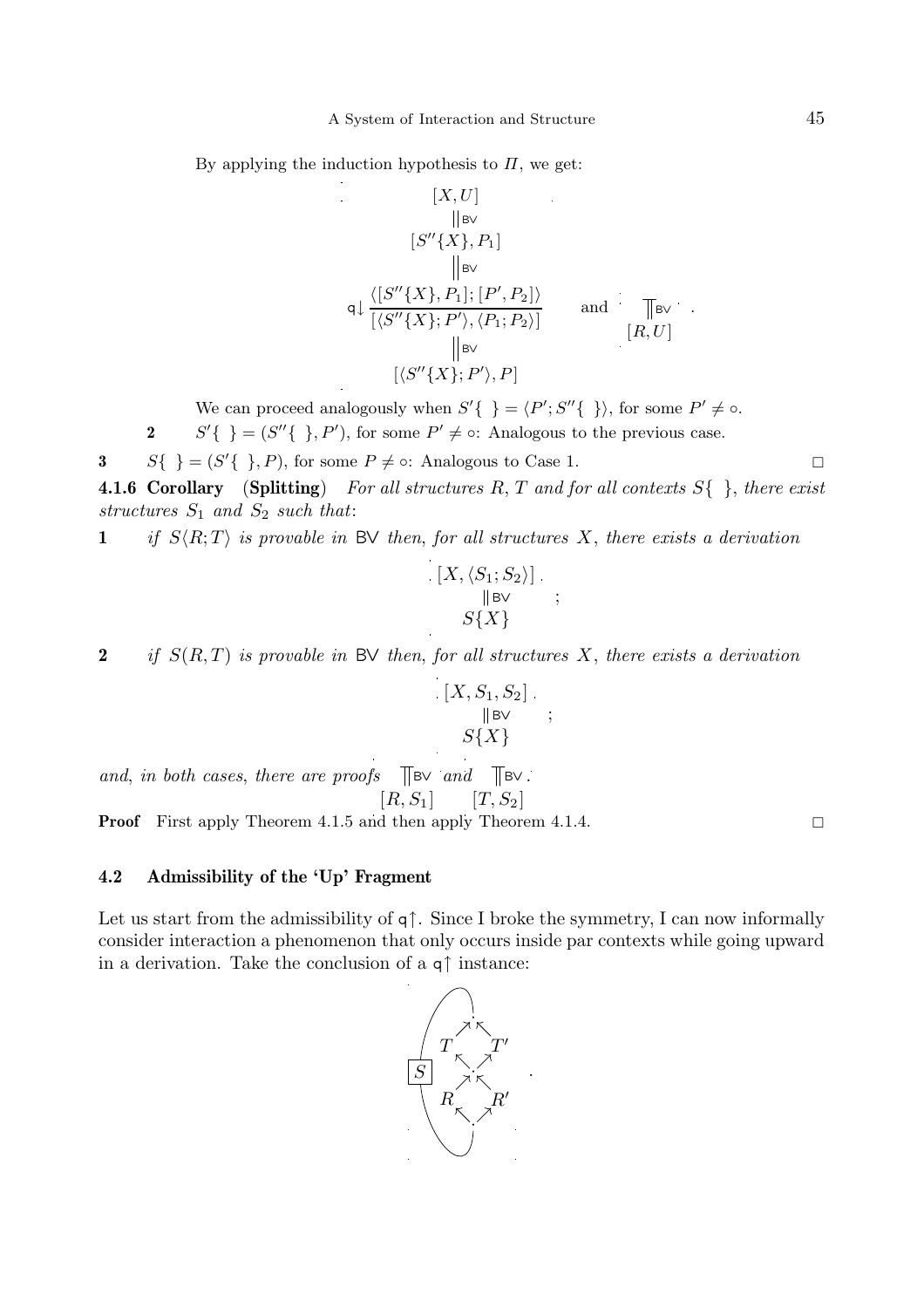At the end of the process of rewriting this structure toward the unit axiom, the structures R, R', T and T' must vanish, i.e., all the atoms inside them have to participate in  $a \downarrow$ interactions. Consider R: where are atoms that can annihilate its atoms? There are two possibilities: inside R itself or inside  $S\{\}$ , and nowhere else. Now, we have to ask ourselves whether the application of q↑ to the conclusion above contributes in an essential way to the vanishing of R. Through  $\mathsf{q} \uparrow$  we get



The application of q↑ just introduces new constraints: we cannot now use a structure  $\langle R''; T'' \rangle$  in S{ } to obtain  $[R, R'']$  and  $[T', T'']$  as we could before. Since the same argument holds for  $R'$ ,  $T$  and  $T'$ , we can conclude that, as far as provability is concerned, q↑ should be disposable.

This argument, which is essentially, but not entirely, correct (does the reader see the problem?), seems reasonable and amenable to a direct implementation in an admissibility proof. It is in fact what I did in the beginning, through the study of permutabilities inside BV . Unfortunately, in certain special cases, the argument requires an unbearable complexity in the case analysis. The following proof uses splitting and is instead much more direct, and, in my opinion, more illuminating.

**4.2.1 Theorem** The rule  $q \uparrow$  is admissible for BV.

Proof Consider the proof

$$
\mathbb{R}^{\mathbb{N}}
$$
\n
$$
\text{q} \uparrow \frac{S(\langle R;T \rangle, \langle R';T' \rangle)}{S\langle (R,R'); (T,T') \rangle}.
$$

By Corollary 4.1.6 there exist  $S_1$  and  $S_2$  such that there are derivations:

$$
[\langle (R, R'); (T, T')\rangle, S_1, S_2] \qquad \qquad \mathbb{R}^{\triangleright} \qquad \text{and} \qquad \mathbb{R}^{\triangleright} \qquad \mathbb{R}^{\triangleright} \qquad \mathbb{R}^{\triangleright} \qquad \mathbb{R}^{\triangleright} \qquad \mathbb{R}^{\triangleright} \qquad \mathbb{R}^{\triangleright} \qquad \mathbb{R}^{\triangleright} \qquad \mathbb{R}^{\triangleright} \qquad \mathbb{R}^{\triangleright} \qquad \mathbb{R}^{\triangleright} \qquad \mathbb{R}^{\triangleright} \qquad \mathbb{R}^{\triangleright} \qquad \mathbb{R}^{\triangleright} \qquad \mathbb{R}^{\triangleright} \qquad \mathbb{R}^{\triangleright} \qquad \mathbb{R}^{\triangleright} \qquad \mathbb{R}^{\triangleright} \qquad \mathbb{R}^{\triangleright} \qquad \mathbb{R}^{\triangleright} \qquad \mathbb{R}^{\triangleright} \qquad \mathbb{R}^{\triangleright} \qquad \mathbb{R}^{\triangleright} \qquad \mathbb{R}^{\triangleright} \qquad \mathbb{R}^{\triangleright} \qquad \mathbb{R}^{\triangleright} \qquad \mathbb{R}^{\triangleright} \qquad \mathbb{R}^{\triangleright} \qquad \mathbb{R}^{\triangleright} \qquad \mathbb{R}^{\triangleright} \qquad \mathbb{R}^{\triangleright} \qquad \mathbb{R}^{\triangleright} \qquad \mathbb{R}^{\triangleright} \qquad \mathbb{R}^{\triangleright} \qquad \mathbb{R}^{\triangleright} \qquad \mathbb{R}^{\triangleright} \qquad \mathbb{R}^{\triangleright} \qquad \mathbb{R}^{\triangleright} \qquad \mathbb{R}^{\triangleright} \qquad \mathbb{R}^{\triangleright} \qquad \mathbb{R}^{\triangleright} \qquad \mathbb{R}^{\triangleright} \qquad \mathbb{R}^{\triangleright} \qquad \mathbb{R}^{\triangleright} \qquad \mathbb{R}^{\triangleright} \qquad \mathbb{R}^{\triangleright} \qquad \mathbb{R}^{\triangleright} \qquad \mathbb{R}^{\triangleright} \qquad \math
$$

By Theorem 4.1.4 we have, for some  $S_R$ ,  $S_T$ ,  $S_{R'}$ ,  $S_{T'}$ :

$$
\langle S_R; S_T \rangle
$$
  
\n $\|\mathbf{B} \vee \mathbf{B} \wedge \mathbf{B} \mathbf{B} \|\mathbf{B} \vee \mathbf{B} \mathbf{B} \mathbf{B} \mathbf{C} \mathbf{C} \mathbf{B} \mathbf{C} \mathbf{C} \mathbf{B} \mathbf{C} \mathbf{C} \mathbf{B} \mathbf{C} \mathbf{C} \mathbf{C} \mathbf{C} \mathbf{B} \mathbf{C} \mathbf{C} \mathbf{C} \mathbf{C} \mathbf{C} \mathbf{C} \mathbf{C} \mathbf{C} \mathbf{C} \mathbf{C} \mathbf{C} \mathbf{C} \mathbf{C} \mathbf{C} \mathbf{C} \mathbf{C} \mathbf{C} \mathbf{C} \mathbf{C} \mathbf{C} \mathbf{C} \mathbf{C} \mathbf{C} \mathbf{C} \mathbf{C} \mathbf{C} \mathbf{C} \mathbf{C} \mathbf{C} \mathbf{C} \mathbf{C} \mathbf{C} \mathbf{C} \mathbf{C} \mathbf{C} \mathbf{C} \mathbf{C} \mathbf{C} \mathbf{C} \mathbf{C} \mathbf{C} \mathbf{C} \mathbf{C} \mathbf{C} \mathbf{C} \mathbf{C} \mathbf{C} \mathbf{C} \mathbf{C} \mathbf{C} \mathbf{C} \mathbf{C} \mathbf{C} \mathbf{C} \mathbf{C} \mathbf{C} \mathbf{C} \mathbf{C} \mathbf{C} \mathbf{C} \mathbf{C} \mathbf{C} \mathbf{C} \mathbf{C} \mathbf{C} \mathbf{C} \mathbf{C} \mathbf{C} \mathbf{C} \mathbf{C} \mathbf{C} \mathbf{C} \mathbf{C} \mathbf{C} \mathbf{C} \mathbf{C} \mathbf{C} \mathbf{C} \mathbf{C} \mathbf{C} \mathbf{C} \mathbf{C} \mathbf{C} \mathbf{C} \mathbf{C} \mathbf{C} \mathbf{C} \mathbf{C} \mathbf{C} \mathbf{C} \mathbf{C} \mathbf{C} \mathbf{C} \mathbf{C} \mathbf{C} \mathbf{C} \mathbf{C} \mathbf{C} \mathbf{C} \mathbf{C}$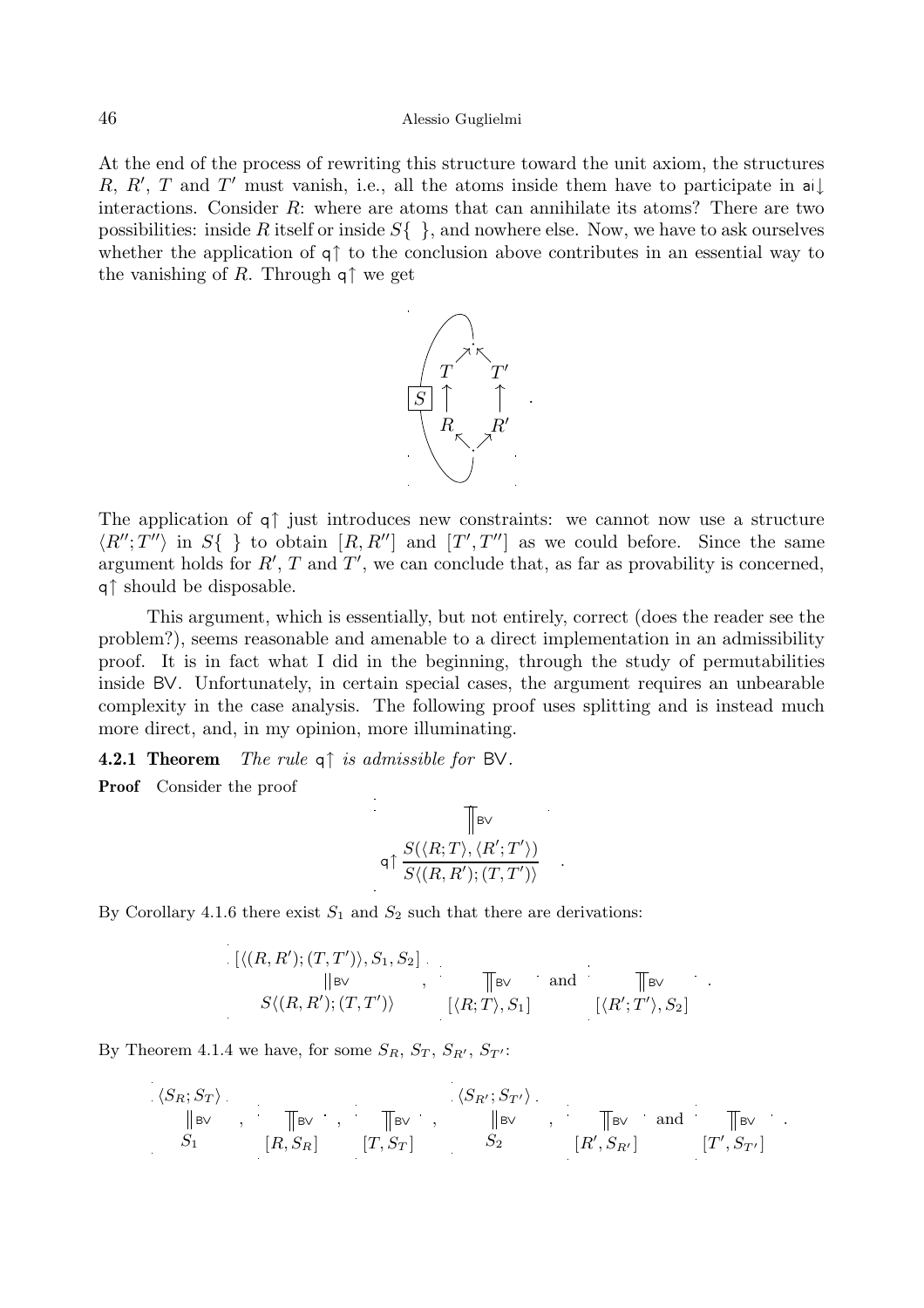We can then build

$$
\|\mathbf{B}\|_{\mathcal{S}}
$$
\n
$$
q \downarrow \frac{\langle [R', S_{R'}]; [T', S_{T'}]\rangle}{[(R'; T'), \langle S_{R'}; S_{T'}\rangle]}
$$
\n
$$
\|\mathbf{B}\|_{\mathcal{S}}
$$
\n
$$
s \frac{[\langle R';([T, S_T], T')\rangle, \langle S_{R'}; S_{T'}\rangle]}{[\langle R';[(T, T'), S_T]\rangle, \langle S_{R'}; S_{T'}\rangle]}
$$
\n
$$
\|\mathbf{B}\|_{\mathcal{S}}
$$
\n
$$
s \frac{[\langle ([R, S_R], R'); [T, T'), S_T]\rangle, \langle S_{R'}; S_{T'}\rangle]}{[\langle ([R, R'), S_R]; [(T, T'), S_T]\rangle, \langle S_{R'}; S_{T'}\rangle]}
$$
\n
$$
\|\mathbf{B}\|_{\mathcal{S}}
$$
\n
$$
S \langle (R, R'); (T, T')\rangle
$$

which is a proof in BV.

We can repeat inductively this argument, starting from the top, for any proof in BV  $\cup$  {q↑}, eliminating all the  $q \uparrow$  instances one by one.

Let us now consider a structure  $S\{\circ\}$  that, at a certain point while going up building a proof in BV ∪ {ai^}, creates two complementary atoms a and  $\bar{a}$ , by a cut:



Suppose that this is the last creation of atoms, i.e., the proof of  $S(a, \bar{a})$  is in BV. The atoms  $a$  and  $\bar{a}$  do not communicate; therefore, since they will eventually be annihilated, there must be two other atoms  $\bar{a}$  and a that will do the job of killing them. Proceeding toward the top, nothing can leave the copar context that hosts the newly created atoms a and  $\bar{a}$ . This means that there are, up in the proof, two structures  $R{\bar{a}}$  and  $T{a}$  that, at some point going upward, enter the copar, carrying the killer atoms with them. Then, essentially, we have to consider the case where two structures  $R\{\circ\}$  and  $T\{\circ\}$  are to be proved in this situation:



Since  $R\{\circ\}$  and  $T\{\circ\}$  do not communicate, all the resources needed to annihilate them must come either from inside themselves or from  $S'$ { }.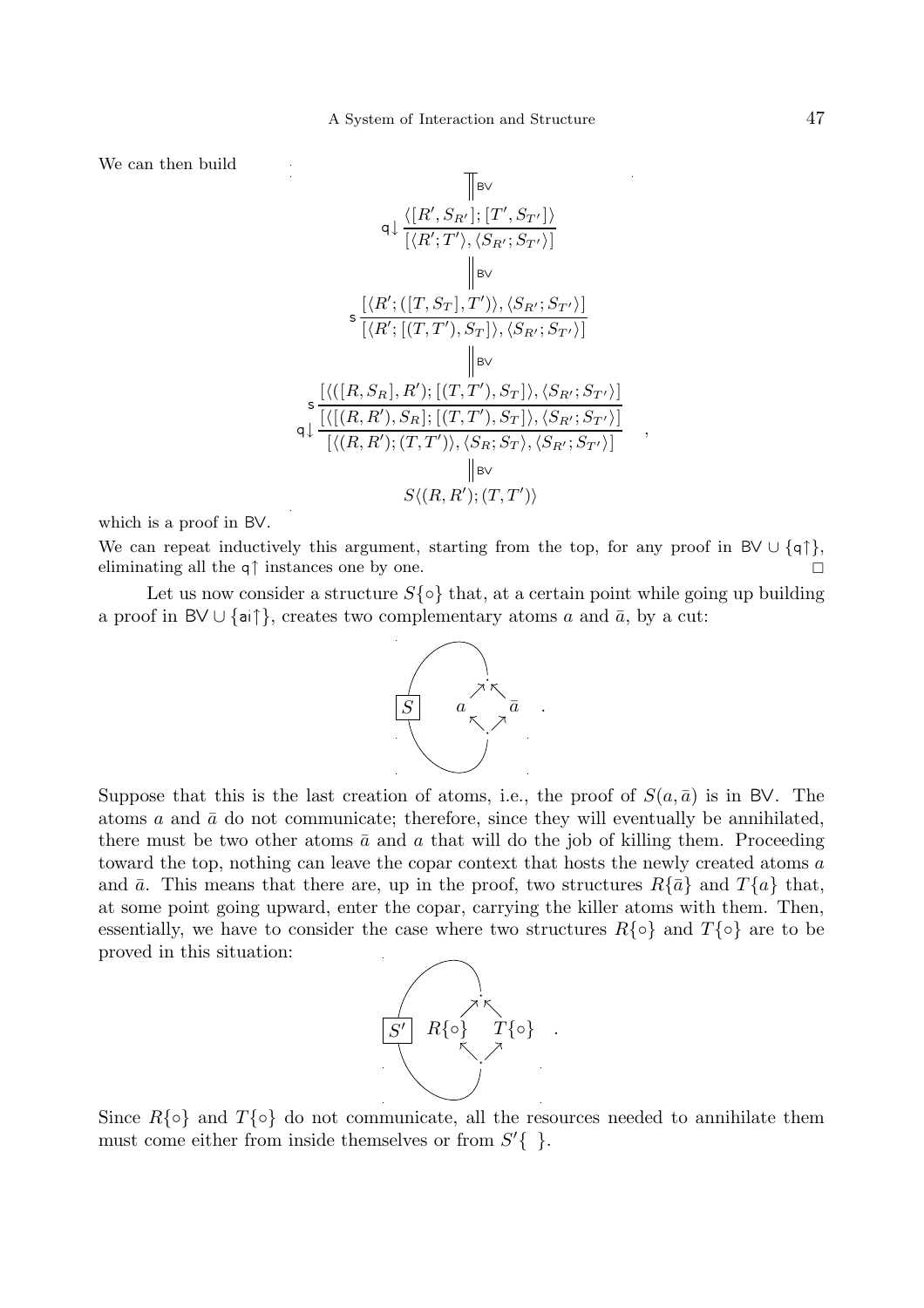#### 48 Alessio Guglielmi

Consider now the alternative situation in which the original atoms  $a$  and  $\bar{a}$  have not been created at all. Since two structures  $R\{\bar{a}\}\$  and  $T\{a\}$  are inside  $S\{\}$  and can both enter the same copar, they must live in a par structural relation. Therefore, from  $S\{\circ\}$ , we can reach the structure:



In fact,  $R\{\bar{a}\}\$  and  $T\{a\}$  could enter the original copar context  $(a,\bar{a})$  only by distinct uses of the rule s. If one replaces  $(a, \bar{a})$  with ∘ and does not apply s, then  $R\{\bar{a}\}\$  and  $T\{a\}$ remain in the same par context. But then one of  $R\{\bar{a}\}\$  and  $T\{a\}$  can be merged into the other until  $\bar{a}$  and a come into direct communication, for example:



Now the two complementary atoms a and  $\bar{a}$  can be eliminated by an application of ai. Since  $S'(R\{\circ\}, T\{\circ\})$  was provable, then  $R\{\circ\}$  and  $T\{\circ\}$  can be annihilated, each of them by use of its own resources, or of those coming from  $S'$  }. This shows that the original cut was superfluous, and we can continue applying this argument on the other cut instances.

We can implement this idea in the following theorem, but before that I have to state an easy proposition.

**4.2.2 Proposition** For every context  $S\{\}$  and structures R, T, there exists a derivation

$$
S[R,T]
$$

$$
\mathbb{I}\{\mathsf{q}\downarrow,\mathsf{s}\}
$$

$$
[S\{R\},T]
$$

**4.2.3 Theorem** The rule ai<sup> $\uparrow$ </sup> is admissible for BV. Proof Consider the proof

$$
\|\mathsf{BV}\|_{\mathsf{B}\vee}
$$
\n
$$
\mathsf{ai}\uparrow \frac{S(a,\bar{a})}{S\{\circ\}}.
$$

By Corollary 4.1.6 there exist  $S_1$  and  $S_2$  such that there are derivations:

$$
\begin{array}{ccc}\n[S_1, S_2] \\
\parallel \text{BV} \\
S\{\circ\} \\
\end{array}, \qquad\n\begin{array}{ccc}\n\pi_1 \parallel \text{BV} \\
a, S_1\n\end{array}\n\text{ and } \qquad\n\begin{array}{ccc}\n\pi_2 \parallel \text{BV} \\
\bar{a}, S_2\n\end{array}.
$$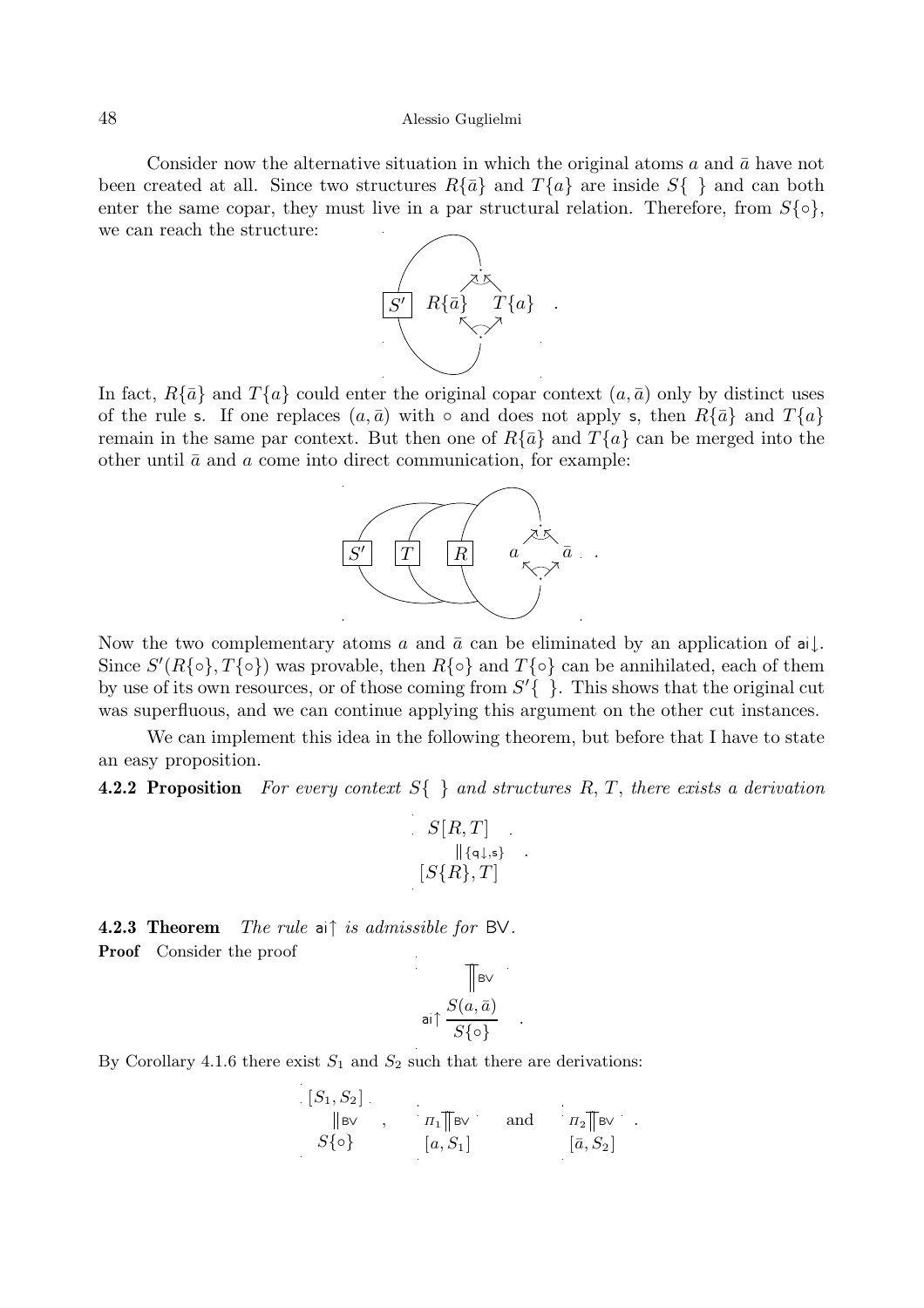Consider the proof  $\Pi_1$ : there must be a context  $S'_1\{\}\}$  such that  $S_1 = S'_1\{\bar{a}\}\$  and

$$
\begin{aligned}\n\mathbb{B} \times \mathbb{B} \\
\mathbb{B} \times \mathbb{B} \\
\mathbb{B} \times \mathbb{B} \\
\mathbb{B} \times \mathbb{B} \\
\mathbb{B} \times \mathbb{B} \\
\mathbb{B} \times \mathbb{B} \\
\mathbb{B} \times \mathbb{B} \\
\mathbb{B} \times \mathbb{B} \\
\mathbb{B} \times \mathbb{B} \\
\mathbb{B} \times \mathbb{B} \\
\mathbb{B} \times \mathbb{B} \\
\mathbb{B} \times \mathbb{B} \\
\mathbb{B} \times \mathbb{B} \\
\mathbb{B} \times \mathbb{B} \\
\mathbb{B} \times \mathbb{B} \\
\mathbb{B} \times \mathbb{B} \\
\mathbb{B} \times \mathbb{B} \\
\mathbb{B} \times \mathbb{B} \\
\mathbb{B} \times \mathbb{B} \\
\mathbb{B} \times \mathbb{B} \\
\mathbb{B} \times \mathbb{B} \\
\mathbb{B} \times \mathbb{B} \\
\mathbb{B} \times \mathbb{B} \\
\mathbb{B} \times \mathbb{B} \\
\mathbb{B} \times \mathbb{B} \\
\mathbb{B} \times \mathbb{B} \\
\mathbb{B} \times \mathbb{B} \\
\mathbb{B} \times \mathbb{B} \\
\mathbb{B} \times \mathbb{B} \\
\mathbb{B} \times \mathbb{B} \\
\mathbb{B} \times \mathbb{B} \\
\mathbb{B} \times \mathbb{B} \\
\mathbb{B} \times \mathbb{B} \\
\mathbb{B} \times \mathbb{B} \\
\mathbb{B} \times \mathbb{B} \\
\mathbb{B} \times \mathbb{B} \\
\mathbb{B} \times \mathbb{B} \\
\mathbb{B} \times \mathbb{B} \\
\mathbb{B} \times \mathbb{B} \\
\mathbb{B} \times \mathbb{B} \\
\mathbb{B} \times \mathbb{B} \\
\mathbb{B} \times \mathbb{B} \\
\mathbb{B} \times \mathbb{B} \\
\mathbb{B} \times \mathbb{B} \\
\mathbb{B} \times \mathbb{B} \\
\mathbb{B} \times \mathbb{B} \\
\mathbb{B} \times \mathbb{B} \\
\mathbb{B} \times \mathbb{B} \\
\mathbb{B} \times \mathbb{B} \\
\mathbb{B} \times \mathbb{B} \\
\mathbb{
$$

for some  $S''\{\}\$ , in which we individuate the instance of ai $\downarrow$  where the a occurrence interacts with the  $\bar{a}$  occurrence coming from  $S'_{1}\{\bar{a}\}\$ . We can replace in  $\Pi_{1}$  every occurrence of a and  $\bar{a}$  with  $\circ$ , and we obtain a proof in BV of  $S'_{1}\{\circ\}$ . Analogously, we can transform  $\Pi_2$  into a proof in BV of an  $S'_2\{\circ\}$  such that  $S_2 = S'_2\{a\}$ . We can then build the following proof

$$
\begin{array}{c}\n\begin{array}{c}\n\text{[By]} \\
S_1' \{\circ\} \\
\text{[By]} \\
\text{ai} \downarrow \frac{S_1' \{S_2' \{\circ\}\}}{S_1' \{S_2' \{a, \bar{a}\}\}} \\
\text{[By]} \\
\text{[By]} \\
\text{[By]} \\
S_1' \{\bar{a}\}, S_2' \{a\}\n\end{array}\n\end{array}
$$

where we used twice Proposition 4.2.2.

We can repeat inductively this argument, starting from the top, for any proof in BV ∪ {ai^}, eliminating all the ai↑ instances one by one.

**4.2.4 Remark** The admissible 'up' fragment of SBV  $\cup$  {∘ $\downarrow$ } is {ai $\uparrow$ , q $\uparrow$ }. By Theorems 3.4.7 and 3.2.5, system SBV  $\cup$  {∘ $\downarrow$ } is strongly equivalent to the system {∘ $\downarrow$ , ai $\downarrow$ , i $\uparrow$ ,  $q\downarrow$ , s} =  $BV \cup \{i\uparrow\}.$ 

**4.2.5 Theorem** SBV  $\cup$  {∘ $\downarrow$ } and BV are equivalent.

Proof Given a proof in SBV ∪ {◦↓}, eliminate the q↑ and ai↑ instances one by one starting from the top.  $\Box$ 

Since any atom a cannot be proved in BV, then SBV ∪ {∘ $\downarrow$ } and BV are consistent. This consistency property can be reinforced as in the following theorem, whose proof is particularly interesting:

**4.2.6 Theorem** If S is provable in BV then  $\overline{S}$  is not provable, provided  $S \neq \infty$ .

$$
\circ \downarrow \frac{\circ}{\circ}
$$
\n
$$
\mathsf{ai} \downarrow \frac{\circ}{[a, \bar{a}]}
$$
\n
$$
\parallel \qquad \qquad \Box
$$

**Proof** A proof of S must be as S BV . Get  $(a, \bar{a})$  $\mathsf{S}$ B $\vee$  by flipping the given proof. If  $\overline{S}$  is provable,

 $\bar{S}$ 

then  $(a, \bar{a})$  is provable in SBV  $\cup \{ \circ \downarrow \}$  and then in BV: impossible.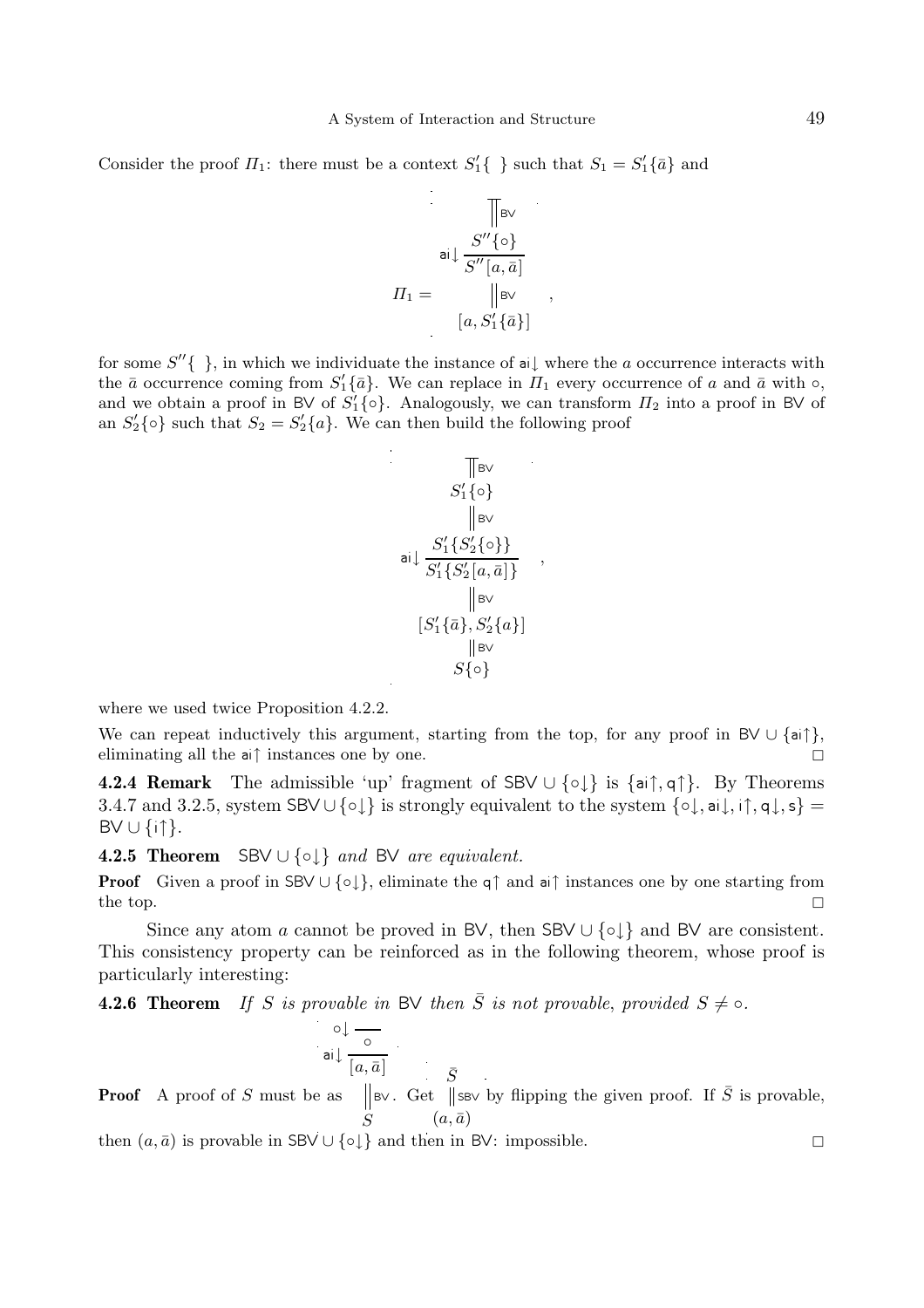**4.2.7 Theorem** It is decidable whether a given structure is provable in SBV ∪ {**○**<sup>1</sup>} and in BV .

**Proof** The set of derivations in BV that have a given conclusion, for which to look, is finite (if no trivial instances of rules are applied, which is not a limitation).

Cut-free sequent systems enjoy the subformula property: the premises of rule instances only contain subformulae of formulae in their conclusions. Our case is different, because we do not have connectives that split formulae, but it is analogous. Apart from the cut rule, all the other rules lower the 'energy' of a formula, either by the property mentioned in Remark 3.3.5 (with  $q\downarrow$ ,  $q\uparrow$  and s) or because atom occurrences diminish in number (with ai↓). In this sense, we get simpler structures while going up in the building of a derivation.

A consequence of the subformula property is that systems are modular with respect to connectives: Given a system, one can remove a connective and its dual through negation and their relative rules, without affecting the provability of the formulae that do not use those connectives. A similar situation occurs in BV . Consider not to employ the seq structural relation, i.e., just use flat structures. For them, the following system is appropriate:

4.2.8 Definition System FBV (called *flat system* BV) is the system  $\{\circ, \mathsf{a} \}$ ,  $\mathsf{a} \}$ ,

Deducing over flat structures with system FBV means remaining in a flat horizontal line where all the structural relations are commutative.

**4.2.9 Theorem** If a flat structure is provable in BV then it is provable in FBV.

**Proof** Let  $\Pi$  be a proof in BV of a given flat structure S. Transform  $\Pi$  into an object  $\Pi'$ , by changing every seq context appearing in each structure in  $\Pi$  into a par context.  $\Pi'$  is still a proof, where all the instances of q↓ become trivial and can be eliminated, this way obtaining a proof of S in FBV.  $\Box$ 

This is a key result in the correspondence between BV and linear logic, as we are going to see in the next section.

# 5 Relation with Linear Logic

Linear logic is, of course, the main source of inspiration of this paper. In this section I show that BV extends the multiplicative fragment of linear logic while conserving provability in its commutative fragment. The version of linear logic about which I will talk is the multiplicative fragment plus mix, without constants. As we will see later on, the rule mix is necessary and fits naturally in our scheme, and its use is consistent with the results in [20], where it is employed.

**5.1** Definition The system of multiplicative linear logic without constants and with the *rule* mix is denoted with MLL+mix and is such that:

1 Formulae, denoted with  $A, B$  and  $C$  are built over atoms according to

 $A ::= a | A \otimes A | A \otimes A | \overline{A}$ ,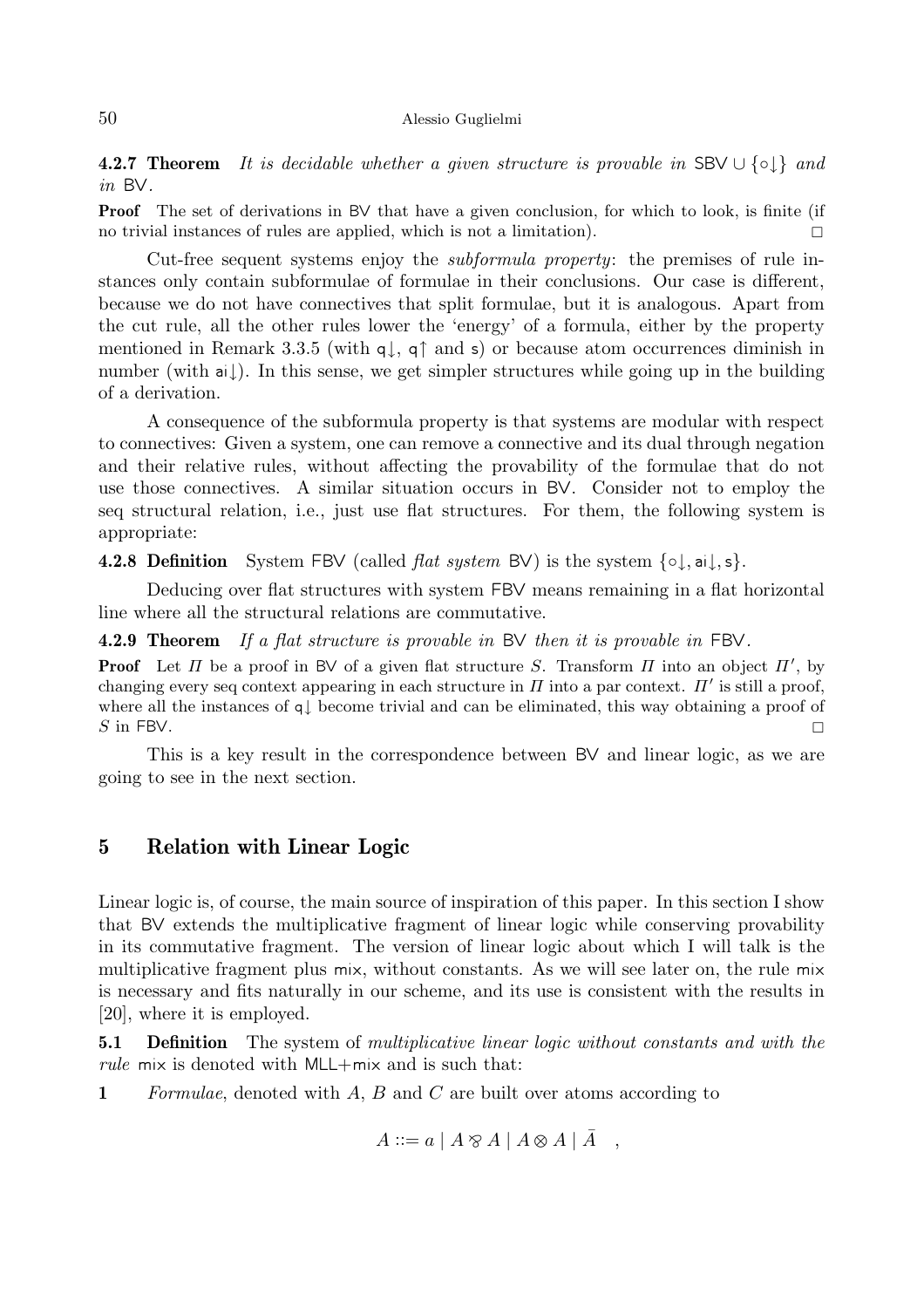$$
\mathrm{id}\xrightarrow[\vdash A,\bar{A}]{} \qquad \otimes \xrightarrow[\vdash A\otimes B,\Phi]{} \qquad \otimes \xrightarrow[\vdash A\otimes B,\Phi,\Psi]{} \qquad \mathrm{mix}\xrightarrow[\vdash \Phi \vdash \Psi]{} \\
$$

Fig. 12 System MLL+mix

where the binary connectives  $\otimes$  and  $\otimes$  are called respectively par and times and A is the negation of A. When necessary, parentheses are used to disambiguate expressions. Negation is defined by De Morgan laws:

$$
\overline{A \otimes B} = \overline{A} \otimes \overline{B} ,
$$
  

$$
\overline{A \otimes B} = \overline{A} \otimes \overline{B} ,
$$

and formulae are considered equivalent modulo the relation =, as it is defined above. 2 Sequents, denoted with  $\Sigma$ , are expressions of the kind

$$
\vdash A_1,\ldots,A_h\quad,
$$

where  $h \geq 0$  and the comma between the formulae  $A_1, \ldots, A_h$  stands for multiset union. Multisets of formulae are denoted with  $\Phi$  and  $\Psi$ . For example,  $\vdash \Phi, \Psi, A$  is a sequent whose formulae are those in  $\Phi \oplus \Psi \oplus \{A\}_{\pm}$ .

3 Derivations, denoted with  $\Delta$ , are trees represented like

$$
\begin{array}{c}\n\Sigma_1 \cdots \Sigma_h \\
\hline\n\searrow^{\Delta} \\
\Sigma\n\end{array}
$$

where  $h \geq 0$ , the sequents  $\Sigma_1, \ldots, \Sigma_h$  are called *premises*,  $\Sigma$  is the *conclusion*, and a finite number (possibly zero) of instances of the inference rules in Figure 12 are applied. A derivation with no premises is a *proof*, denoted with  $\Pi$ .

Linear logic formulae correspond to flat structures (i.e., structures where seq contexts do not appear) different than the unit.

**5.2** Definition The function  $\frac{1}{x}$  transforms the formulae of MLL+mix into non-unit flat structures according to the following inductive definition:

$$
\underline{a}_{\vee} = a \quad ,
$$
  

$$
\underline{A \otimes B}_{\vee} = [\underline{A}_{\vee}, \underline{B}_{\vee}] \quad ,
$$
  

$$
\underline{A \otimes B}_{\vee} = (\underline{A}_{\vee}, \underline{B}_{\vee}) \quad .
$$

The domain of  $\frac{1}{x}$  is extended to sequents this way:

$$
\vdash A_1, \ldots, A_{h_v} = [A_1, \ldots, A_{h_v}] \quad ,
$$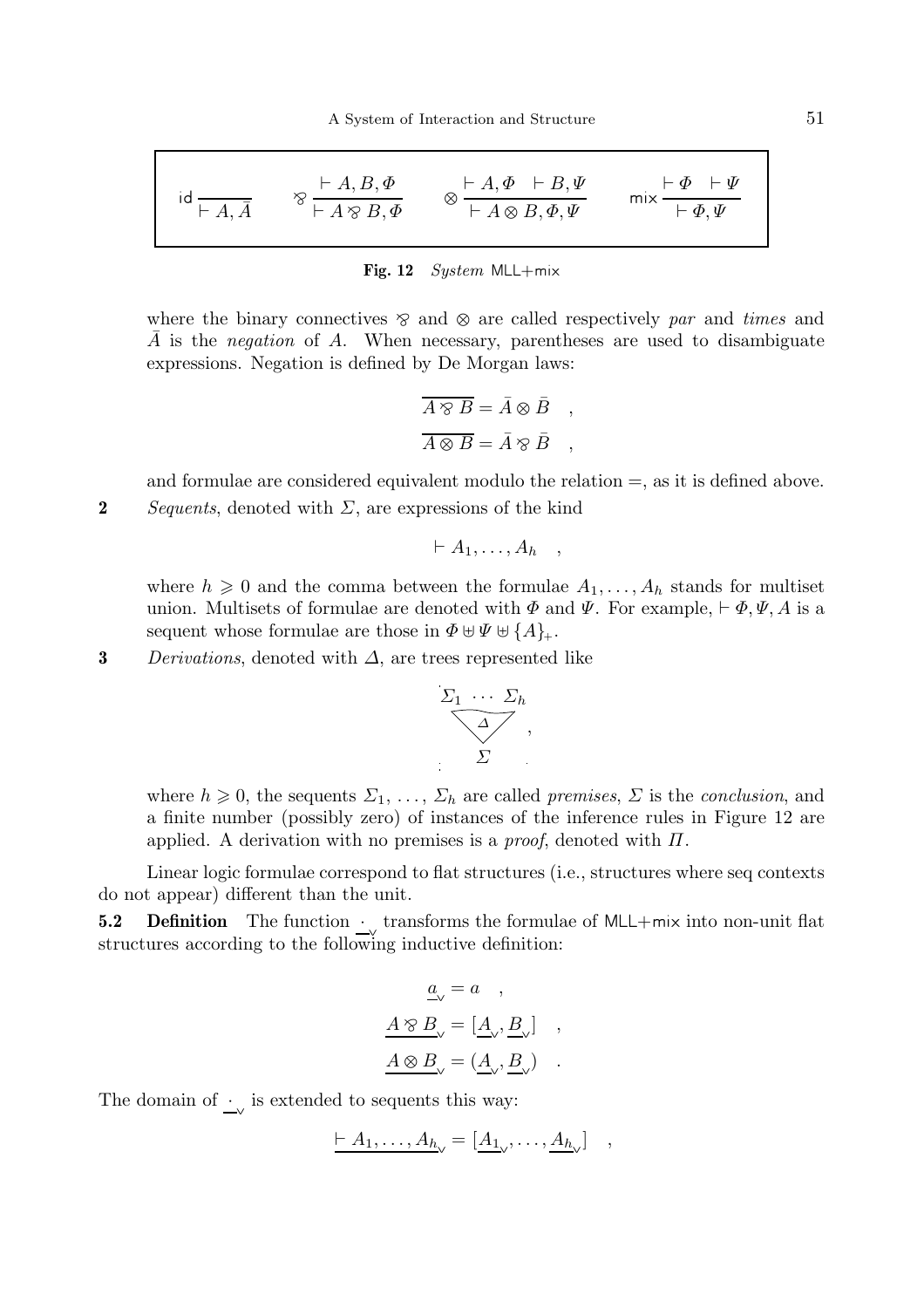where  $h > 0$ ; let  $\underline{\vdash}_{\vee} = \circ$ .

The first, fairly obvious result of this section is about the ability of BV to mimic the derivations in MLL+mix. System FBV is, of course, enough. We need firstly to establish that if we restrict ourselves to using interaction rules with flat structures, then seq and coseq rules are no more necessary.

**5.3** Lemma If the rules  $S\{\circ\}$  $i\downarrow \frac{\infty}{S[R,\bar{R}]}$  and  $S(R,\bar{R})$ i↑  $S\{\circ\}$ are restricted to the case in which R is flat, then they are derivable for  $\{a\downarrow, s\}$  and  $\{a\uparrow, s\}$ , respectively.

**Proof** The proof is just a special case of the ones of Theorems 3.4.2 and 3.4.3.

**5.4 Theorem** For every derivation  $\Sigma_1 \cdots \Sigma_h$ Σ in MLL+mix there exists  $(\underline{\Sigma_1},\ldots,\underline{\Sigma_h})$  $\varSigma_{\check{}}$ FBV .

**Proof** Let  $\Delta$  be a given derivation in MLL+mix: let us proceed by structural induction on  $\Delta$ . The following cases are possible:

- 1 If  $\Delta$  is  $\Sigma$ , take  $\underline{\Sigma}_{\vee}$ .
- 2 If  $\Delta$  is id  $\frac{1}{\Box A, \overline{A}}$ , for some formula A, take the proof in FBV obtained from ◦↓ ◦ i↓  $[\underline{A}_{\mathsf{v}}, \overline{A}_{\mathsf{v}}]$ by unfolding the instance of  $i\downarrow$ , by Lemma 5.3.

3 If 
$$
\triangle
$$
 has shape  $\otimes \frac{\vdash A, B, \Phi}{\vdash A \otimes B, \Phi}$ , take  $\frac{(\Sigma_1, \ldots, \Sigma_{h_\vee})}{\vdash A, B, \Phi}$ , which exists by induction hypothesis.

4 Suppose that  $\Delta$  has shape



where  $k, l \geq 0$  and, for the derivation at the left, we can suppose that  $\vdash \Phi = \vdash A, \Phi'$  and  $\vdash \Psi = \vdash B, \Psi'$ . Let us also suppose that  $\Phi \neq \emptyset_+ \neq \Psi$ , otherwise the instance of mix would be trivial. In both cases there are, by induction hypothesis, two derivations

$$
\underbrace{(\underline{\Sigma'_{1\vee}},\ldots,\underline{\Sigma'_{k\vee}})}_{\Delta' \parallel \text{FBV}} \qquad \text{and} \qquad \underbrace{(\underline{\Sigma''_{1\vee}},\ldots,\underline{\Sigma''_{l\vee}})}_{\Delta'' \parallel \text{FBV}})
$$
\n
$$
\underbrace{\vdots\vdots}_{\Delta'' \parallel \text{FBV}} \qquad \text{and} \qquad \underbrace{\Delta'' \parallel}_{\Delta'' \parallel \text{FBV}}
$$

.

Let  $\Delta_1 = (\Delta', \underline{\Sigma''_{1}}_{\vee}, \ldots, \underline{\Sigma''_{l}}_{\vee}),$  where with  $(\Delta', S)$  we denote the derivation obtained from  $\Delta'$  by immersing every structure appearing in it in the hole of (, S); analogously, let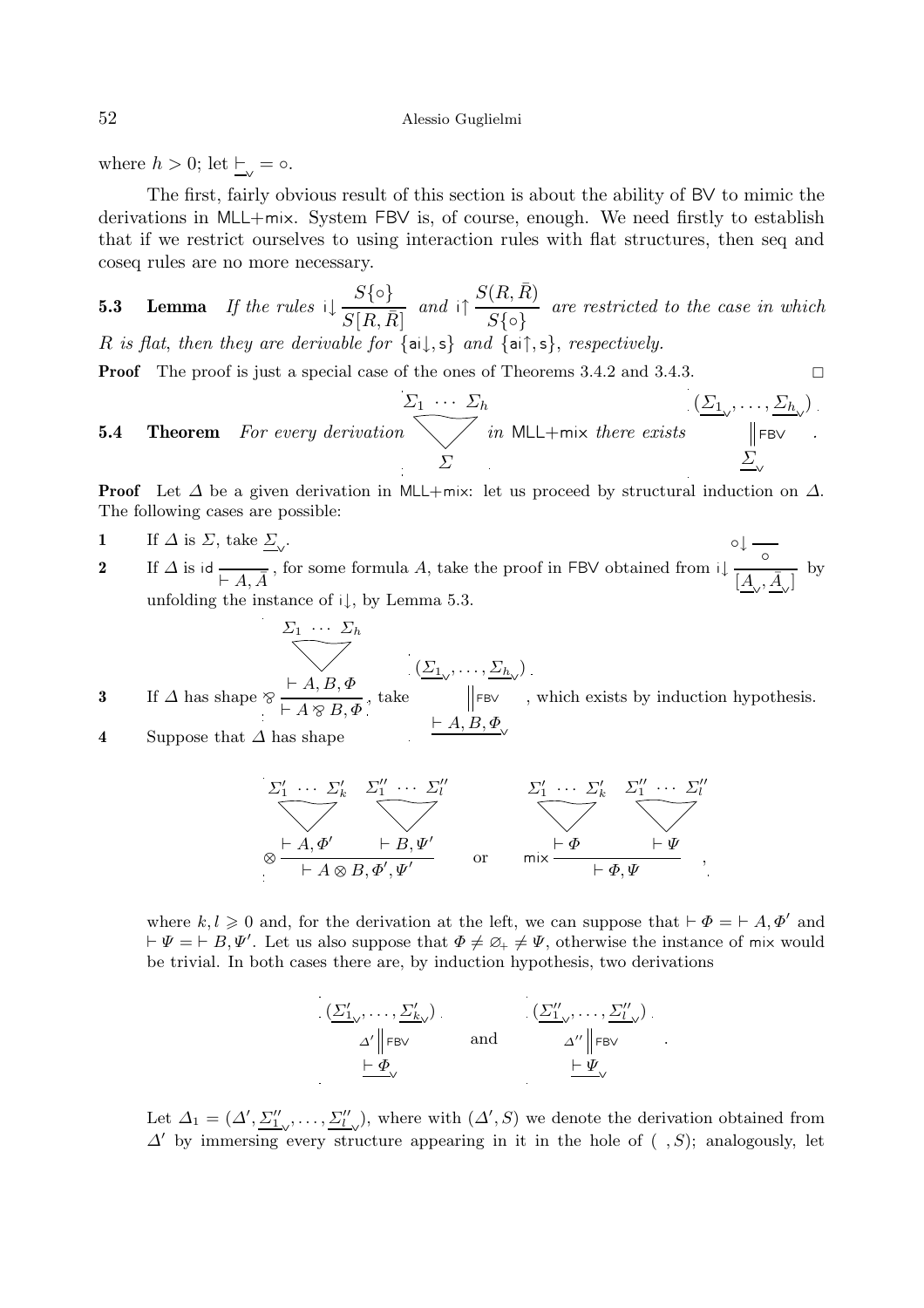$\Delta_2 = (\underline{\vdash \Phi}_{\vee}, \Delta'')$ . We can take, respectively, the derivations

$$
\frac{(\Sigma'_{1\vee}, \dots, \Sigma'_{k\vee}, \Sigma''_{1\vee}, \dots, \Sigma''_{l\vee})}{\Delta_1 || \text{rev}}
$$
\n
$$
\frac{(\Sigma'_{1\vee}, \dots, \Sigma'_{k\vee}, \Sigma''_{1\vee}, \dots, \Sigma''_{l\vee})}{\Delta_1 || \text{rev}}
$$
\n
$$
\frac{(\vdash A, \Phi'_{\vee}, \Sigma''_{1\vee}, \dots, \Sigma''_{l\vee})}{\Delta_2 || \text{rev}}
$$
\nor\n
$$
\frac{\Delta_2 || \text{rev}}{\Delta_2 || \text{rev}}
$$
\n
$$
\frac{\Delta_2 || \text{rev}}{\Delta_2 || \text{rev}}
$$
\n
$$
\frac{\Delta_2 || \text{rev}}{\Delta_2 || \text{rev}}
$$
\n
$$
\frac{\Delta_2 || \text{rev}}{\Delta_2 || \text{rev}}
$$
\n
$$
\frac{\Delta_2 || \text{rev}}{\Delta_2 || \text{rev}}
$$

**5.5 Corollary** If  $\vdash A$  is provable in MLL+mix then  $\underline{A}_{\vee}$  is provable in FBV.

System FBV produces more, inherently different derivations than those of MLL+mix, as we saw in the introduction, because it is not bound to the application of rules to a main connective. A natural question at this point is whether it *proves more* than what MLL+mix does, and the answer is no. We need the inverse transformation of  $\frac{1}{x}$ .

**5.6 Definition** The function  $\frac{1}{\sqrt{1}}$  transforms non-unit normal flat structures into the formulae of MLL $+m$ ix according to the following inductive definition:

$$
\begin{aligned} \underline{a}_{\rm L} &= a \quad , \\ \underline{[R,T]}_{\rm L} &= \underline{R}_{\rm L} \otimes \underline{T}_{\rm L} \quad , \\ \underline{(R,T)}_{\rm L} &= \underline{R}_{\rm L} \otimes \underline{T}_{\rm L} \quad , \end{aligned}
$$

where the formulae in the range of  $\frac{1}{\sqrt{2}}$  are to be considered modulo the equivalence relation generated by commutativity and associativity of  $\vartheta$  and  $\vartheta$  (so that equivalent structures in the domain of  $\frac{1}{\sqrt{2}}$  are brought to equivalent formulae). This definition is extended to non-normal, non-unit flat structures in the obvious way.

**5.7** Theorem If a non-unit flat structure P is provable in FBV then  $\vdash p$  is provable  $in$  MLL+mix.

**Proof** In the proof we will use the following known properties of provability in MLL+mix:

1 If  $\vdash \bar{B}, C$  is provable then  $\vdash \overline{A\{B\}}, A\{C\}$  is provable (where  $A\{B\}$  is a context formula  $A\{\}\$  whose hole has been filled with  $B$ ).

2 The rule cut 
$$
\frac{\vdash A, \Phi \vdash \bar{A}, \Psi}{\vdash \Phi, \Psi}
$$
 is admissible for MLL+mix.

The first property is easily provable by induction on the structure of  $A\{\}$ , the second by a standard first order cut elimination argument.

To prove the theorem let us proceed by induction on the length of the proof  $\Pi$  of  $P$ . In the base case  $P = [a, \bar{a}]$ :

when 
$$
\Pi = \text{ai}\downarrow \frac{\text{ol}}{[a,\bar{a}]}
$$
 take  $\text{ab} = \frac{\text{id}}{\text{a} \times \bar{a}}$ .

 $\Box$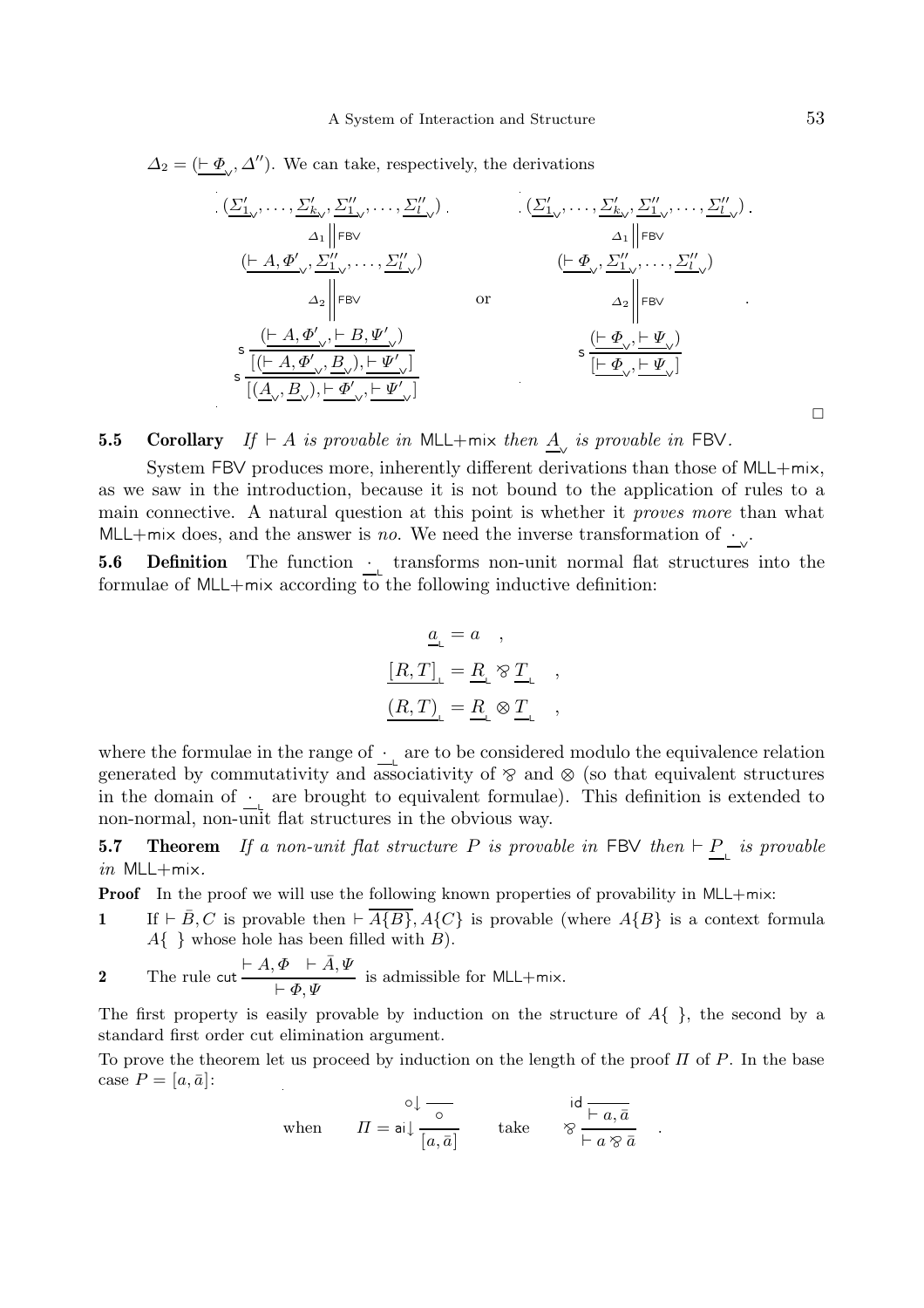# 54 Alessio Guglielmi

There are two inductive cases, corresponding to the bottom rule instance in  $\Pi$ ; in both of them  $\Pi''$  is the proof in MLL+mix corresponding, by induction hypothesis, to a proof  $\Pi'$  in FBV:

3 P =  $S[a, \bar{a}]$ , where  $S\{o\} \neq o$ , and the bottom inference rule instance is  $a \downarrow$ : Let us firstly prove the following fact about provability in MLL+mix (very similar to the property 1 above):  $\vdash S\{\circ\}, S[a, \bar{a}]$  is provable. Let us proceed by induction on the structure of  $S\{\circ\}$ . The inductive cases are

$$
\begin{array}{ccc} \overset{\mathsf{id}}{\otimes} & \frac{\overbrace{\vdash \overline{T_{\llcorner}}, \underline{T_{\llcorner}}} + \overbrace{\underline{U\{\circ\}}_{\llcorner}, \underline{U\left[a, \bar{a}\right]_{\ll}} } & & \overset{\mathsf{id}}{\otimes} & \frac{\overbrace{\vdash \overline{T_{\llcorner}}, \underline{T_{\llcorner}}} + \overbrace{\underline{U\{\circ\}}_{\llcorner}, \underline{U\left[a, \bar{a}\right]_{\ll}} } }{\otimes & \frac{\vdash \overline{T_{\llcorner}}, \underline{T_{\llcorner}}} \end{array} \qquad \text{and} \qquad \begin{array}{c} \overset{\mathsf{id}}{\otimes} & \frac{\overbrace{\vdash \overline{T_{\llcorner}}, \underline{T_{\llcorner}}} + \overbrace{\underline{U\{\circ\}}_{\llcorner}, \underline{U\left[a, \bar{a}\right]_{\ll}} } }{\otimes & \frac{\vdash \overline{T_{\llcorner}}, \overline{U\{\circ\}}_{\llcorner}, \underline{T_{\llcorner}} \otimes \underline{U\left[a, \bar{a}\right]_{\ll}} } \\ & \overset{\mathsf{id}}{\otimes} & \frac{\vdash \overline{T_{\llcorner}}, \overline{U\{\circ\}}_{\llcorner}, \underline{T_{\llcorner} \otimes \underline{U\left[a, \bar{a}\right]_{\ll}} } }{\otimes & \frac{\vdash \overline{T_{\llcorner}}, \overline{U\{\circ\}}_{\llcorner}, \underline{T_{\llcorner} \otimes \underline{U\left[a, \bar{a}\right]_{\ll}} } } \end{array} \qquad ,
$$

where  $U\{\circ\} \neq \circ$ . The base cases are

$$
\operatorname{ind} \frac{\overline{\mathcal{F}}_{\mathcal{L}}, \underline{T}_{\mathcal{L}}}{\gamma \overline{\mathcal{F}}_{\mathcal{L}}, \underline{T}_{\mathcal{L}}} \frac{\gamma \overline{\mathcal{F}}_{\mathcal{L}} \overline{a}, \overline{a}}{\gamma \overline{\mathcal{F}}_{\mathcal{L}}, \underline{T}_{\mathcal{L}}} \qquad \text{and} \qquad \operatorname{id} \frac{\overline{\mathcal{F}}_{\mathcal{L}}, \underline{T}_{\mathcal{L}}}{\gamma \overline{\mathcal{F}}_{\mathcal{L}}, \underline{T}_{\mathcal{L}}} \frac{\overline{\mathcal{F}}_{\mathcal{L}} \overline{a}, \overline{a}}{\gamma \overline{\mathcal{F}}_{\mathcal{L}}, \underline{T}_{\mathcal{L}}} \qquad \text{and} \qquad \otimes \frac{\overline{\mathcal{F}}_{\mathcal{L}}, \underline{T}_{\mathcal{L}}}{\overline{\mathcal{F}}_{\mathcal{L}}, \underline{T}_{\mathcal{L}}} \frac{\gamma \overline{\mathcal{F}}_{\mathcal{L}} \overline{a}, \overline{a}}{\gamma \overline{\mathcal{F}}_{\mathcal{L}}} \qquad \text{and} \qquad \otimes \frac{\overline{\mathcal{F}}_{\mathcal{L}} \overline{a}, \underline{T}_{\mathcal{L}}} {\overline{\mathcal{F}}_{\mathcal{L}}} \frac{\gamma \overline{\mathcal{F}}_{\mathcal{L}} \overline{a}, \overline{a}}{\overline{\mathcal{F}}_{\mathcal{L}}} \qquad \text{and} \qquad \otimes \frac{\overline{\mathcal{F}}_{\mathcal{L}} \overline{a}, \underline{T}_{\mathcal{L}}} \frac{\gamma \overline{\mathcal{F}}_{\mathcal{L}} \overline{a}, \overline{a}}{\overline{\mathcal{F}}_{\mathcal{L}}} \qquad \qquad \mathcal{F}_{\mathcal{L}} \qquad \qquad \mathcal{F}_{\mathcal{L}} \qquad \qquad \mathcal{F}_{\mathcal{L}} \qquad \qquad \mathcal{F}_{\mathcal{L}} \qquad \qquad \mathcal{F}_{\mathcal{L}} \qquad \qquad \mathcal{F}_{\mathcal{L}} \qquad \qquad \mathcal{F}_{\mathcal{L}} \qquad \qquad \mathcal{F}_{\mathcal{L}} \qquad \qquad \mathcal{F}_{\mathcal{L}} \qquad \qquad \mathcal{F}_{\mathcal{L
$$

Coming back to our main proof:

$$
\pi' \overline{\rVert_{\text{FBV}}} \qquad \qquad \overbrace{\frac{S\{\text{o}\}}{S[a,\bar{a}]}} \qquad \text{take} \qquad \overbrace{\text{cut} \frac{S\{\text{o}\}}{\text{CE} \underline{S\{\text{o}\}}_{\bot} \cdot S[a,\bar{a}]}} \qquad \text{.}
$$

4  $P = S[(R, R'), T]$  and the bottom inference rule instance is s:

$$
\pi' \parallel^{FBV} \frac{\pi'}{\pi'}
$$
  
when  $\Pi = s \frac{S([R, T], R')}{S[(R, R'), T]}$  take cut 
$$
\frac{\vdash S([R, T], R')_{\llcorner} \vdash \overline{S([R, T], R')_{\llcorner}}, \underline{S[(R, R'), T]}_{\llcorner}, \underline{S[(R, R'), T]}_{\llcorner}, \underline{S[(R, R'), T]}_{\llcorner}, \underline{S[(R, R'), T]}_{\llcorner}, \underline{S[(R, R'), T]}_{\llcorner}, \underline{S[(R, R'), T]}_{\llcorner}, \underline{S[(R, R'), T]}_{\llcorner}
$$

where we applied the property 1 above with the proof

$$
\frac{\mathsf{Id}}{\otimes \frac{\vdash \bar{R}, R}{\vdash \bar{R}, \bar{R}', R \otimes R'}} \quad \mathsf{Id} \xrightarrow{\vdash \bar{T}, T}
$$
\n
$$
\otimes \frac{\vdash \bar{R}, \bar{R}', R \otimes R'}{\vdash \bar{R} \otimes \bar{T}, \bar{R}', R \otimes R', T}
$$
\n
$$
\otimes \frac{\vdash \bar{R} \otimes \bar{T}, \bar{R}', (R \otimes R') \otimes T}{\vdash (\bar{R} \otimes \bar{T}) \otimes \bar{R}', (R \otimes R') \otimes T} \quad .
$$

Since cuts can be eliminated, by the property 2, the two proofs obtained in the inductive cases can be transformed in cut-free proofs of MLL+mix.  $\Box$ 

The correspondence between BV and MLL+mix, with respect to provability, is then complete on their common language: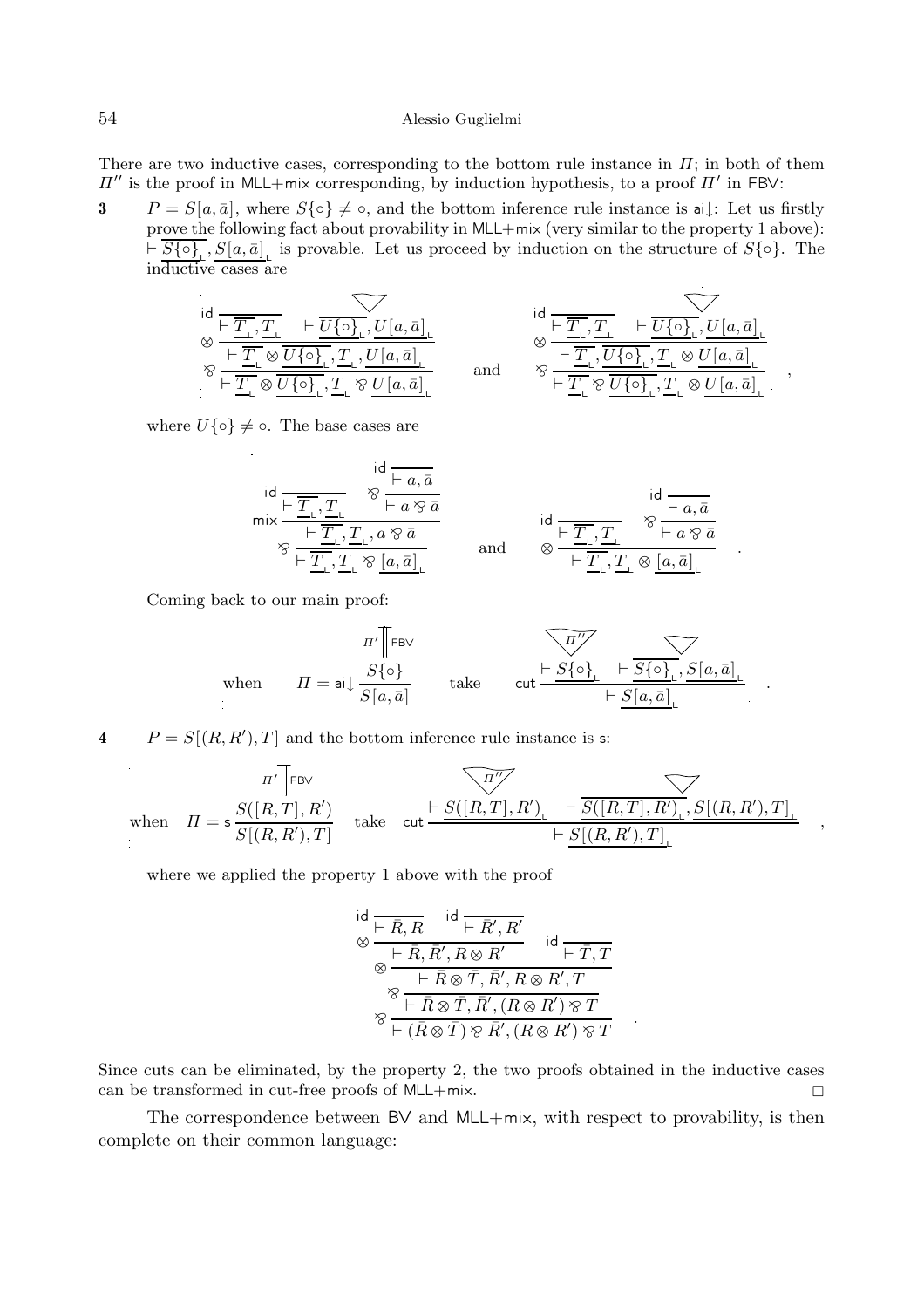**5.8** Theorem If a non-unit flat structure S is provable in BV then  $\vdash \underline{S}_{\perp}$  is provable in MLL+mix.

**Proof** It follows from Theorems 4.2.9 and 5.7. □

5.9 Remark The correspondence of FBV to linear logic can be extended to multiplicative constants as follows. Let  $\perp$  and 1 be, respectively, the units for the connectives  $\otimes$  and  $\otimes$ . Consider adding to MLL+mix the following three inference rules, where the first two are the usual rules for  $\perp$  and 1 and the third, called mix0, as Abramsky and Jagadeesan do in [1], is a nullary version of mix:

$$
\perp \frac{\vdash \varPhi}{\vdash \perp, \varPhi} \quad , \qquad 1 \underset{\vdash}{\rightrightarrows} \quad , \qquad \text{mix0} \underset{\vdash}{\rightrightarrows} \quad .
$$

These rules make  $\perp$  and 1 collapse: both  $\vdash \perp, \perp$  and  $\vdash$  1, 1 are provable. This means that we are left, essentially, with a single unit for both  $\vartheta$  and  $\vartheta$ , and we can map this unit into ◦ with no effort.

# 6 Conclusions

The question answered by this paper is: Is it possible to design a formal system in the tradition of proof theory, only based on simple properties that are universally recognised as fundamental ones in the concurrent management of information? This system should only come out of the analysis of some local properties of computation, like sending or receiving an atomic message, or preventing information to be exchanged by turning a finite, bounded switch. Not to float in a purely philosophical realm, I decided to apply these principles to the concrete problem of extending the multiplicative core of linear logic with a noncommutative operator. This investigation took the form of an experiment, of which I will give an account, which also summarises the results achieved.

I departed from the rigid scheme of the sequent calculus and conceived what I call the 'calculus of structures'. This is the tool I used for designing various formal systems, and it has the following differences with respect to the sequent calculus:

- 1 Structures take the place of formulae and sequents, and the difference is only in the way we look at them. While formulae are trees built by binary connectives, structures are collections of atom occurrences where each couple of occurrences is bound by one and only one structural relation. Certain other laws hold for structures, whose purpose is to establish some good modularity properties. I have characterised the class of structures in terms of properties that structural relations must possess, and this move frees us from the idiosyncrasies of syntax: we can say that structures are essentially determined by their inner structural relations.
- 2 Since we have no more the idea of main connective, it is natural to think of inference rules that can act (i.e., rewrite) anywhere in structures. We can also limit ourselves to employing single-premise rules only. This move only makes sense if we can show that we get an analogous feature to the subformula property. This in fact happens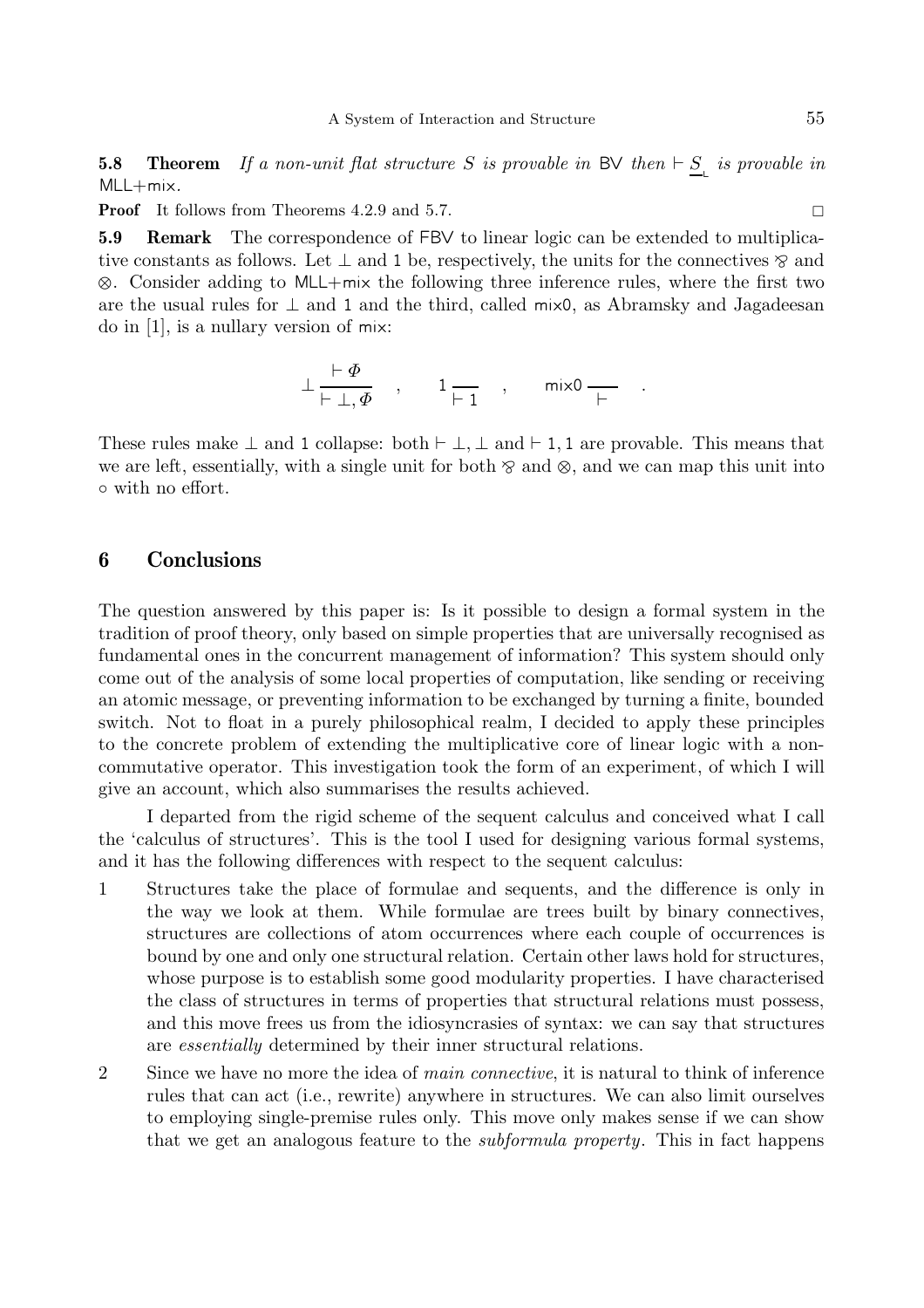with our derivations, which can be read, bottom-up-wise, as progressively limiting the range of choices for interaction to happen. Vice versa, they can be read, topdown-wise, as making weaker and weaker assertions about times and places where interactions occur.

Then I used the calculus of structures for building a commutative/non-commutative system, in a very implicit way. The idea was: let us define the structural relations in which we are interested, and let us think of simple conservation laws that could make sense, and then let us try to find rules, whose complexity is minimal and which can implement our conservation laws.

The starting point was using system WMV (mentioned in Definition 3.3.2) on structures built over the three structural relations discussed in the introduction. System WMV is only based on the idea that two structures can freely merge provided that in doing so the original structural relations are conserved. I cannot think of a derivability notion simpler than this, which possesses our analogous of the subformula property. After having unfolded the two symmetric rules that I had and having added rules for interaction, I discovered that the cut rule was not admissible.

Interaction rules were untouchable, since what they do is simply to recognise that two structures are dual through negation, and this is primitive for me. Then I had to modify how I dealt with order, i.e., with structural relations, having in mind the only, limited objective of getting cut elimination. For some reason, solving this problem has been very difficult. The result is Definition 3.1.3, which adds to the previous merging law an axiom, which I call *conservation of modularity*. Besides giving us cut elimination, this definition has the surprising property of producing exactly multiplicative linear logic (with mix) plus the desired non-commutative extension. This is remarkable because we get the core part of linear logic out of a very simple-minded, natural, purely syntactic and finitistic approach, essentially based on ideas of symmetry and conservation. Moreover, the resulting system BV is itself simple: order is managed by two rules, interaction by one, and it has an intuitive semantics which I do not hesitate to define beautiful.

The success of the calculus of structures in dealing with non-commutativity stems from a simple fact. Consider the seq rule  $S\langle [R,T]; [R',T']\rangle$  $\mathsf{q} \downarrow \frac{\overbrace{S[\langle R;R'\rangle,\langle T; T'\rangle]}}$ . In the sequent calculus

we are only able to mimic  $S([R, T], [R', T'])$  $S[\langle R;R'\rangle,\langle T;T'\rangle]$ , i.e., we get a derivation where the two substructures in the premise are in a copar instead of a seq. This is too strong, because it

prevents certain communications, between  $S\{\circ\}$  and  $[R, T]$  and between  $S\{\circ\}$  and  $[R', T']$ , that are allowed in q↓. The problem with the sequent calculus is that double-premise rules always perform a conjunction between premises, and we need something finer than that.

This does not mean that it is impossible to devise sequent systems that deal with non-commutativity together with commutativity. The recent works [2, 22], by Abrusci and Ruet, are in fact a successful attempt at this task, and the first, as far as I know. The authors manage to build a multiplicative linear sequent system of four connectives, two commutative and two non-commutative, where each couple contains both a conjunction and a disjunction. Their system can be expanded to contain all of linear logic, therefore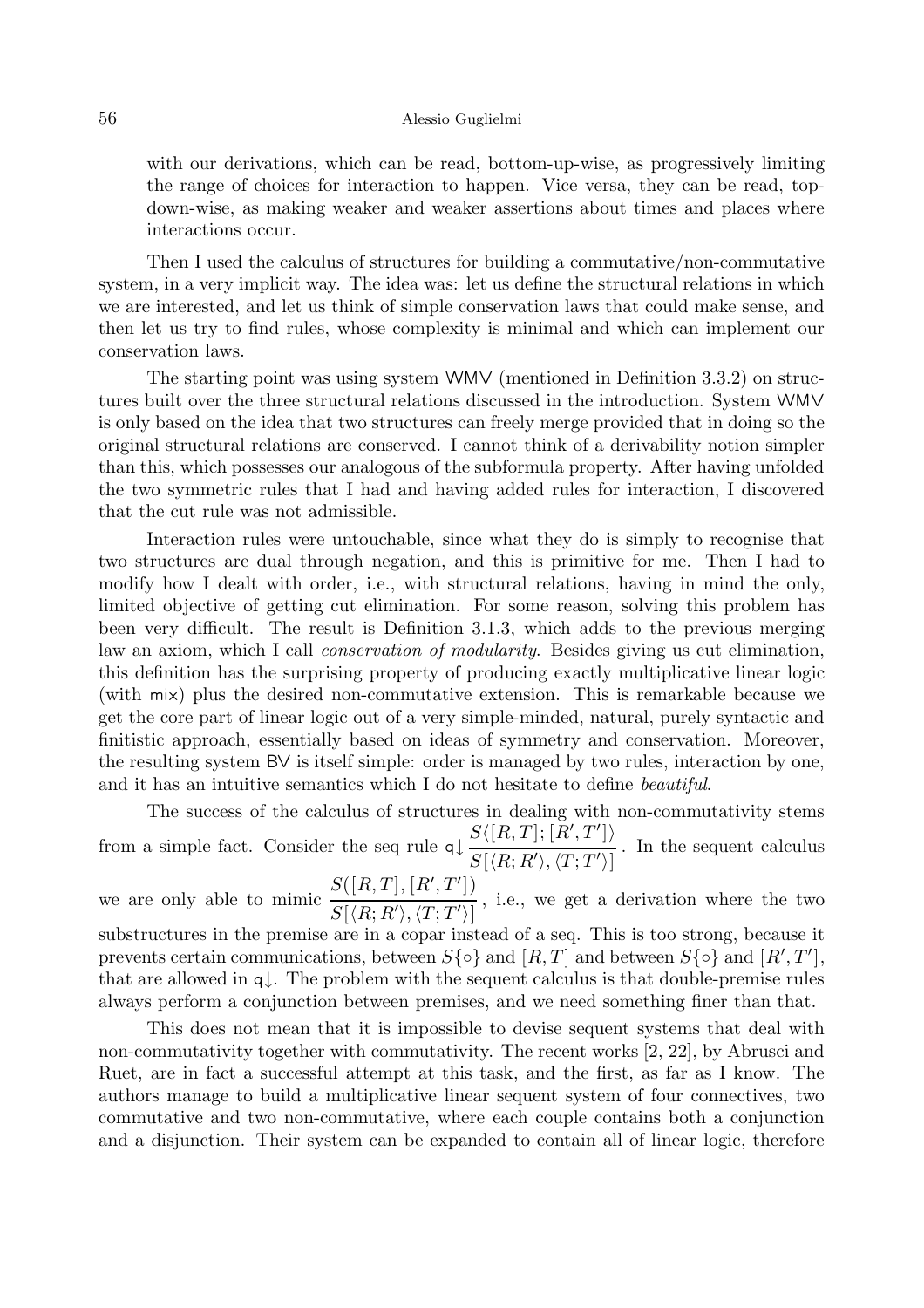all of classical logic. The price they pay, in my opinion, is simplicity. Despite recent simplifications, their sequents are provided with a technically sophisticated but quite complex order structure. This conflicts with my belief that systems should be *simple* to be useful, but of course this is a very subjective matter.

Polakow and Pfenning, in [17], devise a natural deduction and an intuitionistic sequent system for a form of non-commutative linear logic, obtained as a refinement of intuitionistic linear logic. Their approach is essentially aimed at logic programming, with no attempt at an intimate coexistence of commutative and non-commutative relations, and their logic captures non-commutativity in hypotheses. The intrinsic, intuitionistic asymmetry of their systems prevents having an involutive negation. Yet, having a perfect symmetry, through negation, between two dual entities that communicate, is an absolute prerequisite, from the point of view of the logical foundations of concurrency. Then, I would say that the systems of Polakow and Pfenning are not a satisfying solution to our specific, foundational problem.

These two papers are the only that I know related to this work, apart from Retoré's ones, discussed in several places elsewhere in this paper. I do not know how to compare my system to those of others, if not on the basis of their promise of being groundwork for future applications and research. As a matter of fact, besides the formal systems that I discussed, there is the issue of having introduced a new proof-theoretical methodology.

Since the cut rule is admissible, our system is in principle a good candidate for such applications like automated deduction, logic programming, etc. The most direct comparison should be done with linear logic, of course, and then with the study of its uniform proofs. In this respect, the reference paper is Miller's [13], where it is defined the formal system Forum, which is equivalent to linear logic.

The biggest problem in the proof-construction field is eliminating as much as possible unnecessary, spurious non-determinism in the bottom-up search for a proof. Forum succeeds in eliminating all the non-determinism due to permutability of inference rules in linear logic, and employs a clever technique, called *focusing* and due to Andreoli [3], to keep the search for a proof nailed to certain choices done during a computation. Unfortunately, being intimately tied to the sequent calculus, Forum suffers from the very same context partitioning problem of the times rule. Therefore, it will be interesting for me to see whether my system can be subjected to the same treatment that Andreoli and Miller performed on linear logic, since this could lead to a system with all the good properties of Forum, with first-class non-commutativity, and without the context partitioning problem.

To this purpose, the situation in BV and its extensions is quite different than the one in the sequent calculus. As one of the examples in the introduction shows, reductions may occur everywhere in the structure, while building a derivation. There is not just a single active area corresponding to the main connective, or a few active areas corresponding to each of the formulae in a sequent. In fact, this is a big difference with respect to the sequent calculus, and a definite improvement from the point of view of concurrency. On the other hand, non-determinism can be undesirable, and the calculus of structures is much more non-deterministic than the sequent calculus.

Non-determinism in the sequent calculus is tamed by an analysis of rule permutations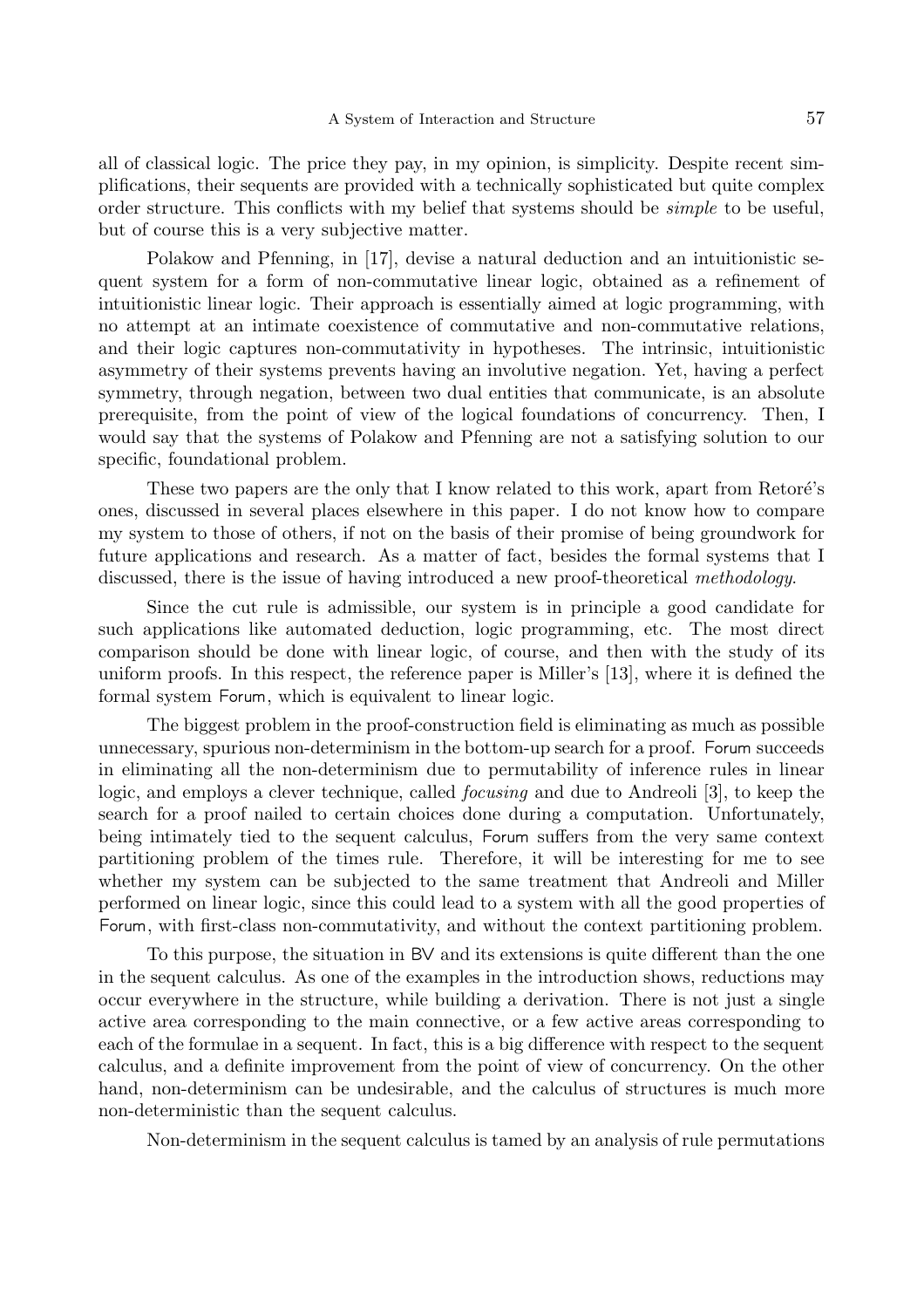and their recombination. It's true that the calculus of structures yields more permutations (non-determinism) but at the same time it also offers more possibilities of recombination. This is testified by what we call *decomposition theorems*: derivations can be rearranged such that they are composed of a fixed sequence of segments, each of which is carried on by one of several disjoint subsystems of the original system. For example, multiplicative exponential linear logic exhibits seven disjoint subsystems which enjoy this property in several different rearrangements [10, 23]. This flexibility has no counterpart in other formalisms, like the sequent calculus, natural deduction or proof nets. A first success toward the taming of nondeterminism has been obtained by Bruscoli in [7], where she is able faithfully to capture a fragment of CCS [14] containing the prefix operator. So, I would say that it is far from obvious whether the calculus of structures is weak (or strong) at applications in proof construction.

The question is: Is there a *logical* reason to confine rewriting to certain, selected places of logical structures, just because they happen to be external? In the calculus of structures, all atoms in suitable structural relations may participate to rewriting at any time. This, in principle, could be important also for applications.

The conservation principles outlined in the paper are of course semantic ideas. Their application led me to the discovery of inference rules. It should be possible to work on these semantic ideas and to get a characterisation of derivability in larger and larger fragments. A problem is stated (3.3.4) whose solution would lead to a semantic characterisation of derivability in the combinatorial core of our system. The interest of the characterisation envisaged is in the fact that it would only involve checking a natural ordering relation induced by structural relations. I do not know if this investigation could give us also an inspiring semantics, even if the starting point seems good.

Games semantics is definitely something to explore. The paper [1] gives semantics to MLL+mix (multiplicative linear logic plus mix), which is a fragment of linear logic strictly included in my system. The semantics given there is fully complete for proof nets: every winning strategy denotes a unique cut-free proof net. Since derivations in the calculus of structures would interleave parts of their corresponding, hypothetical proof nets, as happens in the sequent calculus, it seems obvious firstly to establish proof nets for our system. In fact, one proof net usually stands for many derivations differing in the sequentialisation of the information in the net; therefore, proof nets are closer objects to semantics than derivations. The natural candidate for our case is Retoré's notion of proof net in [21], which, again, includes MLL+mix and features a non-commutative connective. That connective appears to be very similar to mine, and I hope the third projected paper on system BV will finally settle down the question.

Is it justified to introduce a new calculus, together with a new proof-theoretical methodology, simply to solve the problem of non-commutativity? The calculus of structures does more than just solving this problem. So far, the people in my group and myself have dealt with classical logic [6, 5], linear logic [9, 23, 24] and a conservative extension of both multiplicative exponential linear logic and system BV [10]. We are now able to present classical and linear logic in an entirely local way, meaning that each application of a rule has a bounded computational cost, including contraction and the managing of additive contexts. More in general, we obtain properties of atomicity, locality and modu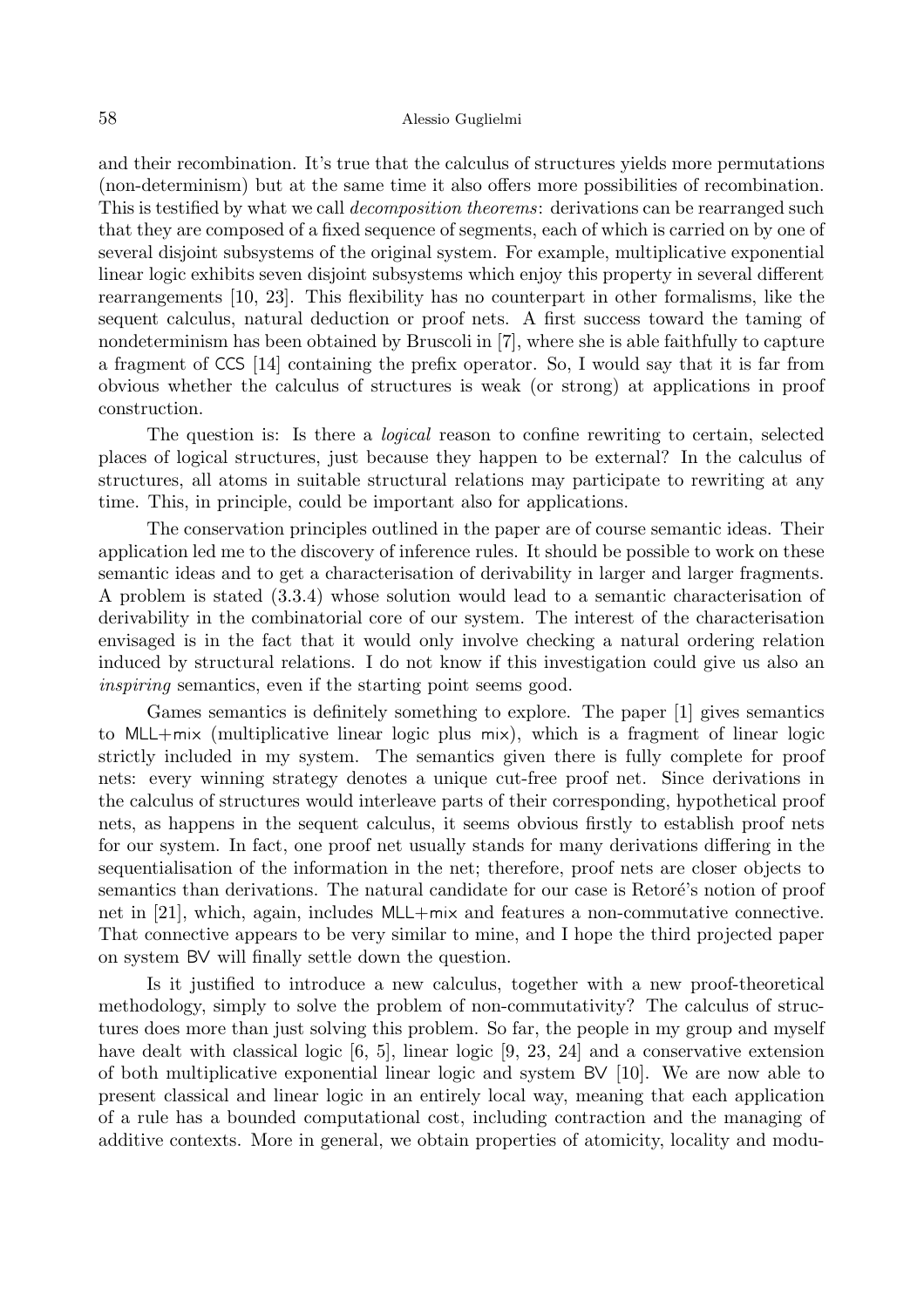larity, like the aforementioned decomposition theorems, that are not possible in any other proof-theoretical formalism. Thanks to atomicity of cut, cut elimination for classical logic can be proved with a stunningly concise and elegant proof [5].

I would like to express the following belief, if the reader forgives me some mysticism. I think that, in the construction of a formal system for computer science, local notions of semantics like those that I employed, for example simple laws of conservation, are more important than global ones, like a denotational semantics for derivations, say. The global perspective is in the end always enforced by cut elimination. In other words, I believe that we should start from the bottom, from the languages and the properties we want to model, and only later try to make a sense of it all. We can do so because cut elimination would anyway prevent us from making the worst mistakes. By doing this way I have been rewarded by the merge rules and their 'space-temporal' interpretation: it has been an outcome of unexpected beauty.

# Acknowledgments

This work has been supported in part by a Marie Curie TMR grant that I used for a post-doc at INRIA, Nancy, in 1997/8. I started this project in 1994, encouraged by Dale Miller, who taught me a lot about proof theory. Horst Reichel and Enno Sandner listened to me and put interesting questions about preliminary versions of this paper. Giorgio Levi has been very encouraging throughout this endeavour. This work would not be so minimalist in spirit had I not listened to and enjoyed so much the music of Michael Nyman and Philip Glass. Jim Lipton carefully read the introduction and discussed with me several related issues; he has been very helpful. Pietro Di Gianantonio has been a great source of encouragement, especially because he liked this paper; he directly inspired the splitting theorem. Alwen Tiu, Janis Voigtländer, Kai Brünnler, Lutz Straßburger, Paola Bruscoli and Steffen Hölldobler checked many details; Alwen, Kai and Lutz also found several mistakes in early versions of the cut elimination argument, and this eventually led me to discover splitting. Finally, I warmly thank Christian Retoré for having introduced me to the fascinating problem of non-commutativity in linear logic; he deeply influenced my ideas on this subject.

# References

- [1] Samson Abramsky and Radha Jagadeesan. Games and full completeness for multiplicative linear logic. Journal of Symbolic Logic, 59(2):543–574, June 1994.
- [2] V. Michele Abrusci and Paul Ruet. Non-commutative logic I: The multiplicative fragment. Annals of Pure and Applied Logic, 101(1):29–64, 2000.
- [3] Jean-Marc Andreoli. Logic programming with focusing proofs in linear logic. Journal of Logic and Computation, 2(3):297–347, 1992.
- [4] Denis Bechet, Philippe de Groote, and Christian Retoré. A complete axiomatisation of the inclusion of series-parallel orders. In H. Comon, editor, Rewriting Techniques and Applications, RTA '97, volume 1232 of Lecture Notes in Computer Science, pages 230–240. Springer-Verlag, 1997.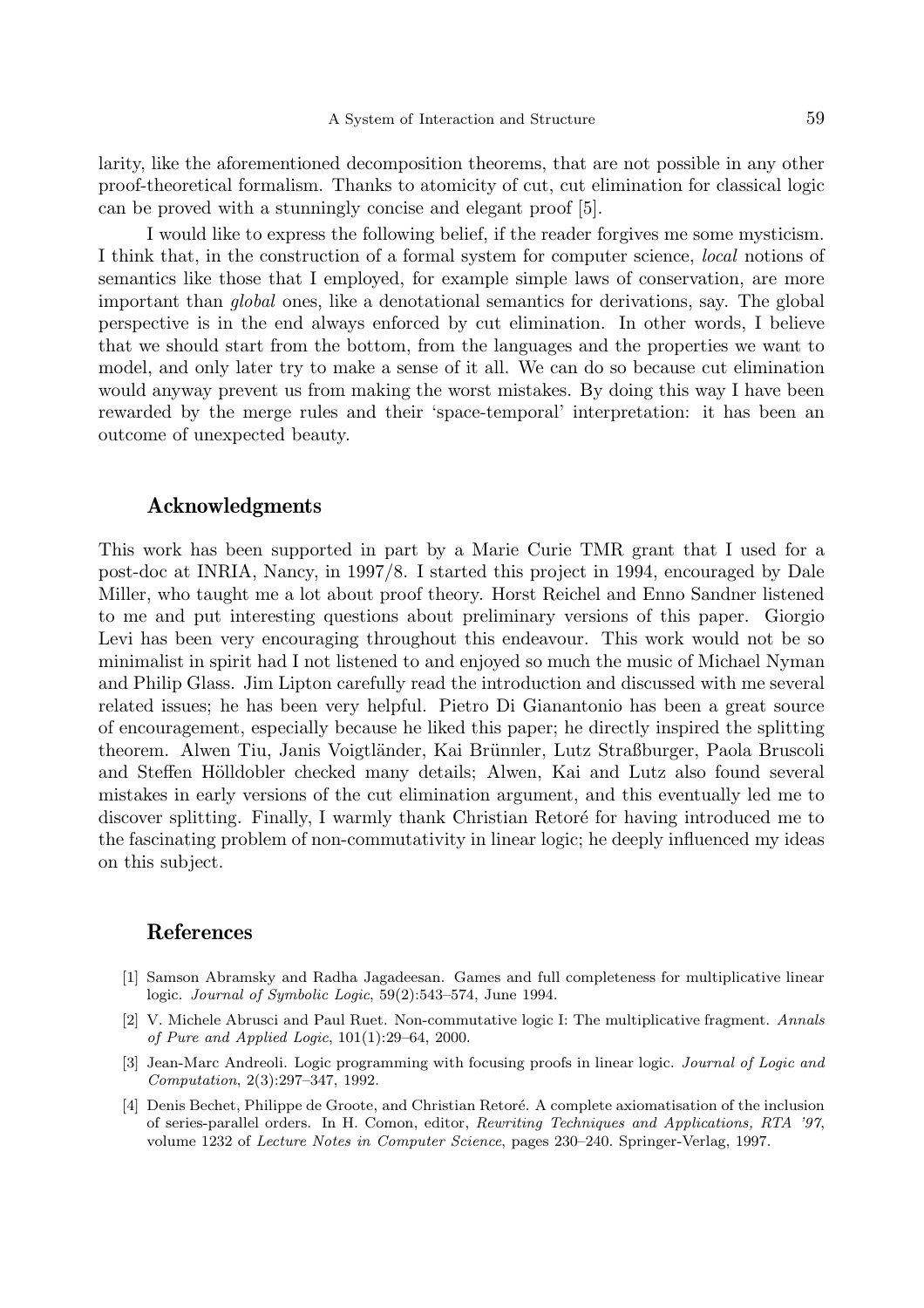### 60 Alessio Guglielmi

- [5] Kai Brünnler. Atomic cut elimination for classical logic. Technical Report WV-02-11, Dresden University of Technology, 2002.
- [6] Kai Brünnler and Alwen Fernanto Tiu. A local system for classical logic. In R. Nieuwenhuis and A. Voronkov, editors, LPAR 2001, volume 2250 of Lecture Notes in Artificial Intelligence, pages 347–361. Springer-Verlag, 2001. URL: http://www.ki.inf.tu-dresden.de/˜kai/LocalClassicalLogic-lpar.pdf.
- [7] Paola Bruscoli. A purely logical account of sequentiality in proof search. In Peter J. Stuckey, editor, Logic Programming, 18th International Conference, volume 2401 of Lecture Notes in Artificial Intelligence, pages 302–316. Springer-Verlag, 2002. URL: http://www.ki.inf.tu-dresden.de/˜paola/bvl/bvl.pdf.
- [8] Jean-Yves Girard. Linear logic. Theoretical Computer Science, 50:1–102, 1987.
- [9] Alessio Guglielmi and Lutz Straßburger. Non-commutativity and MELL in the calculus of structures. In L. Fribourg, editor, CSL 2001, volume 2142 of Lecture Notes in Computer Science, pages 54–68. Springer-Verlag, 2001. URL: http://www.ki.inf.tu-dresden.de/˜guglielm/Research/GugStra/GugStra.pdf.
- [10] Alessio Guglielmi and Lutz Straßburger. A non-commutative extension of MELL. Technical Report WV-02-03, Dresden University of Technology, 2002. Accepted at LPAR '02. URL: http://www.ki.inf.tu-dresden.de/˜guglielm/Research/NEL/NEL.pdf.
- [11] Joshua S. Hodas and Dale Miller. Logic programming in a fragment of intuitionistic linear logic. Information and Computation, 110(2):327–365, May 1994.
- [12] Joachim Lambek. The mathematics of sentence structure. American Mathematical Monthly, 65:154–169, 1958.
- [13] Dale Miller. Forum: A multiple-conclusion specification logic. Theoretical Computer Science, 165:201–232, 1996.
- [14] Robin Milner. Communication and Concurrency. International Series in Computer Science. Prentice Hall, 1989.
- [15] Rolf H. Möhring. Computationally tractable classes of ordered sets. In I. Rival, editor, Algorithms and Order, pages 105–194. Kluwer Academic Publishers, Dordrecht, 1989.
- [16] Nuel D. Belnap, Jr. Display logic. Journal of Philosophical Logic, 11:375–417, 1982.
- [17] Jeff Polakow and Frank Pfenning. Relating natural deduction and sequent calculus for intuitionistic non-commutative linear logic. Electronic Notes in Theoretical Computer Science, 20, 1999. URL: http://www.elsevier.nl/locate/entcs/volume20.html.
- [18] Greg Restall. An Introduction to Substructural Logics. Routledge, 2000.
- [19] Christian Retoré. Réseaux et Séquents Ordonnés. Thèse de Doctorat, spécialité mathématiques, Université Paris 7, February 1993.
- [20] Christian Retoré. Pomset logic: A non-commutative extension of classical linear logic. In Ph. de Groote and J. R. Hindley, editors, TLCA'97, volume 1210 of Lecture Notes in Computer Science, pages 300–318, 1997.
- [21] Christian Retoré. Pomset logic as a calculus of directed cographs. In V. M. Abrusci and C. Casadio, editors, Dynamic Perspectives in Logic and Linguistics, pages 221–247. Bulzoni, Roma, 1999. Also available as INRIA Rapport de Recherche RR-3714.
- [22] Paul Ruet. Non-commutative logic II: Sequent calculus and phase semantics. Mathematical Structures in Computer Science, 10:277–312, 2000.
- [23] Lutz Straßburger. MELL in the calculus of structures. Technical Report WV-01-03, Dresden University of Technology, 2001. URL: http://www.ki.inf.tu-dresden.de/˜lutz/els.pdf, submitted.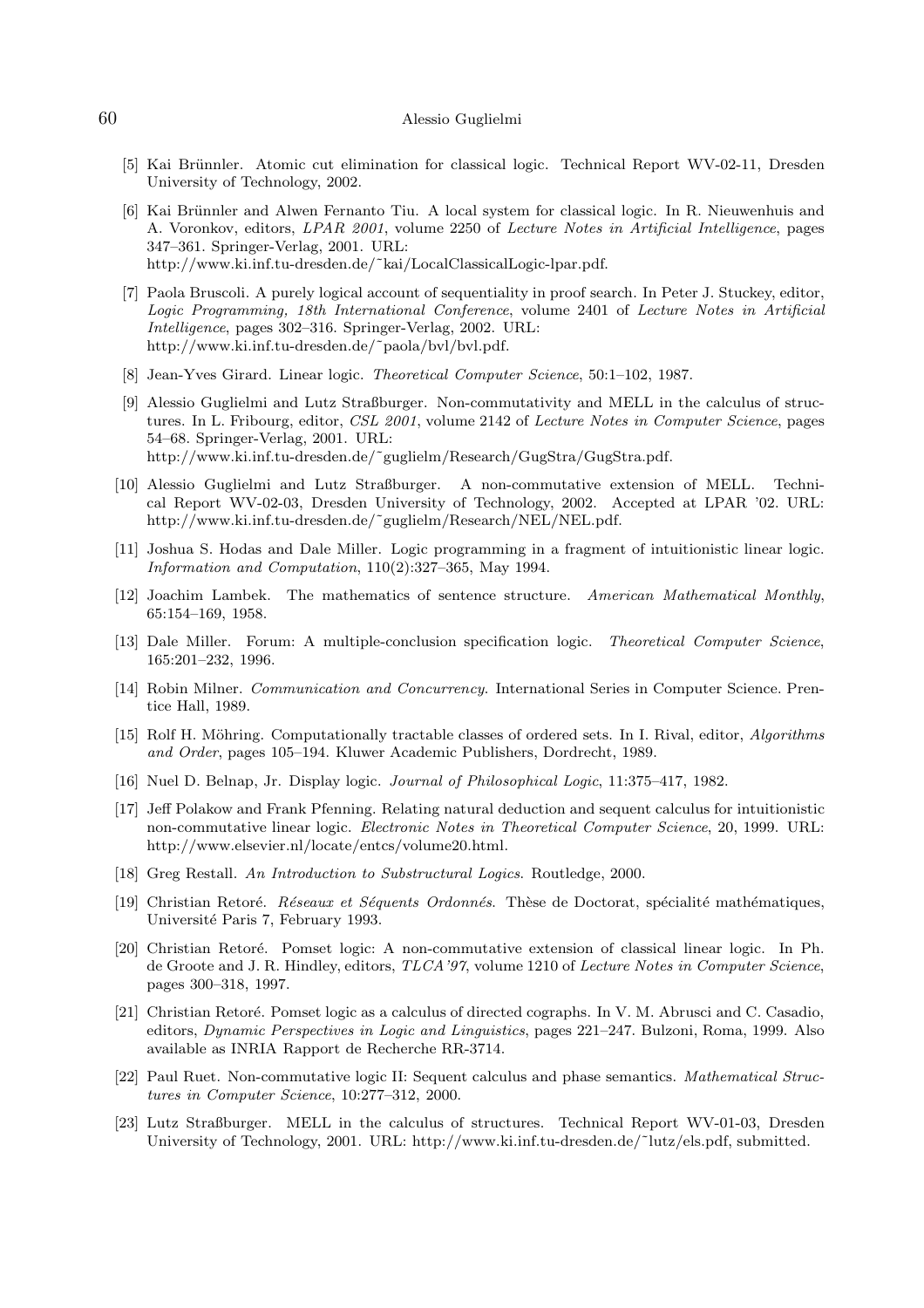- [24] Lutz Straßburger. A local system for linear logic. Technical Report WV-02-01, Dresden University of Technology, 2002. Accepted at LPAR '02. URL: http://www.ki.inf.tu-dresden.de/˜lutz/lls.pdf.
- [25] Alwen Fernanto Tiu. Properties of a logical system in the calculus of structures. Technical Report WV-01-06, Dresden University of Technology, 2001. URL: http://www.cse.psu.edu/˜tiu/thesisc.pdf.
- [26] A.S. Troelstra and H. Schwichtenberg. Basic Proof Theory, volume 43 of Cambridge Tracts in Theoretical Computer Science. Cambridge University Press, 1996.

# Index of Symbols

◦, unit, 7

 $\langle S_1; \ldots; S_h \rangle$ , seq structure, 7  $[S_1, \ldots, S_h]$ , par structure, 7  $(S_1, \ldots, S_h)$ , copar structure, 7  $\bar{S}$ , negation of structure S, 7 S{ }, structure context, 7 =, syntactic equivalence on structures, 8  $\triangleleft$  s, 'seq' structural relation of S, 10  $\triangleright_S$ , 'coseq' structural relation of S, 10  $\downarrow$ <sub>S</sub>, 'par' structural relation of S, 10  $\uparrow_S$ , 'copar' structural relation of S, 10  $|\alpha|$ , cardinality of set  $\alpha$ , 14  $R \land T$ , merge set of R and T, 20  $R \land T$ , merge set of R and T (recursive definition). 22  $\leq$ , relation comparing 'energy' of structures, 30 ◦↓, 'unit' inference rule, 36 ≺, lexicographic order, 39  $\delta$ , linear logic connective 'par', 51  $\%$ , linear logic inference rule 'par', 51 , linear logic connective 'times', 51 , linear logic inference rule 'times', 51  $\cdot \rightarrow$ , transformation from linear logic formulae to structures, 51  $\varnothing_+$ , empty multiset, 52  $\cdot$ <sub>L</sub>, transformation from structures to linear logic formulae, 53  $\perp$ , linear logic disjunctive multiplicative unit, 55 1, linear logic conjunctive multiplicative unit, 55 A, linear logic formula, 50 a, atom, 7 ai↓, 'atomic interaction' inference rule, 31 ai↑, 'atomic cointeraction' inference rule, 31

B, linear logic formula, 50 b, atom, 7 BV, basic system  $\vee$ , 36 C, linear logic formula, 50 c, atom, 7 cut, linear logic inference rule 'cut', 53  $\Delta$ , derivation, 17  $\Delta$ , linear logic derivation, 51 f, classical logic constant 'false', 9 FBV, flat BV, 50 fd  $S$ , relational field of  $S$ , 10  $\Phi$ , multiset of linear logic formulae, 51  $\phi$ , set of structures, 21 Forum, Miller's formal system for linear logic, 57 g↓, 'merge' inference rule, 23 g↑, 'comerge' inference rule, 23 i↓, 'interaction' inference rule, 31

- i↑, 'cointeraction' inference rule, 31
- id, linear logic inference rule 'identity', 51

LK, Gentzen's sequent system of classical logic, 17

mix, linear logic inference rule 'mix', 51 mix0, linear logic inference rule 'nullary mix', 55 MLL+mix, multiplicative linear logic plus mix, 50  $\mu$ , set of atom occurrences, 10 MV, merge system  $\sqrt{24}$ 

 $\nu$ , set of atom occurrences, 10